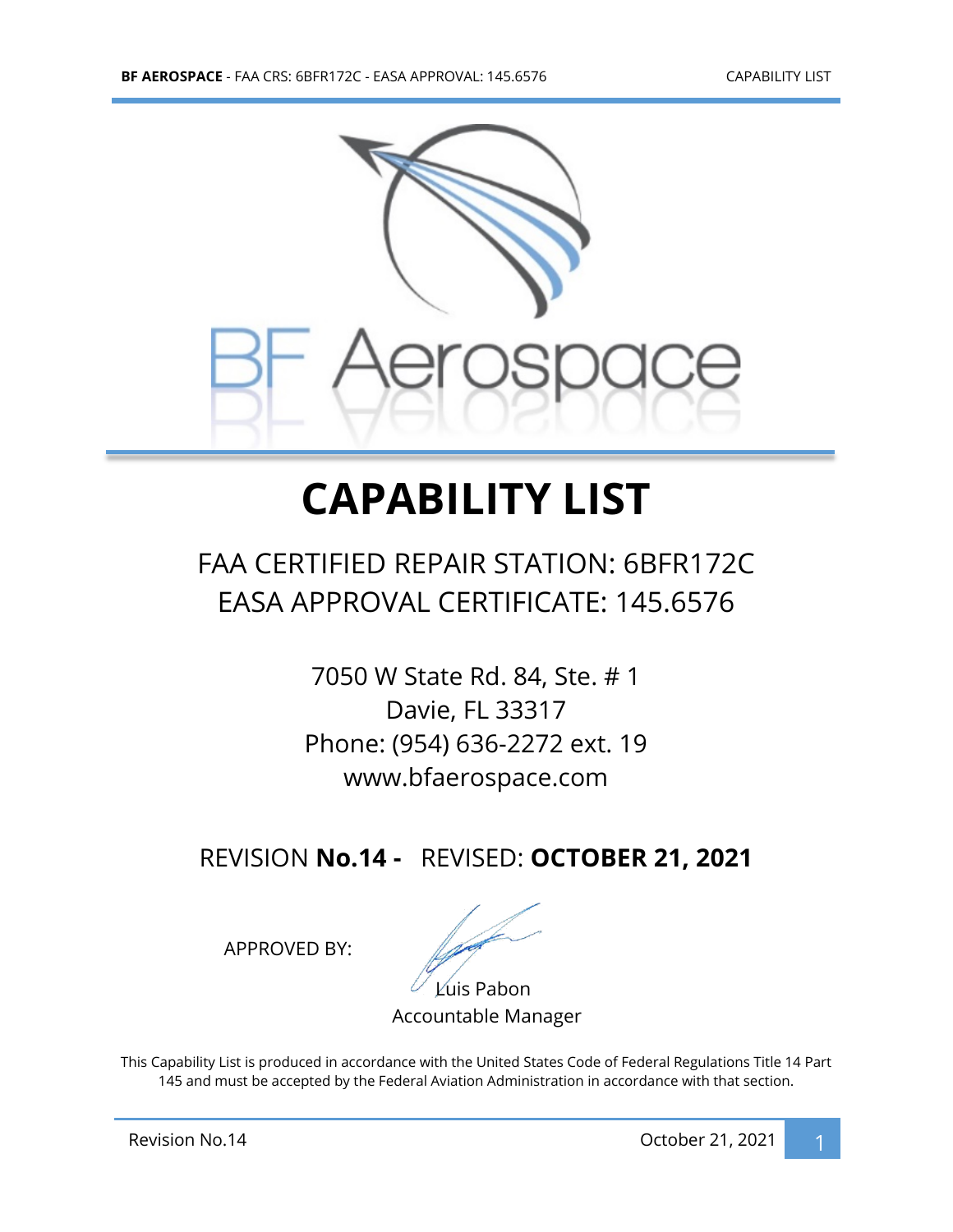| <b>PART NUMBER</b> | <b>MANUFACTURER</b> | <b>DESCRIPTION</b>                      |
|--------------------|---------------------|-----------------------------------------|
|                    |                     |                                         |
| 11331              | Goodrich            | DC-9/MD-80 Evacuation Slide             |
| 00002123           | <b>RFD</b>          | 102 Mk. 2BA Life Preserver              |
| 00002125           | <b>RFD</b>          | 102 Mk. 2BA Life Preserver              |
| 00002127           | <b>RFD</b>          | 102 Mk. 2BA Life Preserver              |
| 00002137           | <b>RFD</b>          | 102 Mk. 2BA Life Preserver              |
| 00002145           | <b>RFD</b>          | 102 Mk. 2BA Life Preserver              |
| 1000-101           | Hoover              | FR-10 Life Raft                         |
| 1000-103           | Hoover              | FR-10 Life Raft                         |
| 1000-105           | Hoover              | FR-10 Life Raft                         |
| 1000-107           | Hoover              | FR-10 Life Raft                         |
| 1000-109           | Hoover              | FR-10 Life Raft                         |
| 1000-111           | Hoover              | FR-10 Life Raft                         |
| 1000-113           | Hoover              | FR-10 Life Raft                         |
| 1000-115           | Hoover              | FR-10 Life Raft                         |
| 1000-117           | Hoover              | FR-10 Life Raft                         |
| 1000-SERIES        | Hoover              | FR-10 Life Raft                         |
| 100502-103         | Goodrich            | <b>MD-80 Evacuation Slide</b>           |
| 100502-105         | Goodrich            | <b>MD-80 Evacuation Slide</b>           |
| 100502-107         | Goodrich            | <b>MD-80 Evacuation Slide</b>           |
| 100502-109         | Goodrich            | <b>MD-80 Evacuation Slide</b>           |
| 100502-111         | Goodrich            | <b>MD-80 Evacuation Slide</b>           |
| 100502-113         | Goodrich            | <b>MD-80 Evacuation Slide</b>           |
| 100502-115         | Goodrich            | <b>MD-80 Evacuation Slide</b>           |
| 100502-117         | Goodrich            | <b>MD-80 Evacuation Slide</b>           |
| 100502-119         | Goodrich            | <b>MD-80 Evacuation Slide</b>           |
| 100502-121         | Goodrich            | <b>MD-80 Evacuation Slide</b>           |
| 100502-SERIES      | Goodrich            | <b>MD-80 Evacuation Slide</b>           |
| 100503-101         | Goodrich            | <b>MD-80 Tail Cone Evacuation Slide</b> |
| 100503-105         | Goodrich            | MD-80 Tail Cone Evacuation Slide        |
| 100503-107         | Goodrich            | <b>MD-80 Tail Cone Evacuation Slide</b> |
| 100503-109         | Goodrich            | MD-80 Tail Cone Evacuation Slide        |
| 100503-111         | Goodrich            | MD-80 Tail Cone Evacuation Slide        |
| 100503-113         | Goodrich            | <b>MD-80 Tail Cone Evacuation Slide</b> |
| 100503-115         | Goodrich            | MD-80 Tail Cone Evacuation Slide        |
| 100503-117         | Goodrich            | MD-80 Tail Cone Evacuation Slide        |
| 100503-119         | Goodrich            | MD-80 Tail Cone Evacuation Slide        |
| 100503-121         | Goodrich            | MD-80 Tail Cone Evacuation Slide        |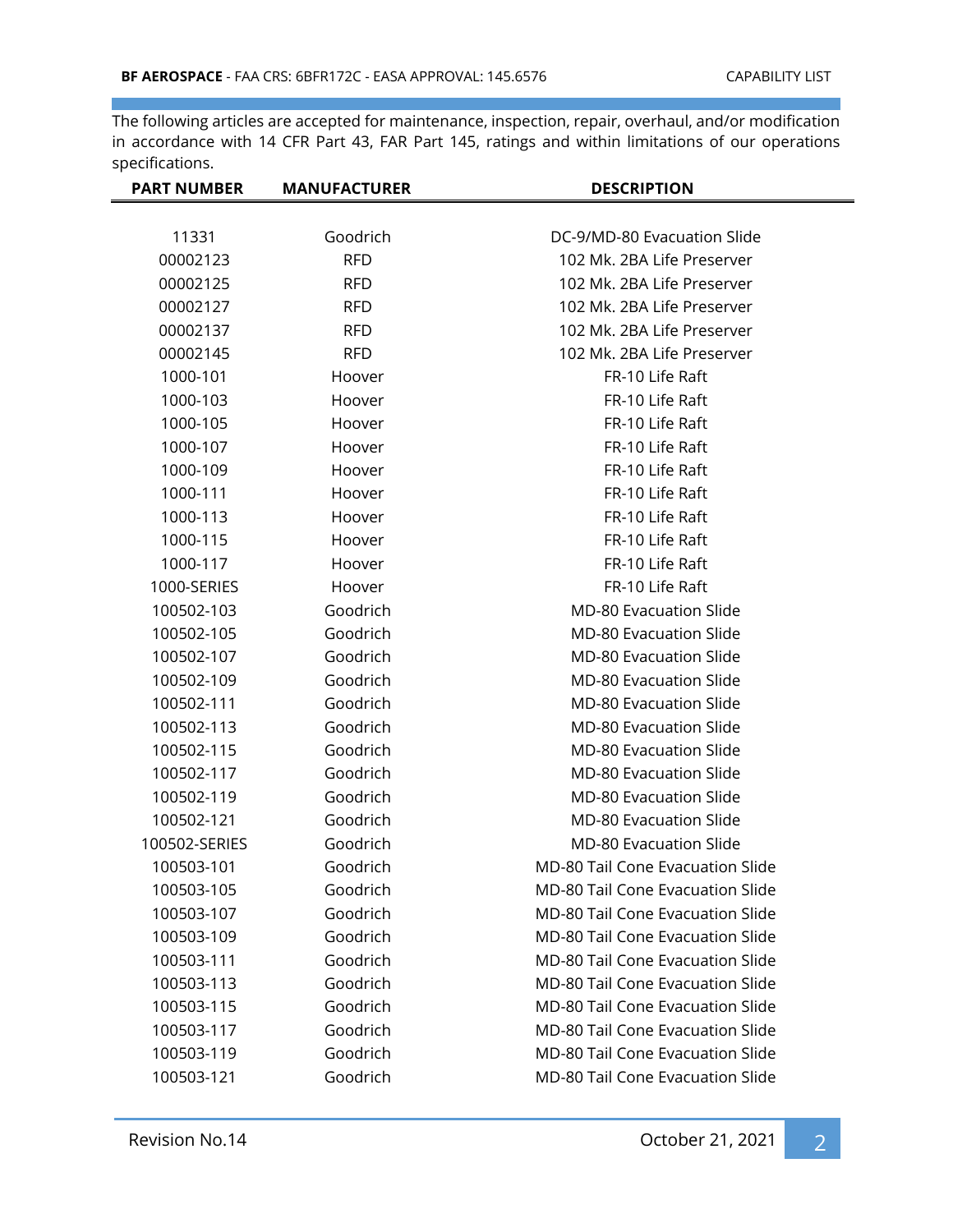| <b>PART NUMBER</b> | <b>MANUFACTURER</b> | <b>DESCRIPTION</b>                      |
|--------------------|---------------------|-----------------------------------------|
|                    |                     |                                         |
| 100503-SERIES      | Goodrich            | <b>MD-80 Tail Cone Evacuation Slide</b> |
| 100504-101         | Goodrich            | MD-80 Evacuation Slide FWD              |
| 100504-103         | Goodrich            | <b>MD-80 Evacuation Slide FWD</b>       |
| 100504-105         | Goodrich            | <b>MD-80 Evacuation Slide FWD</b>       |
| 100504-107         | Goodrich            | <b>MD-80 Evacuation Slide FWD</b>       |
| 100504-201         | Goodrich            | <b>MD-80 Evacuation Slide FWD</b>       |
| 100504-203         | Goodrich            | <b>MD-80 Evacuation Slide FWD</b>       |
| 100504-205         | Goodrich            | <b>MD-80 Evacuation Slide FWD</b>       |
| 100504-SERIES      | Goodrich            | <b>MD-80 Evacuation Slide FWD</b>       |
| 100505-101         | Goodrich            | <b>MD-80 Evacuation Slide AFT</b>       |
| 100505-103         | Goodrich            | <b>MD-80 Evacuation Slide AFT</b>       |
| 100505-105         | Goodrich            | <b>MD-80 Evacuation Slide AFT</b>       |
| 100505-107         | Goodrich            | <b>MD-80 Evacuation Slide AFT</b>       |
| 100505-201         | Goodrich            | <b>MD-80 Evacuation Slide AFT</b>       |
| 100505-SERIES      | Goodrich            | <b>MD-80 Evacuation Slide AFT</b>       |
| 100506-103         | Goodrich            | <b>MD-80 Evacuation Slide Tail Cone</b> |
| 100506-105         | Goodrich            | <b>MD-80 Evacuation Slide Tail Cone</b> |
| 100506-107         | Goodrich            | <b>MD-80 Evacuation Slide Tail Cone</b> |
| 100506-109         | Goodrich            | <b>MD-80 Evacuation Slide Tail Cone</b> |
| 100506-201         | Goodrich            | <b>MD-80 Evacuation Slide Tail Cone</b> |
| 100506-203         | Goodrich            | <b>MD-80 Evacuation Slide Tail Cone</b> |
| 100506-SERIES      | Goodrich            | <b>MD-80 Evacuation Slide Tail Cone</b> |
| 101618-101         | Goodrich            | <b>B737 Evacuation Slide</b>            |
| 101618-105         | Goodrich            | <b>B737 Evacuation Slide</b>            |
| 101618-109         | Goodrich            | <b>B737 Evacuation Slide</b>            |
| 101618-113         | Goodrich            | <b>B737 Evacuation Slide</b>            |
| 101618-201         | Goodrich            | <b>B737 Evacuation Slide</b>            |
| 101618-205         | Goodrich            | <b>B737 Evacuation Slide</b>            |
| 101618-209         | Goodrich            | <b>B737 Evacuation Slide</b>            |
| 101618-213         | Goodrich            | <b>B737 Evacuation Slide</b>            |
| 101618-SERIES      | Goodrich            | <b>B737 Evacuation Slide</b>            |
| 101623-101         | Goodrich            | <b>B767 Evacuation Slide</b>            |
| 101623-107         | Goodrich            | <b>B767 Evacuation Slide</b>            |
| 101623-109         | Goodrich            | <b>B767 Evacuation Slide</b>            |
| 101623-111         | Goodrich            | <b>B767 Evacuation Slide</b>            |
| 101623-201         | Goodrich            | <b>B767 Evacuation Slide</b>            |
| 101623-203         | Goodrich            | <b>B767 Evacuation Slide</b>            |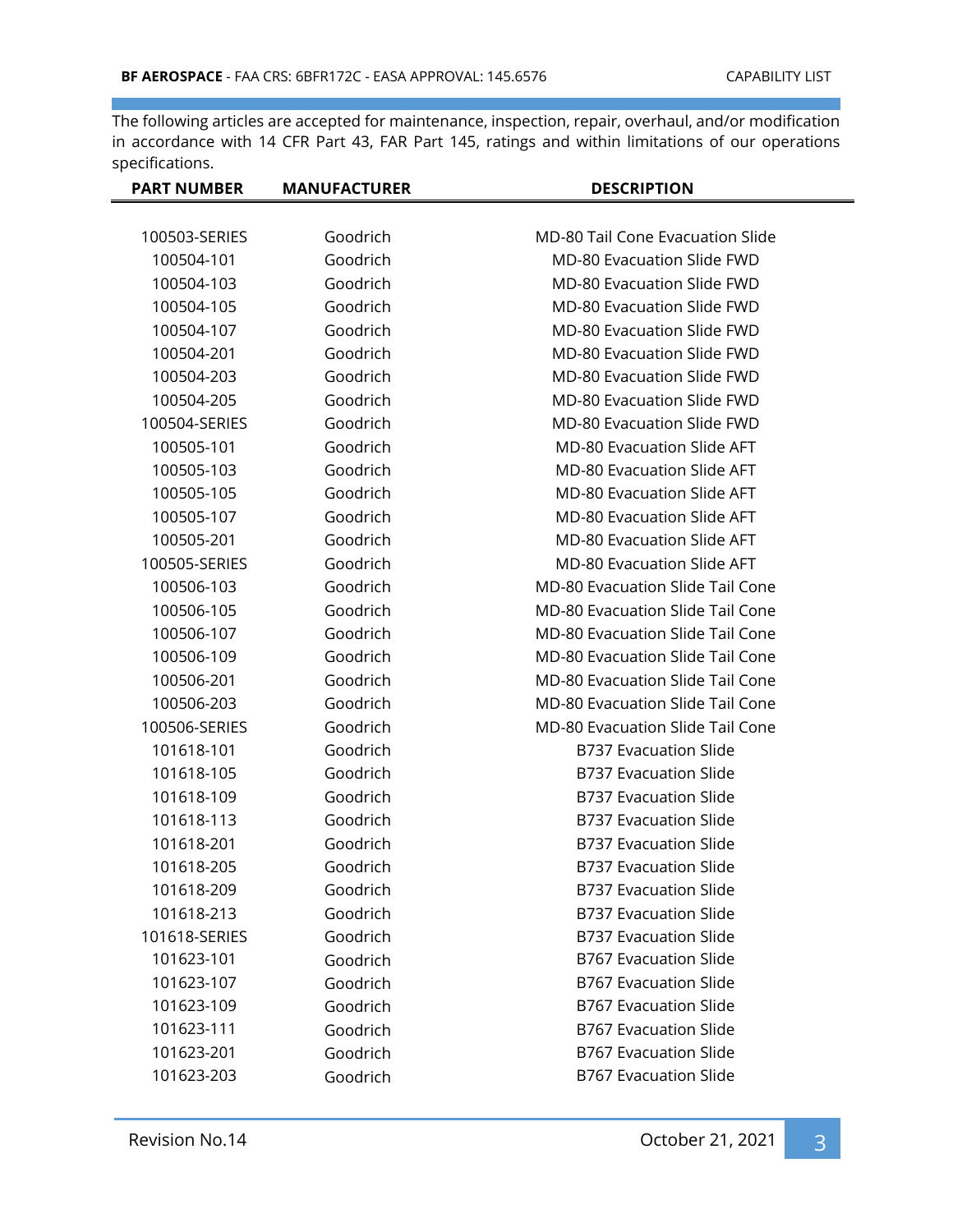| <b>PART NUMBER</b> | <b>MANUFACTURER</b> | <b>DESCRIPTION</b>                |
|--------------------|---------------------|-----------------------------------|
|                    |                     |                                   |
| 101623-301         | Goodrich            | <b>B767 Evacuation Slide</b>      |
| 101623-303         | Goodrich            | <b>B767 Evacuation Slide</b>      |
| 101623-SERIES      | Goodrich            | <b>B767 Evacuation Slide</b>      |
| 101630-301         | Goodrich            | B767 Off-Wing Slide               |
| 101630-302         | Goodrich            | B767 Off-Wing Slide               |
| 101630-303         | Goodrich            | B767 Off-Wing Slide               |
| 101630-304         | Goodrich            | B767 Off-Wing Slide               |
| 101630-305         | Goodrich            | B767 Off-Wing Slide               |
| 101630-306         | Goodrich            | B767 Off-Wing Slide               |
| 101630-SERIES      | Goodrich            | B767 Off-Wing Slide               |
| 101651-203         | Goodrich            | <b>B767 Evacuation Slide/Raft</b> |
| 101651-303         | Goodrich            | B767 Evacuation Slide/Raft        |
| 101651-SERIES      | Goodrich            | <b>B767 Evacuation Slide/Raft</b> |
| 101654-201         | Goodrich            | B767 Off-Wing Slide               |
| 101654-202         | Goodrich            | B767 Off-Wing Slide               |
| 101654-203         | Goodrich            | B767 Off-Wing Slide               |
| 101654-204         | Goodrich            | B767 Off-Wing Slide               |
| 101654-205         | Goodrich            | B767 Off-Wing Slide               |
| 101654-206         | Goodrich            | B767 Off-Wing Slide               |
| 101654-301         | Goodrich            | B767 Off-Wing Slide               |
| 101654-302         | Goodrich            | B767 Off-Wing Slide               |
| 101654-series      | Goodrich            | B767 Off-Wing Slide               |
| 101655-301         | Goodrich            | B767 Off-Wing Slide               |
| 101655-302         | Goodrich            | B767 Off-Wing Slide               |
| 101655-303         | Goodrich            | B767 Off-Wing Slide               |
| 101655-304         | Goodrich            | B767 Off-Wing Slide               |
| 101655-305         | Goodrich            | B767 Off-Wing Slide               |
| 101655-306         | Goodrich            | B767 Off-Wing Slide               |
| 101655-SERIES      | Goodrich            | B767 Off-Wing Slide               |
| 101656-301         | Goodrich            | B767 Off-Wing Slide               |
| 101656-302         | Goodrich            | B767 Off-Wing Slide               |
| 101656-303         | Goodrich            | B767 Off-Wing Slide               |
| 101656-304         | Goodrich            | B767 Off-Wing Slide               |
| 101656-305         | Goodrich            | B767 Off-Wing Slide               |
| 101656-306         | Goodrich            | B767 Off-Wing Slide               |
| 101656-SERIES      | Goodrich            | B767 Off-Wing Slide               |
| 101658-101         | Goodrich            | <b>B737 Evacuation Slide</b>      |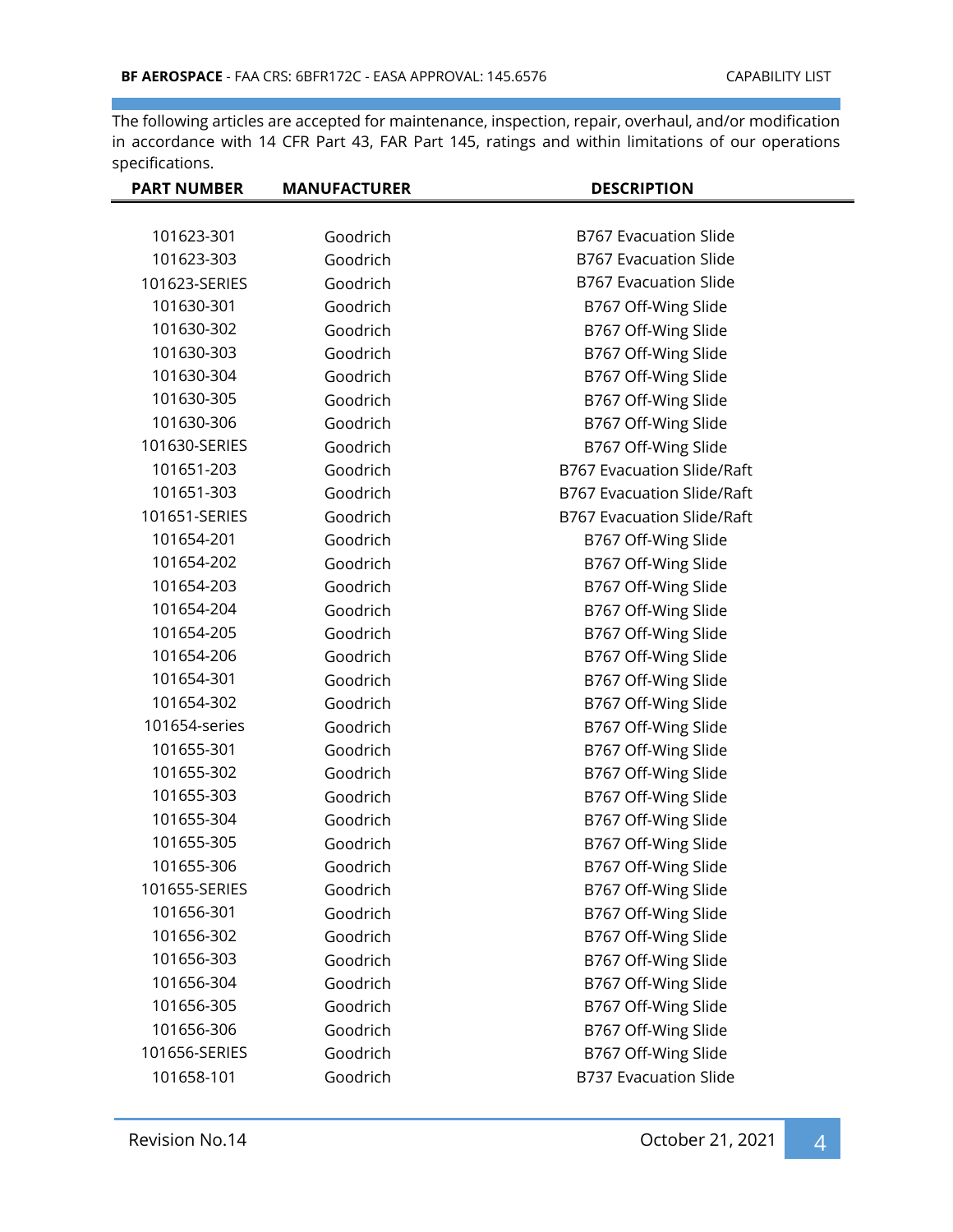| <b>PART NUMBER</b> | <b>MANUFACTURER</b> | <b>DESCRIPTION</b>             |
|--------------------|---------------------|--------------------------------|
|                    |                     |                                |
| 101658-103         | Goodrich            | <b>B737 Evacuation Slide</b>   |
| 101658-SERIES      | Goodrich            | <b>B737 Evacuation Slide</b>   |
| 101659-101         | Goodrich            | <b>B737 Evacuation Slide</b>   |
| 101659-103         | Goodrich            | <b>B737 Evacuation Slide</b>   |
| 101659-105         | Goodrich            | <b>B737 Evacuation Slide</b>   |
| 101659-107         | Goodrich            | <b>B737 Evacuation Slide</b>   |
| 101659-203         | Goodrich            | <b>B737 Evacuation Slide</b>   |
| 101659-205         | Goodrich            | <b>B737 Evacuation Slide</b>   |
| 101659-SERIES      | Goodrich            | <b>B737 Evacuation Slide</b>   |
| 101660-101         | Goodrich            | <b>B737 Evacuation Slide</b>   |
| 101660-103         | Goodrich            | <b>B737 Evacuation Slide</b>   |
| 101660-105         | Goodrich            | <b>B737 Evacuation Slide</b>   |
| 101660-107         | Goodrich            | <b>B737 Evacuation Slide</b>   |
| 101660-SERIES      | Goodrich            | <b>B737 Evacuation Slide</b>   |
| 104003-1           | Goodrich            | Embraer 190/195 FWD Door Slide |
| 104003-2           | Goodrich            | Embraer 190/195 FWD Door Slide |
| 104003-4           | Goodrich            | Embraer 190/195 FWD Door Slide |
| 104003-SERIES      | Goodrich            | Embraer 190/195 FWD Door Slide |
| 104005-1           | Goodrich            | Embraer 190/195 AFT Door Slide |
| 104005-4           | Goodrich            | Embraer 190/195 AFT Door Slide |
| 104005-5           | Goodrich            | Embraer 190/195 AFT Door Slide |
| 104005-SERIES      | Goodrich            | Embraer 190/195 AFT Door Slide |
| 11331-1            | Goodrich            | DC-9/MD-80 Evacuation Slide    |
| 11331-3            | Goodrich            | DC-9/MD-80 Evacuation Slide    |
| 11331-5            | Goodrich            | DC-9/MD-80 Evacuation Slide    |
| 11331-51           | Goodrich            | DC-9/MD-80 Evacuation Slide    |
| 11331-54           | Goodrich            | DC-9/MD-80 Evacuation Slide    |
| 11331-6            | Goodrich            | DC-9/MD-80 Evacuation Slide    |
| 11331-7            | Goodrich            | DC-9/MD-80 Evacuation Slide    |
| 11331-9            | Goodrich            | DC-9/MD-80 Evacuation Slide    |
| 11331-SERIES       | Goodrich            | DC-9/MD-80 Evacuation Slide    |
| 11611-1            | Goodrich            | <b>B737 Evacuation Slide</b>   |
| 11611-10           | Goodrich            | <b>B737 Evacuation Slide</b>   |
| 11611-11           | Goodrich            | <b>B737 Evacuation Slide</b>   |
| 11611-110          | Goodrich            | <b>B737 Evacuation Slide</b>   |
| 11611-111          | Goodrich            | <b>B737 Evacuation Slide</b>   |
| 11611-112          | Goodrich            | <b>B737 Evacuation Slide</b>   |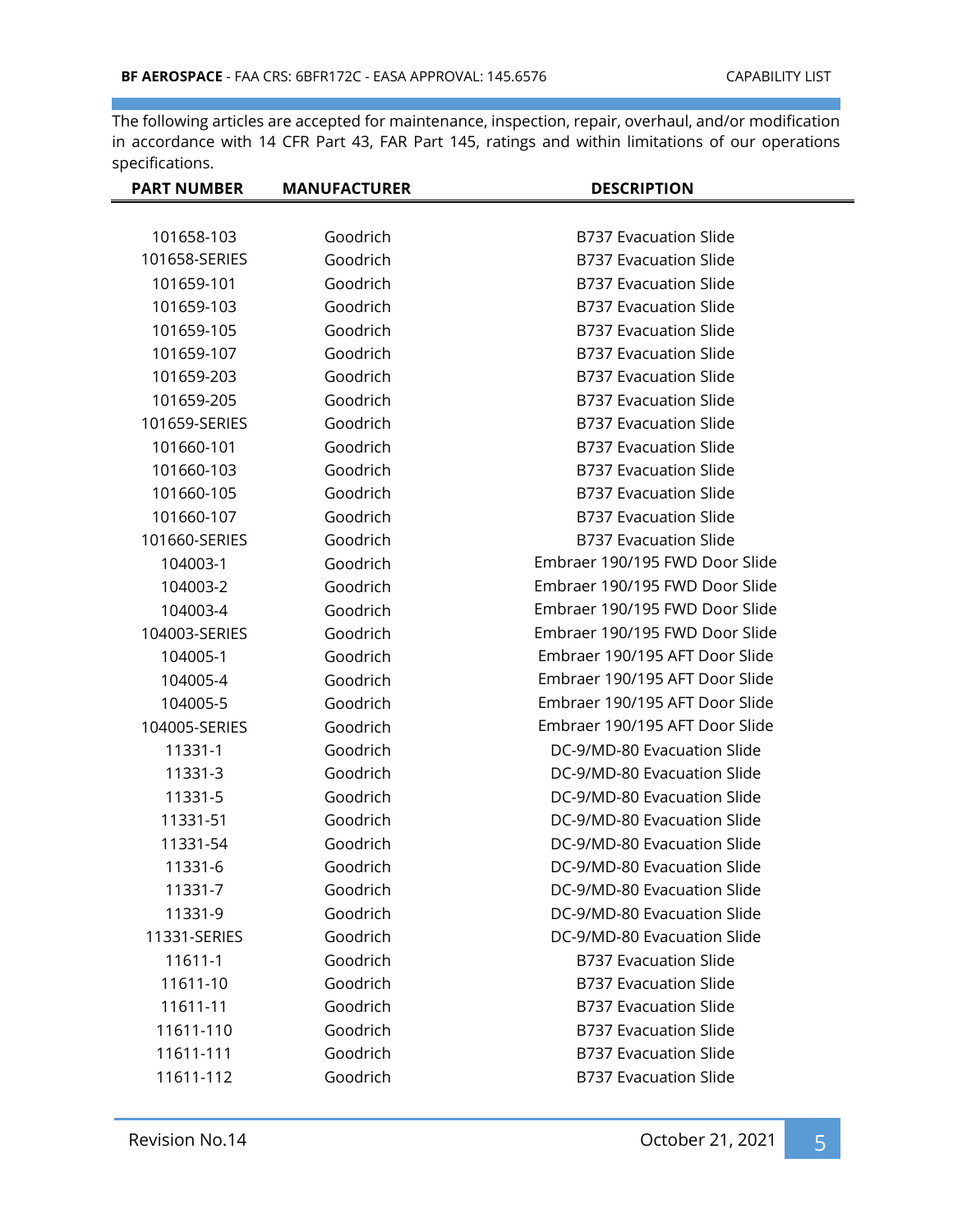| <b>PART NUMBER</b> | <b>MANUFACTURER</b> | <b>DESCRIPTION</b>           |
|--------------------|---------------------|------------------------------|
|                    |                     |                              |
| 11611-113          | Goodrich            | <b>B737 Evacuation Slide</b> |
| 11611-114          | Goodrich            | <b>B737 Evacuation Slide</b> |
| 11611-115          | Goodrich            | <b>B737 Evacuation Slide</b> |
| 11611-12           | Goodrich            | <b>B737 Evacuation Slide</b> |
| 11611-13           | Goodrich            | <b>B737 Evacuation Slide</b> |
| 11611-130          | Goodrich            | <b>B737 Evacuation Slide</b> |
| 11611-131          | Goodrich            | <b>B737 Evacuation Slide</b> |
| 11611-132          | Goodrich            | <b>B737 Evacuation Slide</b> |
| 11611-133          | Goodrich            | <b>B737 Evacuation Slide</b> |
| 11611-134          | Goodrich            | <b>B737 Evacuation Slide</b> |
| 11611-135          | Goodrich            | <b>B737 Evacuation Slide</b> |
| 11611-136          | Goodrich            | <b>B737 Evacuation Slide</b> |
| 11611-137          | Goodrich            | <b>B737 Evacuation Slide</b> |
| 11611-138          | Goodrich            | <b>B737 Evacuation Slide</b> |
| 11611-139          | Goodrich            | <b>B737 Evacuation Slide</b> |
| 11611-14           | Goodrich            | <b>B737 Evacuation Slide</b> |
| 11611-140          | Goodrich            | <b>B737 Evacuation Slide</b> |
| 11611-141          | Goodrich            | <b>B737 Evacuation Slide</b> |
| 11611-142          | Goodrich            | <b>B737 Evacuation Slide</b> |
| 11611-143          | Goodrich            | <b>B737 Evacuation Slide</b> |
| 11611-15           | Goodrich            | <b>B737 Evacuation Slide</b> |
| 11611-16           | Goodrich            | <b>B737 Evacuation Slide</b> |
| 11611-17           | Goodrich            | <b>B737 Evacuation Slide</b> |
| 11611-18           | Goodrich            | <b>B737 Evacuation Slide</b> |
| 11611-19           | Goodrich            | <b>B737 Evacuation Slide</b> |
| 11611-20           | Goodrich            | <b>B737 Evacuation Slide</b> |
| 11611-21           | Goodrich            | <b>B737 Evacuation Slide</b> |
| 11611-3            | Goodrich            | <b>B737 Evacuation Slide</b> |
| 11611-30           | Goodrich            | <b>B737 Evacuation Slide</b> |
| 11611-31           | Goodrich            | <b>B737 Evacuation Slide</b> |
| 11611-32           | Goodrich            | <b>B737 Evacuation Slide</b> |
| 11611-33           | Goodrich            | <b>B737 Evacuation Slide</b> |
| 11611-34           | Goodrich            | <b>B737 Evacuation Slide</b> |
| 11611-35           | Goodrich            | <b>B737 Evacuation Slide</b> |
| 11611-36           | Goodrich            | <b>B737 Evacuation Slide</b> |
| 11611-37           | Goodrich            | <b>B737 Evacuation Slide</b> |
| 11611-38           | Goodrich            | <b>B737 Evacuation Slide</b> |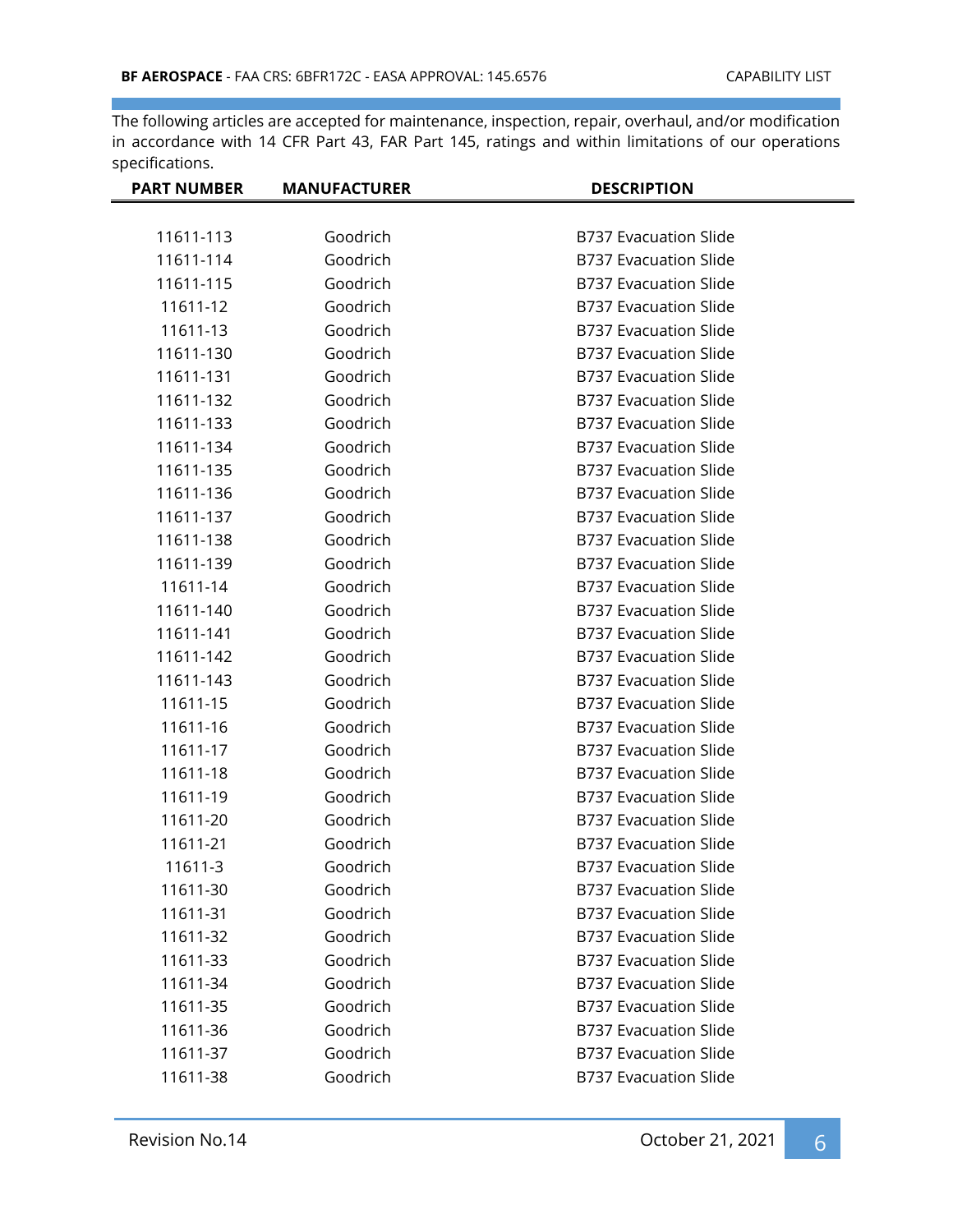| <b>PART NUMBER</b> | <b>MANUFACTURER</b>      | <b>DESCRIPTION</b>                    |
|--------------------|--------------------------|---------------------------------------|
|                    |                          |                                       |
| 11611-39           | Goodrich                 | <b>B737 Evacuation Slide</b>          |
| 11611-40           | Goodrich                 | <b>B737 Evacuation Slide</b>          |
| 11611-41           | Goodrich                 | <b>B737 Evacuation Slide</b>          |
| 11611-42           | Goodrich                 | <b>B737 Evacuation Slide</b>          |
| 11611-43           | Goodrich                 | <b>B737 Evacuation Slide</b>          |
| 11611-44           | Goodrich                 | <b>B737 Evacuation Slide</b>          |
| 11611-45           | Goodrich                 | <b>B737 Evacuation Slide</b>          |
| 11611-46           | Goodrich                 | <b>B737 Evacuation Slide</b>          |
| 11611-47           | Goodrich                 | <b>B737 Evacuation Slide</b>          |
| 11611-48           | Goodrich                 | <b>B737 Evacuation Slide</b>          |
| 11611-49           | Goodrich                 | <b>B737 Evacuation Slide</b>          |
| 11611-SERIES       | Goodrich                 | <b>B737 Evacuation Slide</b>          |
| 130104-137         | Goodrich                 | Charged Cylinder Assembly             |
| 130104-237         | Goodrich                 | Charged Cylinder Assembly             |
| 130104-SERIES      | Goodrich                 | Charged Cylinder Assembly             |
| 13621-2            | Goodrich                 | DC-9/MD-80 Tail Cone Evacuation Slide |
| 13621-2-1          | Goodrich                 | DC-9/MD-80 Tail Cone Evacuation Slide |
| 13621-2-21         | Goodrich                 | DC-9/MD-80 Tail Cone Evacuation Slide |
| 13621-2-24         | Goodrich                 | DC-9/MD-80 Tail Cone Evacuation Slide |
| 13621-2-25         | Goodrich                 | DC-9/MD-80 Tail Cone Evacuation Slide |
| 13621-2-26         | Goodrich                 | DC-9/MD-80 Tail Cone Evacuation Slide |
| 13621-2-27         | Goodrich                 | DC-9/MD-80 Tail Cone Evacuation Slide |
| 13621-2-28         | Goodrich                 | DC-9/MD-80 Tail Cone Evacuation Slide |
| 13621-2-29         | Goodrich                 | DC-9/MD-80 Tail Cone Evacuation Slide |
| 13621-SERIES       | Goodrich                 | DC-9/MD-80 Tail Cone Evacuation Slide |
| 1400-1             | <b>Survival Products</b> | 4 Person Life Raft                    |
| 1400-3             | <b>Survival Products</b> | 5 Person Life Raft                    |
| 1400-SERIES        | <b>Survival Products</b> | 6 Person Life Raft                    |
| 15611-120          | Goodrich                 | <b>B737 Evacuation Slide</b>          |
| 15611-121          | Goodrich                 | <b>B737 Evacuation Slide</b>          |
| 15611-122          | Goodrich                 | <b>B737 Evacuation Slide</b>          |
| 15611-123          | Goodrich                 | <b>B737 Evacuation Slide</b>          |
| 15611-124          | Goodrich                 | <b>B737 Evacuation Slide</b>          |
| 15611-125          | Goodrich                 | <b>B737 Evacuation Slide</b>          |
| 15611-140          | Goodrich                 | <b>B737 Evacuation Slide</b>          |
| 15611-141          | Goodrich                 | <b>B737 Evacuation Slide</b>          |
| 15611-142          | Goodrich                 | <b>B737 Evacuation Slide</b>          |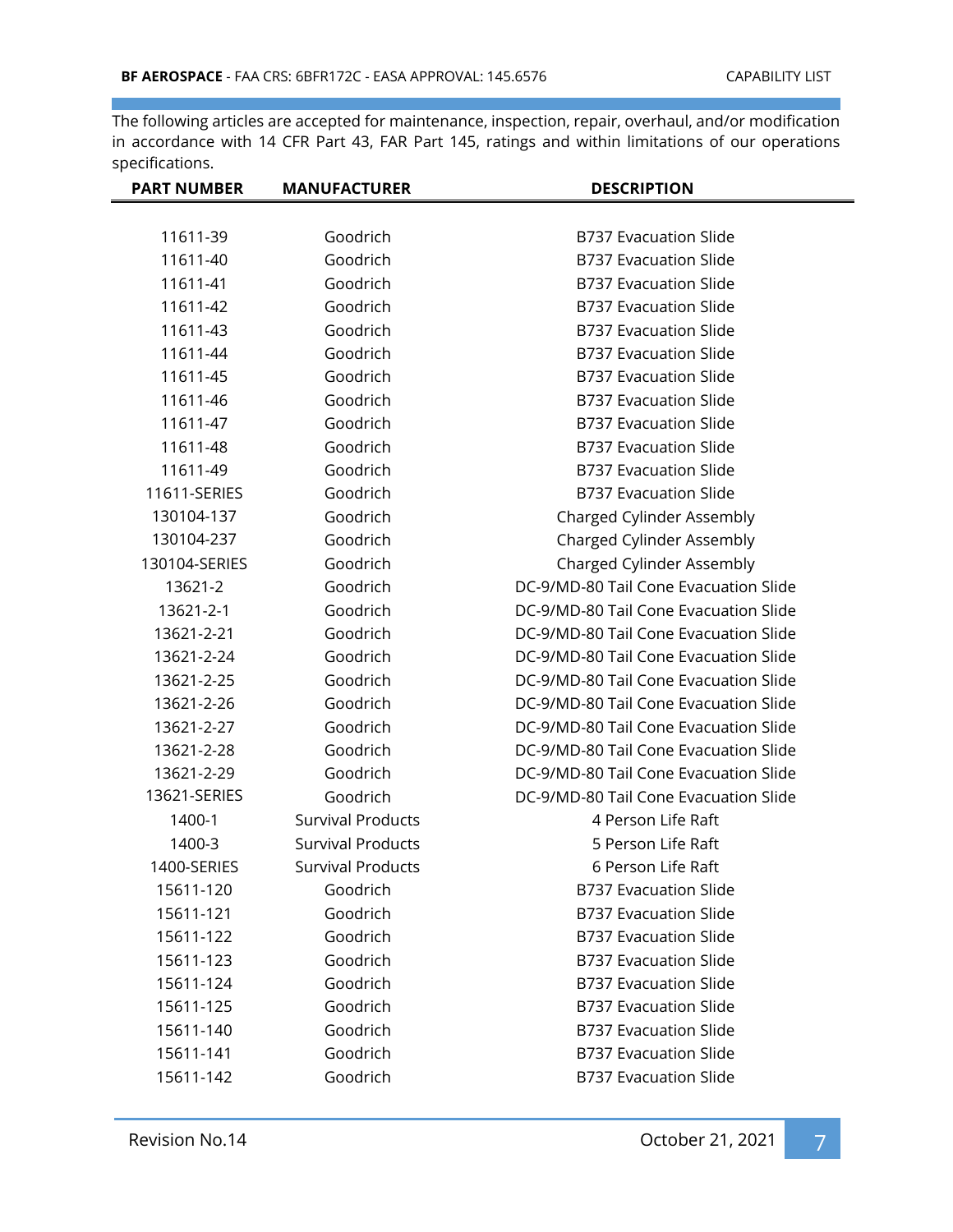| <b>PART NUMBER</b> | <b>MANUFACTURER</b> | <b>DESCRIPTION</b>           |
|--------------------|---------------------|------------------------------|
|                    |                     |                              |
| 15611-143          | Goodrich            | <b>B737 Evacuation Slide</b> |
| 15611-144          | Goodrich            | <b>B737 Evacuation Slide</b> |
| 15611-145          | Goodrich            | <b>B737 Evacuation Slide</b> |
| 15611-146          | Goodrich            | <b>B737 Evacuation Slide</b> |
| 15611-161          | Goodrich            | <b>B737 Evacuation Slide</b> |
| 15611-162          | Goodrich            | <b>B737 Evacuation Slide</b> |
| 15611-163          | Goodrich            | <b>B737 Evacuation Slide</b> |
| 15611-164          | Goodrich            | <b>B737 Evacuation Slide</b> |
| 15611-165          | Goodrich            | <b>B737 Evacuation Slide</b> |
| 15611-166          | Goodrich            | <b>B737 Evacuation Slide</b> |
| 15611-167          | Goodrich            | <b>B737 Evacuation Slide</b> |
| 15611-168          | Goodrich            | <b>B737 Evacuation Slide</b> |
| 15611-169          | Goodrich            | <b>B737 Evacuation Slide</b> |
| 15611-170          | Goodrich            | <b>B737 Evacuation Slide</b> |
| 15611-171          | Goodrich            | <b>B737 Evacuation Slide</b> |
| 15611-172          | Goodrich            | <b>B737 Evacuation Slide</b> |
| 15611-173          | Goodrich            | <b>B737 Evacuation Slide</b> |
| 15611-174          | Goodrich            | <b>B737 Evacuation Slide</b> |
| 15611-175          | Goodrich            | <b>B737 Evacuation Slide</b> |
| 15611-2            | Goodrich            | <b>B737 Evacuation Slide</b> |
| 15611-20           | Goodrich            | <b>B737 Evacuation Slide</b> |
| 15611-21           | Goodrich            | <b>B737 Evacuation Slide</b> |
| 15611-22           | Goodrich            | <b>B737 Evacuation Slide</b> |
| 15611-23           | Goodrich            | <b>B737 Evacuation Slide</b> |
| 15611-24           | Goodrich            | <b>B737 Evacuation Slide</b> |
| 15611-25           | Goodrich            | <b>B737 Evacuation Slide</b> |
| 15611-26           | Goodrich            | <b>B737 Evacuation Slide</b> |
| 15611-27           | Goodrich            | <b>B737 Evacuation Slide</b> |
| 15611-28           | Goodrich            | <b>B737 Evacuation Slide</b> |
| 15611-29           | Goodrich            | <b>B737 Evacuation Slide</b> |
| 15611-30           | Goodrich            | <b>B737 Evacuation Slide</b> |
| 15611-31           | Goodrich            | <b>B737 Evacuation Slide</b> |
| 15611-4            | Goodrich            | <b>B737 Evacuation Slide</b> |
| 15611-40           | Goodrich            | <b>B737 Evacuation Slide</b> |
| 15611-41           | Goodrich            | <b>B737 Evacuation Slide</b> |
| 15611-42           | Goodrich            | <b>B737 Evacuation Slide</b> |
| 15611-43           | Goodrich            | <b>B737 Evacuation Slide</b> |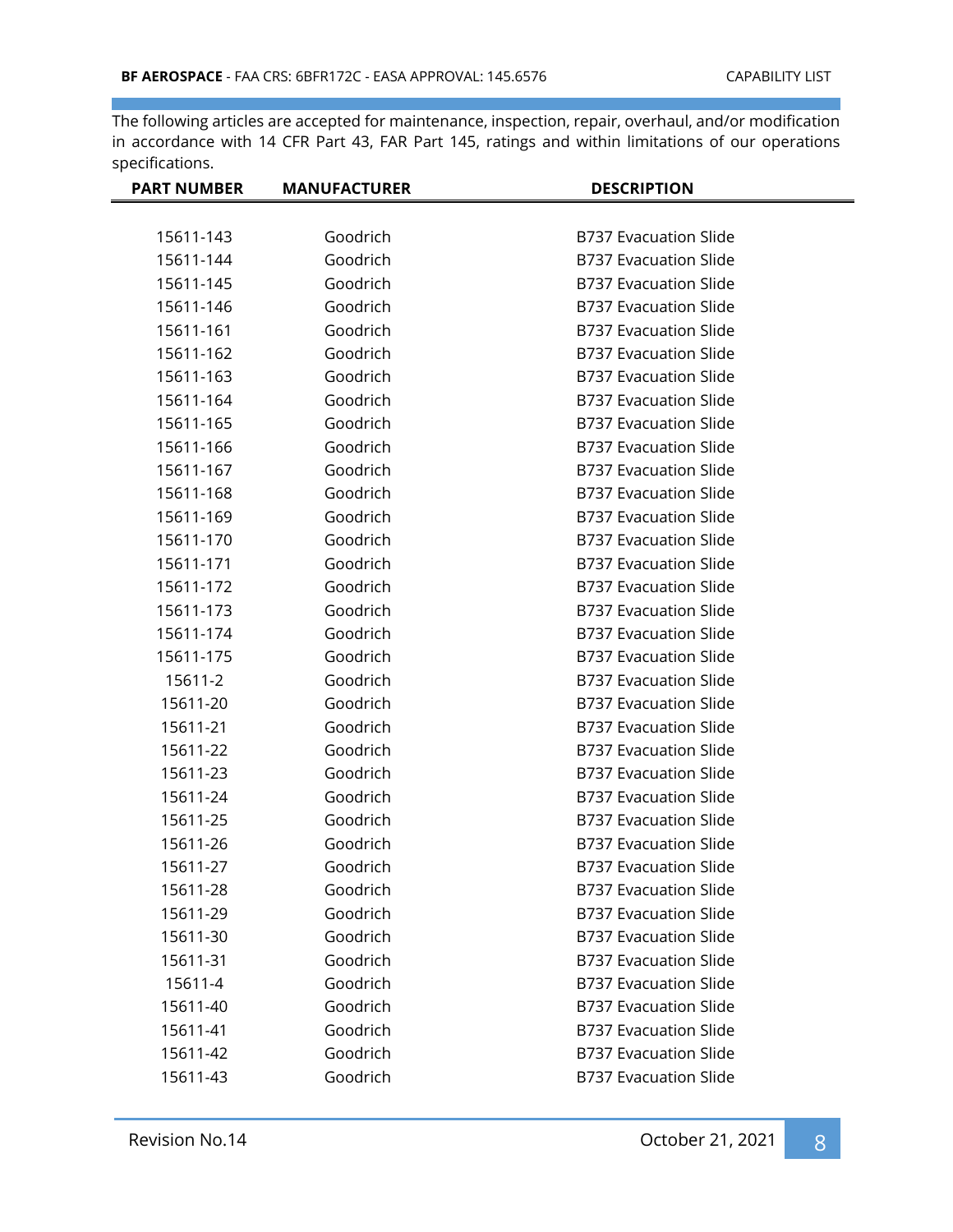| <b>PART NUMBER</b> | <b>MANUFACTURER</b>      | <b>DESCRIPTION</b>                |
|--------------------|--------------------------|-----------------------------------|
|                    |                          |                                   |
| 15611-44           | Goodrich                 | <b>B737 Evacuation Slide</b>      |
| 15611-45           | Goodrich                 | <b>B737 Evacuation Slide</b>      |
| 15611-46           | Goodrich                 | <b>B737 Evacuation Slide</b>      |
| 15611-47           | Goodrich                 | <b>B737 Evacuation Slide</b>      |
| 15611-48           | Goodrich                 | <b>B737 Evacuation Slide</b>      |
| 15611-49           | Goodrich                 | <b>B737 Evacuation Slide</b>      |
| 15611-50           | Goodrich                 | <b>B737 Evacuation Slide</b>      |
| 15611-51           | Goodrich                 | <b>B737 Evacuation Slide</b>      |
| 15611-61           | Goodrich                 | <b>B737 Evacuation Slide</b>      |
| 15611-62           | Goodrich                 | <b>B737 Evacuation Slide</b>      |
| 15611-63           | Goodrich                 | <b>B737 Evacuation Slide</b>      |
| 15611-64           | Goodrich                 | <b>B737 Evacuation Slide</b>      |
| 15611-65           | Goodrich                 | <b>B737 Evacuation Slide</b>      |
| 15611-66           | Goodrich                 | <b>B737 Evacuation Slide</b>      |
| 15611-67           | Goodrich                 | <b>B737 Evacuation Slide</b>      |
| 15611-68           | Goodrich                 | <b>B737 Evacuation Slide</b>      |
| 15611-69           | Goodrich                 | <b>B737 Evacuation Slide</b>      |
| 15611-70           | Goodrich                 | <b>B737 Evacuation Slide</b>      |
| 15611-71           | Goodrich                 | <b>B737 Evacuation Slide</b>      |
| 15611-72           | Goodrich                 | <b>B737 Evacuation Slide</b>      |
| 15611-73           | Goodrich                 | <b>B737 Evacuation Slide</b>      |
| 15611-74           | Goodrich                 | <b>B737 Evacuation Slide</b>      |
| 15611-75           | Goodrich                 | <b>B737 Evacuation Slide</b>      |
| 15611-76           | Goodrich                 | <b>B737 Evacuation Slide</b>      |
| 15611-77           | Goodrich                 | <b>B737 Evacuation Slide</b>      |
| 15611-78           | Goodrich                 | <b>B737 Evacuation Slide</b>      |
| 15611-SERIES       | Goodrich                 | <b>B737 Evacuation Slide</b>      |
| 1900-1             | <b>Survival Products</b> | T6A Life Raft                     |
| 1900-3             | <b>Survival Products</b> | T6A Life Raft                     |
| 1900-SERIES        | <b>Survival Products</b> | 9 Person Life Raft                |
| 200-101            | Hoover                   | FR-2 Life Raft                    |
| 200-103            | Hoover                   | FR-2 Life Raft                    |
| 200-105            | Hoover                   | FR-2 Life Raft                    |
| 200-107            | Hoover                   | FR-2 Life Raft                    |
| 200-109            | Hoover                   | FR-2 Life Raft                    |
| 200-SERIES         | Hoover                   | FR-2 Life Raft                    |
| 216200-0           | Zodiac Aerospace         | Infant Small Child Life Preserver |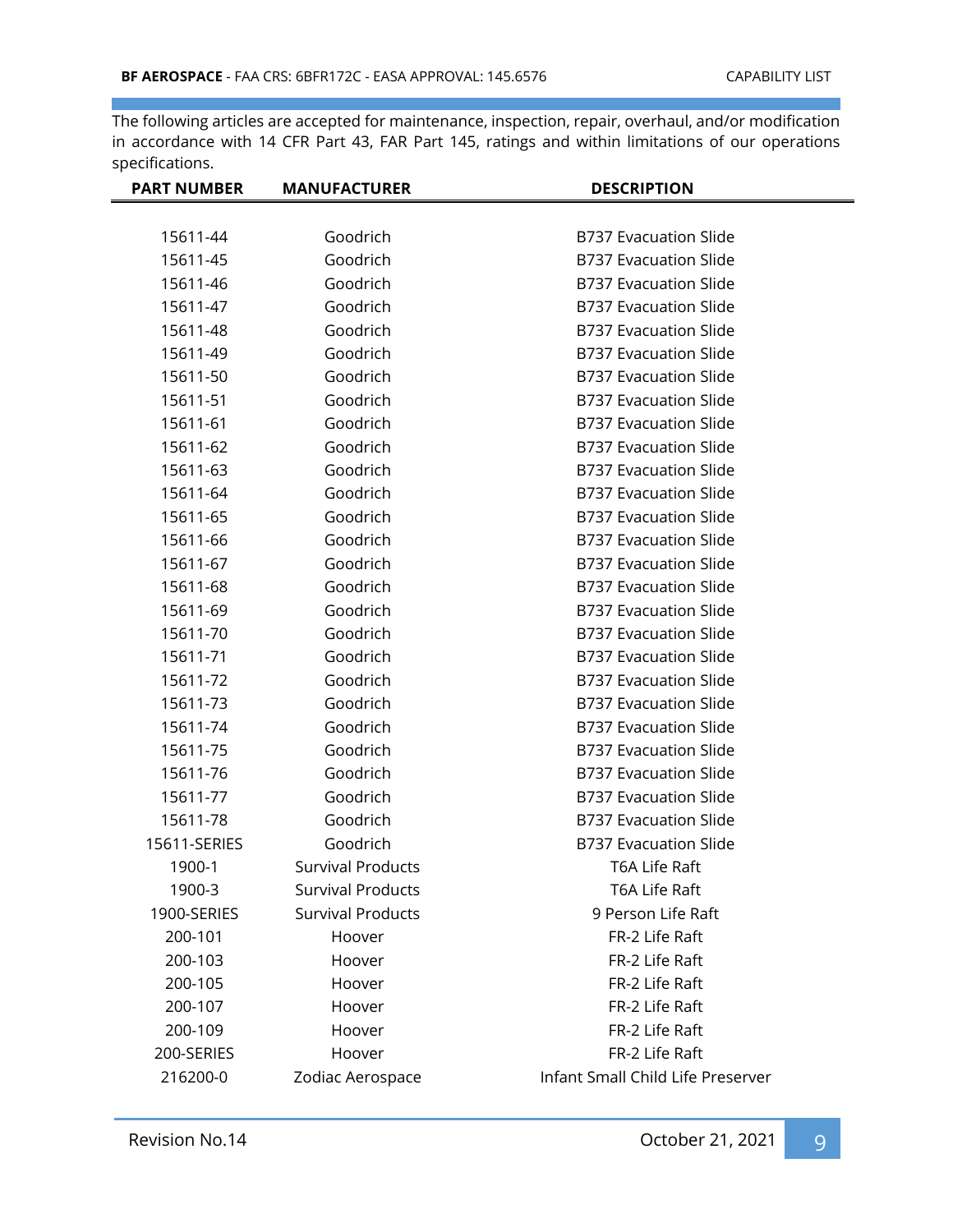| <b>PART NUMBER</b> | <b>MANUFACTURER</b> | <b>DESCRIPTION</b>             |
|--------------------|---------------------|--------------------------------|
|                    |                     |                                |
| 2500-101           | Hoover              | FR-25 Life Raft                |
| 2500-103           | Hoover              | FR-25 Life Raft                |
| 2500-105           | Hoover              | FR-25 Life Raft                |
| 2500-107           | Hoover              | FR-25 Life Raft                |
| 2500-109           | Hoover              | FR-25 Life Raft                |
| 2500-111           | Hoover              | FR-25 Life Raft                |
| 2500-201           | Hoover              | FR-25 Life Raft                |
| 2500-203           | Hoover              | FR-25 Life Raft                |
| 2500-205           | Hoover              | FR-25 Life Raft                |
| 2500-207           | Hoover              | FR-25 Life Raft                |
| 2500-SERIES        | Hoover              | FR-25 Life Raft                |
| 3500-101           | Hoover              | FV-35 Life Preserver           |
| 3500-103           | Hoover              | FV-35 Life Preserver           |
| 3500-105           | Hoover              | FV-35 Life Preserver           |
| 3500-107           | Hoover              | FV-35 Life Preserver           |
| 3500-109           | Hoover              | FV-35 Life Preserver           |
| 3500-111           | Hoover              | FV-35 Life Preserver           |
| 3500-113           | Hoover              | FV-35 Life Preserver           |
| 3500-115           | Hoover              | FV-35 Life Preserver           |
| 3500-117           | Hoover              | FV-35 Life Preserver           |
| 3500-119           | Hoover              | FV-35 Life Preserver           |
| 3500-121           | Hoover              | FV-35 Life Preserver           |
| 3500-123           | Hoover              | FV-35 Life Preserver           |
| 3500-125           | Hoover              | FV-35 Life Preserver           |
| 3500-127           | Hoover              | FV-35 Life Preserver           |
| 3500-129           | Hoover              | FV-35 Life Preserver           |
| 3500-131           | Hoover              | FV-35 Life Preserver           |
| 3500-133           | Hoover              | FV-35 Life Preserver           |
| 3500-135           | Hoover              | FV-35 Life Preserver           |
| 3500-137           | Hoover              | FV-35 Life Preserver           |
| 3500-139           | Hoover              | FV-35 Life Preserver           |
| 3500-141           | Hoover              | FV-35 Life Preserver           |
| 3500-143           | Hoover              | FV-35 Life Preserver           |
| 3500-145           | Hoover              | FV-35 Life Preserver           |
| 3500-147           | Hoover              | FV-35 Life Preserver           |
| 3500-SERIES        | Hoover              | FV-35 Life Preserver           |
| 3505-101           | Hoover              | FV-35E & FV-35F Flotation Vest |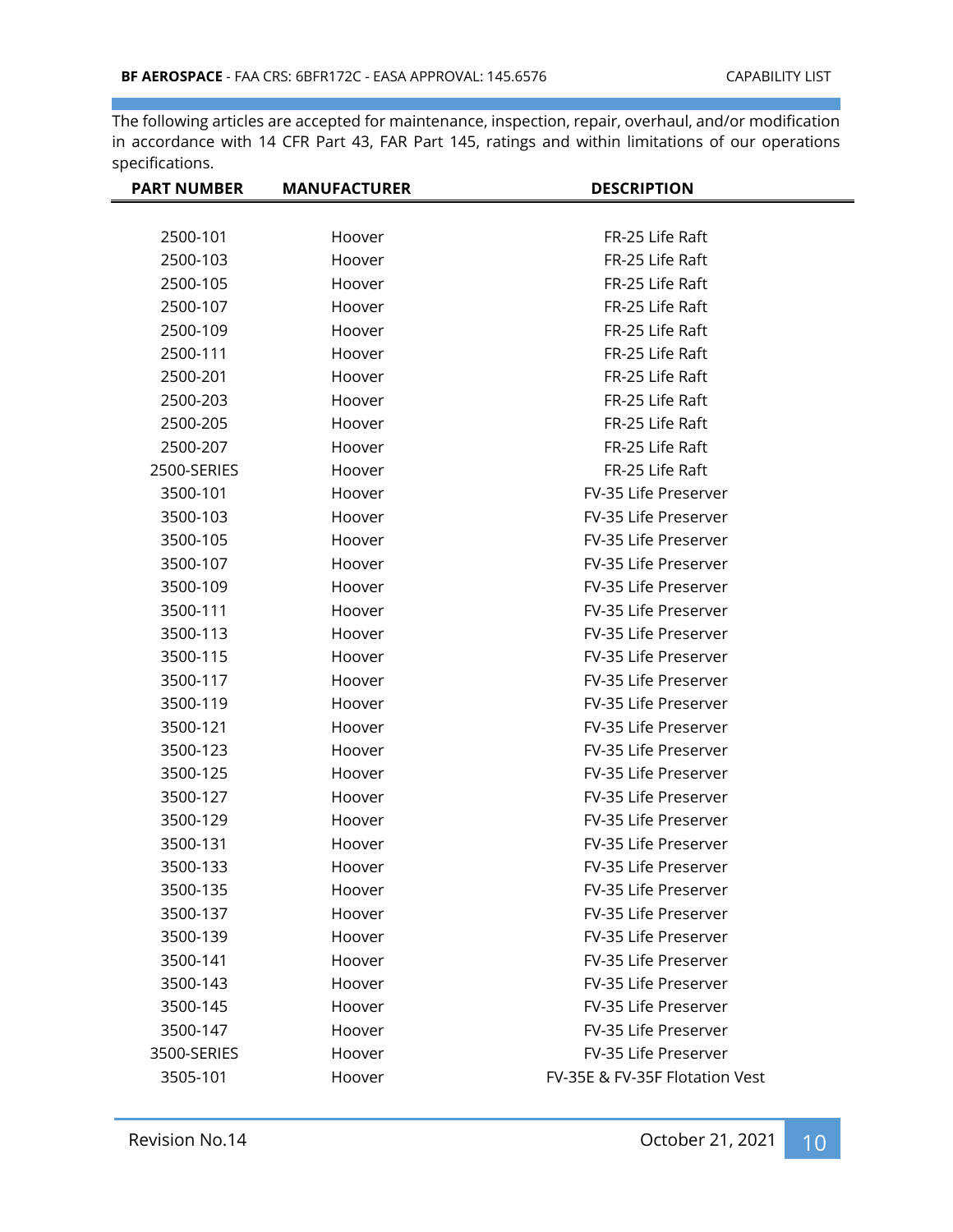| <b>PART NUMBER</b> | <b>MANUFACTURER</b> | <b>DESCRIPTION</b>             |
|--------------------|---------------------|--------------------------------|
|                    |                     |                                |
| 3505-101--07       | Hoover              | FV-35E & FV-35F Flotation Vest |
| 3505-101--09       | Hoover              | FV-35E & FV-35F Flotation Vest |
| 3505-101--14       | Hoover              | FV-35E & FV-35F Flotation Vest |
| 3505-101--15       | Hoover              | FV-35E & FV-35F Flotation Vest |
| 3505-101--16       | Hoover              | FV-35E & FV-35F Flotation Vest |
| 3505-101--17       | Hoover              | FV-35E & FV-35F Flotation Vest |
| 3505-101--18       | Hoover              | FV-35E & FV-35F Flotation Vest |
| 3505-101--19       | Hoover              | FV-35E & FV-35F Flotation Vest |
| 3505-101--20       | Hoover              | FV-35E & FV-35F Flotation Vest |
| 3505-101--22       | Hoover              | FV-35E & FV-35F Flotation Vest |
| 3505-101--23       | Hoover              | FV-35E & FV-35F Flotation Vest |
| 3505-101--25       | Hoover              | FV-35E & FV-35F Flotation Vest |
| 3505-101--27       | Hoover              | FV-35E & FV-35F Flotation Vest |
| 3505-101--28       | Hoover              | FV-35E & FV-35F Flotation Vest |
| 3505-101--33       | Hoover              | FV-35E & FV-35F Flotation Vest |
| 3505-101--34       | Hoover              | FV-35E & FV-35F Flotation Vest |
| 3505-101--40       | Hoover              | FV-35E & FV-35F Flotation Vest |
| 3505-101--41       | Hoover              | FV-35E & FV-35F Flotation Vest |
| 3505-101--42       | Hoover              | FV-35E & FV-35F Flotation Vest |
| 3505-101--44       | Hoover              | FV-35E & FV-35F Flotation Vest |
| 3505-101--48       | Hoover              | FV-35E & FV-35F Flotation Vest |
| 3505-101--50       | Hoover              | FV-35E & FV-35F Flotation Vest |
| 3505-101--50A      | Hoover              | FV-35E & FV-35F Flotation Vest |
| 3505-101--52       | Hoover              | FV-35E & FV-35F Flotation Vest |
| 3505-101--57       | Hoover              | FV-35E & FV-35F Flotation Vest |
| 3505-101--58       | Hoover              | FV-35E & FV-35F Flotation Vest |
| 3505-101--59       | Hoover              | FV-35E & FV-35F Flotation Vest |
| 3505-101--63       | Hoover              | FV-35E & FV-35F Flotation Vest |
| 3505-101--63A      | Hoover              | FV-35E & FV-35F Flotation Vest |
| 3505-101--64       | Hoover              | FV-35E & FV-35F Flotation Vest |
| 3505-101--65       | Hoover              | FV-35E & FV-35F Flotation Vest |
| 3505-101--66       | Hoover              | FV-35E & FV-35F Flotation Vest |
| 3505-101--67       | Hoover              | FV-35E & FV-35F Flotation Vest |
| 3505-101--73       | Hoover              | FV-35E & FV-35F Flotation Vest |
| 3505-101--74       | Hoover              | FV-35E & FV-35F Flotation Vest |
| 3505-101--76       | Hoover              | FV-35E & FV-35F Flotation Vest |
| 3505-101--77       | Hoover              | FV-35E & FV-35F Flotation Vest |
|                    |                     |                                |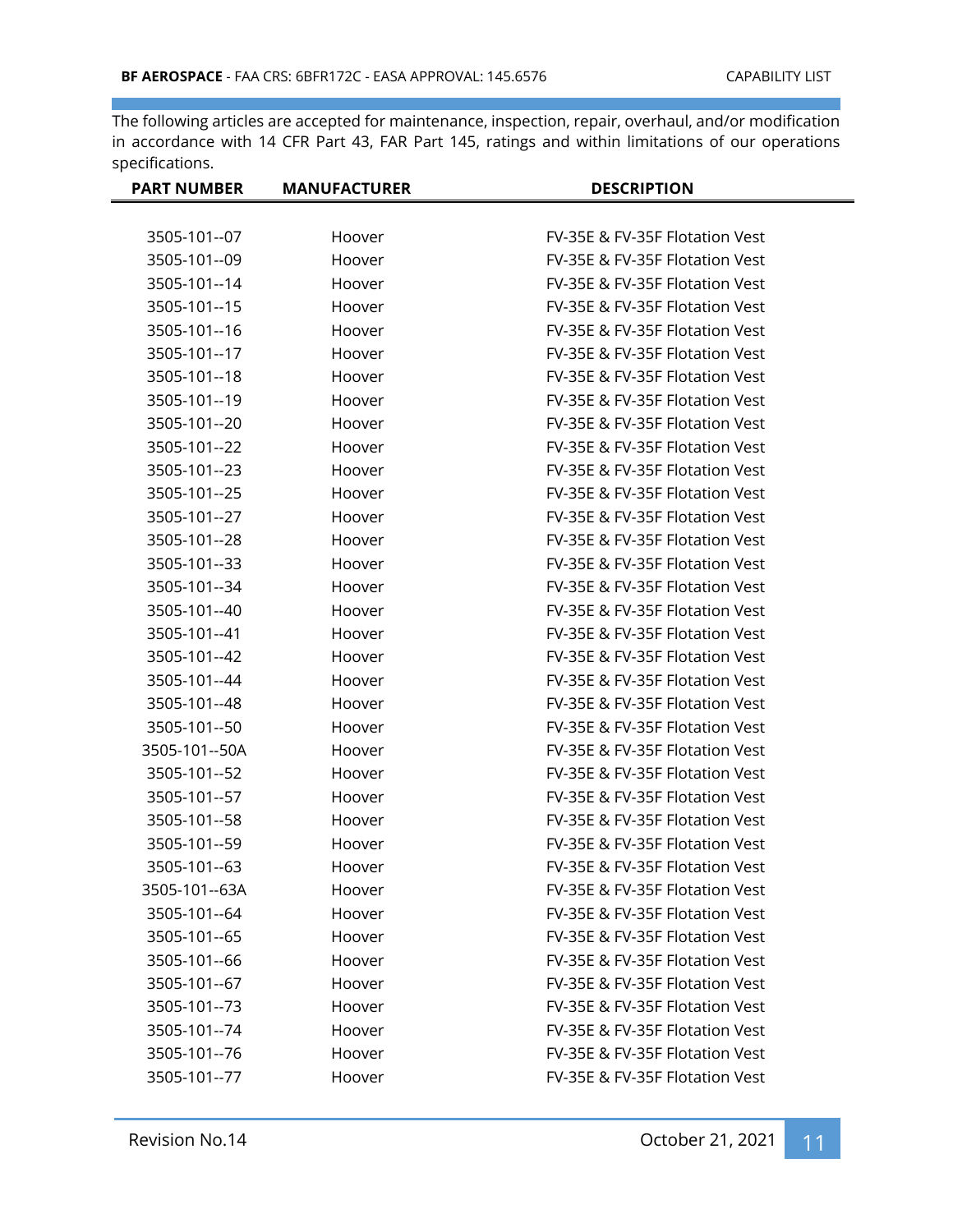| <b>PART NUMBER</b> | <b>MANUFACTURER</b> | <b>DESCRIPTION</b>             |
|--------------------|---------------------|--------------------------------|
|                    |                     |                                |
| 3505-101--79       | Hoover              | FV-35E & FV-35F Flotation Vest |
| 3505-101--81       | Hoover              | FV-35E & FV-35F Flotation Vest |
| 3505-101--84       | Hoover              | FV-35E & FV-35F Flotation Vest |
| 3505-101--86       | Hoover              | FV-35E & FV-35F Flotation Vest |
| 3505-101--93       | Hoover              | FV-35E & FV-35F Flotation Vest |
| 3505-101--96       | Hoover              | FV-35E & FV-35F Flotation Vest |
| 3505-101--B        | Hoover              | FV-35E & FV-35F Flotation Vest |
| 3505-101--E        | Hoover              | FV-35E & FV-35F Flotation Vest |
| 3505-101--F        | Hoover              | FV-35E & FV-35F Flotation Vest |
| 3505-101F--83      | Hoover              | FV-35E & FV-35F Flotation Vest |
| 3505-101--H        | Hoover              | FV-35E & FV-35F Flotation Vest |
| $3505-101-$        | Hoover              | FV-35E & FV-35F Flotation Vest |
| 3505-101K          | Hoover              | FV-35E & FV-35F Flotation Vest |
| 3505-101--W60      | Hoover              | FV-35E & FV-35F Flotation Vest |
| 3505-101W--98      | Hoover              | FV-35E & FV-35F Flotation Vest |
| 3505-101--X        | Hoover              | FV-35E & FV-35F Flotation Vest |
| 3505-103           | Hoover              | FV-35E & FV-35F Flotation Vest |
| 3505-105           | Hoover              | FV-35E & FV-35F Flotation Vest |
| 3505-105--08       | Hoover              | FV-35E & FV-35F Flotation Vest |
| 3505-105--G        | Hoover              | FV-35E & FV-35F Flotation Vest |
| 3505-107           | Hoover              | FV-35E & FV-35F Flotation Vest |
| 3505-107--13       | Hoover              | FV-35E & FV-35F Flotation Vest |
| 3505-109--82       | Hoover              | FV-35E & FV-35F Flotation Vest |
| 3505-151           | Hoover              | FV-35E, FV-35F Flotation Vest  |
| 3505-151--07       | Hoover              | FV-35E, FV-35F Flotation Vest  |
| 3505-151--14       | Hoover              | FV-35E, FV-35F Flotation Vest  |
| 3505-151--16       | Hoover              | FV-35E, FV-35F Flotation Vest  |
| 3505-151--90       | Hoover              | FV-35E, FV-35F Flotation Vest  |
| 3505-151--92       | Hoover              | FV-35E, FV-35F Flotation Vest  |
| 3505-151--97       | Hoover              | FV-35E, FV-35F Flotation Vest  |
| 3505-151P-09       | Hoover              | FV-35E, FV-35F Flotation Vest  |
| 3505-151W-91       | Hoover              | FV-35E, FV-35F Flotation Vest  |
| 3505-153           | Hoover              | FV-35E, FV-35F Flotation Vest  |
| 3505-155           | Hoover              | FV-35E, FV-35F Flotation Vest  |
| 3505-157           | Hoover              | FV-35E, FV-35F Flotation Vest  |
| 3505-201           | Hoover              | FV-35E & FV-35F Flotation Vest |
| 3505-251           | Hoover              | FV-35E, FV-35F Flotation Vest  |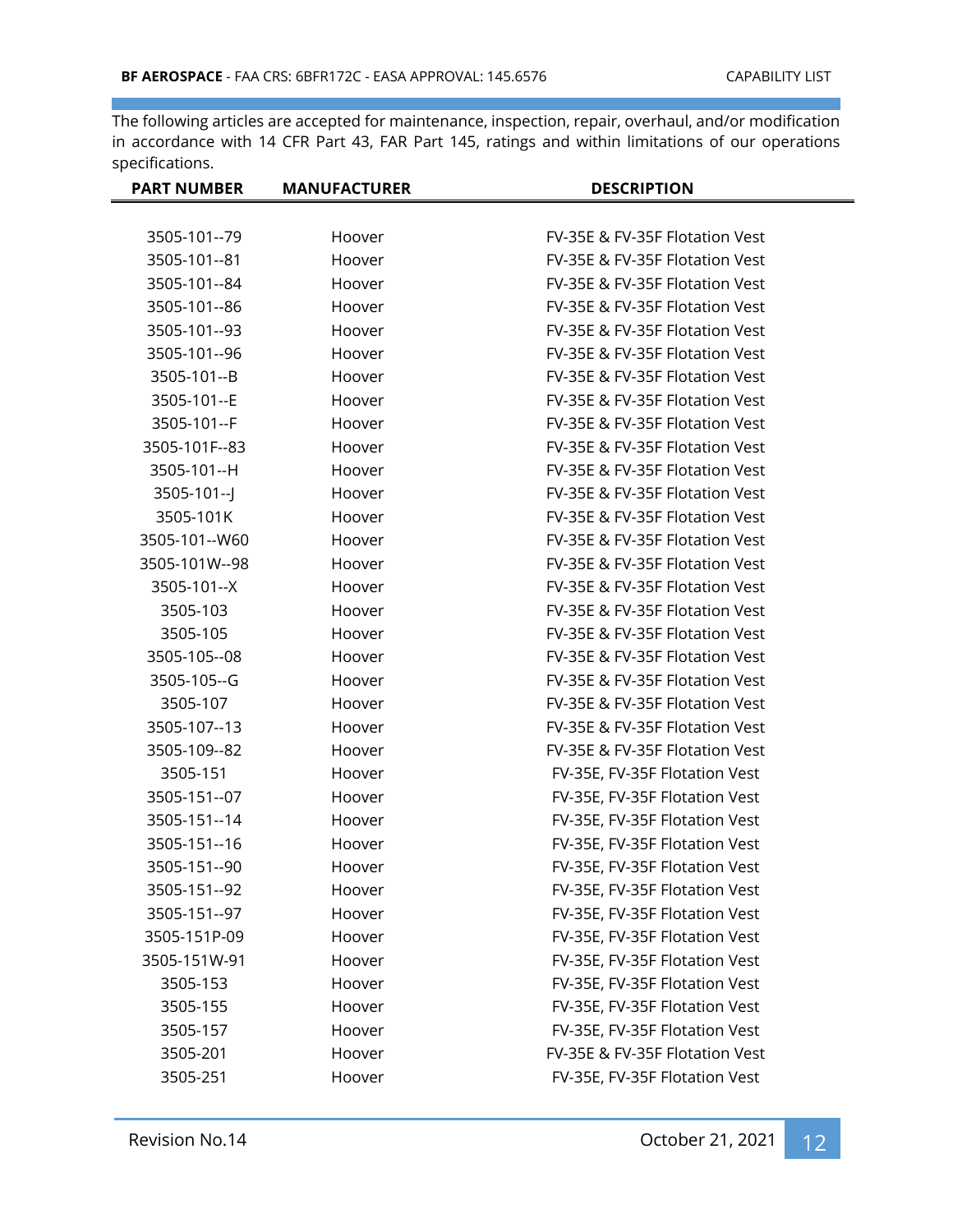| <b>PART NUMBER</b> | <b>MANUFACTURER</b> | <b>DESCRIPTION</b>             |
|--------------------|---------------------|--------------------------------|
| 3505-401           | Hoover              | FV-35E & FV-35F Flotation Vest |
| 3505-451           | Hoover              | FV-35E, FV-35F Flotation Vest  |
| 3505-501           | Hoover              | FV-35E & FV-35F Flotation Vest |
| 3505-551           | Hoover              | FV-35E, FV-35F Flotation Vest  |
| 3505-SERIES        | Hoover              | FV-35E & FV-35F Flotation Vest |
|                    |                     | FR-4 Life Raft                 |
| 400-101            | Hoover              |                                |
| 400-103            | Hoover              | FR-4 Life Raft                 |
| 400-105            | Hoover              | FR-4 Life Raft                 |
| 400-107            | Hoover              | FR-4 Life Raft                 |
| 400-109            | Hoover              | FR-4 Life Raft                 |
| 400-301            | Hoover              | FR-4 Life Raft                 |
| 400-303            | Hoover              | FR-4 Life Raft                 |
| 400-305            | Hoover              | FR-4 Life Raft                 |
| 400-307            | Hoover              | FR-4 Life Raft                 |
| 400-309            | Hoover              | FR-4 Life Raft                 |
| 400-SERIES         | Hoover              | FR-4 Life Raft                 |
| 416N2220-13        | <b>Boeing</b>       | 757 Off-Wing Pressure Bottle   |
| 416N2220-19        | <b>Boeing</b>       | 757 Off-Wing Pressure Bottle   |
| 416N2220-20        | <b>Boeing</b>       | 757 Off-Wing Pressure Bottle   |
| 416N2220-22        | <b>Boeing</b>       | 757 Off-Wing Pressure Bottle   |
| 416N2220-32        | <b>Boeing</b>       | 757 Off-Wing Pressure Bottle   |
| 416N2220-7         | <b>Boeing</b>       | 757 Off-Wing Pressure Bottle   |
| 416N2220-SERIES    | <b>Boeing</b>       | 757 Off-Wing Pressure Bottle   |
| 4600-101           | Hoover              | FR-46 Life Raft                |
| 4600-103           | Hoover              | FR-46 Life Raft                |
| 4600-105L          | Hoover              | FR-46 Life Raft                |
| 4600-105S          | Hoover              | FR-46 Life Raft                |
| 4600-107           | Hoover              | FR-46 Life Raft                |
| 4600-109           | Hoover              | FR-46 Life Raft                |
| 4600-111           | Hoover              | FR-46 Life Raft                |
| 4600-113           | Hoover              | FR-46 Life Raft                |
| 4600-115           | Hoover              | FR-46 Life Raft                |
| 4600-117           | Hoover              | FR-46 Life Raft                |
| 4600-119           | Hoover              | FR-46 Life Raft                |
| 4600-121           | Hoover              | FR-46 Life Raft                |
| 4600-123           | Hoover              | FR-46 Life Raft                |
| 4600-125           | Hoover              | FR-46 Life Raft                |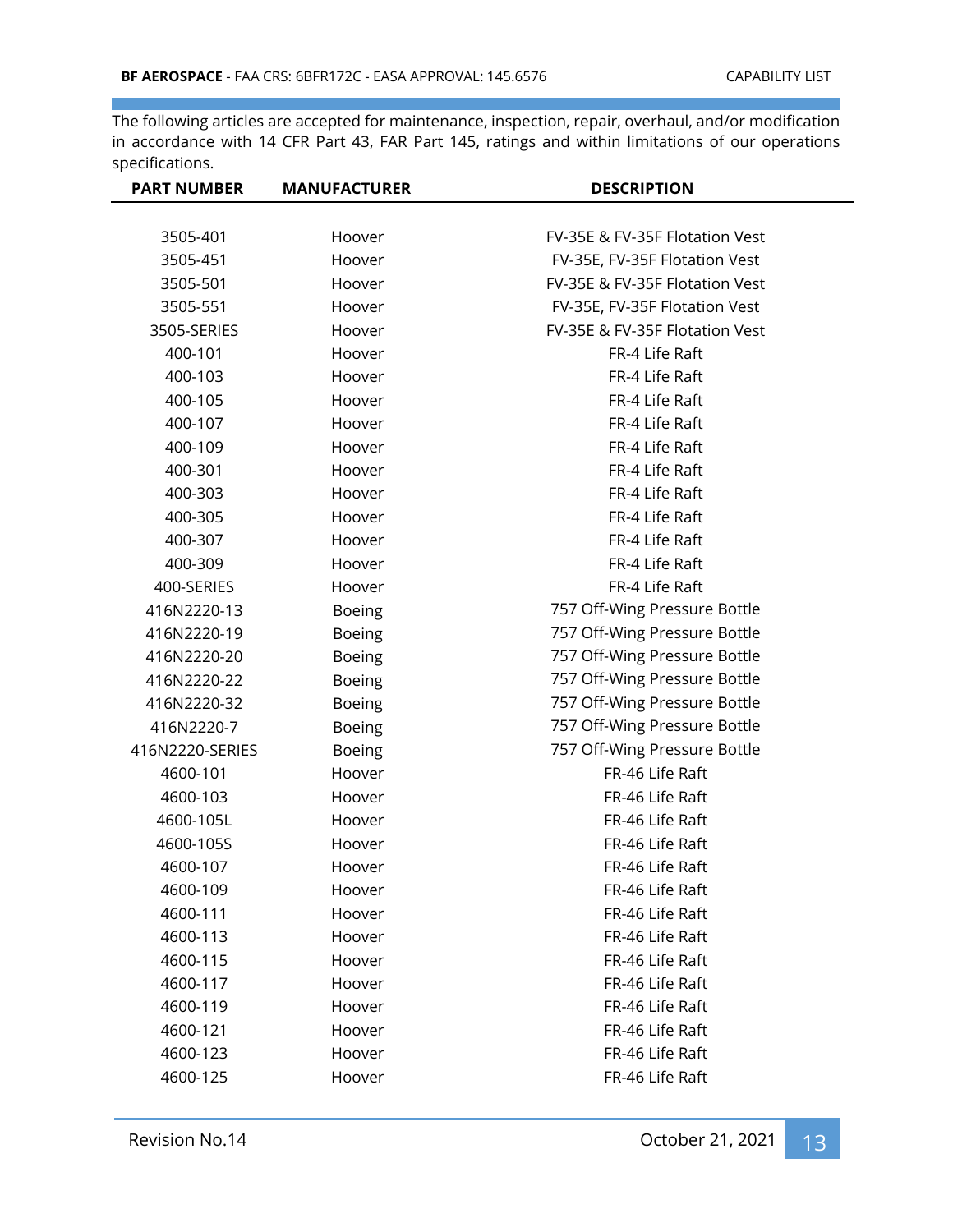| <b>PART NUMBER</b> | <b>MANUFACTURER</b> | <b>DESCRIPTION</b>                            |
|--------------------|---------------------|-----------------------------------------------|
|                    |                     |                                               |
| 4600-127           | Hoover              | FR-46 Life Raft                               |
| 4600-129           | Hoover              | FR-46 Life Raft                               |
| 4600-131           | Hoover              | FR-46 Life Raft                               |
| 4600-133           | Hoover              | FR-46 Life Raft                               |
| 4600-SERIES        | Hoover              | FR-46 Life Raft                               |
| 4A3795-1           | Goodrich            | B777 Off-Wing Reservoir Assembly              |
| 4A3934-004         | Goodrich            | A340-600 Slide/Raft Door 3                    |
| 4A3934-005         | Goodrich            | A340-600 Slide/Raft Door 3                    |
| 4A3934-006         | Goodrich            | A340-600 Slide/Raft Door 3                    |
| 4A3934-11          | Goodrich            | A340-600 Slide/Raft Door 3                    |
| 4A3934-12          | Goodrich            | A340-600 Slide/Raft Door 3                    |
| 4A3934-5           | Goodrich            | A340-600 Slide/Raft Door 3                    |
| 4A3934-6           | Goodrich            | A340-600 Slide/Raft Door 3                    |
| 4A3934-7           | Goodrich            | A340-600 Slide/Raft Door 3                    |
| 4A3934-8           | Goodrich            | A340-600 Slide/Raft Door 3                    |
| 4A3934-SERIES      | Goodrich            | A340-600 Slide/Raft Door 3                    |
| 5A3086-3           | Goodrich            | B737-600/-700/-800 Emergency Evacuation Slide |
| 5A3086-301         | Goodrich            | B737-600/-700/-800 Emergency Evacuation Slide |
| 5A3086-SERIES      | Goodrich            | B737-600/-700/-800 Emergency Evacuation Slide |
| 5A3088-3           | Goodrich            | B737-600/-700/-800 Emergency Evacuation Slide |
| 5A3088-301         | Goodrich            | B737-600/-700/-800 Emergency Evacuation Slide |
| 5A3088-SERIES      | Goodrich            | B737-600/-700/-800 Emergency Evacuation Slide |
| 5A3109-1           | Goodrich            | B777 LH & RH Off-Wing Slide                   |
| 5A3109-2           | Goodrich            | B777 LH & RH Off-Wing Slide                   |
| 5A3109-SERIES      | Goodrich            | B777 LH & RH Off-Wing Slide                   |
| 5A3210-SERIES      | Goodrich            | 10 Person Life Raft                           |
| 5A3294-1           | Goodrich            | <b>B767 Evacuation Slide/Raft</b>             |
| 5A3294-2           | Goodrich            | <b>B767 Evacuation Slide/Raft</b>             |
| 5A3294-3           | Goodrich            | <b>B767 Evacuation Slide/Raft</b>             |
| 5A3294-4           | Goodrich            | <b>B767 Evacuation Slide/Raft</b>             |
| 5A3294-SERIES      | Goodrich            | <b>B767 Evacuation Slide/Raft</b>             |
| 5A3295-1           | Goodrich            | <b>B767 Evacuation Slide/Raft</b>             |
| 5A3295-2           | Goodrich            | <b>B767 Evacuation Slide/Raft</b>             |
| 5A3295-3           | Goodrich            | <b>B767 Evacuation Slide/Raft</b>             |
| 5A3295-4           | Goodrich            | <b>B767 Evacuation Slide/Raft</b>             |
| 5A3295-SERIES      | Goodrich            | <b>B767 Evacuation Slide/Raft</b>             |
| 5A3307-1           | Goodrich            | B737 NG Slide Evacuation System Fwd/AFT       |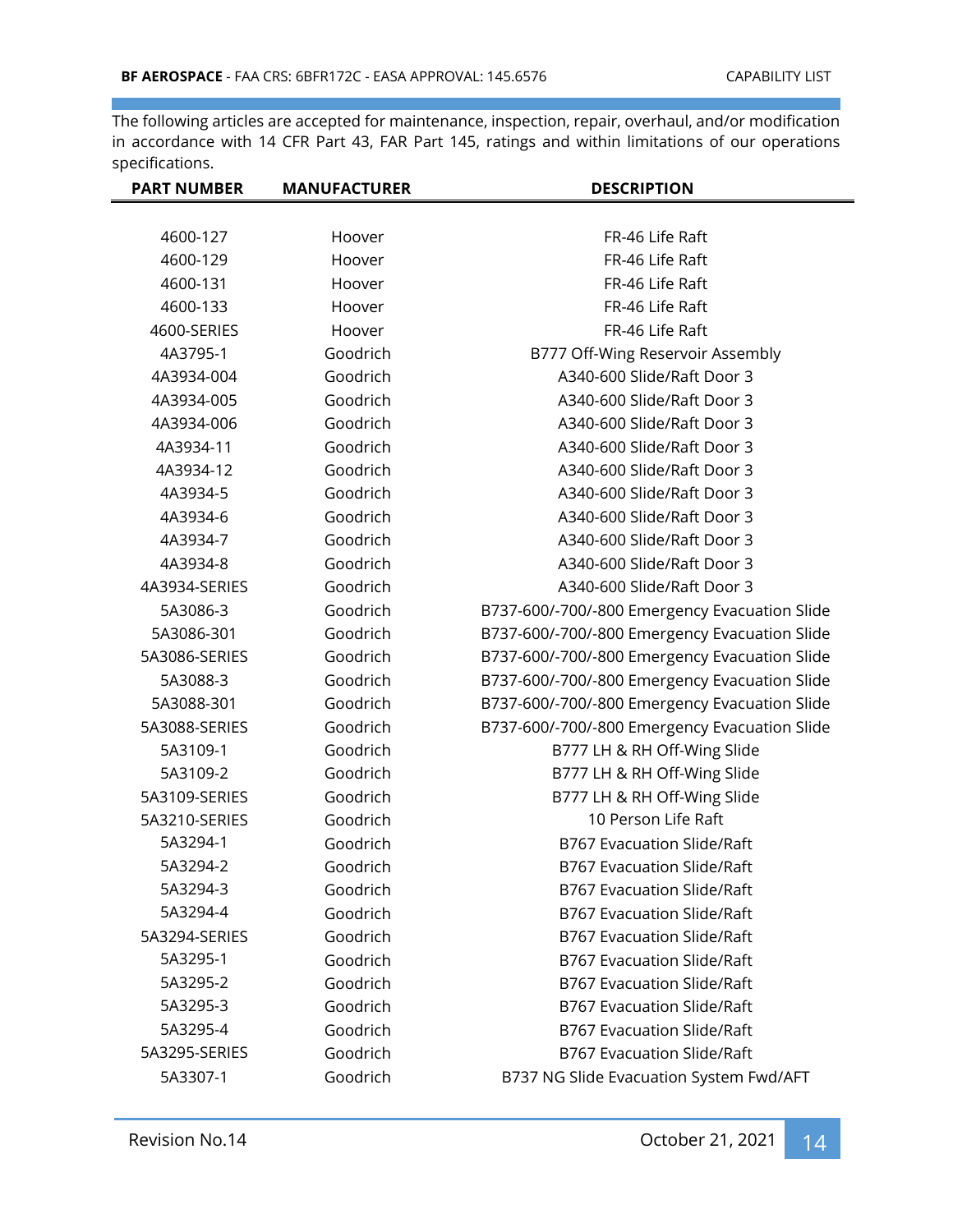| <b>PART NUMBER</b> | <b>MANUFACTURER</b> | <b>DESCRIPTION</b>                      |
|--------------------|---------------------|-----------------------------------------|
|                    |                     |                                         |
| 5A3307-3           | Goodrich            | B737 NG Slide Evacuation System Fwd/AFT |
| 5A3307-301         | Goodrich            | B737 NG Slide Evacuation System Fwd/AFT |
| 5A3307-5           | Goodrich            | B737 NG Slide Evacuation System Fwd/AFT |
| 5A3307-7           | Goodrich            | B737 NG Slide Evacuation System Fwd/AFT |
| 5A3307-SERIES      | Goodrich            | B737 NG Slide Evacuation System Fwd/AFT |
| 600-101            | Hoover              | FR-6 Life Raft                          |
| 600-103            | Hoover              | FR-6 Life Raft                          |
| 600-105            | Hoover              | FR-6 Life Raft                          |
| 600-107            | Hoover              | FR-6 Life Raft                          |
| 600-109            | Hoover              | FR-6 Life Raft                          |
| 600-111            | Hoover              | FR-6 Life Raft                          |
| 600-113            | Hoover              | FR-6 Life Raft                          |
| 600-301            | Hoover              | FR-6 Life Raft                          |
| 600-303            | Hoover              | FR-6 Life Raft                          |
| 600-305            | Hoover              | FR-6 Life Raft                          |
| 600-307            | Hoover              | FR-6 Life Raft                          |
| 600-309            | Hoover              | FR-6 Life Raft                          |
| 600-SERIES         | Hoover              | FR-6 Life Raft                          |
| 60128-101          | Air Cruisers        | A318/A319/A320/A321 Survival Kit        |
| 60128-103          | Air Cruisers        | A318/A319/A320/A321 Survival Kit        |
| 60128-105          | Air Cruisers        | A318/A319/A320/A321 Survival Kit        |
| 60128-107          | Air Cruisers        | A318/A319/A320/A321 Survival Kit        |
| 60128-109          | Air Cruisers        | A318/A319/A320/A321 Survival Kit        |
| 60128-111          | Air Cruisers        | A318/A319/A320/A321 Survival Kit        |
| 60128-301          | Air Cruisers        | A318/A319/A320/A321 Survival Kit        |
| 60128-303          | Air Cruisers        | A318/A319/A320/A321 Survival Kit        |
| 60128-305          | Air Cruisers        | A318/A319/A320/A321 Survival Kit        |
| 60128-307          | Air Cruisers        | A318/A319/A320/A321 Survival Kit        |
| 60128-309          | Air Cruisers        | A318/A319/A320/A321 Survival Kit        |
| 60128-311          | Air Cruisers        | A318/A319/A320/A321 Survival Kit        |
| 60128-SERIES       | Air Cruisers        | A318/A319/A320/A321 Survival Kit        |
| 60176-103          | Air Cruisers        | <b>B767 Evacuation Slide</b>            |
| 60176-104          | Air Cruisers        | <b>B767 Evacuation Slide</b>            |
| 60176-SERIES       | Air Cruisers        | <b>B767 Evacuation Slide</b>            |
| 60472-101          | Air Cruisers        | 46 Person Life Raft                     |
| 60472-103          | Air Cruisers        | 46 Person Life Raft                     |
| 60472-SERIES       | Air Cruisers        | 46 Person Life Raft                     |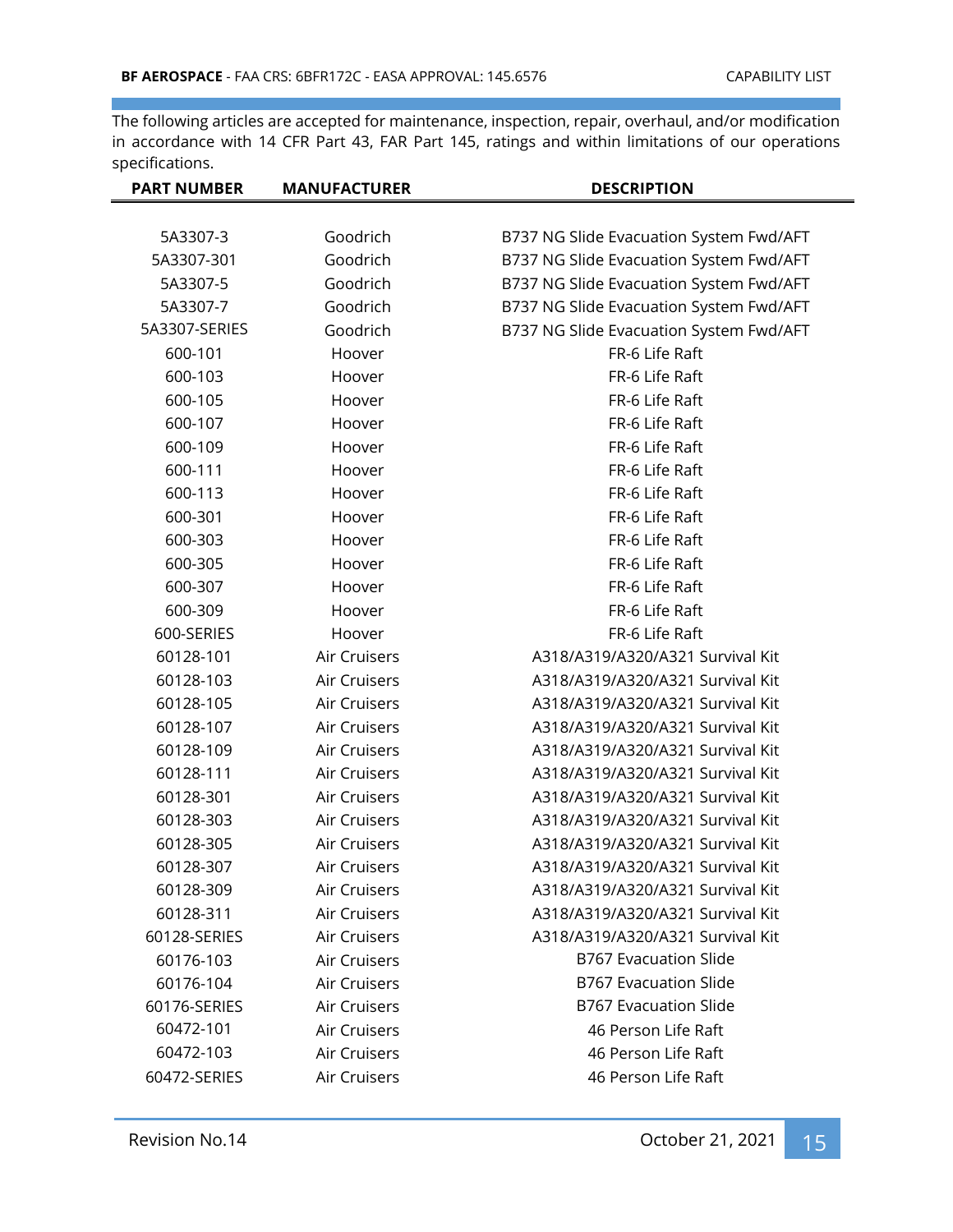| <b>PART NUMBER</b> | <b>MANUFACTURER</b> | <b>DESCRIPTION</b>                          |
|--------------------|---------------------|---------------------------------------------|
|                    |                     |                                             |
| 61260-102          | Air Cruisers        | B757 Door 4 Survival Kit                    |
| 61473-103          | Air Cruisers        | B757 Dual Lane Door 2 Survival Kit          |
| 61473-104          | Air Cruisers        | B757 Dual Lane Door 2 Survival Kit          |
| 61473-SERIES       | Air Cruisers        | B757 Dual Lane Door 2 Survival Kit          |
| 61474-129          | Air Cruisers        | B757 Dual Lane Door 2 Evacuation Slide/Raft |
| 61475-129          | Air Cruisers        | B757 Dual Lane Door 2 Evacuation Slide/Raft |
| 61475-329          | Air Cruisers        | B757 Dual Lane Door 2 Evacuation Slide/Raft |
| 61475-SERIES       | Air Cruisers        | B757 Dual Lane Door 2 Evacuation Slide/Raft |
| 61570-127          | Air Cruisers        | B757 Door 4 Evacuation Slide/Raft           |
| 61570-128          | Air Cruisers        | B757 Door 4 Evacuation Slide/Raft           |
| 61570-327          | Air Cruisers        | B757 Door 4 Evacuation Slide/Raft           |
| 61570-328          | Air Cruisers        | B757 Door 4 Evacuation Slide/Raft           |
| 61570-SERIES       | Air Cruisers        | B757 Door 4 Evacuation Slide/Raft           |
| 61571-127          | Air Cruisers        | B757 Door 4 Evacuation Slide/Raft           |
| 61571-128          | Air Cruisers        | B757 Door 4 Evacuation Slide/Raft           |
| 61571-SERIES       | Air Cruisers        | B757 Door 4 Evacuation Slide/Raft           |
| 61620-468          | Air Cruisers        | B737-300/400/500 Evacuation Slide FWD Door  |
| 61621-469          | Air Cruisers        | B737-300/400/500 Evacuation Slide AFT Door  |
| 62292-101          | Air Cruisers        | A321 Evacuation Slide                       |
| 62292-102          | Air Cruisers        | A321 Evacuation Slide                       |
| 62292-103          | Air Cruisers        | A321 Evacuation Slide                       |
| 62292-104          | Air Cruisers        | A321 Evacuation Slide                       |
| 62292-105          | Air Cruisers        | A321 Evacuation Slide                       |
| 62292-106          | Air Cruisers        | A321 Evacuation Slide                       |
| 62292-107          | Air Cruisers        | A321 Evacuation Slide                       |
| 62292-108          | Air Cruisers        | A321 Evacuation Slide                       |
| 62292-109          | Air Cruisers        | A321 Evacuation Slide                       |
| 62292-110          | Air Cruisers        | <b>A321 Evacuation Slide</b>                |
| 62292-SERIES       | Air Cruisers        | <b>A321 Evacuation Slide</b>                |
| 62293-101          | Air Cruisers        | A321 Evacuation Slide                       |
| 62293-102          | Air Cruisers        | <b>A321 Evacuation Slide</b>                |
| 62293-103          | Air Cruisers        | <b>A321 Evacuation Slide</b>                |
| 62293-104          | Air Cruisers        | A321 Evacuation Slide                       |
| 62293-105          | Air Cruisers        | A321 Evacuation Slide                       |
| 62293-106          | Air Cruisers        | <b>A321 Evacuation Slide</b>                |
| 62293-107          | Air Cruisers        | A321 Evacuation Slide                       |
| 62293-108          | Air Cruisers        | A321 Evacuation Slide                       |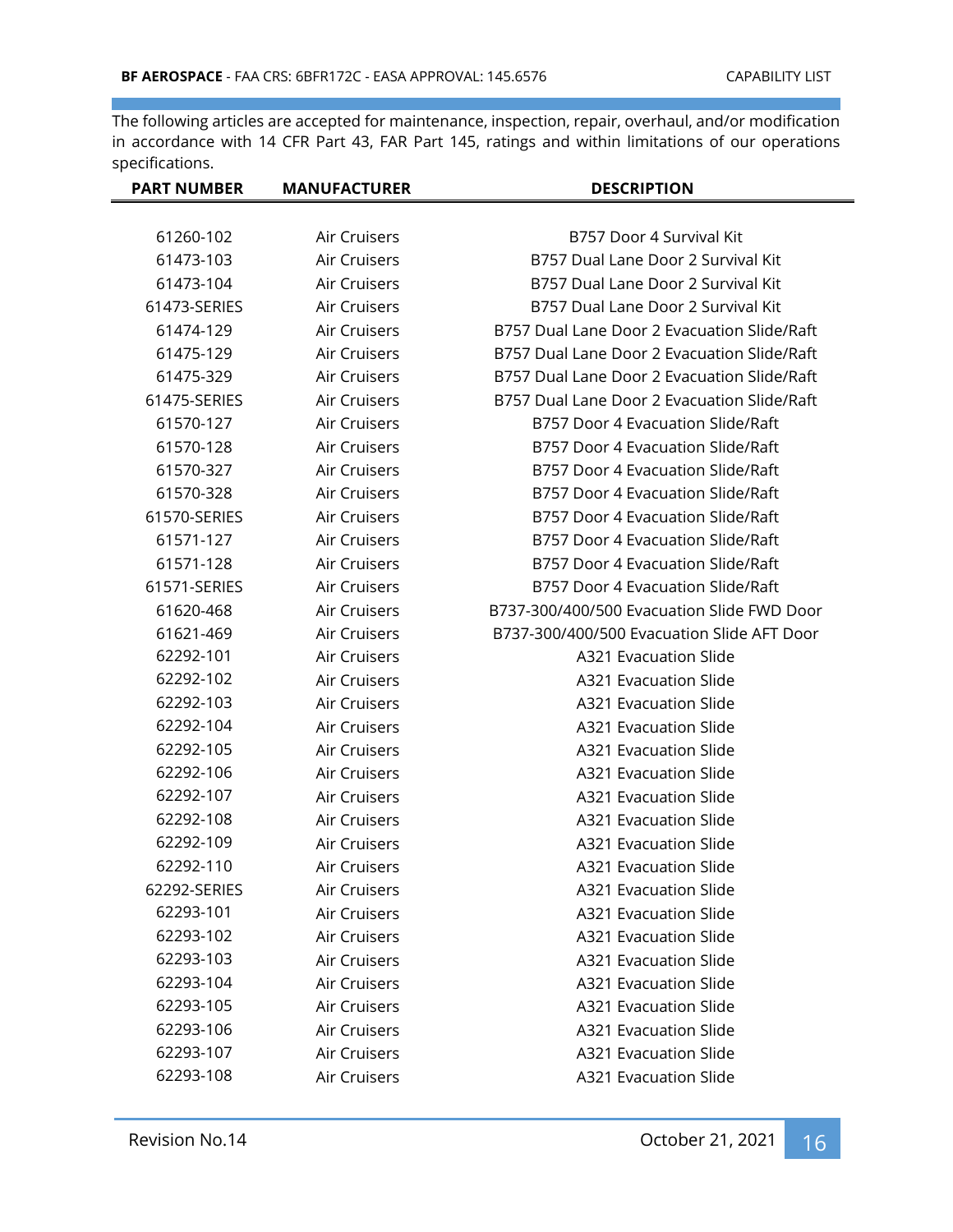| <b>PART NUMBER</b> | <b>MANUFACTURER</b> | <b>DESCRIPTION</b>                |
|--------------------|---------------------|-----------------------------------|
|                    |                     |                                   |
| 62293-109          | Air Cruisers        | <b>A321 Evacuation Slide</b>      |
| 62293-110          | Air Cruisers        | <b>A321 Evacuation Slide</b>      |
| 62293-SERIES       | Air Cruisers        | A321 Evacuation Slide             |
| 62771-101          | Air Cruisers        | B777 Evacuation Slide/Raft Door 1 |
| 62771-102          | Air Cruisers        | B777 Evacuation Slide/Raft Door 1 |
| 62771-103          | Air Cruisers        | B777 Evacuation Slide/Raft Door 1 |
| 62771-104          | Air Cruisers        | B777 Evacuation Slide/Raft Door 1 |
| 62771-105          | Air Cruisers        | B777 Evacuation Slide/Raft Door 1 |
| 62771-106          | Air Cruisers        | B777 Evacuation Slide/Raft Door 1 |
| 62771-107          | Air Cruisers        | B777 Evacuation Slide/Raft Door 1 |
| 62771-108          | Air Cruisers        | B777 Evacuation Slide/Raft Door 1 |
| 62771-109          | Air Cruisers        | B777 Evacuation Slide/Raft Door 1 |
| 62771-110          | Air Cruisers        | B777 Evacuation Slide/Raft Door 1 |
| 62771-111          | Air Cruisers        | B777 Evacuation Slide/Raft Door 1 |
| 62771-112          | Air Cruisers        | B777 Evacuation Slide/Raft Door 1 |
| 62771-113          | Air Cruisers        | B777 Evacuation Slide/Raft Door 1 |
| 62771-114          | Air Cruisers        | B777 Evacuation Slide/Raft Door 1 |
| 62771-115          | Air Cruisers        | B777 Evacuation Slide/Raft Door 1 |
| 62771-116          | Air Cruisers        | B777 Evacuation Slide/Raft Door 1 |
| 62771-117          | Air Cruisers        | B777 Evacuation Slide/Raft Door 1 |
| 62771-118          | Air Cruisers        | B777 Evacuation Slide/Raft Door 1 |
| 62771-119          | Air Cruisers        | B777 Evacuation Slide/Raft Door 1 |
| 62771-120          | Air Cruisers        | B777 Evacuation Slide/Raft Door 1 |
| 62771-121          | Air Cruisers        | B777 Evacuation Slide/Raft Door 1 |
| 62771-122          | Air Cruisers        | B777 Evacuation Slide/Raft Door 1 |
| 62771-123          | Air Cruisers        | B777 Evacuation Slide/Raft Door 1 |
| 62771-124          | Air Cruisers        | B777 Evacuation Slide/Raft Door 1 |
| 62771-125          | Air Cruisers        | B777 Evacuation Slide/Raft Door 1 |
| 62771-126          | Air Cruisers        | B777 Evacuation Slide/Raft Door 1 |
| 62771-127          | Air Cruisers        | B777 Evacuation Slide/Raft Door 1 |
| 62771-128          | Air Cruisers        | B777 Evacuation Slide/Raft Door 1 |
| 62771-SERIES       | Air Cruisers        | B777 Evacuation Slide/Raft Door 1 |
| 62772-201          | Air Cruisers        | B777 Evacuation Slide/Raft Door 2 |
| 62772-202          | Air Cruisers        | B777 Evacuation Slide/Raft Door 2 |
| 62772-203          | Air Cruisers        | B777 Evacuation Slide/Raft Door 2 |
| 62772-204          | Air Cruisers        | B777 Evacuation Slide/Raft Door 2 |
| 62772-205          | Air Cruisers        | B777 Evacuation Slide/Raft Door 2 |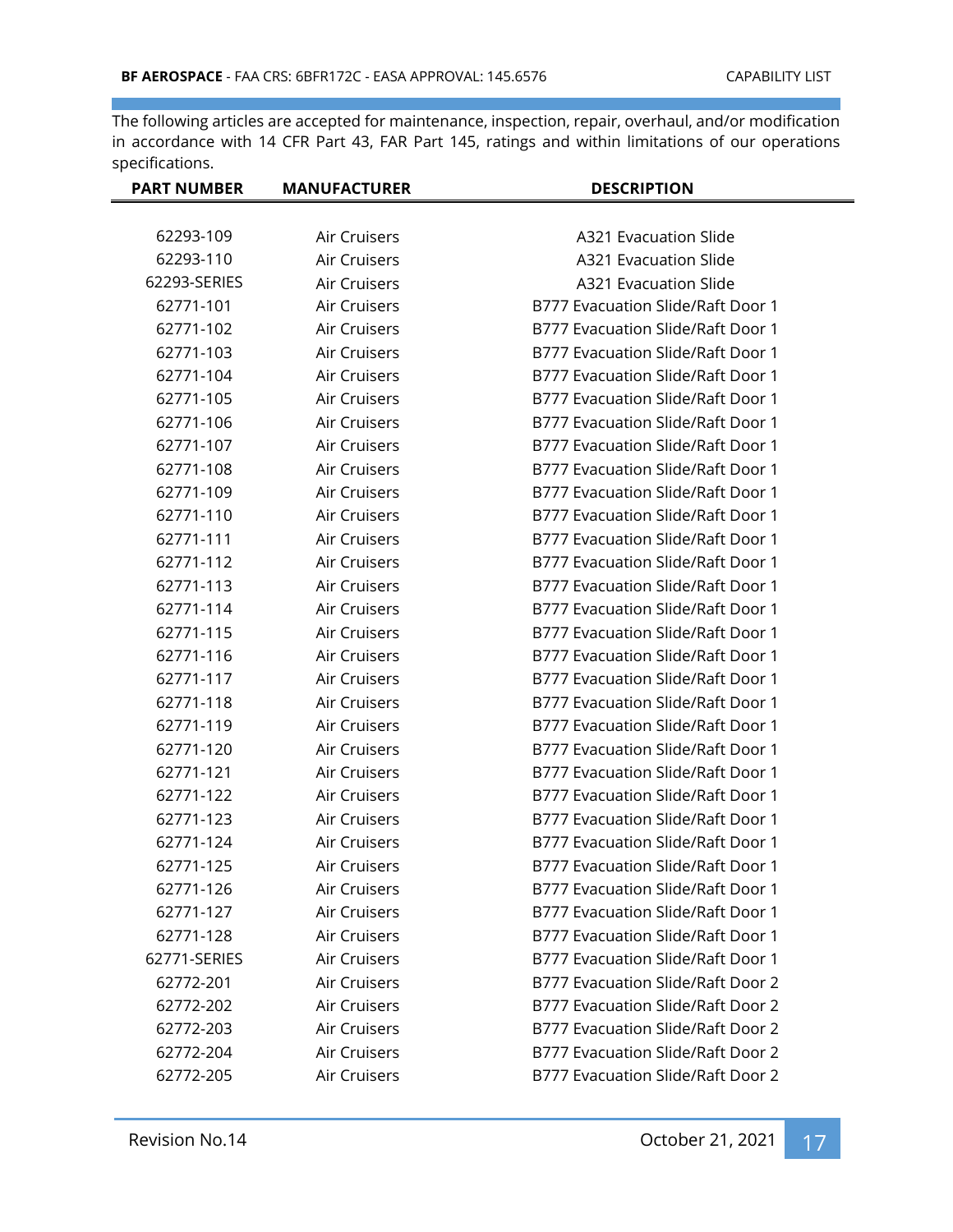| <b>PART NUMBER</b> | <b>MANUFACTURER</b> | <b>DESCRIPTION</b>                |
|--------------------|---------------------|-----------------------------------|
| 62772-206          | Air Cruisers        | B777 Evacuation Slide/Raft Door 2 |
| 62772-207          | Air Cruisers        | B777 Evacuation Slide/Raft Door 2 |
| 62772-208          | Air Cruisers        | B777 Evacuation Slide/Raft Door 2 |
| 62772-209          | Air Cruisers        | B777 Evacuation Slide/Raft Door 2 |
| 62772-210          | Air Cruisers        | B777 Evacuation Slide/Raft Door 2 |
| 62772-211          | Air Cruisers        | B777 Evacuation Slide/Raft Door 2 |
| 62772-212          | Air Cruisers        | B777 Evacuation Slide/Raft Door 2 |
| 62772-213          | Air Cruisers        | B777 Evacuation Slide/Raft Door 2 |
| 62772-214          | Air Cruisers        | B777 Evacuation Slide/Raft Door 2 |
| 62772-215          | Air Cruisers        | B777 Evacuation Slide/Raft Door 2 |
| 62772-216          | Air Cruisers        | B777 Evacuation Slide/Raft Door 2 |
| 62772-221          | Air Cruisers        | B777 Evacuation Slide/Raft Door 2 |
| 62772-222          | Air Cruisers        | B777 Evacuation Slide/Raft Door 2 |
| 62772-223          | Air Cruisers        | B777 Evacuation Slide/Raft Door 2 |
| 62772-224          | Air Cruisers        | B777 Evacuation Slide/Raft Door 2 |
| 62772-229          | Air Cruisers        | B777 Evacuation Slide/Raft Door 2 |
| 62772-230          | Air Cruisers        | B777 Evacuation Slide/Raft Door 2 |
| 62772-231          | Air Cruisers        | B777 Evacuation Slide/Raft Door 2 |
| 62772-232          | Air Cruisers        | B777 Evacuation Slide/Raft Door 2 |
| 62772-SERIES       | Air Cruisers        | B777 Evacuation Slide/Raft Door 2 |
| 62773-301          | Air Cruisers        | B777 Evacuation Slide/Raft Door 3 |
| 62773-302          | Air Cruisers        | B777 Evacuation Slide/Raft Door 3 |
| 62773-303          | Air Cruisers        | B777 Evacuation Slide/Raft Door 3 |
| 62773-304          | Air Cruisers        | B777 Evacuation Slide/Raft Door 3 |
| 62773-309          | Air Cruisers        | B777 Evacuation Slide/Raft Door 3 |
| 62773-310          | Air Cruisers        | B777 Evacuation Slide/Raft Door 3 |
| 62773-311          | Air Cruisers        | B777 Evacuation Slide/Raft Door 3 |
| 62773-312          | Air Cruisers        | B777 Evacuation Slide/Raft Door 3 |
| 62773-313          | Air Cruisers        | B777 Evacuation Slide/Raft Door 3 |
| 62773-314          | Air Cruisers        | B777 Evacuation Slide/Raft Door 3 |
| 62773-315          | Air Cruisers        | B777 Evacuation Slide/Raft Door 3 |
| 62773-316          | Air Cruisers        | B777 Evacuation Slide/Raft Door 3 |
| 62773-317          | Air Cruisers        | B777 Evacuation Slide/Raft Door 3 |
| 62773-318          | Air Cruisers        | B777 Evacuation Slide/Raft Door 3 |
| 62773-319          | Air Cruisers        | B777 Evacuation Slide/Raft Door 3 |
| 62773-320          | Air Cruisers        | B777 Evacuation Slide/Raft Door 3 |
| 62773-325          | Air Cruisers        | B777 Evacuation Slide/Raft Door 3 |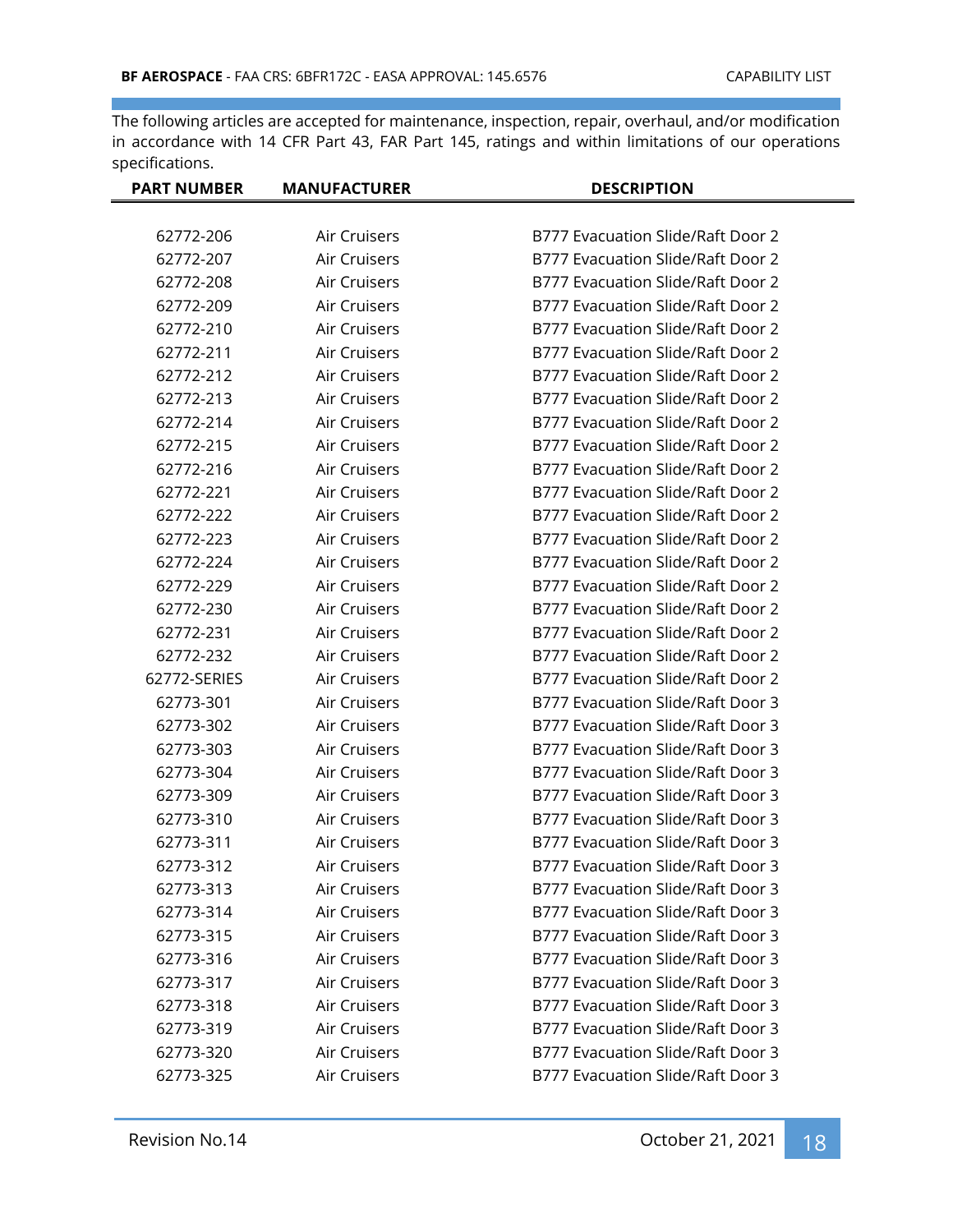| <b>PART NUMBER</b> | <b>MANUFACTURER</b> | <b>DESCRIPTION</b>                                |
|--------------------|---------------------|---------------------------------------------------|
|                    |                     |                                                   |
| 62773-326          | Air Cruisers        | B777 Evacuation Slide/Raft Door 3                 |
| 62773-327          | Air Cruisers        | B777 Evacuation Slide/Raft Door 3                 |
| 62773-328          | Air Cruisers        | B777 Evacuation Slide/Raft Door 3                 |
| 62773-333          | Air Cruisers        | B777 Evacuation Slide/Raft Door 3                 |
| 62773-334          | Air Cruisers        | B777 Evacuation Slide/Raft Door 3                 |
| 62773-335          | Air Cruisers        | B777 Evacuation Slide/Raft Door 3                 |
| 62773-336          | Air Cruisers        | B777 Evacuation Slide/Raft Door 3                 |
| 62773-SERIES       | Air Cruisers        | B777 Evacuation Slide/Raft Door 3                 |
| 62774-401          | Air Cruisers        | B777 Evacuation Slide/Raft Door 4                 |
| 62774-402          | Air Cruisers        | B777 Evacuation Slide/Raft Door 4                 |
| 62774-403          | Air Cruisers        | B777 Evacuation Slide/Raft Door 4                 |
| 62774-404          | Air Cruisers        | B777 Evacuation Slide/Raft Door 4                 |
| 62774-405          | Air Cruisers        | B777 Evacuation Slide/Raft Door 4                 |
| 62774-406          | Air Cruisers        | B777 Evacuation Slide/Raft Door 4                 |
| 62774-407          | Air Cruisers        | B777 Evacuation Slide/Raft Door 4                 |
| 62774-408          | Air Cruisers        | B777 Evacuation Slide/Raft Door 4                 |
| 62774-409          | Air Cruisers        | B777 Evacuation Slide/Raft Door 4                 |
| 62774-410          | Air Cruisers        | B777 Evacuation Slide/Raft Door 4                 |
| 62774-411          | Air Cruisers        | B777 Evacuation Slide/Raft Door 4                 |
| 62774-412          | Air Cruisers        | B777 Evacuation Slide/Raft Door 4                 |
| 62774-413          | Air Cruisers        | B777 Evacuation Slide/Raft Door 4                 |
| 62774-414          | Air Cruisers        | B777 Evacuation Slide/Raft Door 4                 |
| 62774-415          | Air Cruisers        | B777 Evacuation Slide/Raft Door 4                 |
| 62774-416          | Air Cruisers        | B777 Evacuation Slide/Raft Door 4                 |
| 62774-421          | Air Cruisers        | B777 Evacuation Slide/Raft Door 4                 |
| 62774-422          | Air Cruisers        | B777 Evacuation Slide/Raft Door 4                 |
| 62774-423          | Air Cruisers        | B777 Evacuation Slide/Raft Door 4                 |
| 62774-424          | Air Cruisers        | B777 Evacuation Slide/Raft Door 4                 |
| 62774-429          | Air Cruisers        | B777 Evacuation Slide/Raft Door 4                 |
| 62774-430          | Air Cruisers        | B777 Evacuation Slide/Raft Door 4                 |
| 62774-431          | Air Cruisers        | B777 Evacuation Slide/Raft Door 4                 |
| 62774-432          | Air Cruisers        | B777 Evacuation Slide/Raft Door 4                 |
| 62774-SERIES       | Air Cruisers        | B777 Evacuation Slide/Raft Door 4                 |
| 63550-101          | Air Cruisers        | B737-300/400/500/600/700/800 FWD Evacuation Slide |
| 63551-101          | Air Cruisers        | B737-600/700/800 AFT Evacuation Slide             |
| 63600-101          | Air Cruisers        | AC-2000 Life Preserver                            |
| 63600-103          | Air Cruisers        | AC-2000 Life Preserver                            |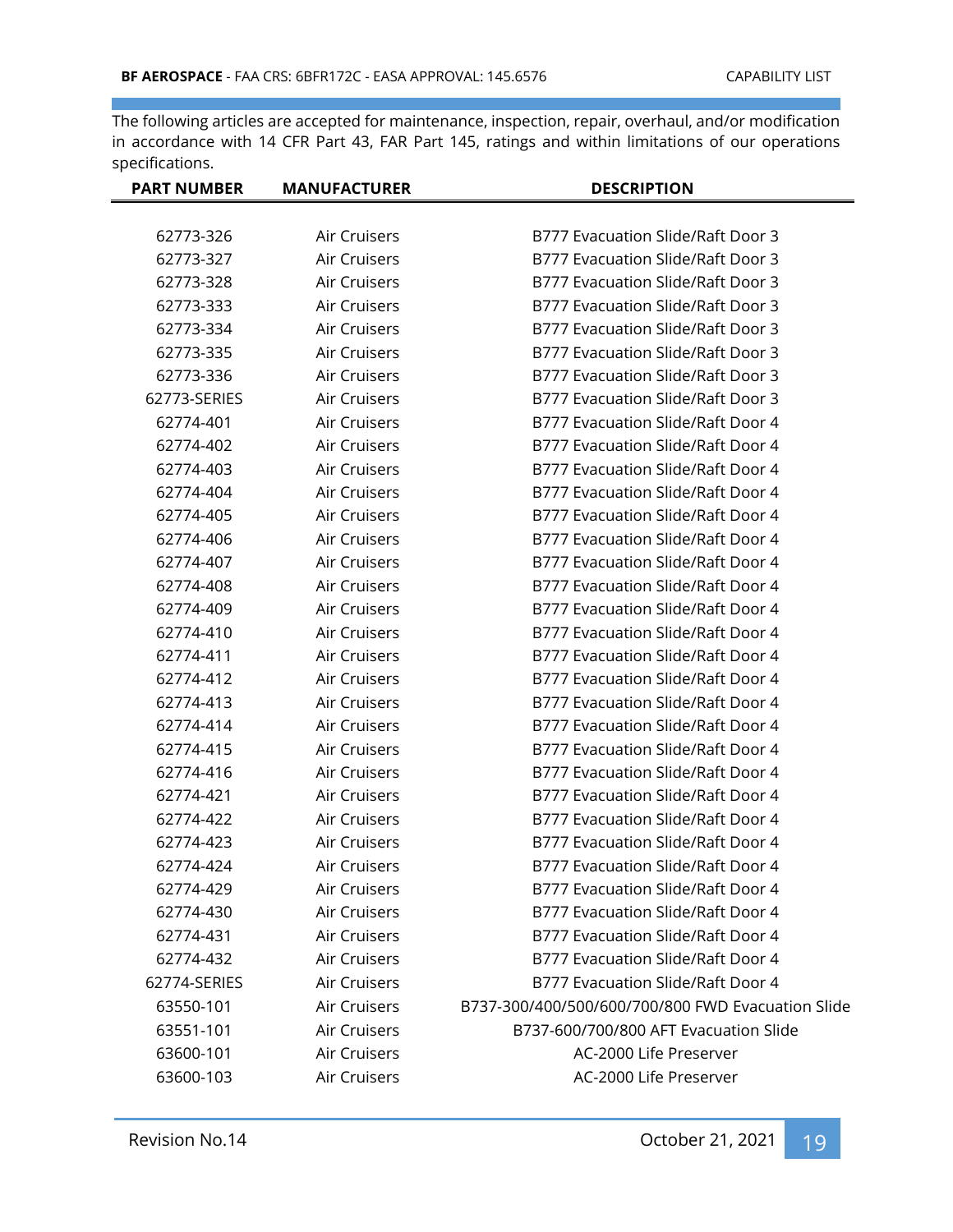| <b>PART NUMBER</b> | <b>MANUFACTURER</b> | <b>DESCRIPTION</b>     |
|--------------------|---------------------|------------------------|
|                    |                     |                        |
| 63600-105          | Air Cruisers        | AC-2000 Life Preserver |
| 63600-111          | Air Cruisers        | AC-2000 Life Preserver |
| 63600-113          | Air Cruisers        | AC-2000 Life Preserver |
| 63600-115          | Air Cruisers        | AC-2000 Life Preserver |
| 63600-117          | Air Cruisers        | AC-2000 Life Preserver |
| 63600-119          | Air Cruisers        | AC-2000 Life Preserver |
| 63600-121          | Air Cruisers        | AC-2000 Life Preserver |
| 63600-125          | Air Cruisers        | AC-2000 Life Preserver |
| 63600-127          | Air Cruisers        | AC-2000 Life Preserver |
| 63600-129          | Air Cruisers        | AC-2000 Life Preserver |
| 63600-131          | Air Cruisers        | AC-2000 Life Preserver |
| 63600-133          | Air Cruisers        | AC-2000 Life Preserver |
| 63600-135          | Air Cruisers        | AC-2000 Life Preserver |
| 63600-137          | Air Cruisers        | AC-2000 Life Preserver |
| 63600-139          | Air Cruisers        | AC-2000 Life Preserver |
| 63600-141          | Air Cruisers        | AC-2000 Life Preserver |
| 63600-143          | Air Cruisers        | AC-2000 Life Preserver |
| 63600-145          | Air Cruisers        | AC-2000 Life Preserver |
| 63600-147          | Air Cruisers        | AC-2000 Life Preserver |
| 63600-149          | Air Cruisers        | AC-2000 Life Preserver |
| 63600-153          | Air Cruisers        | AC-2000 Life Preserver |
| 63600-155          | Air Cruisers        | AC-2000 Life Preserver |
| 63600-157          | Air Cruisers        | AC-2000 Life Preserver |
| 63600-159          | Air Cruisers        | AC-2000 Life Preserver |
| 63600-161          | Air Cruisers        | AC-2000 Life Preserver |
| 63600-163          | Air Cruisers        | AC-2000 Life Preserver |
| 63600-165          | Air Cruisers        | AC-2000 Life Preserver |
| 63600-167          | Air Cruisers        | AC-2000 Life Preserver |
| 63600-169          | Air Cruisers        | AC-2000 Life Preserver |
| 63600-171          | Air Cruisers        | AC-2000 Life Preserver |
| 63600-173          | Air Cruisers        | AC-2000 Life Preserver |
| 63600-175          | Air Cruisers        | AC-2000 Life Preserver |
| 63600-177          | Air Cruisers        | AC-2000 Life Preserver |
| 63600-179          | Air Cruisers        | AC-2000 Life Preserver |
| 63600-181          | Air Cruisers        | AC-2000 Life Preserver |
| 63600-183          | Air Cruisers        | AC-2000 Life Preserver |
| 63600-185          | Air Cruisers        | AC-2000 Life Preserver |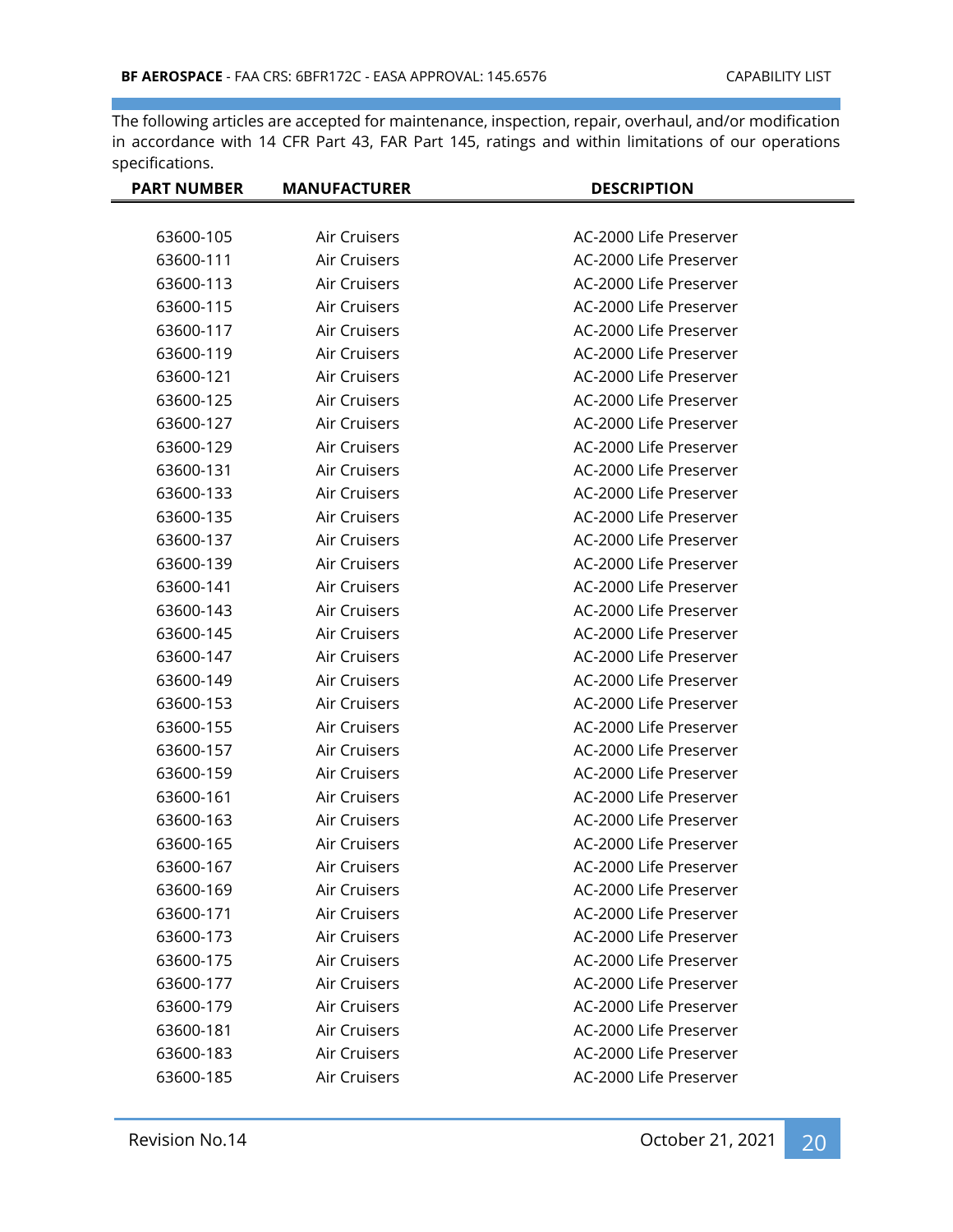| <b>PART NUMBER</b> | <b>MANUFACTURER</b> | <b>DESCRIPTION</b>     |
|--------------------|---------------------|------------------------|
|                    |                     |                        |
| 63600-187          | Air Cruisers        | AC-2000 Life Preserver |
| 63600-189          | Air Cruisers        | AC-2000 Life Preserver |
| 63600-191          | Air Cruisers        | AC-2000 Life Preserver |
| 63600-193          | Air Cruisers        | AC-2000 Life Preserver |
| 63600-195          | Air Cruisers        | AC-2000 Life Preserver |
| 63600-197          | Air Cruisers        | AC-2000 Life Preserver |
| 63600-199          | Air Cruisers        | AC-2000 Life Preserver |
| 63600-301          | Air Cruisers        | AC-2000 Life Preserver |
| 63600-303          | Air Cruisers        | AC-2000 Life Preserver |
| 63600-385          | Air Cruisers        | AC-2000 Life Preserver |
| 63600-401          | Air Cruisers        | AC-2000 Life Preserver |
| 63600-402          | Air Cruisers        | AC-2000 Life Preserver |
| 63600-501          | Air Cruisers        | AC-2000 Life Preserver |
| 63600-503          | Air Cruisers        | AC-2000 Life Preserver |
| 63600-505          | Air Cruisers        | AC-2000 Life Preserver |
| 63600-511          | Air Cruisers        | AC-2000 Life Preserver |
| 63600-513          | Air Cruisers        | AC-2000 Life Preserver |
| 63600-515          | Air Cruisers        | AC-2000 Life Preserver |
| 63600-517          | Air Cruisers        | AC-2000 Life Preserver |
| 63600-519          | Air Cruisers        | AC-2000 Life Preserver |
| 63600-521          | Air Cruisers        | AC-2000 Life Preserver |
| 63600-523          | Air Cruisers        | AC-2000 Life Preserver |
| 63600-525          | Air Cruisers        | AC-2000 Life Preserver |
| 63600-527          | Air Cruisers        | AC-2000 Life Preserver |
| 63600-529          | Air Cruisers        | AC-2000 Life Preserver |
| 63600-531          | Air Cruisers        | AC-2000 Life Preserver |
| 63600-533          | Air Cruisers        | AC-2000 Life Preserver |
| 63600-535          | Air Cruisers        | AC-2000 Life Preserver |
| 63600-537          | Air Cruisers        | AC-2000 Life Preserver |
| 63600-539          | Air Cruisers        | AC-2000 Life Preserver |
| 63600-541          | Air Cruisers        | AC-2000 Life Preserver |
| 63600-543          | Air Cruisers        | AC-2000 Life Preserver |
| 63600-545          | Air Cruisers        | AC-2000 Life Preserver |
| 63600-547          | Air Cruisers        | AC-2000 Life Preserver |
| 63600-549          | Air Cruisers        | AC-2000 Life Preserver |
| 63600-555          | Air Cruisers        | AC-2000 Life Preserver |
| 63600-557          | Air Cruisers        | AC-2000 Life Preserver |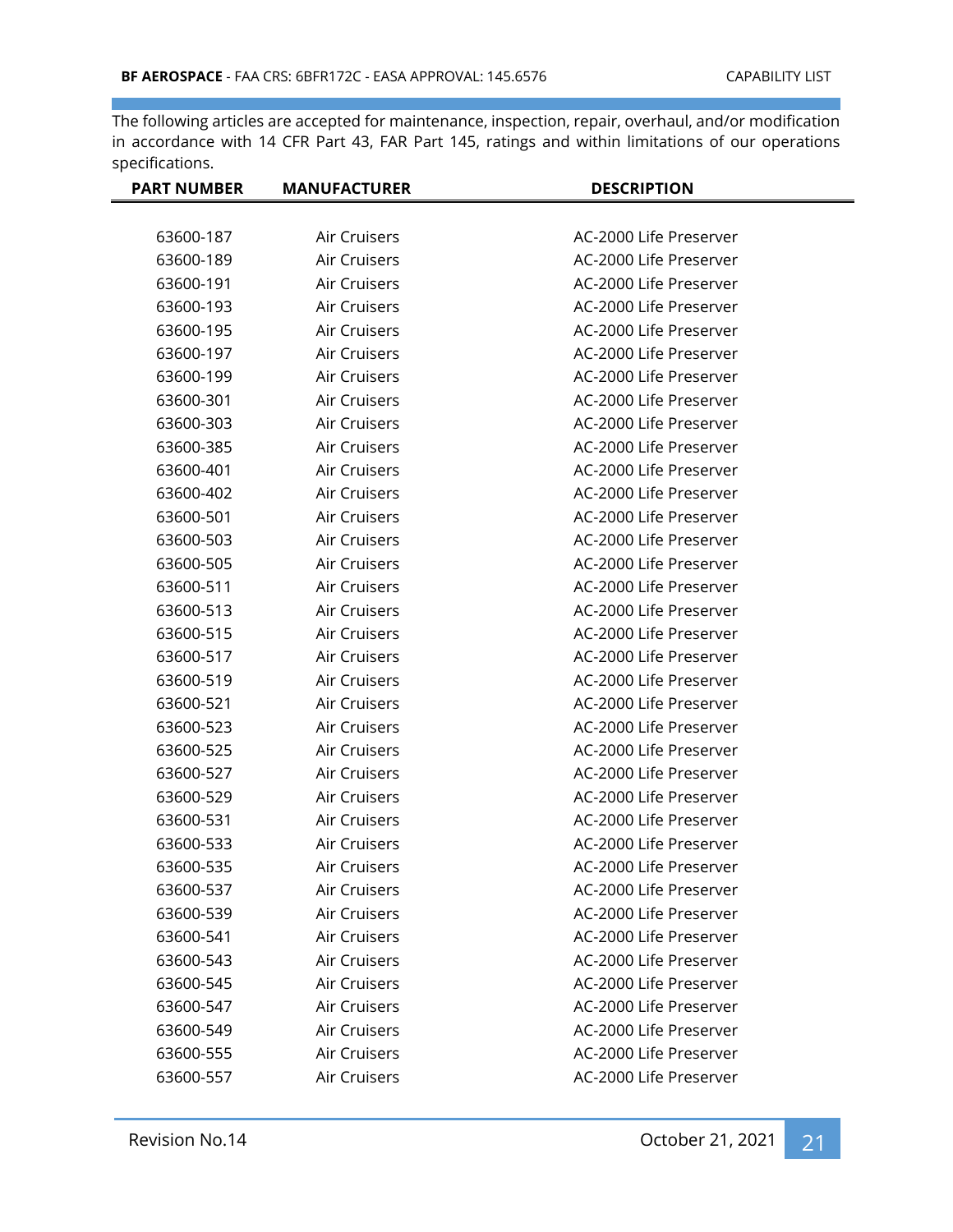| <b>PART NUMBER</b> | <b>MANUFACTURER</b> | <b>DESCRIPTION</b>     |
|--------------------|---------------------|------------------------|
|                    |                     |                        |
| 63600-559          | Air Cruisers        | AC-2000 Life Preserver |
| 63600-561          | Air Cruisers        | AC-2000 Life Preserver |
| 63600-563          | Air Cruisers        | AC-2000 Life Preserver |
| 63600-565          | Air Cruisers        | AC-2000 Life Preserver |
| 63600-567          | Air Cruisers        | AC-2000 Life Preserver |
| 63600-569          | Air Cruisers        | AC-2000 Life Preserver |
| 63600-571          | Air Cruisers        | AC-2000 Life Preserver |
| 63600-573          | Air Cruisers        | AC-2000 Life Preserver |
| 63600-575          | Air Cruisers        | AC-2000 Life Preserver |
| 63600-577          | Air Cruisers        | AC-2000 Life Preserver |
| 63600-579          | Air Cruisers        | AC-2000 Life Preserver |
| 63600-581          | Air Cruisers        | AC-2000 Life Preserver |
| 63600-583          | Air Cruisers        | AC-2000 Life Preserver |
| 63600-585          | Air Cruisers        | AC-2000 Life Preserver |
| 63600-587          | Air Cruisers        | AC-2000 Life Preserver |
| 63600-589          | Air Cruisers        | AC-2000 Life Preserver |
| 63600-591          | Air Cruisers        | AC-2000 Life Preserver |
| 63600-593          | Air Cruisers        | AC-2000 Life Preserver |
| 63600-595          | Air Cruisers        | AC-2000 Life Preserver |
| 63600-597          | Air Cruisers        | AC-2000 Life Preserver |
| 63600-599          | Air Cruisers        | AC-2000 Life Preserver |
| 63600-701          | Air Cruisers        | AC-2000 Life Preserver |
| 63600-703          | Air Cruisers        | AC-2000 Life Preserver |
| 63600-801          | Air Cruisers        | AC-2000 Life Preserver |
| 63600-802          | Air Cruisers        | AC-2000 Life Preserver |
| 63600-SERIES       | Air Cruisers        | AC-2000 Life Preserver |
| 63604-321          | Air Cruisers        | T6A Life Raft          |
| 63604-322          | Air Cruisers        | T6A Life Raft          |
| 63604-323          | Air Cruisers        | T6A Life Raft          |
| 63604-324          | Air Cruisers        | T6A Life Raft          |
| 63604-329          | Air Cruisers        | T6A Life Raft          |
| 63604-330          | Air Cruisers        | T6A Life Raft          |
| 63604-331          | Air Cruisers        | T6A Life Raft          |
| 63604-332          | Air Cruisers        | T6A Life Raft          |
| 63604-337          | Air Cruisers        | T6A Life Raft          |
| 63604-338          | Air Cruisers        | T6A Life Raft          |
| 63604-339          | Air Cruisers        | T6A Life Raft          |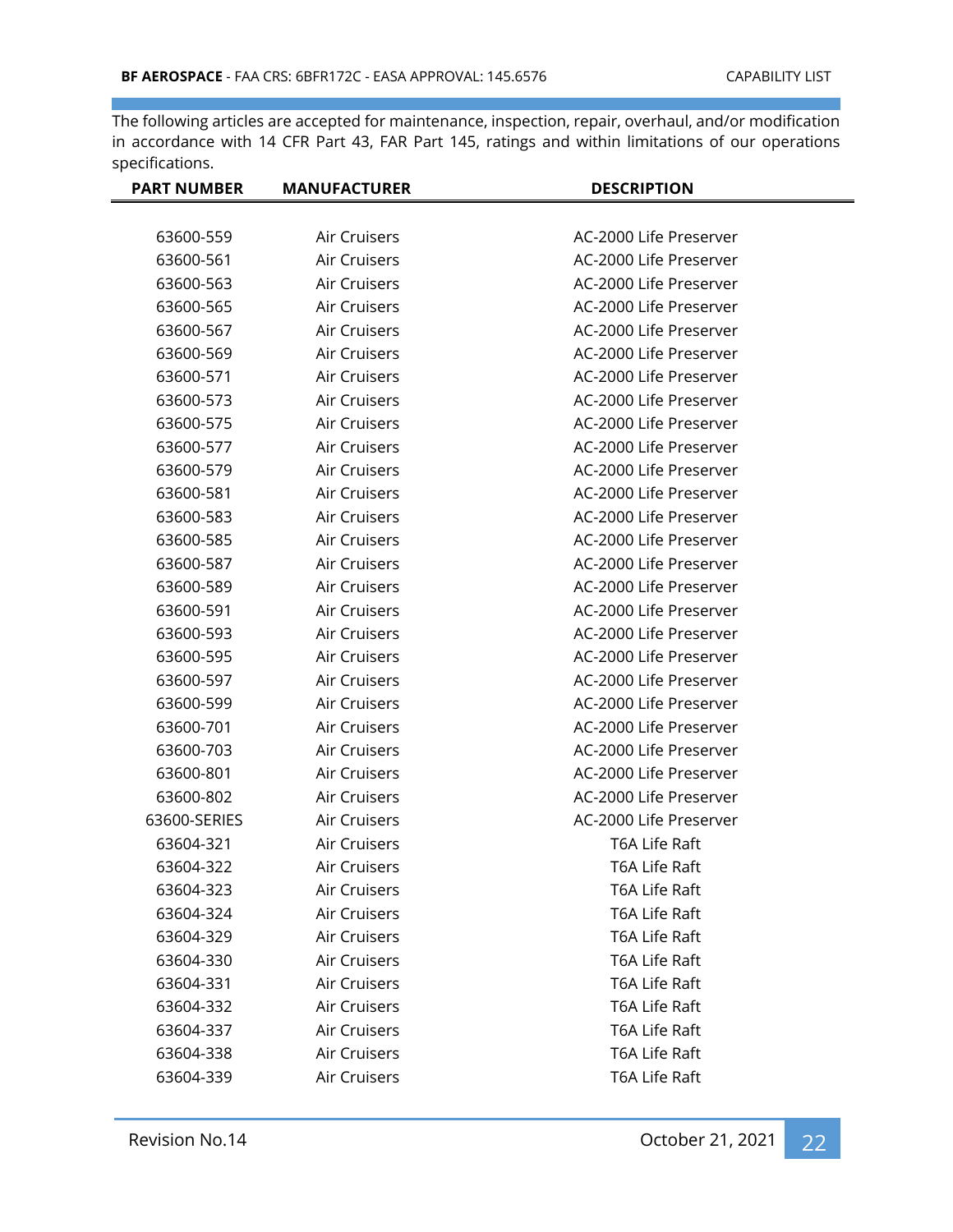| <b>PART NUMBER</b> | <b>MANUFACTURER</b> | <b>DESCRIPTION</b>                        |
|--------------------|---------------------|-------------------------------------------|
|                    |                     |                                           |
| 63604-340          | Air Cruisers        | T6A Life Raft                             |
| 63604-SERIES       | Air Cruisers        | B777-300 Evacuation Slide/Raft            |
| 63800-101          | Air Cruisers        | 46 Person Life Raft                       |
| 63800-103          | Air Cruisers        | 46 Person Life Raft                       |
| 63800-105          | Air Cruisers        | 46 Person Life Raft                       |
| 63800-107          | Air Cruisers        | 46 Person Life Raft                       |
| 63800-109          | Air Cruisers        | 46 Person Life Raft                       |
| 63800-111          | Air Cruisers        | 46 Person Life Raft                       |
| 63800-SERIES       | Air Cruisers        | 46 Person Life Raft                       |
| 63931-130          | Air Cruisers        | B757-200/300 Slide/Raft Door 1 Evacuation |
| 63931-134          | Air Cruisers        | B757-200/300 Slide/Raft Door 1 Evacuation |
| 63931-SERIES       | Air Cruisers        | B757-200/300 Slide/Raft Door 1 Evacuation |
| 63936-330          | Air Cruisers        | B757-200/300 Slide/Raft Door 1 Evacuation |
| 63936-334          | Air Cruisers        | B757-200/300 Slide/Raft Door 1 Evacuation |
| 63936-SERIES       | Air Cruisers        | B757-200/300 Slide/Raft Door 1 Evacuation |
| 64183-207          | Air Cruisers        | B757-200/300 Evacuation Slide Door 3      |
| 64183-208          | Air Cruisers        | B757-200/300 Evacuation Slide Door 3      |
| 64183-SERIES       | Air Cruisers        | B757-200/300 Evacuation Slide Door 3      |
| 64356-101          | Air Cruisers        | 56 Person Life Raft                       |
| 64356-103          | Air Cruisers        | 56 Person Life Raft                       |
| 64356-105          | Air Cruisers        | 56 Person Life Raft                       |
| 64356-107          | Air Cruisers        | 56 Person Life Raft                       |
| 64356-109          | Air Cruisers        | 56 Person Life Raft                       |
| 64356-111          | Air Cruisers        | 56 Person Life Raft                       |
| 64356-SERIES       | Air Cruisers        | 56 Person Life Raft                       |
| 64413-10112        | Air Cruisers        | T6A Life Raft                             |
| 64413-10114        | Air Cruisers        | T6A Life Raft                             |
| 64413-10122        | Air Cruisers        | T6A Life Raft                             |
| 64413-10134        | Air Cruisers        | T6A Life Raft                             |
| 64413-10142        | Air Cruisers        | T6A Life Raft                             |
| 64413-10144        | Air Cruisers        | T6A Life Raft                             |
| 64413-10212        | Air Cruisers        | T6A Life Raft                             |
| 64413-10312        | Air Cruisers        | T6A Life Raft                             |
| 64413-10422        | Air Cruisers        | T6A Life Raft                             |
| 64413-10522        | Air Cruisers        | T6A Life Raft                             |
| 64413-10532        | Air Cruisers        | T6A Life Raft                             |
| 64413-series       | Air Cruisers        | 13 Person Life Raft                       |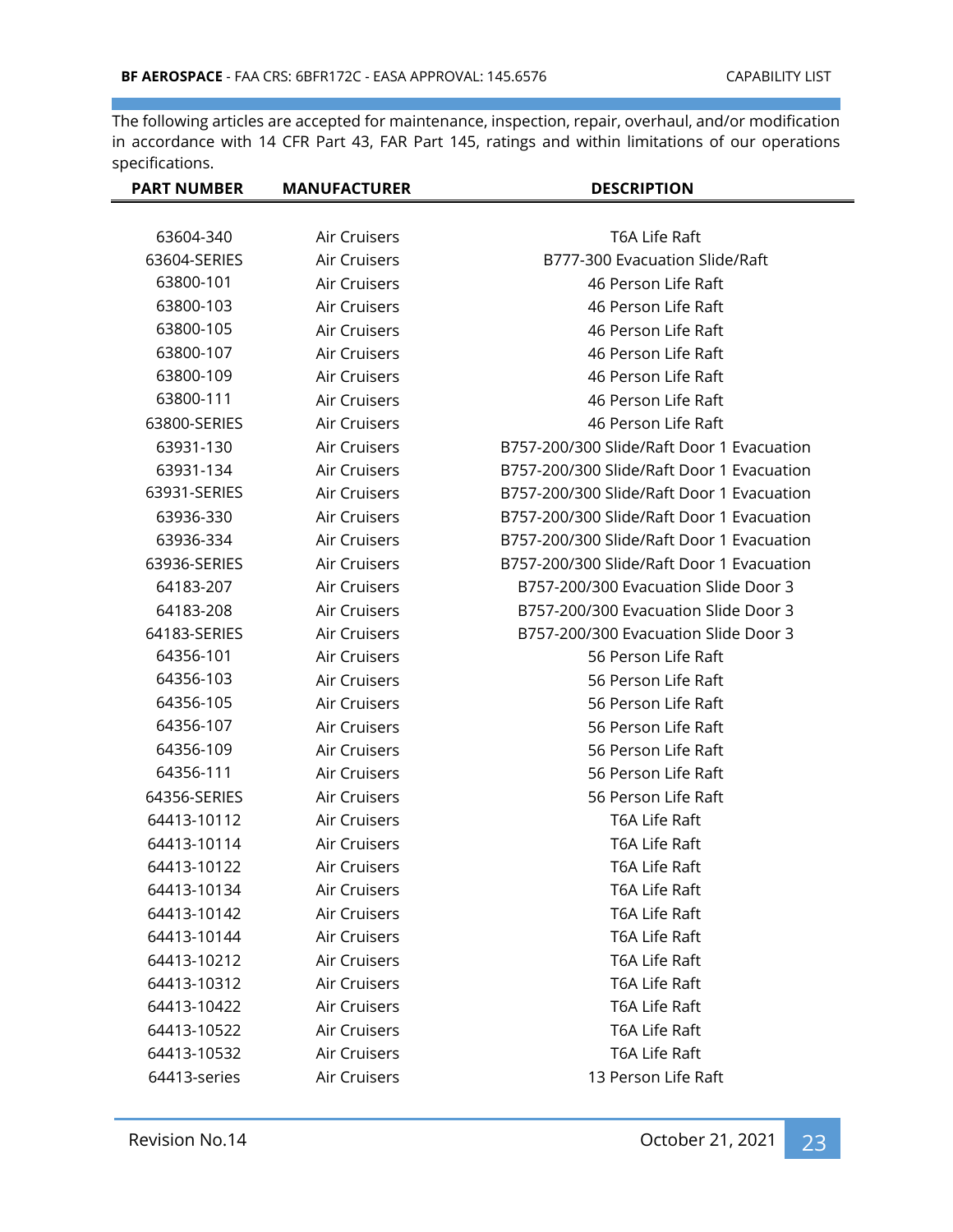| <b>PART NUMBER</b> | <b>MANUFACTURER</b> | <b>DESCRIPTION</b>                     |
|--------------------|---------------------|----------------------------------------|
|                    |                     |                                        |
| 65025-101          | Air Cruisers        | T6A Life Raft                          |
| 65025-103          | Air Cruisers        | T6A Life Raft                          |
| 65025-105          | Air Cruisers        | T6A Life Raft                          |
| 65025-107          | Air Cruisers        | T6A Life Raft                          |
| 65025-109          | Air Cruisers        | T6A Life Raft                          |
| 65025-111          | Air Cruisers        | T6A Life Raft                          |
| 65025-113          | Air Cruisers        | T6A Life Raft                          |
| 65025-115          | Air Cruisers        | T6A Life Raft                          |
| 65025-117          | Air Cruisers        | T6A Life Raft                          |
| 65025-119          | Air Cruisers        | T6A Life Raft                          |
| 65025-121          | Air Cruisers        | T6A Life Raft                          |
| 65025-SERIES       | Air Cruisers        | 25 Person Life Raft                    |
| 65563-101          | Air Cruisers        | <b>B767 Evacuation Slide</b>           |
| 65563-102          | Air Cruisers        | <b>B767 Evacuation Slide</b>           |
| 65563-SERIES       | Air Cruisers        | <b>B767 Evacuation Slide</b>           |
| 66536-101          | Air Cruisers        | 36 Person Life Raft                    |
| 66536-103          | Air Cruisers        | 37 Person Life Raft                    |
| 66536-105          | Air Cruisers        | 38 Person Life Raft                    |
| 66536-SERIES       | Air Cruisers        | 39 Person Life Raft                    |
| 66601-201          | Air Cruisers        | AC-1/AC-100 Life Preserver             |
| 66601-203          | Air Cruisers        | AC-1/AC-100 Life Preserver             |
| 66601-205          | Air Cruisers        | AC-1/AC-100 Life Preserver             |
| 66601-207          | Air Cruisers        | AC-1/AC-100 Life Preserver             |
| 66601-601          | Air Cruisers        | AC-1/AC-100 Life Preserver             |
| 66601-603          | Air Cruisers        | AC-1/AC-100 Life Preserver             |
| 66601-605          | Air Cruisers        | AC-1/AC-100 Life Preserver             |
| 66601-607          | Air Cruisers        | AC-1/AC-100 Life Preserver             |
| 66601-SERIES       | Air Cruisers        | AC-1/AC-100 Life Preserver             |
| 7A1248-30          | Goodrich            | T6A Life Raft                          |
| 7A1248-31          | Goodrich            | T6A Life Raft                          |
| 7A1248-32          | Goodrich            | T6A Life Raft                          |
| 7A1248-33          | Goodrich            | T6A Life Raft                          |
| 7A1248-34          | Goodrich            | T6A Life Raft                          |
| 7A1248-35          | Goodrich            | T6A Life Raft                          |
| 7A1248-36          | Goodrich            | T6A Life Raft                          |
| 7A1248-SERIES      | Goodrich            | 747 Slide Upper Deck                   |
| 7A1323-1           | Goodrich            | B747 Stretched Upper Deck Escape Slide |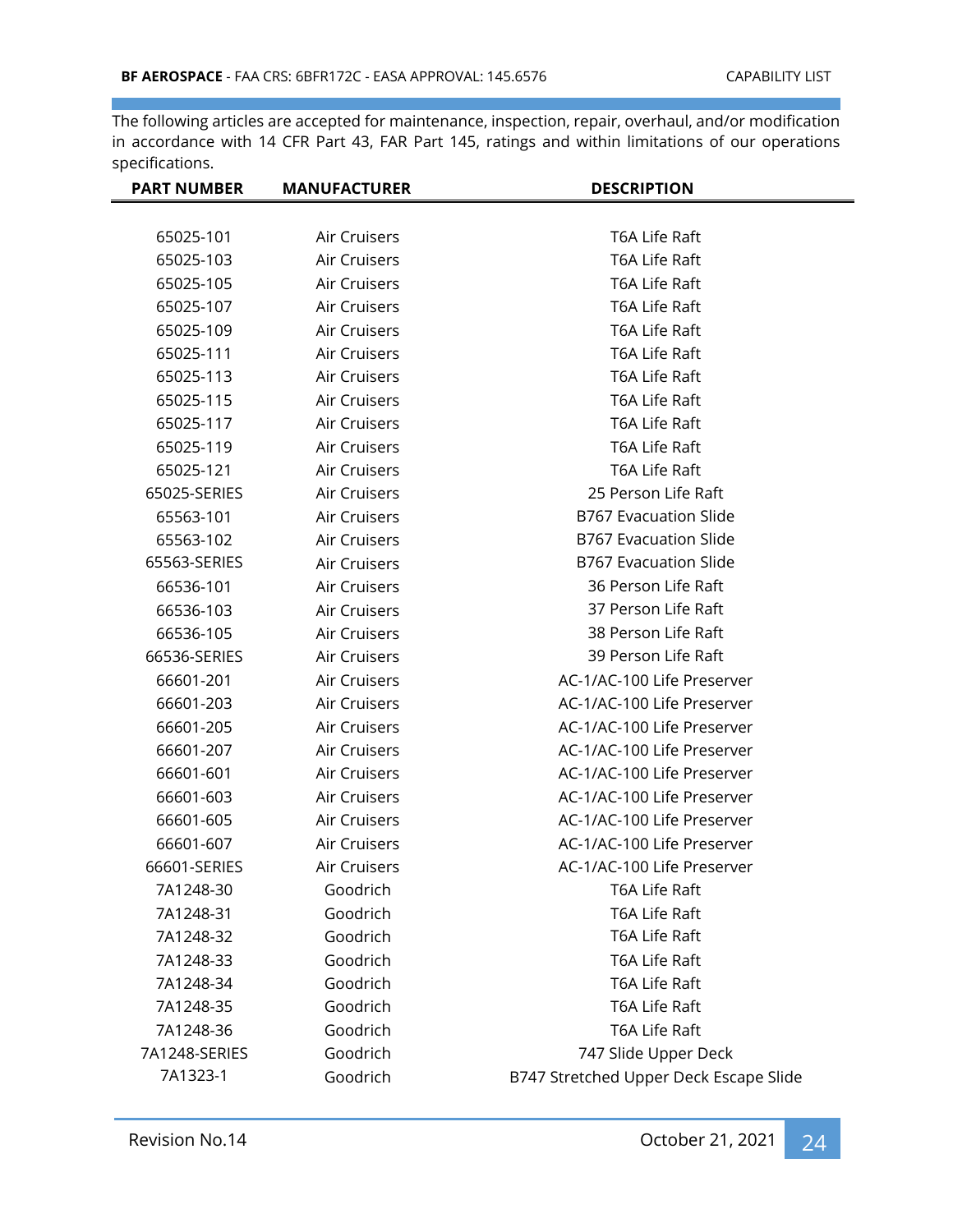| <b>PART NUMBER</b> | <b>MANUFACTURER</b> | <b>DESCRIPTION</b>                     |
|--------------------|---------------------|----------------------------------------|
|                    |                     |                                        |
| 7A1323-105         | Goodrich            | B747 Stretched Upper Deck Escape Slide |
| 7A1323-106         | Goodrich            | B747 Stretched Upper Deck Escape Slide |
| 7A1323-107         | Goodrich            | B747 Stretched Upper Deck Escape Slide |
| 7A1323-108         | Goodrich            | B747 Stretched Upper Deck Escape Slide |
| 7A1323-109         | Goodrich            | B747 Stretched Upper Deck Escape Slide |
| 7A1323-110         | Goodrich            | B747 Stretched Upper Deck Escape Slide |
| 7A1323-111         | Goodrich            | B747 Stretched Upper Deck Escape Slide |
| 7A1323-113         | Goodrich            | B747 Stretched Upper Deck Escape Slide |
| 7A1323-114         | Goodrich            | B747 Stretched Upper Deck Escape Slide |
| 7A1323-2           | Goodrich            | B747 Stretched Upper Deck Escape Slide |
| 7A1323-3           | Goodrich            | B747 Stretched Upper Deck Escape Slide |
| 7A1323-4           | Goodrich            | B747 Stretched Upper Deck Escape Slide |
| 7A1323-SERIES      | Goodrich            | B747 Stretched Upper Deck Escape Slide |
| 7A1394-3           | Goodrich            | <b>B767 Evacuation Slide/Raft</b>      |
| 7A1394-4           | Goodrich            | <b>B767 Evacuation Slide/Raft</b>      |
| 7A1394-5           | Goodrich            | <b>B767 Evacuation Slide/Raft</b>      |
| 7A1394-6           | Goodrich            | <b>B767 Evacuation Slide/Raft</b>      |
| 7A1394-SERIES      | Goodrich            | <b>B767 Evacuation Slide/Raft</b>      |
| 7A1412-1           | Goodrich            | B747/747 SP Upper Deck Slide L.H.      |
| 7A1412-2           | Goodrich            | B747/747 SP Upper Deck Slide R.H.      |
| 7A1412-3           | Goodrich            | B747/747 SP Upper Deck Slide L.H.      |
| 7A1412-4           | Goodrich            | B747/747 SP Upper Deck Slide R.H.      |
| 7A1412-5           | Goodrich            | B747/747 SP Upper Deck Slide L.H.      |
| 7A1412-6           | Goodrich            | B747/747 SP Upper Deck Slide R.H.      |
| 7A1412-7           | Goodrich            | B747/747 SP Upper Deck Slide L.H.      |
| 7A1412-8           | Goodrich            | B747/747 SP Upper Deck Slide R.H.      |
| 7A1412-SERIES      | Goodrich            | B747/747 SP Upper Deck Slide           |
| 7A1418-1           | Goodrich            | Off-Wing Ramp/Slide Assy               |
| 7A1418-10          | Goodrich            | Off-Wing Ramp/Slide Assy               |
| 7A1418-11          | Goodrich            | Off-Wing Ramp/Slide Assy               |
| 7A1418-12          | Goodrich            | Off-Wing Ramp/Slide Assy               |
| 7A1418-15          | Goodrich            | Off-Wing Ramp/Slide Assy               |
| 7A1418-16          | Goodrich            | Off-Wing Ramp/Slide Assy               |
| 7A1418-17          | Goodrich            | Off-Wing Ramp/Slide Assy               |
| 7A1418-18          | Goodrich            | Off-Wing Ramp/Slide Assy               |
| 7A1418-19          | Goodrich            | Off-Wing Ramp/Slide Assy               |
| 7A1418-2           | Goodrich            | Off-Wing Ramp/Slide Assy               |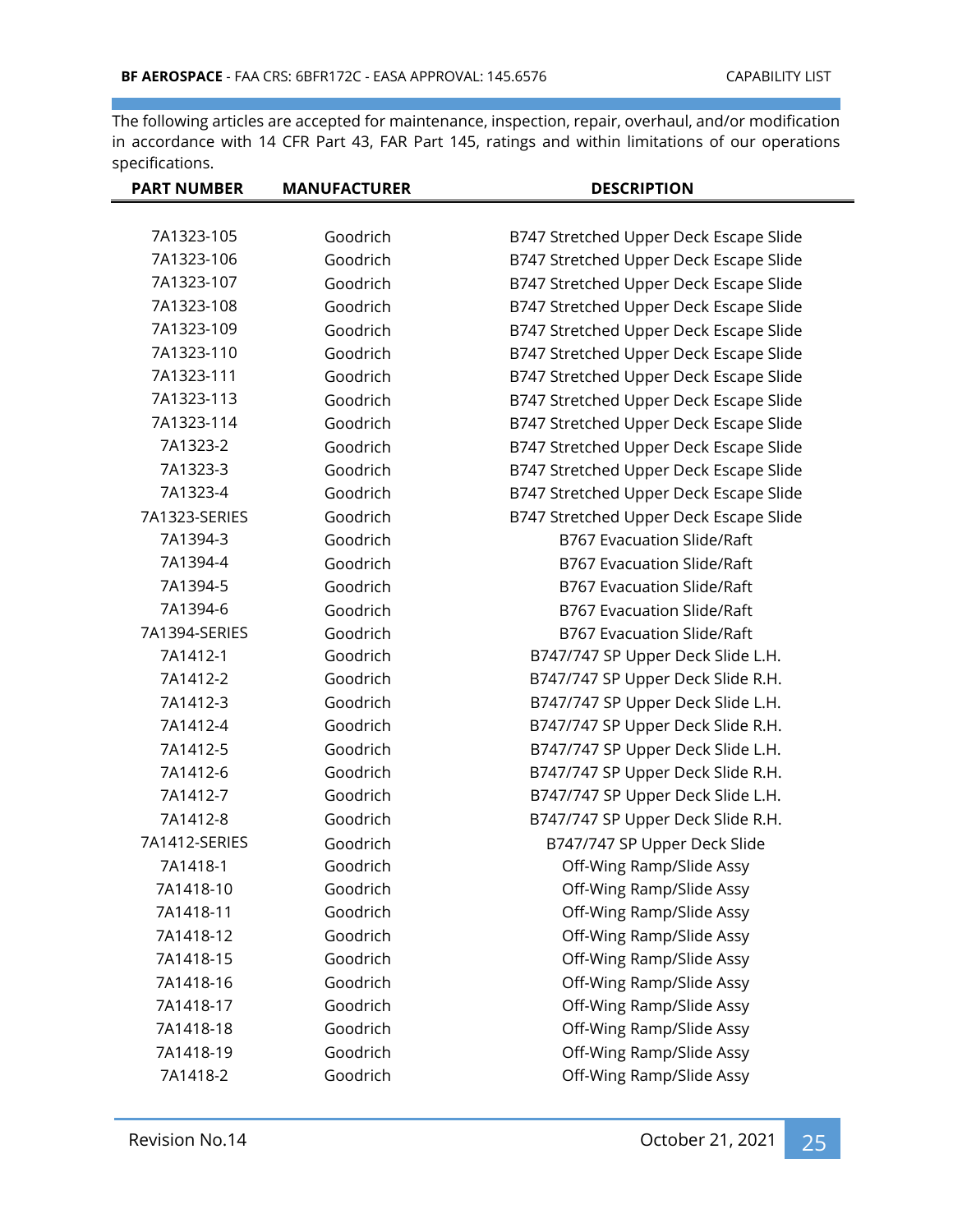| <b>PART NUMBER</b> | <b>MANUFACTURER</b> | <b>DESCRIPTION</b>              |
|--------------------|---------------------|---------------------------------|
|                    |                     |                                 |
| 7A1418-20          | Goodrich            | Off-Wing Ramp/Slide Assy        |
| 7A1418-21          | Goodrich            | Off-Wing Ramp/Slide Assy        |
| 7A1418-22          | Goodrich            | Off-Wing Ramp/Slide Assy        |
| 7A1418-23          | Goodrich            | Off-Wing Ramp/Slide Assy        |
| 7A1418-24          | Goodrich            | Off-Wing Ramp/Slide Assy        |
| 7A1418-25          | Goodrich            | Off-Wing Ramp/Slide Assy        |
| 7A1418-26          | Goodrich            | Off-Wing Ramp/Slide Assy        |
| 7A1418-5           | Goodrich            | Off-Wing Ramp/Slide Assy        |
| 7A1418-6           | Goodrich            | Off-Wing Ramp/Slide Assy        |
| 7A1418-7           | Goodrich            | Off-Wing Ramp/Slide Assy        |
| 7A1418-8           | Goodrich            | Off-Wing Ramp/Slide Assy        |
| 7A1418-801         | Goodrich            | Off-Wing Ramp/Slide Assy        |
| 7A1418-802         | Goodrich            | Off-Wing Ramp/Slide Assy        |
| 7A1418-803         | Goodrich            | Off-Wing Ramp/Slide Assy        |
| 7A1418-804         | Goodrich            | Off-Wing Ramp/Slide Assy        |
| 7A1418-SERIES      | Goodrich            | Off-Wing Ramp/Slide Assy        |
| 7A1467-22          | Goodrich            | B747-400 Slide/Raft, Door 1 & 4 |
| 7A1467-23          | Goodrich            | B747-400 Slide/Raft, Door 1 & 4 |
| 7A1467-24          | Goodrich            | B747-400 Slide/Raft, Door 1 & 4 |
| 7A1467-25          | Goodrich            | B747-400 Slide/Raft, Door 1 & 4 |
| 7A1467-26          | Goodrich            | B747-400 Slide/Raft, Door 1 & 4 |
| 7A1467-27          | Goodrich            | B747-400 Slide/Raft, Door 1 & 4 |
| 7A1467-28          | Goodrich            | B747-400 Slide/Raft, Door 1 & 4 |
| 7A1467-SERIES      | Goodrich            | B747-400 Slide/Raft, Door 1 & 4 |
| 7A1469-1           | Goodrich            | B747-400 Slide/Raft, Door 5     |
| 7A1469-10          | Goodrich            | B747-400 Slide/Raft, Door 5     |
| 7A1469-11          | Goodrich            | B747-400 Slide/Raft, Door 5     |
| 7A1469-12          | Goodrich            | B747-400 Slide/Raft, Door 5     |
| 7A1469-13          | Goodrich            | B747-400 Slide/Raft, Door 5     |
| 7A1469-14          | Goodrich            | B747-400 Slide/Raft, Door 5     |
| 7A1469-15          | Goodrich            | B747-400 Slide/Raft, Door 5     |
| 7A1469-16          | Goodrich            | B747-400 Slide/Raft, Door 5     |
| 7A1469-2           | Goodrich            | B747-400 Slide/Raft, Door 5     |
| 7A1469-3           | Goodrich            | B747-400 Slide/Raft, Door 5     |
| 7A1469-4           | Goodrich            | B747-400 Slide/Raft, Door 5     |
| 7A1469-7           | Goodrich            | B747-400 Slide/Raft, Door 5     |
| 7A1469-8           | Goodrich            | B747-400 Slide/Raft, Door 5     |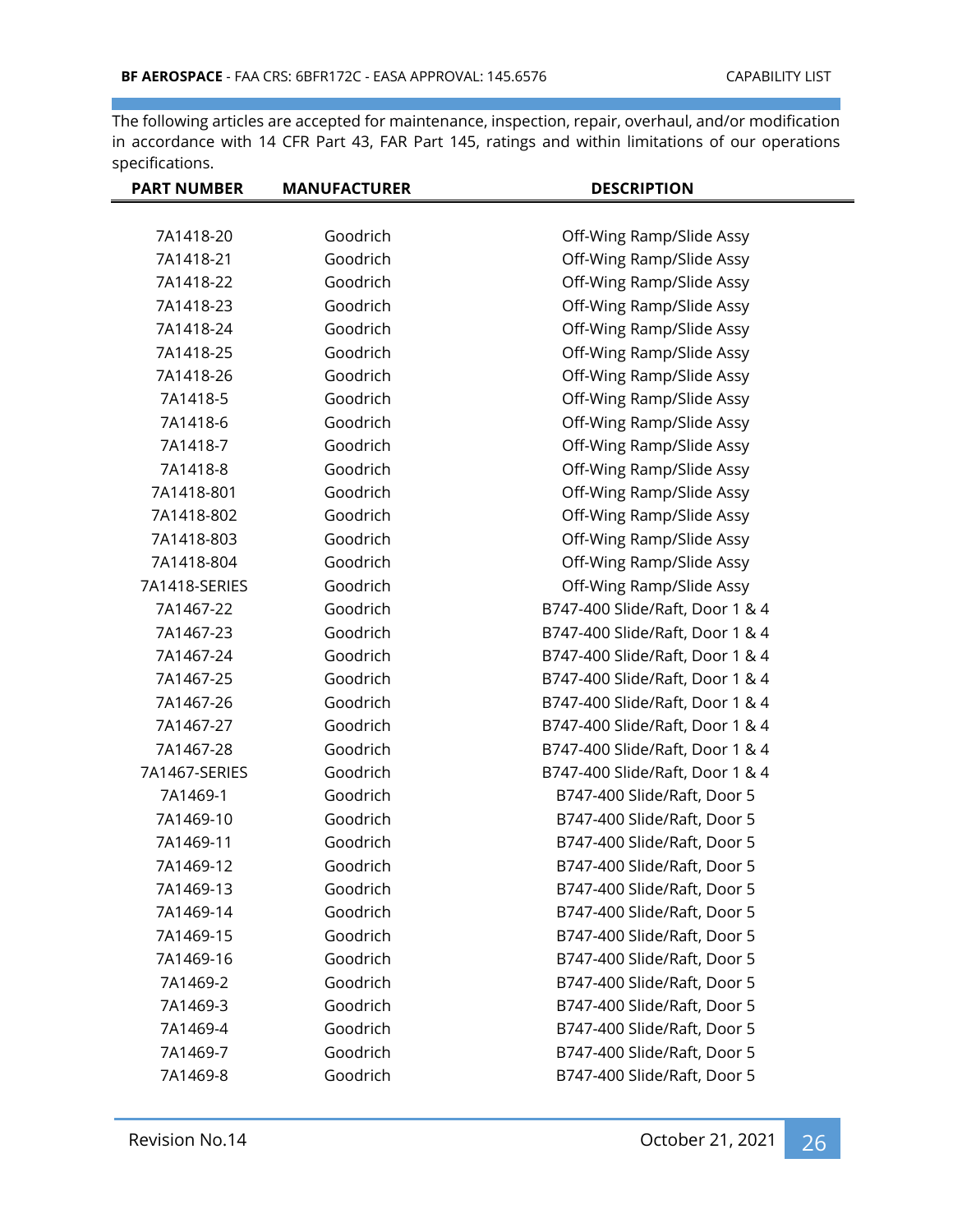| <b>PART NUMBER</b> | <b>MANUFACTURER</b> | <b>DESCRIPTION</b>                |
|--------------------|---------------------|-----------------------------------|
|                    |                     |                                   |
| 7A1469-801         | Goodrich            | B747-400 Slide/Raft, Door 5       |
| 7A1469-802         | Goodrich            | B747-400 Slide/Raft, Door 5       |
| 7A1469-9           | Goodrich            | B747-400 Slide/Raft, Door 5       |
| 7A1469-SERIES      | Goodrich            | B747-400 Slide/Raft, Door 5       |
| 7A1479-1           | Goodrich            | B747-400 Slide/Raft, Door 2       |
| 7A1479-10          | Goodrich            | B747-400 Slide/Raft, Door 2       |
| 7A1479-11          | Goodrich            | B747-400 Slide/Raft, Door 2       |
| 7A1479-12          | Goodrich            | B747-400 Slide/Raft, Door 2       |
| 7A1479-13          | Goodrich            | B747-400 Slide/Raft, Door 2       |
| 7A1479-14          | Goodrich            | B747-400 Slide/Raft, Door 2       |
| 7A1479-15          | Goodrich            | B747-400 Slide/Raft, Door 2       |
| 7A1479-16          | Goodrich            | B747-400 Slide/Raft, Door 2       |
| 7A1479-2           | Goodrich            | B747-400 Slide/Raft, Door 2       |
| 7A1479-3           | Goodrich            | B747-400 Slide/Raft, Door 2       |
| 7A1479-4           | Goodrich            | B747-400 Slide/Raft, Door 2       |
| 7A1479-5           | Goodrich            | B747-400 Slide/Raft, Door 2       |
| 7A1479-6           | Goodrich            | B747-400 Slide/Raft, Door 2       |
| 7A1479-801         | Goodrich            | B747-400 Slide/Raft, Door 2       |
| 7A1479-802         | Goodrich            | B747-400 Slide/Raft, Door 2       |
| 7A1479-9           | Goodrich            | B747-400 Slide/Raft, Door 2       |
| 7A1479-SERIES      | Goodrich            | B747-400 Slide/Raft, Door 2       |
| 7A1489-1           | Goodrich            | <b>B767 Evacuation Slide/Raft</b> |
| 7A1489-2           | Goodrich            | <b>B767 Evacuation Slide/Raft</b> |
| 7A1489-3           | Goodrich            | <b>B767 Evacuation Slide/Raft</b> |
| 7A1489-4           | Goodrich            | <b>B767 Evacuation Slide/Raft</b> |
| 7A1489-SERIES      | Goodrich            | B767 Evacuation Slide/Raft        |
| 7A1508-053         | Goodrich            | A330/A340 Slide/Raft, Door 1 & 4  |
| 7A1508-055         | Goodrich            | A330/A340 Slide/Raft, Door 1 & 4  |
| 7A1508-123         | Goodrich            | A330/A340 Slide/Raft, Door 1 & 4  |
| 7A1508-125         | Goodrich            | A330/A340 Slide/Raft, Door 1 & 4  |
| 7A1508-SERIES      | Goodrich            | A330/A340 Slide/Raft, Door 1 & 4  |
| 7A1509-027         | Goodrich            | A330/A340 Slide, Door 3           |
| 7A1509-037         | Goodrich            | A330/A340 Slide, Door 3           |
| 7A1509-123         | Goodrich            | A330/A340 Slide, Door 3           |
| 7A1509-125         | Goodrich            | A330/A340 Slide, Door 3           |
| 7A1509-SERIES      | Goodrich            | A330/A340 Slide, Door 3           |
| 7A1510-055         | Goodrich            | A330/A340 Slide/Raft, Door 3      |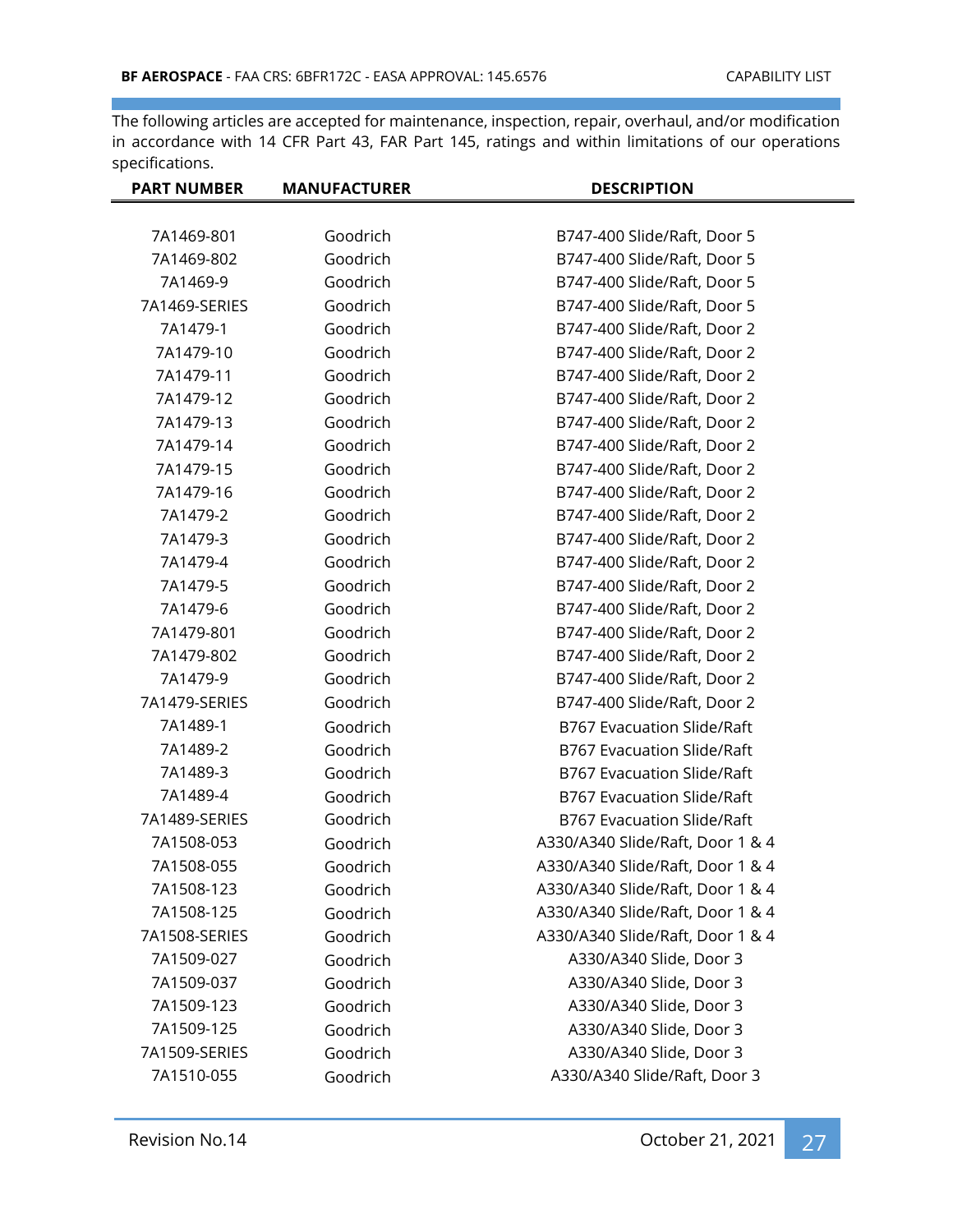| <b>PART NUMBER</b> | <b>MANUFACTURER</b> | <b>DESCRIPTION</b>             |
|--------------------|---------------------|--------------------------------|
|                    |                     |                                |
| 7A1510-056         | Goodrich            | A330/A340 Slide/Raft, Door 3   |
| 7A1510-125         | Goodrich            | A330/A340 Slide/Raft, Door 3   |
| 7A1510-126         | Goodrich            | A330/A340 Slide/Raft, Door 3   |
| 7A1510-SERIES      | Goodrich            | A330/A340 Slide/Raft, Door 3   |
| 7A1539-055         | Goodrich            | A330/A340 Slide/Raft, Door 2   |
| 7A1539-056         | Goodrich            | A330/A340 Slide/Raft, Door 2   |
| 7A1539-125         | Goodrich            | A330/A340 Slide/Raft, Door 2   |
| 7A1539-126         | Goodrich            | A330/A340 Slide/Raft, Door 2   |
| 7A1539-SERIES      | Goodrich            | A330/A340 Slide/Raft, Door 2   |
| 800-101            | Hoover              | FR-8 Life Raft                 |
| 800-101J           | Hoover              | FR-8 Life Raft                 |
| 800-103            | Hoover              | FR-8 Life Raft                 |
| 800-103J           | Hoover              | FR-8 Life Raft                 |
| 800-105            | Hoover              | FR-8 Life Raft                 |
| 800-107            | Hoover              | FR-8 Life Raft                 |
| 800-109            | Hoover              | FR-8 Life Raft                 |
| 800-111            | Hoover              | FR-8 Life Raft                 |
| 800-SERIES         | Hoover              | FR-8 Life Raft                 |
| 803300-33          | <b>HR Textron</b>   | T6A Life Raft                  |
| 803300-34          | <b>HR Textron</b>   | T6A Life Raft                  |
| 803300-35          | <b>HR Textron</b>   | T6A Life Raft                  |
| 803300-SERIES      | <b>HR</b> Textron   | T6A Life Raft                  |
| A29784-103-1-21    | Air Cruisers        | A300 Evacuation System Door 3b |
| A29784-104-1-21    | Air Cruisers        | A300 Evacuation System Door 3b |
| A29784-105-1-21    | Air Cruisers        | A300 Evacuation System Door 3b |
| A29784-105-1-22    | Air Cruisers        | A300 Evacuation System Door 3b |
| A29784-105-1-33    | Air Cruisers        | A300 Evacuation System Door 3b |
| A29784-106-1-21    | Air Cruisers        | A300 Evacuation System Door 3b |
| A29784-106-1-22    | Air Cruisers        | A300 Evacuation System Door 3b |
| A29784-106-1-33    | Air Cruisers        | A300 Evacuation System Door 3b |
| A29784-107-1-21    | Air Cruisers        | A300 Evacuation System Door 3b |
| A29784-107-1-22    | Air Cruisers        | A300 Evacuation System Door 3b |
| A29784-107-1-31    | Air Cruisers        | A300 Evacuation System Door 3b |
| A29784-107-1-33    | Air Cruisers        | A300 Evacuation System Door 3b |
| A29784-108-1-21    | Air Cruisers        | A300 Evacuation System Door 3b |
| A29784-108-1-22    | Air Cruisers        | A300 Evacuation System Door 3b |
| A29784-108-1-31    | Air Cruisers        | A300 Evacuation System Door 3b |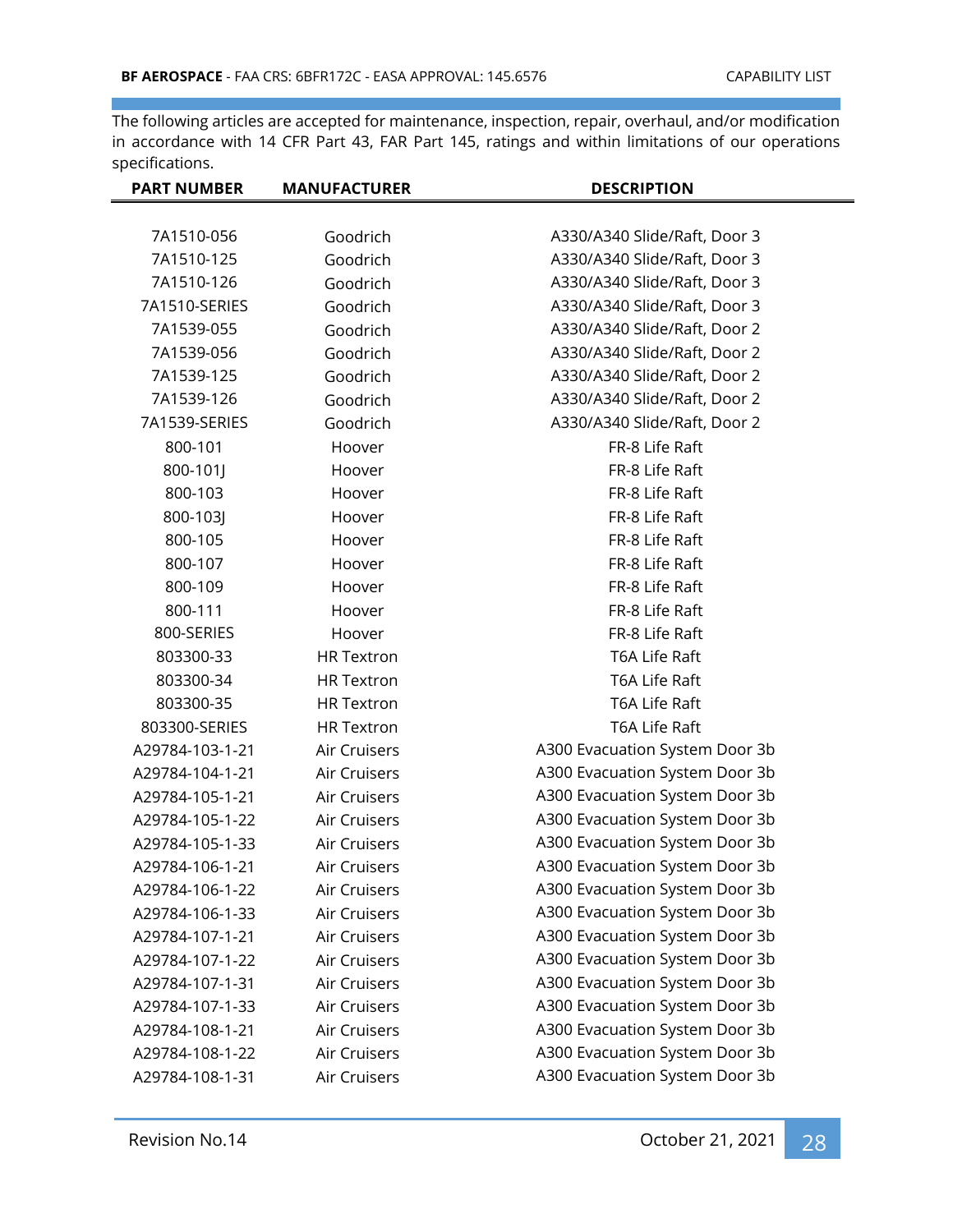| <b>PART NUMBER</b> | <b>MANUFACTURER</b> | <b>DESCRIPTION</b>                           |
|--------------------|---------------------|----------------------------------------------|
|                    |                     |                                              |
| A29784-108-1-33    | Air Cruisers        | A300 Evacuation System Door 3b               |
| A29784-SERIES      | Air Cruisers        | A300 Evacuation System Door 3b               |
| A29785-109-1-21    | <b>Air Cruisers</b> | A300 Slide Evacuation System Door 1 & 4      |
| A29785-109-1-31    | Air Cruisers        | A300 Slide Evacuation System Door 1 & 4      |
| A29785-109-1-33    | Air Cruisers        | A300 Slide Evacuation System Door 1 & 4      |
| A29785-110-1-21    | Air Cruisers        | A300 Slide Evacuation System Door 1 & 4      |
| A29785-110-1-22    | Air Cruisers        | A300 Slide Evacuation System Door 1 & 4      |
| A29785-110-1-31    | Air Cruisers        | A300 Slide Evacuation System Door 1 & 4      |
| A29785-110-1-33    | Air Cruisers        | A300 Slide Evacuation System Door 1 & 4      |
| A29785-1-1-22      | Air Cruisers        | A300 Slide Evacuation System Door 1 & 4      |
| A29785-SERIES      | Air Cruisers        | A300 Slide Evacuation System Door 1 & 4      |
| A29786-111-1-21    | Air Cruisers        | A300 Evacuation System Door 2                |
| A29786-111-1-22    | Air Cruisers        | A300 Evacuation System Door 2                |
| A29786-1-11-1-31   | Air Cruisers        | A300 Evacuation System Door 2                |
| A29786-111-1-33    | Air Cruisers        | A300 Evacuation System Door 2                |
| A29786-112-1-21    | Air Cruisers        | A300 Evacuation System Door 2                |
| A29786-112-1-22    | Air Cruisers        | A300 Evacuation System Door 2                |
| A29786-112-1-31    | Air Cruisers        | A300 Evacuation System Door 2                |
| A29786-112-1-33    | Air Cruisers        | A300 Evacuation System Door 2                |
| A29786-SERIES      | Air Cruisers        | A300 Evacuation System Door 2                |
| A30466-101-1-21    | Air Cruisers        | A300 Evacuation Slide/Raft System Door 1 & 2 |
| A30466-101-1-22    | Air Cruisers        | A300 Evacuation Slide/Raft System Door 1 & 2 |
| A30466-101-1-31    | Air Cruisers        | A300 Evacuation Slide/Raft System Door 1 & 2 |
| A30466-101-1-33    | Air Cruisers        | A300 Evacuation Slide/Raft System Door 1 & 2 |
| A30466-102-1-21    | Air Cruisers        | A300 Evacuation Slide/Raft System Door 1 & 2 |
| A30466-102-1-22    | Air Cruisers        | A300 Evacuation Slide/Raft System Door 1 & 2 |
| A30466-102-1-31    | Air Cruisers        | A300 Evacuation Slide/Raft System Door 1 & 2 |
| A30466-102-1-33    | Air Cruisers        | A300 Evacuation Slide/Raft System Door 1 & 2 |
| A30466-103-1-21    | Air Cruisers        | A300 Evacuation Slide/Raft System Door 1 & 2 |
| A30466-103-1-22    | Air Cruisers        | A300 Evacuation Slide/Raft System Door 1 & 2 |
| A30466-103-1-31    | Air Cruisers        | A300 Evacuation Slide/Raft System Door 1 & 2 |
| A30466-103-1-33    | Air Cruisers        | A300 Evacuation Slide/Raft System Door 1 & 2 |
| A30466-104-1-21    | Air Cruisers        | A300 Evacuation Slide/Raft System Door 1 & 2 |
| A30466-104-1-22    | Air Cruisers        | A300 Evacuation Slide/Raft System Door 1 & 2 |
| A30466-104-1-31    | Air Cruisers        | A300 Evacuation Slide/Raft System Door 1 & 2 |
| A30466-104-1-33    | Air Cruisers        | A300 Evacuation Slide/Raft System Door 1 & 2 |
| A30466-SERIES      | Air Cruisers        | A300 Evacuation Slide/Raft System Door 1 & 2 |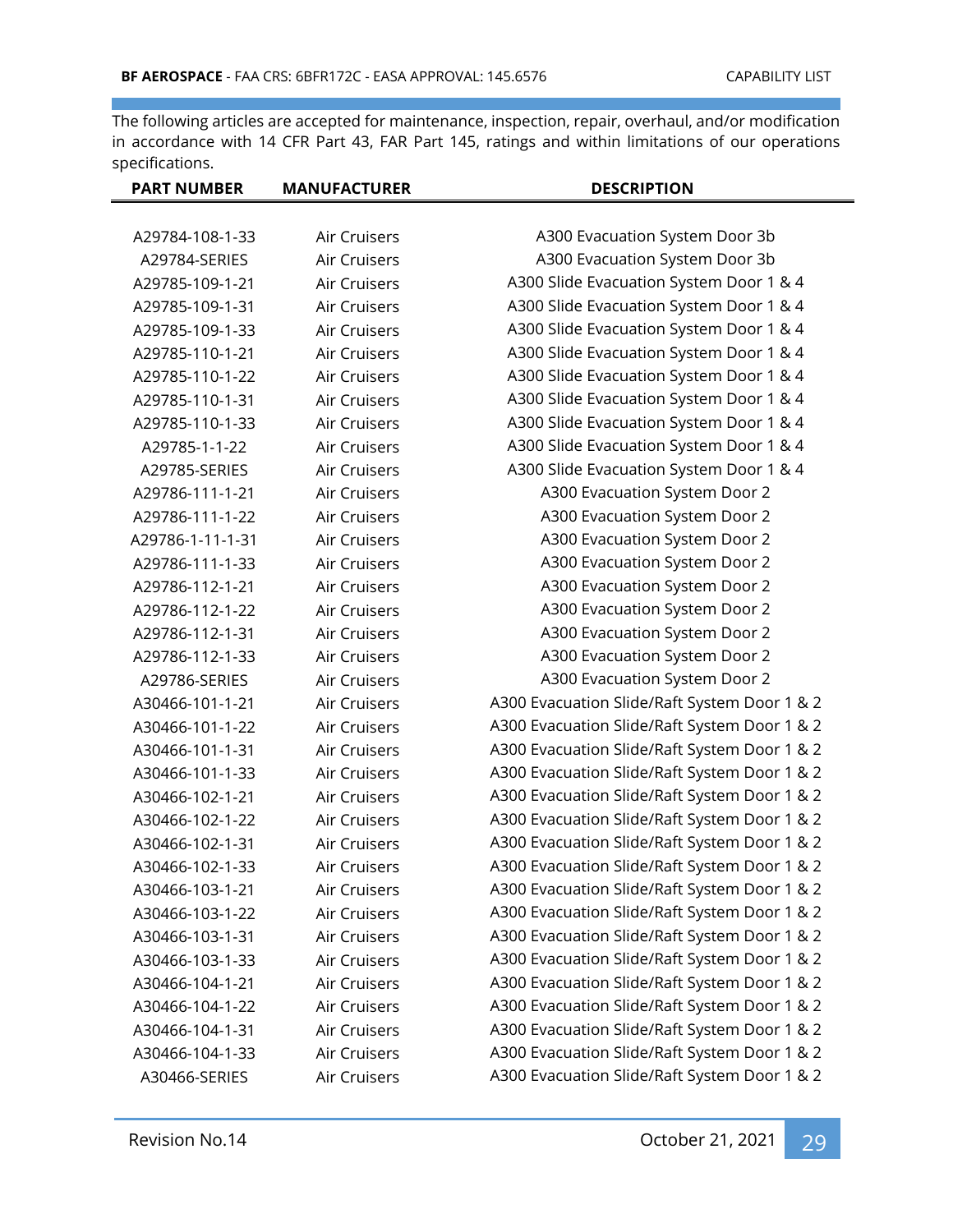| <b>PART NUMBER</b> | <b>MANUFACTURER</b> | <b>DESCRIPTION</b>                            |
|--------------------|---------------------|-----------------------------------------------|
|                    |                     |                                               |
| A30476-101-1-21    | Air Cruisers        | A300 Evacuation Slide/Raft System Door 4      |
| A30476-101-1-22    | Air Cruisers        | A300 Evacuation Slide/Raft System Door 4      |
| A30476-101-1-31    | <b>Air Cruisers</b> | A300 Evacuation Slide/Raft System Door 4      |
| A30476-101-1-33    | Air Cruisers        | A300 Evacuation Slide/Raft System Door 4      |
| A30476-102-1-21    | Air Cruisers        | A300 Evacuation Slide/Raft System Door 4      |
| A30476-102-1-22    | <b>Air Cruisers</b> | A300 Evacuation Slide/Raft System Door 4      |
| A30476-102-1-31    | Air Cruisers        | A300 Evacuation Slide/Raft System Door 4      |
| A30476-102-1-33    | Air Cruisers        | A300 Evacuation Slide/Raft System Door 4      |
| A30476-103-1-21    | Air Cruisers        | A300 Evacuation Slide/Raft System, Door 1 & 2 |
| A30476-103-1-22    | Air Cruisers        | A300 Evacuation Slide/Raft System, Door 1 & 2 |
| A30476-103-1-31    | Air Cruisers        | A300 Evacuation Slide/Raft System, Door 1 & 2 |
| A30476-103-1-33    | Air Cruisers        | A300 Evacuation Slide/Raft System, Door 1 & 2 |
| A30476-104-1-21    | Air Cruisers        | A300 Evacuation Slide/Raft System, Door 1 & 2 |
| A30476-104-1-22    | <b>Air Cruisers</b> | A300 Evacuation Slide/Raft System, Door 1 & 2 |
| A30476-104-1-31    | Air Cruisers        | A300 Evacuation Slide/Raft System, Door 1 & 2 |
| A30476-104-1-33    | Air Cruisers        | A300 Evacuation Slide/Raft System, Door 1 & 2 |
| A30476-SERIES      | Air Cruisers        | A300 Evacuation Slide/Raft System Door 4      |
| A312300A01         | <b>RFD</b>          | MK-20 Life Preserver                          |
| A312300A02         | <b>RFD</b>          | MK-20 Life Preserver                          |
| A312300A51         | <b>RFD</b>          | MK-20 Life Preserver                          |
| A312300A52         | <b>RFD</b>          | MK-20 Life Preserver                          |
| A312305A01RFD      | <b>RFD</b>          | MK-20 Life Preserver                          |
| A312305A02RFD      | <b>RFD</b>          | MK-20 Life Preserver                          |
| A312306A01RFD      | <b>RFD</b>          | MK-20 Life Preserver                          |
| A312306A02RFD      | <b>RFD</b>          | MK-20 Life Preserver                          |
| A312400A01         | <b>RFD</b>          | MK-21 Life Preserver                          |
| A312400A02         | <b>RFD</b>          | MK-21 Life Preserver                          |
| A312400A51         | <b>RFD</b>          | MK-21 Life Preserver                          |
| A312400A52         | <b>RFD</b>          | MK-21 Life Preserver                          |
| D13626-101         | Air Cruisers        | B757 Door 4 Survival Kit                      |
| D17569-101         | <b>Air Cruisers</b> | A300 Reservoir and Valve Assembly             |
| D17569-102         | Air Cruisers        | A300 Reservoir and Valve Assembly             |
| D17569-103         | Air Cruisers        | A300 Reservoir and Valve Assembly             |
| D17569-104         | Air Cruisers        | A300 Reservoir and Valve Assembly             |
| D17569-105         | Air Cruisers        | A300 Reservoir and Valve Assembly             |
| D17569-106         | Air Cruisers        | A300 Reservoir and Valve Assembly             |
| D17569-SERIES      | Air Cruisers        | A300 Reservoir and Valve Assembly             |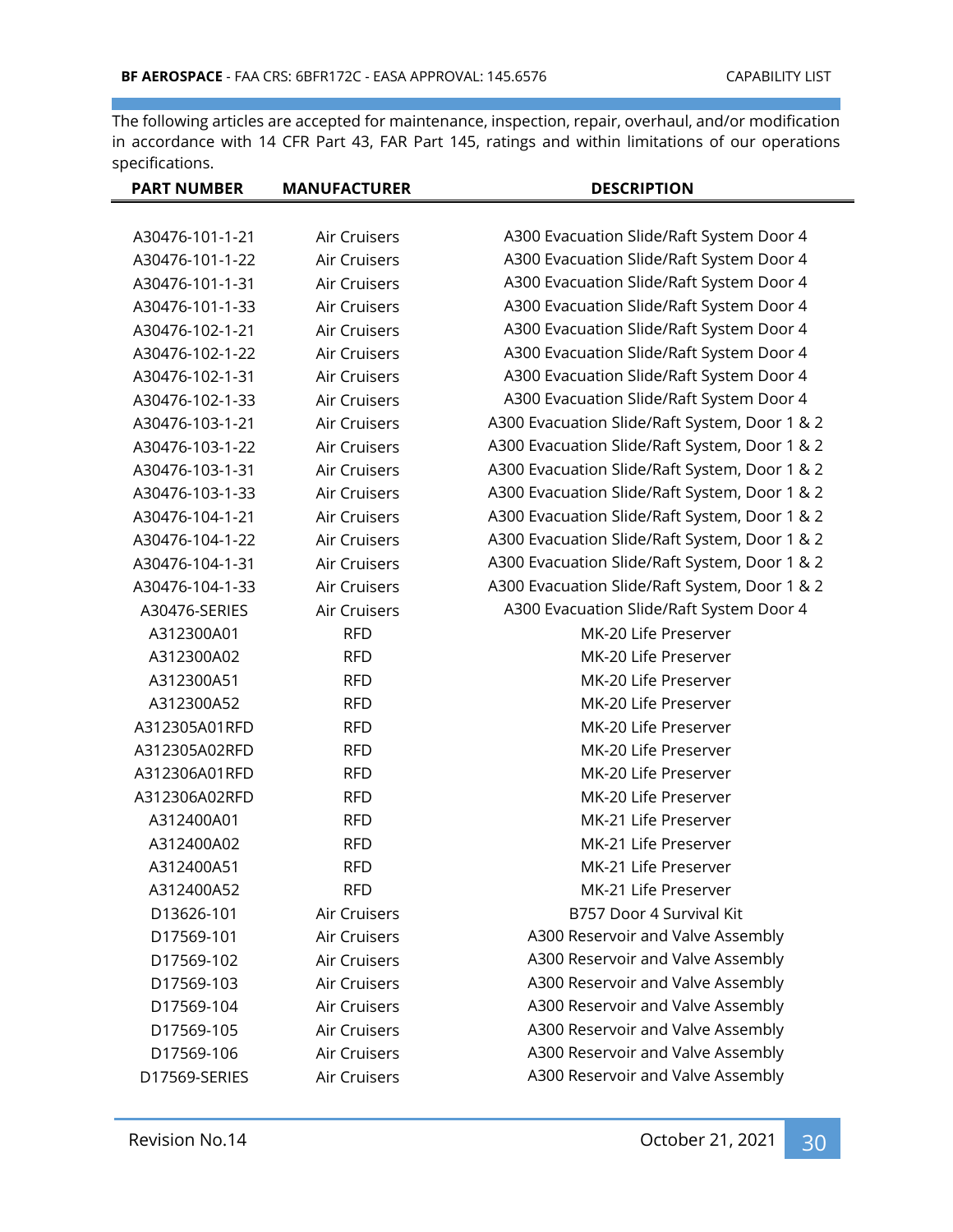| <b>PART NUMBER</b> | <b>MANUFACTURER</b> | <b>DESCRIPTION</b>                     |
|--------------------|---------------------|----------------------------------------|
|                    |                     |                                        |
| D17785-101         | Air Cruisers        | A300 Reservoir and Valve Assembly      |
| D17785-102         | Air Cruisers        | A300 Reservoir and Valve Assembly      |
| D17785-SERIES      | Air Cruisers        | A300 Reservoir and Valve Assembly      |
| D17925-101         | Air Cruisers        | A300/A310 Reservoir and Valve Assembly |
| D17925-103         | Air Cruisers        | A300/A310 Reservoir and Valve Assembly |
| D17925-105         | <b>Air Cruisers</b> | A300/A310 Reservoir and Valve Assembly |
| D17925-107         | Air Cruisers        | A300/A310 Reservoir and Valve Assembly |
| D17925-109         | Air Cruisers        | A300/A310 Reservoir and Valve Assembly |
| D17925-111         | Air Cruisers        | A300/A310 Reservoir and Valve Assembly |
| D17925-SERIES      | Air Cruisers        | A300/A310 Reservoir and Valve Assembly |
| D17926-101         | Air Cruisers        | A310 Reservoir and Valve Assembly      |
| D17926-102         | Air Cruisers        | A310 Reservoir and Valve Assembly      |
| D17926-SERIES      | Air Cruisers        | A310 Reservoir and Valve Assembly      |
| D18249-101         | Air Cruisers        | A300 Valve/Regulator Assembly          |
| D18249-102         | Air Cruisers        | A300 Valve/Regulator Assembly          |
| D18249-103         | Air Cruisers        | A300 Valve/Regulator Assembly          |
| D18249-104         | Air Cruisers        | A300 Valve/Regulator Assembly          |
| D18249-105         | Air Cruisers        | A300 Valve/Regulator Assembly          |
| D18249-106         | Air Cruisers        | A300 Valve/Regulator Assembly          |
| D18249-108         | Air Cruisers        | A300 Valve/Regulator Assembly          |
| D18249-SERIES      | Air Cruisers        | A300 Valve/Regulator Assembly          |
| D18257-101         | Air Cruisers        | A300 Reservoir and Valve Assembly      |
| D18257-102         | Air Cruisers        | A300 Reservoir and Valve Assembly      |
| D18257-103         | Air Cruisers        | A300 Reservoir and Valve Assembly      |
| D18257-104         | Air Cruisers        | A300 Reservoir and Valve Assembly      |
| D18257-105         | Air Cruisers        | A300 Reservoir and Valve Assembly      |
| D18257-106         | Air Cruisers        | A300 Reservoir and Valve Assembly      |
| D18257-SERIES      | Air Cruisers        | A300 Reservoir and Valve Assembly      |
| D21343-101         | Air Cruisers        | AC-2F Life Preserver                   |
| D21343-103         | Air Cruisers        | AC-2F Life Preserver                   |
| D21343-105         | Air Cruisers        | AC-2F Life Preserver                   |
| D21343-117         | Air Cruisers        | AC-2F Life Preserver                   |
| D21343-127         | Air Cruisers        | AC-2F Life Preserver                   |
| D21343-141         | Air Cruisers        | AC-2F Life Preserver                   |
| D21343-149         | Air Cruisers        | AC-2F Life Preserver                   |
| D21343-151         | Air Cruisers        | AC-2F Life Preserver                   |
| D21343-153         | Air Cruisers        | AC-2F Life Preserver                   |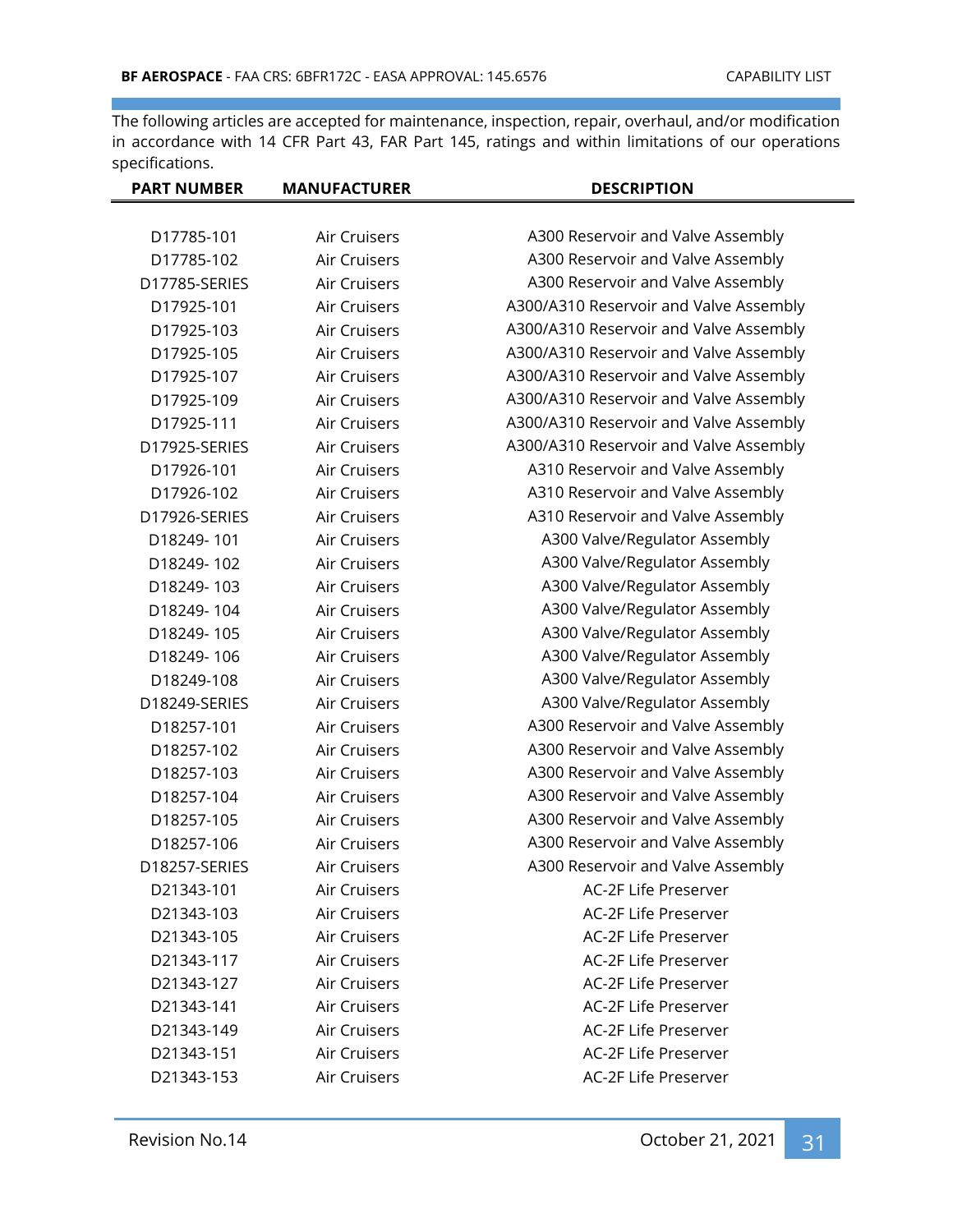| <b>PART NUMBER</b> | <b>MANUFACTURER</b> | <b>DESCRIPTION</b>           |
|--------------------|---------------------|------------------------------|
|                    |                     |                              |
| D21343-163         | Air Cruisers        | AC-2F Life Preserver         |
| D21343-175         | Air Cruisers        | AC-2F Life Preserver         |
| D21343-177         | Air Cruisers        | AC-2F Life Preserver         |
| D21343-181         | Air Cruisers        | AC-2F Life Preserver         |
| D21343-185         | Air Cruisers        | AC-2F Life Preserver         |
| D21343-187         | Air Cruisers        | AC-2F Life Preserver         |
| D21343-189         | Air Cruisers        | AC-2F Life Preserver         |
| D21343-191         | Air Cruisers        | AC-2F Life Preserver         |
| D21343-193         | Air Cruisers        | AC-2F Life Preserver         |
| D21343-195         | Air Cruisers        | AC-2F Life Preserver         |
| D21343-197         | Air Cruisers        | AC-2CF Life Preserver        |
| D21343-SERIES      | Air Cruisers        | AC-2F Life Preserver         |
| D21344-101         | Air Cruisers        | <b>AC-2CF Life Preserver</b> |
| D21344-103         | Air Cruisers        | AC-2CF Life Preserver        |
| D21344-105         | Air Cruisers        | AC-2CF Life Preserver        |
| D21344-115         | Air Cruisers        | AC-2CF Life Preserver        |
| D21344-117         | Air Cruisers        | <b>AC-2CF Life Preserver</b> |
| D21344-123         | Air Cruisers        | AC-2CF Life Preserver        |
| D21344-129         | Air Cruisers        | AC-2CF Life Preserver        |
| D21344-135         | Air Cruisers        | AC-2CF Life Preserver        |
| D21344-139         | Air Cruisers        | <b>AC-2CF Life Preserver</b> |
| D21344-145         | Air Cruisers        | AC-2CF Life Preserver        |
| D21344-147         | Air Cruisers        | AC-2CF Life Preserver        |
| D21344-151         | Air Cruisers        | AC-2CF Life Preserver        |
| D21344-187         | Air Cruisers        | <b>AC-2CF Life Preserver</b> |
| D21344-189         | Air Cruisers        | <b>AC-2CF Life Preserver</b> |
| D21344-191         | Air Cruisers        | AC-2CF Life Preserver        |
| D21344-193         | Air Cruisers        | AC-2CF Life Preserver        |
| D21344-195         | Air Cruisers        | AC-2CF Life Preserver        |
| D21344-197         | Air Cruisers        | <b>AC-2CF Life Preserver</b> |
| D21344-SERIES      | Air Cruisers        | <b>AC-2CF Life Preserver</b> |
| D23940-101         | Air Cruisers        | 46 Person Life Raft          |
| D23940-103         | Air Cruisers        | 46 Person Life Raft          |
| D23940-105         | Air Cruisers        | 46 Person Life Raft          |
| D23940-107         | Air Cruisers        | 46 Person Life Raft          |
| D23940-109         | Air Cruisers        | 46 Person Life Raft          |
| D23940-113         | Air Cruisers        | 46 Person Life Raft          |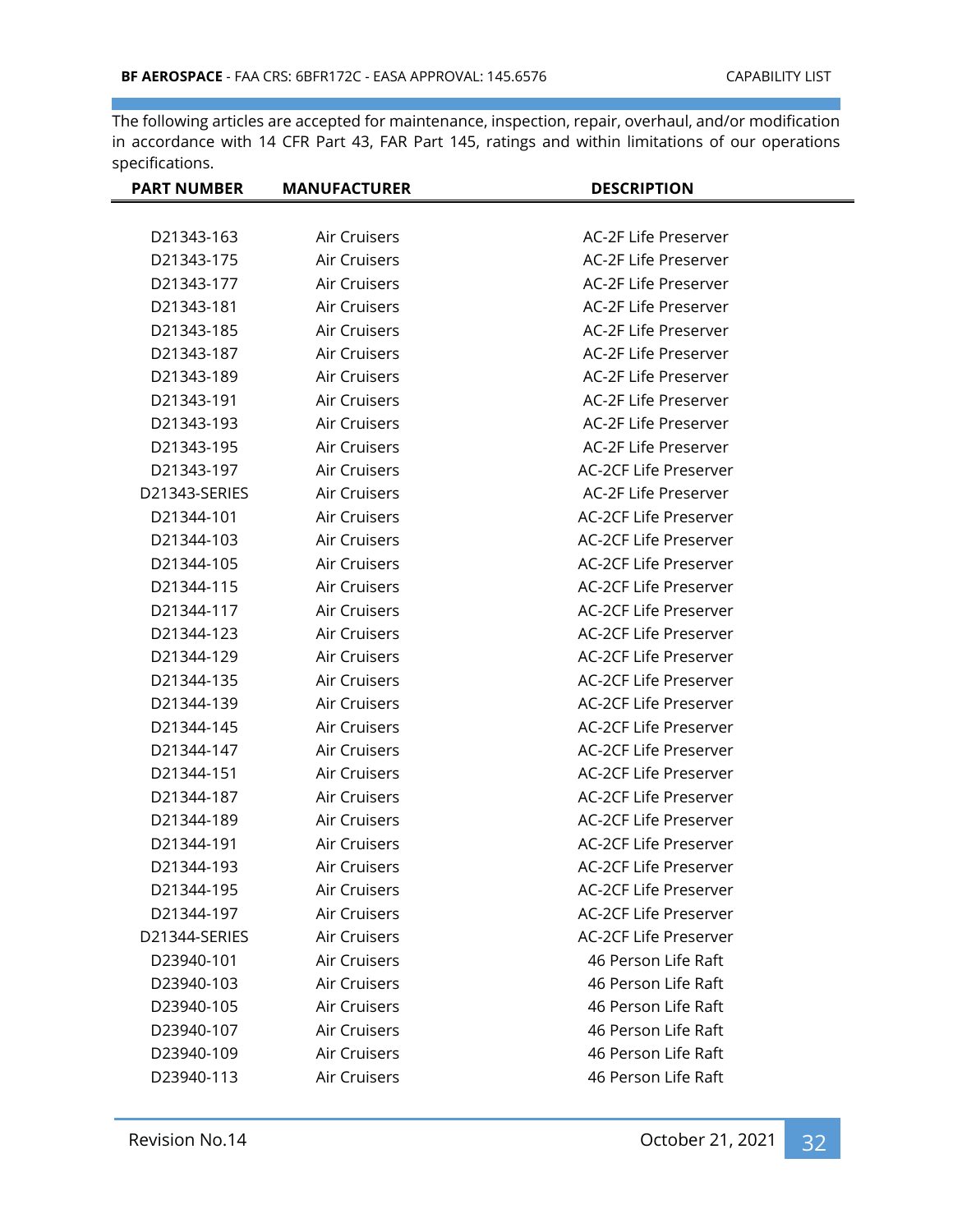| <b>PART NUMBER</b> | <b>MANUFACTURER</b> | <b>DESCRIPTION</b>           |
|--------------------|---------------------|------------------------------|
|                    |                     |                              |
| D23940-115         | Air Cruisers        | 46 Person Life Raft          |
| D23940-117         | Air Cruisers        | 46 Person Life Raft          |
| D23940-119         | Air Cruisers        | 46 Person Life Raft          |
| D23940-121         | Air Cruisers        | 46 Person Life Raft          |
| D23940-125         | Air Cruisers        | 46 Person Life Raft          |
| D23940-129         | Air Cruisers        | 46 Person Life Raft          |
| D23940-131         | Air Cruisers        | 46 Person Life Raft          |
| D23940-133         | Air Cruisers        | 46 Person Life Raft          |
| D23940-135         | Air Cruisers        | 46 Person Life Raft          |
| D23940-137         | Air Cruisers        | 46 Person Life Raft          |
| D23940-141         | Air Cruisers        | 46 Person Life Raft          |
| D23940-143         | Air Cruisers        | 46 Person Life Raft          |
| D23940-147         | Air Cruisers        | 46 Person Life Raft          |
| D23940-149         | Air Cruisers        | 46 Person Life Raft          |
| D23940-151         | Air Cruisers        | 46 Person Life Raft          |
| D23940-SERIES      | Air Cruisers        | 46 Person Life Raft          |
| D23969-101         | Air Cruisers        | 10 Person Life Raft Assembly |
| D23969-103         | Air Cruisers        | 10 Person Life Raft Assembly |
| D23969-105         | Air Cruisers        | 10 Person Life Raft Assembly |
| D23969-107         | Air Cruisers        | 10 Person Life Raft Assembly |
| D23969-109         | Air Cruisers        | 10 Person Life Raft Assembly |
| D23969-111         | Air Cruisers        | 10 Person Life Raft Assembly |
| D23969-113         | Air Cruisers        | 10 Person Life Raft Assembly |
| D23969-117         | Air Cruisers        | 10 Person Life Raft Assembly |
| D23969-123         | Air Cruisers        | 10 Person Life Raft Assembly |
| D23969-125         | Air Cruisers        | 10 Person Life Raft Assembly |
| D23969-127         | Air Cruisers        | 10 Person Life Raft Assembly |
| D23969-129         | Air Cruisers        | 10 Person Life Raft Assembly |
| D23969-131         | Air Cruisers        | 10 Person Life Raft Assembly |
| D23969-133         | Air Cruisers        | 10 Person Life Raft Assembly |
| D23969-135         | Air Cruisers        | 10 Person Life Raft Assembly |
| D23969-137         | Air Cruisers        | 10 Person Life Raft Assembly |
| D23969-139         | Air Cruisers        | 10 Person Life Raft Assembly |
| D23969-141         | Air Cruisers        | 10 Person Life Raft Assembly |
| D23969-145         | Air Cruisers        | 10 Person Life Raft Assembly |
| D23969-SERIES      | Air Cruisers        | 10 Person Life Raft Assembly |
| D29278-119         | Air Cruisers        | <b>A300 Evacuation Slide</b> |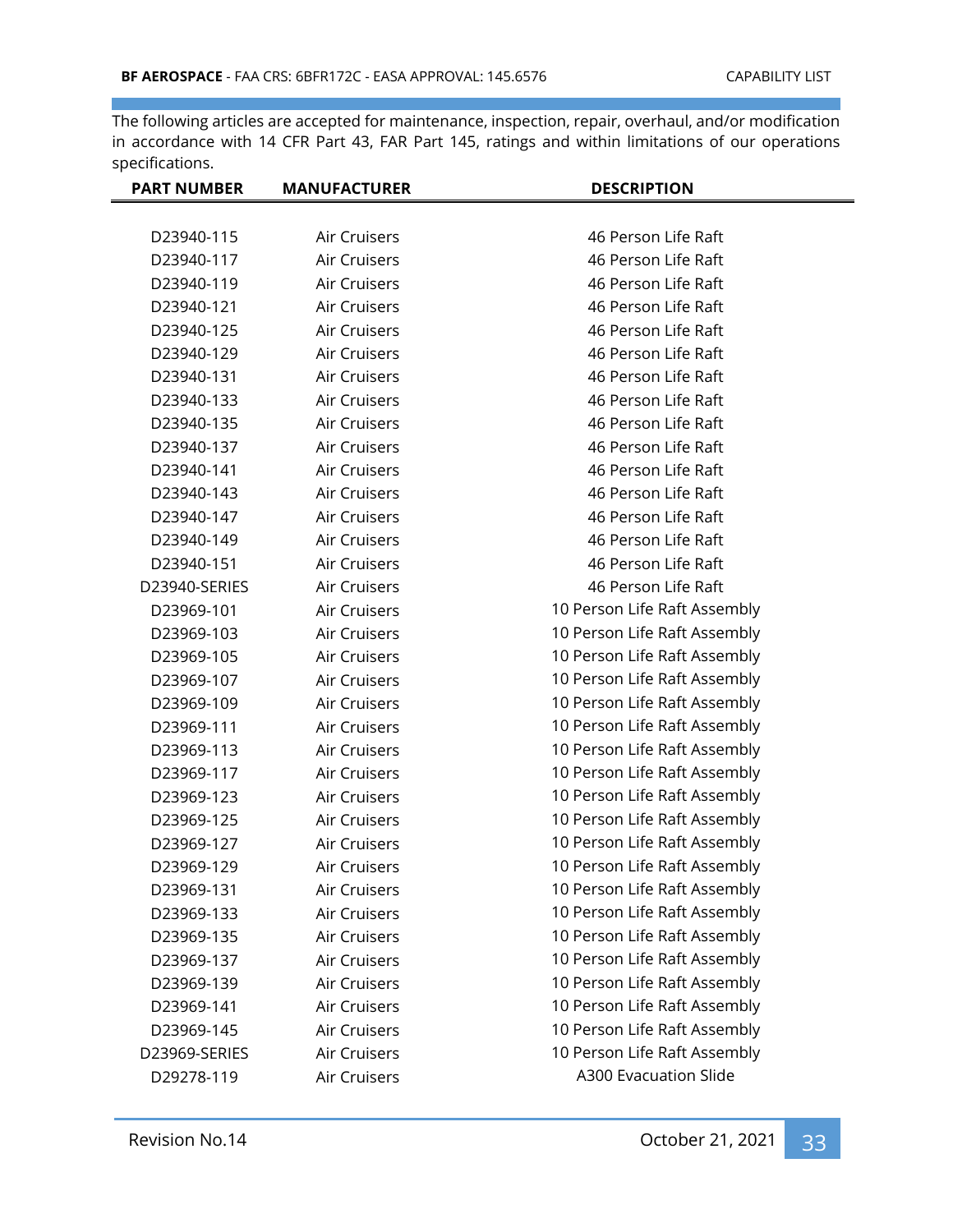| <b>PART NUMBER</b> | <b>MANUFACTURER</b> | <b>DESCRIPTION</b>                     |
|--------------------|---------------------|----------------------------------------|
|                    |                     |                                        |
| D29278-120         | Air Cruisers        | <b>A300 Evacuation Slide</b>           |
| D29278-121         | Air Cruisers        | <b>A300 Evacuation Slide</b>           |
| D29278-122         | Air Cruisers        | <b>A300 Evacuation Slide</b>           |
| D29278-123         | Air Cruisers        | <b>A300 Evacuation Slide</b>           |
| D29278-124         | Air Cruisers        | <b>A300 Evacuation Slide</b>           |
| D29278-125         | Air Cruisers        | <b>A300 Evacuation Slide</b>           |
| D29278-126         | Air Cruisers        | <b>A300 Evacuation Slide</b>           |
| D29278-SERIES      | <b>Air Cruisers</b> | <b>A300 Evacuation Slide</b>           |
| D29279-121         | Air Cruisers        | A300 Evacuation System                 |
| D29279-122         | Air Cruisers        | A300 Evacuation System                 |
| D29279-123         | Air Cruisers        | A300 Evacuation System                 |
| D29279-124         | Air Cruisers        | A300 Evacuation System                 |
| D29279-125         | Air Cruisers        | A300 Evacuation System                 |
| D29279-126         | Air Cruisers        | A300 Evacuation System                 |
| D29279-127         | Air Cruisers        | A300 Evacuation System                 |
| D29279-128         | Air Cruisers        | A300 Evacuation System                 |
| D29279-SERIES      | Air Cruisers        | A300 Evacuation System                 |
| D29498-103         | Air Cruisers        | A300 Evacuation System                 |
| D29498-104         | Air Cruisers        | A300 Evacuation System                 |
| D29498-107         | Air Cruisers        | A300 Evacuation System                 |
| D29498-108         | Air Cruisers        | A300 Evacuation System                 |
| D29498-109         | Air Cruisers        | A300 Evacuation System                 |
| D29498-110         | Air Cruisers        | A300 Evacuation System                 |
| D29498-111         | Air Cruisers        | A300 Evacuation System                 |
| D29498-112         | Air Cruisers        | A300 Evacuation System                 |
| D29498-113         | Air Cruisers        | A300 Evacuation System                 |
| D29498-114         | Air Cruisers        | A300 Evacuation System                 |
| D29498-115         | <b>Air Cruisers</b> | A300 Evacuation System                 |
| D29498-116         | Air Cruisers        | A300 Evacuation System                 |
| D29498-117         | Air Cruisers        | A300 Evacuation System                 |
| D29498-118         | Air Cruisers        | A300 Evacuation System                 |
| D29498-119         | Air Cruisers        | A300 Evacuation System                 |
| D29498-120         | Air Cruisers        | A300 Evacuation System                 |
| D29498-SERIES      | Air Cruisers        | A300 Evacuation System                 |
| D29982-103         | Air Cruisers        | MD-80/90/717 Evacuation Slide FWD Door |
| D29982-107         | Air Cruisers        | MD-80/90/717 Evacuation Slide FWD Door |
| D29982-109         | Air Cruisers        | MD-80/90/717 Evacuation Slide FWD Door |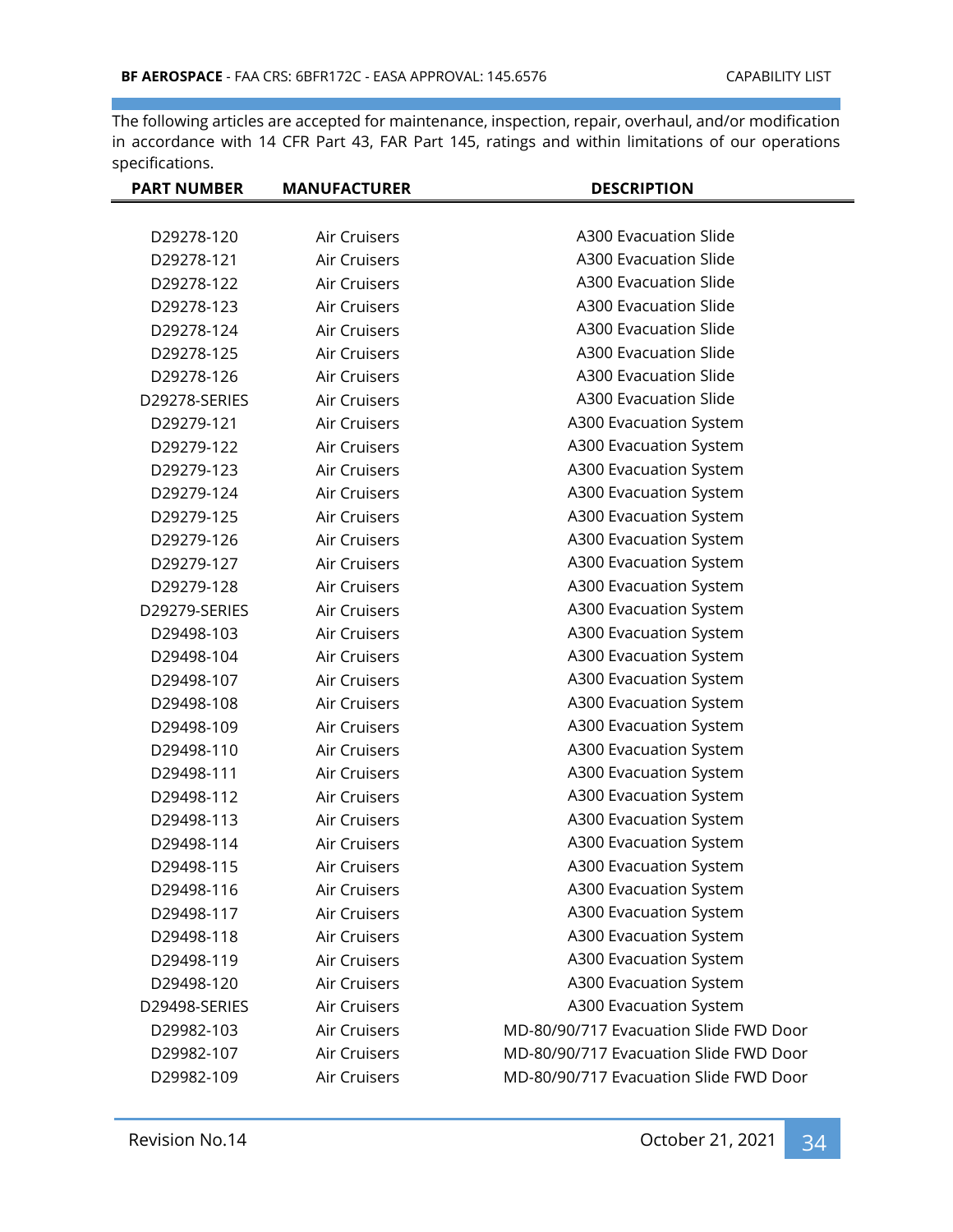| <b>PART NUMBER</b> | <b>MANUFACTURER</b> | <b>DESCRIPTION</b>                         |
|--------------------|---------------------|--------------------------------------------|
|                    |                     |                                            |
| D29982-111         | Air Cruisers        | MD-80/90/717 Evacuation Slide FWD Door     |
| D29982-113         | Air Cruisers        | MD-80/90/717 Evacuation Slide FWD Door     |
| D29982-119         | Air Cruisers        | MD-80/90/717 Evacuation Slide FWD Door     |
| D29982-121         | Air Cruisers        | MD-80/90/717 Evacuation Slide FWD Door     |
| D29982-123         | Air Cruisers        | MD-80/90/717 Evacuation Slide FWD Door     |
| D29982-125         | Air Cruisers        | MD-80/90/717 Evacuation Slide FWD Door     |
| D29982-127         | Air Cruisers        | MD-80/90/717 Evacuation Slide FWD Door     |
| D29982-221         | Air Cruisers        | MD-80/90/717 Evacuation Slide FWD Door     |
| D29982-223         | Air Cruisers        | MD-80/90/717 Evacuation Slide FWD Door     |
| D29982-225         | Air Cruisers        | MD-80/90/717 Evacuation Slide FWD Door     |
| D29982-227         | Air Cruisers        | MD-80/90/717 Evacuation Slide FWD Door     |
| D29982-SERIES      | Air Cruisers        | MD-80/90/717 Evacuation Slide FWD Door     |
| D29984-103         | Air Cruisers        | MD-80/MD-90/717 Evacuation Slide Tail Cone |
| D29984-109         | Air Cruisers        | MD-80/MD-90/717 Evacuation Slide Tail Cone |
| D29984-113         | Air Cruisers        | MD-80/MD-90/717 Evacuation Slide Tail Cone |
| D29984-119         | Air Cruisers        | MD-80/MD-90/717 Evacuation Slide Tail Cone |
| D29984-211         | Air Cruisers        | MD-80/MD-90/717 Evacuation Slide Tail Cone |
| D29984-213         | Air Cruisers        | MD-80/MD-90/717 Evacuation Slide Tail Cone |
| D29984-SERIES      | Air Cruisers        | MD-80/MD-90/717 Evacuation Slide Tail Cone |
| D29985-103         | Air Cruisers        | MD-80/MD-90 Evacuation Slide AFT Door      |
| D29985-107         | Air Cruisers        | MD-80/MD-90 Evacuation Slide AFT Door      |
| D29985-109         | Air Cruisers        | MD-80/MD-90 Evacuation Slide AFT Door      |
| D29985-111         | Air Cruisers        | MD-80/MD-90 Evacuation Slide AFT Door      |
| D29985-SERIES      | Air Cruisers        | MD-80/MD-90 Evacuation Slide AFT Door      |
| D30457-103         | Air Cruisers        | A300 Evacuation System                     |
| D30457-104         | Air Cruisers        | A300 Evacuation System                     |
| D30457-105         | Air Cruisers        | A300 Evacuation System                     |
| D30457-106         | Air Cruisers        | A300 Evacuation System                     |
| D30457-107         | Air Cruisers        | A300 Evacuation System                     |
| D30457-108         | Air Cruisers        | A300 Evacuation System                     |
| D30457-109         | Air Cruisers        | A300 Evacuation System                     |
| D30457-110         | Air Cruisers        | A300 Evacuation System                     |
| D30457-111         | Air Cruisers        | A300 Evacuation System                     |
| D30457-112         | Air Cruisers        | A300 Evacuation System                     |
| D30457-113         | Air Cruisers        | A300 Evacuation System                     |
| D30457-114         | Air Cruisers        | A300 Evacuation System                     |
| D30457-115         | Air Cruisers        | A300 Evacuation System                     |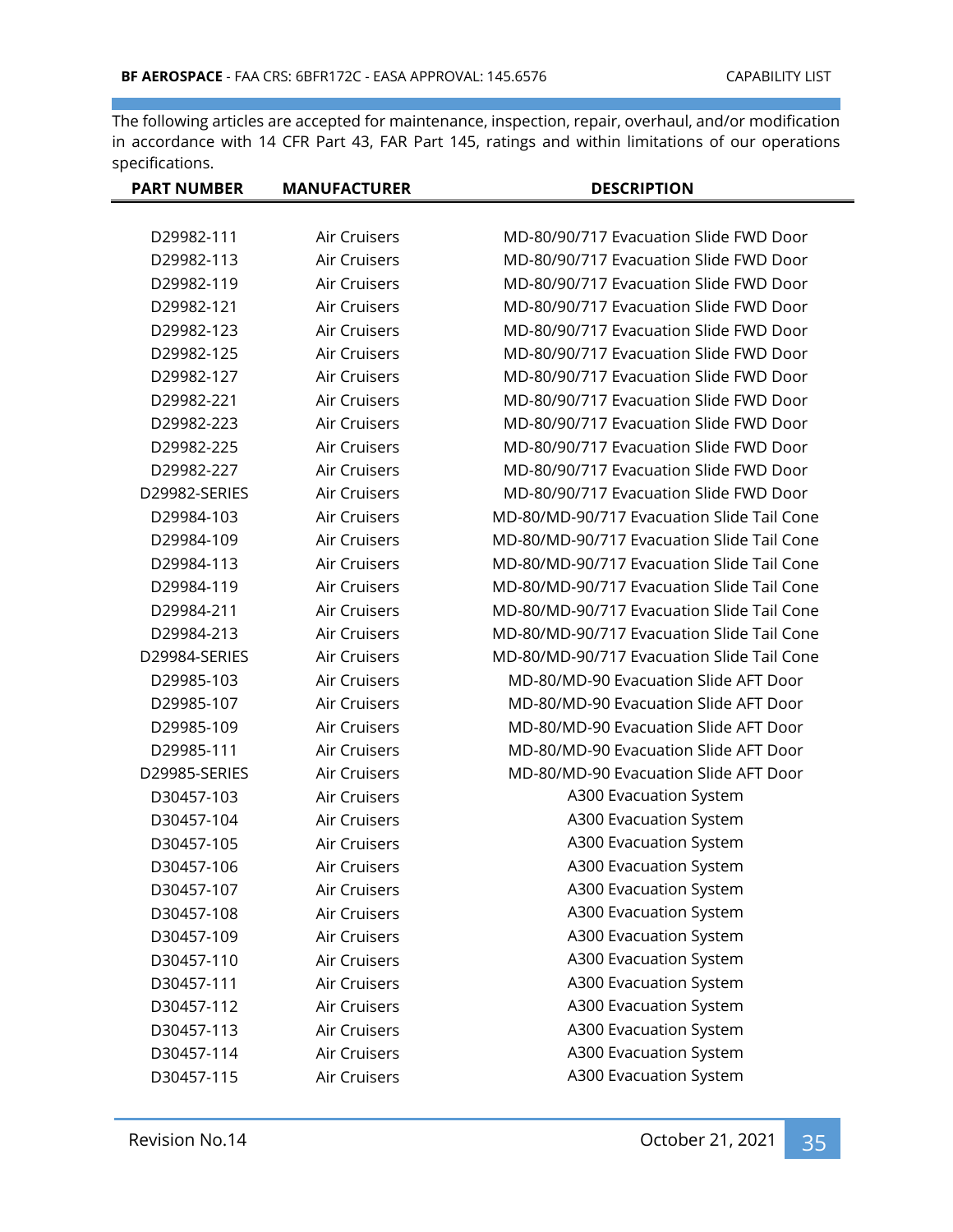| <b>PART NUMBER</b> | <b>MANUFACTURER</b> | <b>DESCRIPTION</b>                     |
|--------------------|---------------------|----------------------------------------|
|                    |                     |                                        |
| D30457-116         | Air Cruisers        | A300 Evacuation System                 |
| D30457-117         | Air Cruisers        | A300 Evacuation System                 |
| D30457-118         | Air Cruisers        | A300 Evacuation System                 |
| D30457-SERIES      | Air Cruisers        | A300 Evacuation System                 |
| D30477-101         | Air Cruisers        | A300 Evacuation System                 |
| D30477-102         | Air Cruisers        | A300 Evacuation System                 |
| D30477-103         | <b>Air Cruisers</b> | A300 Evacuation System                 |
| D30477-104         | Air Cruisers        | A300 Evacuation System                 |
| D30477-105         | Air Cruisers        | A300 Evacuation System                 |
| D30477-106         | Air Cruisers        | A300 Evacuation System                 |
| D30477-107         | Air Cruisers        | A300 Evacuation System                 |
| D30477-108         | Air Cruisers        | A300 Evacuation System                 |
| D30477-109         | Air Cruisers        | A300 Evacuation System                 |
| D30477-110         | <b>Air Cruisers</b> | A300 Evacuation System                 |
| D30477-111         | Air Cruisers        | A300 Evacuation System                 |
| D30477-112         | Air Cruisers        | A300 Evacuation System                 |
| D30477-113         | Air Cruisers        | A300 Evacuation System                 |
| D30477-114         | Air Cruisers        | A300 Evacuation System                 |
| D30477-115         | Air Cruisers        | A300 Evacuation System                 |
| D30477-116         | Air Cruisers        | A300 Evacuation System                 |
| D30477-SERIES      | Air Cruisers        | A300 Evacuation System                 |
| D30545-101         | Air Cruisers        | A300/A310 Slide/Raft Assembly Mid Door |
| D30545-103         | Air Cruisers        | A300/A310 Slide/Raft Assembly Mid Door |
| D30545-107         | Air Cruisers        | A300/A310 Slide/Raft Assembly Mid Door |
| D30545-201         | Air Cruisers        | A300/A310 Slide/Raft Assembly Mid Door |
| D30545-203         | Air Cruisers        | A300/A310 Slide/Raft Assembly Mid Door |
| D30545-207         | Air Cruisers        | A300/A310 Slide/Raft Assembly Mid Door |
| D30545-SERIES      | Air Cruisers        | A300/A310 Slide/Raft Assembly Mid Door |
| D30546-101         | Air Cruisers        | A300/A310 Slide/Raft FWD and AFT       |
| D30546-103         | Air Cruisers        | A300/A310 Slide/Raft FWD and AFT       |
| D30546-105         | Air Cruisers        | A300/A310 Slide/Raft FWD and AFT       |
| D30546-107         | Air Cruisers        | A300/A310 Slide/Raft FWD and AFT       |
| D30546-109         | Air Cruisers        | A300/A310 Slide/Raft FWD and AFT       |
| D30546-201         | Air Cruisers        | A300/A310 Slide/Raft FWD and AFT       |
| D30546-203         | Air Cruisers        | A300/A310 Slide/Raft FWD and AFT       |
| D30546-205         | Air Cruisers        | A300/A310 Slide/Raft FWD and AFT       |
| D30546-207         | Air Cruisers        | A300/A310 Slide/Raft FWD and AFT       |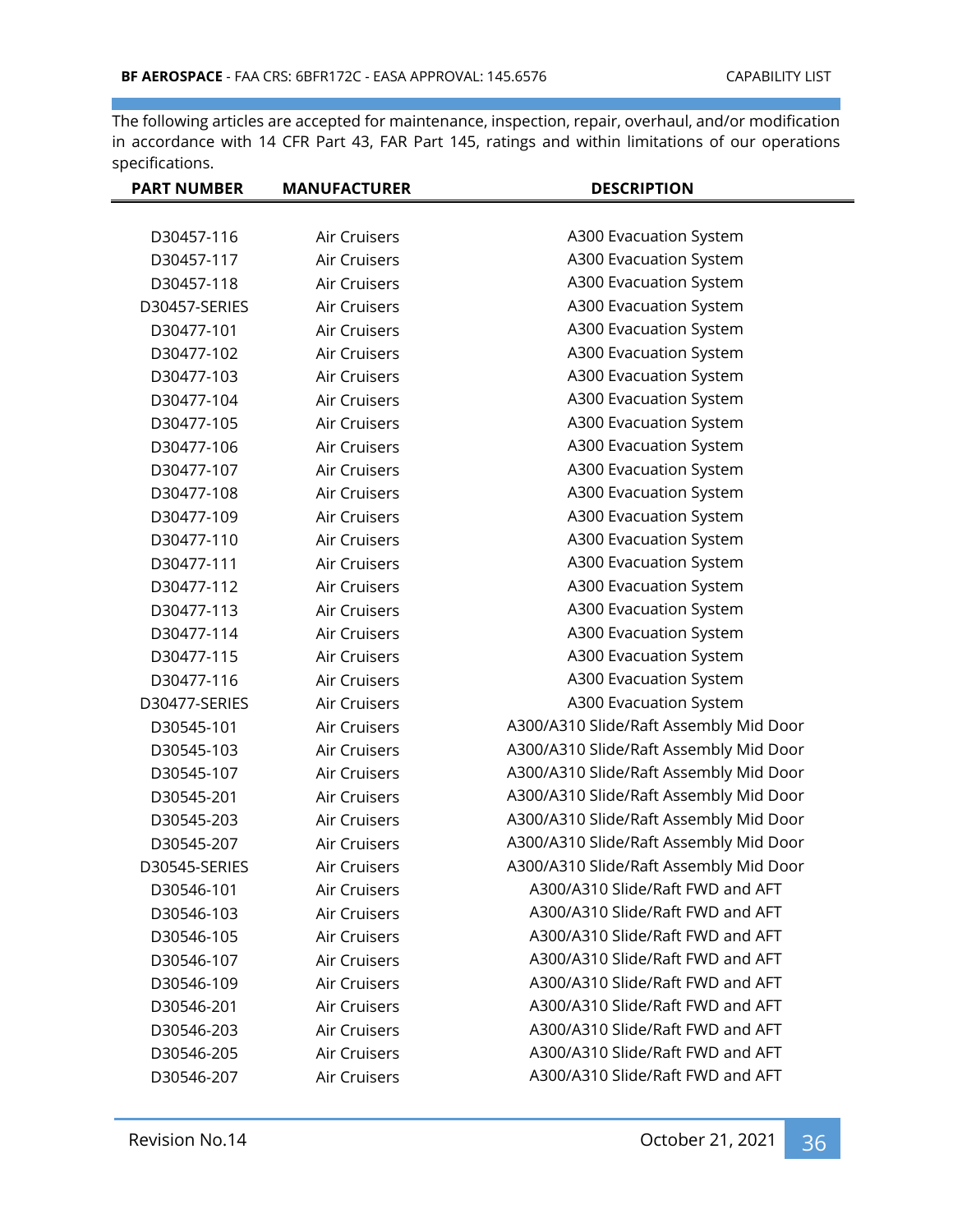| <b>PART NUMBER</b> | <b>MANUFACTURER</b> | <b>DESCRIPTION</b>                |
|--------------------|---------------------|-----------------------------------|
|                    |                     |                                   |
| D30546-209         | Air Cruisers        | A300/A310 Slide/Raft FWD and AFT  |
| D30546-301         | Air Cruisers        | A300/A310 Slide/Raft, FWD and AFT |
| D30546-303         | Air Cruisers        | A300/A310 Slide/Raft, FWD and AFT |
| D30546-305         | Air Cruisers        | A300/A310 Slide/Raft, FWD and AFT |
| D30546-307         | Air Cruisers        | A300/A310 Slide/Raft, FWD and AFT |
| D30546-309         | <b>Air Cruisers</b> | A300/A310 Slide/Raft, FWD and AFT |
| D30546-401         | Air Cruisers        | A300/A310 Slide/Raft, FWD and AFT |
| D30546-403         | Air Cruisers        | A300/A310 Slide/Raft, FWD and AFT |
| D30546-405         | Air Cruisers        | A300/A310 Slide/Raft, FWD and AFT |
| D30546-407         | Air Cruisers        | A300/A310 Slide/Raft, FWD and AFT |
| D30546-409         | Air Cruisers        | A300/A310 Slide/Raft, FWD and AFT |
| D30546-501         | <b>Air Cruisers</b> | A300/A310 Slide/Raft, FWD and AFT |
| D30546-503         | Air Cruisers        | A300/A310 Slide/Raft, FWD and AFT |
| D30546-505         | <b>Air Cruisers</b> | A300/A310 Slide/Raft, FWD and AFT |
| D30546-507         | Air Cruisers        | A300/A310 Slide/Raft, FWD and AFT |
| D30546-509         | Air Cruisers        | A300/A310 Slide/Raft, FWD and AFT |
| D30546-SERIES      | Air Cruisers        | A300/A310 Slide/Raft FWD and AFT  |
| D30610-101         | Air Cruisers        | A300/A310 Slide/Raft Assembly     |
| D30610-103         | Air Cruisers        | A300/A310 Slide/Raft Assembly     |
| D30610-105         | Air Cruisers        | A300/A310 Slide/Raft Assembly     |
| D30610-107         | Air Cruisers        | A300/A310 Slide/Raft Assembly     |
| D30610-109         | Air Cruisers        | A300/A310 Slide/Raft Assembly     |
| D30610-113         | Air Cruisers        | A300/A310 Slide/Raft Assembly     |
| D30610-201         | Air Cruisers        | A300/A310 Slide/Raft Assembly     |
| D30610-203         | Air Cruisers        | A300/A310 Slide/Raft Assembly     |
| D30610-205         | Air Cruisers        | A300/A310 Slide/Raft Assembly     |
| D30610-207         | Air Cruisers        | A300/A310 Slide/Raft Assembly     |
| D30610-209         | Air Cruisers        | A300/A310 Slide/Raft Assembly     |
| D30610-213         | Air Cruisers        | A300/A310 Slide/Raft Assembly     |
| D30610-301         | Air Cruisers        | A300/A310 Slide/Raft Assembly     |
| D30610-303         | Air Cruisers        | A300/A310 Slide/Raft Assembly     |
| D30610-305         | Air Cruisers        | A300/A310 Slide/Raft Assembly     |
| D30610-309         | Air Cruisers        | A300/A310 Slide/Raft Assembly     |
| D30610-501         | Air Cruisers        | A300/A310 Slide/Raft Assembly     |
| D30610-505         | Air Cruisers        | A300/A310 Slide/Raft Assembly     |
| D30610-509         | Air Cruisers        | A300/A310 Slide/Raft Assembly     |
| D30610-513         | Air Cruisers        | A300/A310 Slide/Raft Assembly     |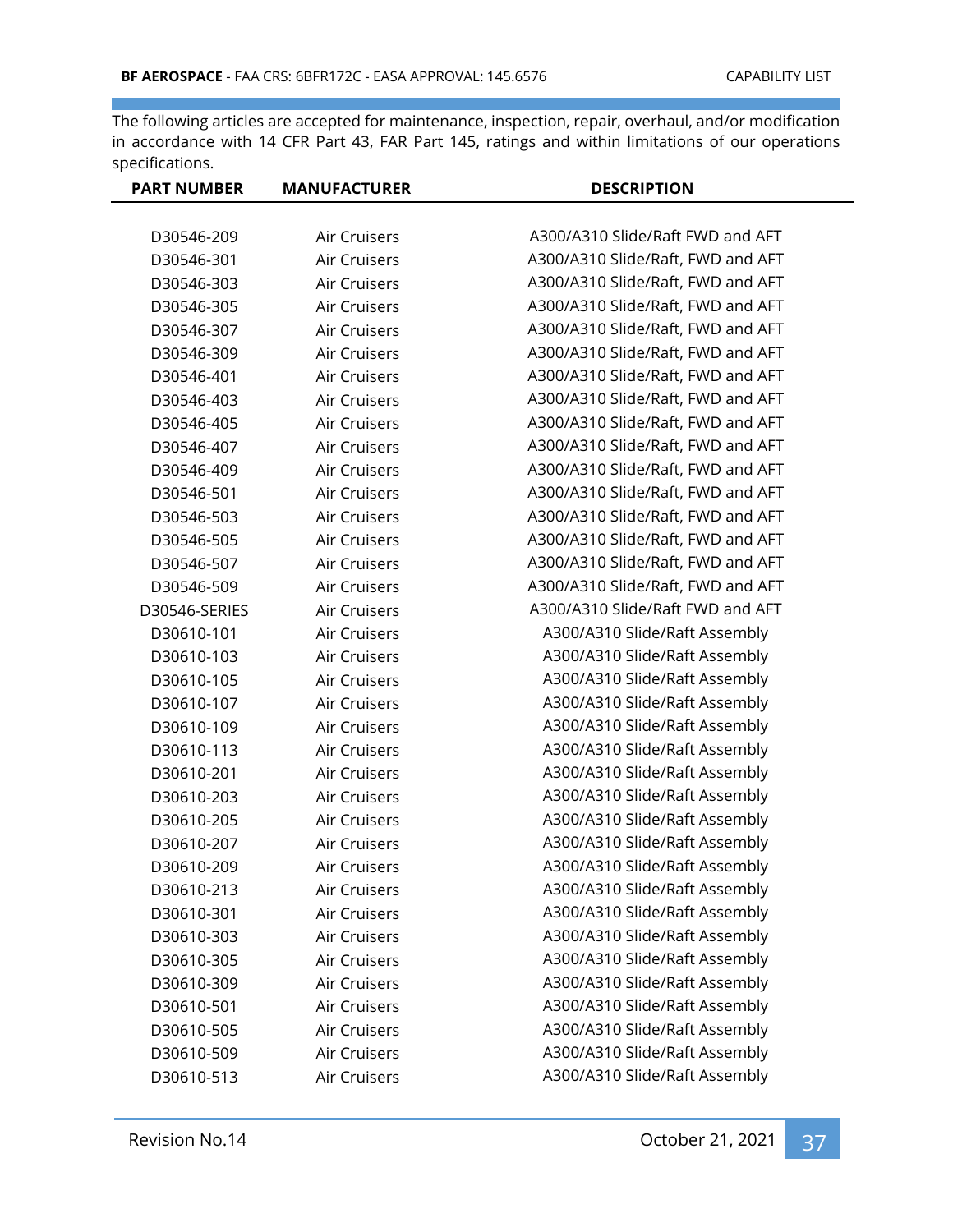| <b>PART NUMBER</b> | <b>MANUFACTURER</b> | <b>DESCRIPTION</b>                            |
|--------------------|---------------------|-----------------------------------------------|
|                    |                     |                                               |
| D30610-SERIES      | Air Cruisers        | A300/A310 Slide/Raft Assembly                 |
| D30654-113         | Air Cruisers        | B757 Single Lane Door 1 Evacuation Slide/Raft |
| D30654-116         | Air Cruisers        | B757 Single Lane Door 1 Evacuation Slide/Raft |
| D30654-119         | Air Cruisers        | B757 Single Lane Door 1 Evacuation Slide/Raft |
| D30654-122         | Air Cruisers        | B757 Single Lane Door 1 Evacuation Slide/Raft |
| D30654-131         | Air Cruisers        | B757 Single Lane Door 1 Evacuation Slide/Raft |
| D30654-SERIES      | Air Cruisers        | B757 Single Lane Door 1 Evacuation Slide/Raft |
| D30655-114         | Air Cruisers        | B757 Single Lane Door 2 Evacuation Slide/Raft |
| D30655-117         | Air Cruisers        | B757 Single Lane Door 2 Evacuation Slide/Raft |
| D30655-120         | Air Cruisers        | B757 Single Lane Door 2 Evacuation Slide/Raft |
| D30655-123         | Air Cruisers        | B757 Single Lane Door 2 Evacuation Slide/Raft |
| D30655-133         | Air Cruisers        | B757 Single Lane Door 2 Evacuation Slide/Raft |
| D30655-SERIES      | Air Cruisers        | B757 Single Lane Door 2 Evacuation Slide/Raft |
| D30656-115         | Air Cruisers        | B757 Single Lane Door 4 Evacuation Slide/Raft |
| D30656-118         | Air Cruisers        | B757 Single Lane Door 4 Evacuation Slide/Raft |
| D30656-121         | Air Cruisers        | B757 Single Lane Door 4 Evacuation Slide/Raft |
| D30656-124         | Air Cruisers        | B757 Single Lane Door 4 Evacuation Slide/Raft |
| D30656-125         | Air Cruisers        | B757 Single Lane Door 4 Evacuation Slide/Raft |
| D30656-126         | Air Cruisers        | B757 Single Lane Door 4 Evacuation Slide/Raft |
| D30656-132         | Air Cruisers        | B757 Single Lane Door 4 Evacuation Slide/Raft |
| D30656-SERIES      | Air Cruisers        | B757 Single Lane Door 4 Evacuation Slide/Raft |
| D30657-101         | Air Cruisers        | B757 Single Lane Door 1 Evacuation Slide/Raft |
| D30657-104         | Air Cruisers        | B757 Single Lane Door 1 Evacuation Slide/Raft |
| D30657-107         | Air Cruisers        | B757 Single Lane Door 1 Evacuation Slide/Raft |
| D30657-110         | Air Cruisers        | B757 Single Lane Door 1 Evacuation Slide/Raft |
| D30657-113         | Air Cruisers        | B757 Single Lane Door 1 Evacuation Slide/Raft |
| D30657-116         | Air Cruisers        | B757 Single Lane Door 1 Evacuation Slide/Raft |
| D30657-119         | Air Cruisers        | B757 Single Lane Door 1 Evacuation Slide/Raft |
| D30657-122         | Air Cruisers        | B757 Single Lane Door 1 Evacuation Slide/Raft |
| D30657-313         | Air Cruisers        | B757 Single Lane Door 1 Evacuation Slide/Raft |
| D30657-316         | Air Cruisers        | B757 Single Lane Door 1 Evacuation Slide/Raft |
| D30657-319         | Air Cruisers        | B757 Single Lane Door 1 Evacuation Slide/Raft |
| D30657-322         | Air Cruisers        | B757 Single Lane Door 1 Evacuation Slide/Raft |
| D30657-331         | Air Cruisers        | B757 Single Lane Door 1 Evacuation Slide/Raft |
| D30657-SERIES      | Air Cruisers        | B757 Single Lane Door 1 Evacuation Slide/Raft |
| D30658-101         | Air Cruisers        | B757 Single Lane Door 2 Evacuation Slide/Raft |
| D30658-105         | Air Cruisers        | B757 Single Lane Door 2 Evacuation Slide/Raft |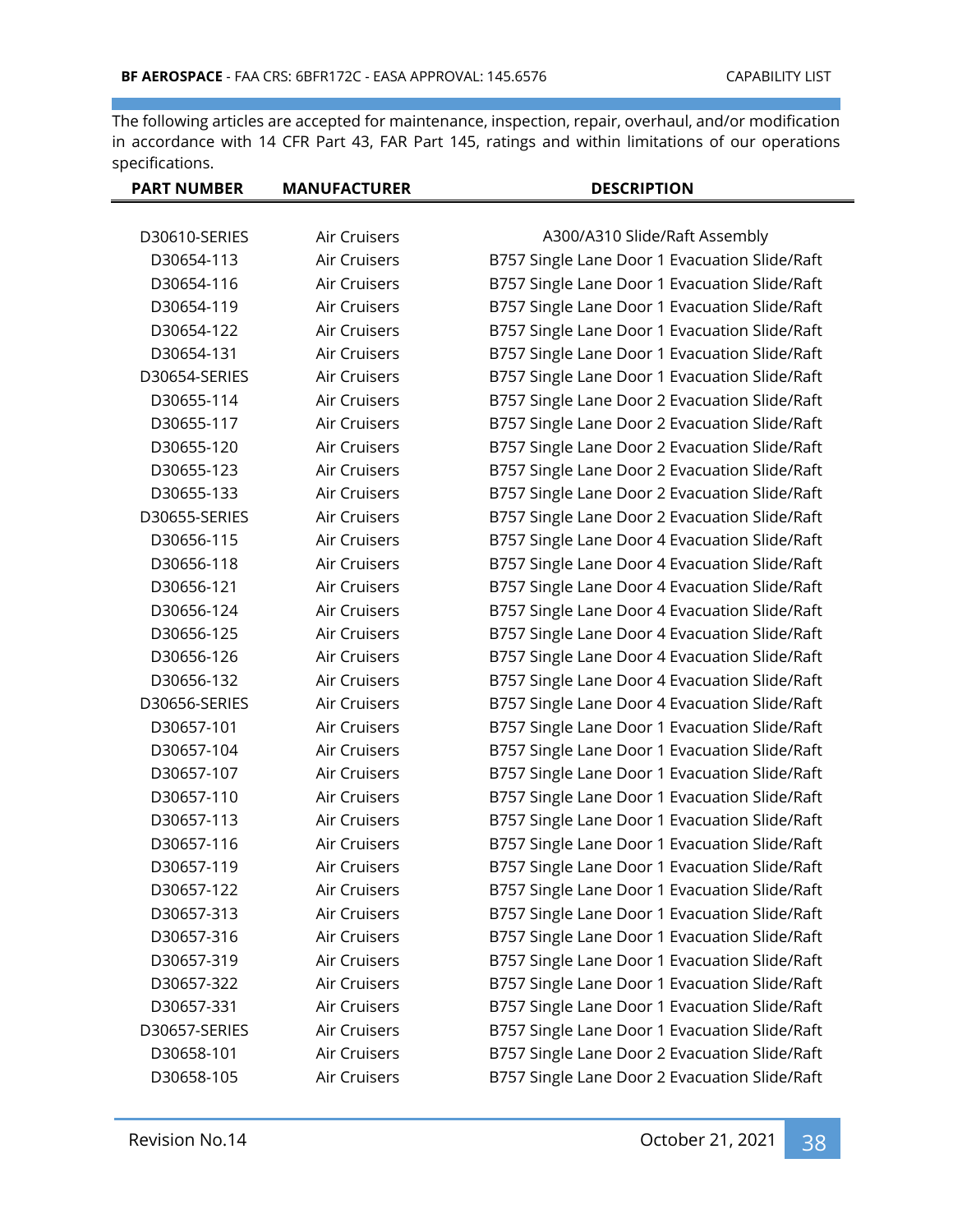| <b>PART NUMBER</b> | <b>MANUFACTURER</b> | <b>DESCRIPTION</b>                                 |
|--------------------|---------------------|----------------------------------------------------|
|                    |                     |                                                    |
| D30658-108         | Air Cruisers        | B757 Single Lane Door 2 Evacuation Slide/Raft      |
| D30658-111         | Air Cruisers        | B757 Single Lane Door 2 Evacuation Slide/Raft      |
| D30658-114         | Air Cruisers        | B757 Single Lane Door 2 Evacuation Slide/Raft      |
| D30658-117         | Air Cruisers        | B757 Single Lane Door 2 Evacuation Slide/Raft      |
| D30658-120         | Air Cruisers        | B757 Single Lane Door 2 Evacuation Slide/Raft      |
| D30658-123         | Air Cruisers        | B757 Single Lane Door 2 Evacuation Slide/Raft      |
| D30658-314         | Air Cruisers        | B757 Single Lane Door 2 Evacuation Slide/Raft      |
| D30658-317         | Air Cruisers        | B757 Single Lane Door 2 Evacuation Slide/Raft      |
| D30658-320         | Air Cruisers        | B757 Single Lane Door 2 Evacuation Slide/Raft      |
| D30658-323         | Air Cruisers        | B757 Single Lane Door 2 Evacuation Slide/Raft      |
| D30658-333         | Air Cruisers        | B757 Single Lane Door 2 Evacuation Slide/Raft      |
| D30658-SERIES      | Air Cruisers        | B757 Single Lane Door 2 Evacuation Slide/Raft      |
| D30659-101         | Air Cruisers        | B757 Single Lane Door 4 Evacuation Slide/Raft      |
| D30659-106         | Air Cruisers        | B757 Single Lane Door 4 Evacuation Slide/Raft      |
| D30659-109         | Air Cruisers        | B757 Single Lane Door 4 Evacuation Slide/Raft      |
| D30659-112         | Air Cruisers        | B757 Single Lane Door 4 Evacuation Slide/Raft      |
| D30659-115         | Air Cruisers        | B757 Single Lane Door 4 Evacuation Slide/Raft      |
| D30659-118         | Air Cruisers        | B757 Single Lane Door 4 Evacuation Slide/Raft      |
| D30659-121         | Air Cruisers        | B757 Single Lane Door 4 Evacuation Slide/Raft      |
| D30659-124         | Air Cruisers        | B757 Single Lane Door 4 Evacuation Slide/Raft      |
| D30659-125         | Air Cruisers        | B757 Single Lane Door 4 Evacuation Slide/Raft      |
| D30659-126         | Air Cruisers        | B757 Single Lane Door 4 Evacuation Slide/Raft      |
| D30659-315         | Air Cruisers        | B757 Single Lane Door 4 Evacuation Slide/Raft      |
| D30659-318         | Air Cruisers        | B757 Single Lane Door 4 Evacuation Slide/Raft      |
| D30659-321         | Air Cruisers        | B757 Single Lane Door 4 Evacuation Slide/Raft      |
| D30659-324         | Air Cruisers        | B757 Single Lane Door 4 Evacuation Slide/Raft      |
| D30659-325         | Air Cruisers        | B757 Single Lane Door 4 Evacuation Slide/Raft      |
| D30659-326         | Air Cruisers        | B757 Single Lane Door 4 Evacuation Slide/Raft      |
| D30659-332         | Air Cruisers        | B757 Single Lane Door 4 Evacuation Slide/Raft      |
| D30659-SERIES      | Air Cruisers        | B757 Single Lane Door 4 Evacuation Slide/Raft      |
| D30664-101         | Air Cruisers        | A318/A319/A320/A321 Evacuation Slide/Raft FWD Door |
| D30664-103         | Air Cruisers        | A318/A319/A320/A321 Evacuation Slide/Raft FWD Door |
| D30664-105         | Air Cruisers        | A318/A319/A320/A321 Evacuation Slide/Raft FWD Door |
| D30664-107         | Air Cruisers        | A318/A319/A320/A321 Evacuation Slide/Raft FWD Door |
| D30664-109         | Air Cruisers        | A318/A319/A320/A321 Evacuation Slide/Raft FWD Door |
| D30664-305         | Air Cruisers        | A318/A319/A320/A321 Evacuation Slide/Raft FWD Door |
| D30664-307         | Air Cruisers        | A318/A319/A320/A321 Evacuation Slide/Raft FWD Door |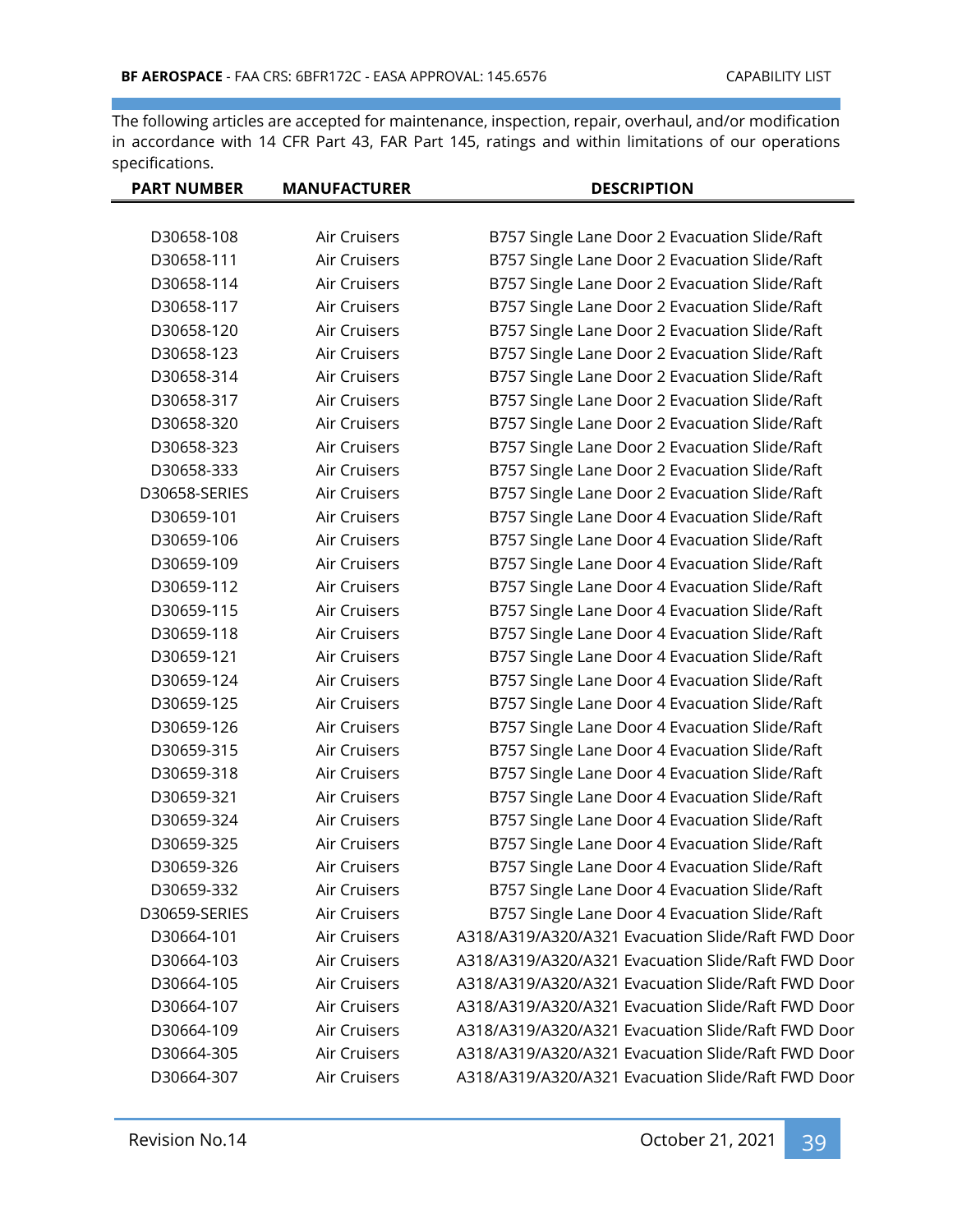| <b>MANUFACTURER</b> | <b>DESCRIPTION</b>                                 |
|---------------------|----------------------------------------------------|
|                     |                                                    |
| Air Cruisers        | A318/A319/A320/A321 Evacuation Slide/Raft FWD Door |
| Air Cruisers        | A318/A319/A320/A321 Evacuation Slide/Raft FWD Door |
| Air Cruisers        | A318/A319/A320/A321 Evacuation Slide/Raft FWD Door |
| Air Cruisers        | A318/A319/A320/A321 Evacuation Slide/Raft FWD Door |
| Air Cruisers        | A318/A319/A320/A321 Evacuation Slide/Raft FWD Door |
| Air Cruisers        | A318/A319/A320/A321 Evacuation Slide/Raft FWD Door |
| Air Cruisers        | A318/A319/A320/A321 Evacuation Slide/Raft FWD Door |
| Air Cruisers        | A318/A319/A320/A321 Evacuation Slide/Raft FWD Door |
| Air Cruisers        | A318/A319/A320/A321 Evacuation Slide/Raft FWD Door |
| Air Cruisers        | A318/A319/A320/A321 Evacuation Slide/Raft FWD Door |
| Air Cruisers        | A318/A319/A320/A321 Evacuation Slide/Raft FWD Door |
| Air Cruisers        | A318/A319/A320/A321 Evacuation Slide/Raft FWD Door |
| Air Cruisers        | A318/A319/A320/A321 Evacuation Slide/Raft FWD Door |
| Air Cruisers        | A318/A319/A320/A321 Evacuation Slide/Raft FWD Door |
| Air Cruisers        | A318/A319/A320/A321 Evacuation Slide/Raft FWD Door |
| Air Cruisers        | A318/A319/A320/A321 Evacuation Slide/Raft FWD Door |
| Air Cruisers        | A318/A319/A320/A321 Evacuation Slide/Raft FWD Door |
| Air Cruisers        | A318/A319/A320/A321 Evacuation Slide/Raft FWD Door |
| Air Cruisers        | A318/A319/A320/A321 Evacuation Slide/Raft AFT Door |
| Air Cruisers        | A318/A319/A320/A321 Evacuation Slide/Raft AFT Door |
| Air Cruisers        | A318/A319/A320/A321 Evacuation Slide/Raft AFT Door |
| Air Cruisers        | A318/A319/A320/A321 Evacuation Slide/Raft AFT Door |
| Air Cruisers        | A318/A319/A320/A321 Evacuation Slide/Raft AFT Door |
| Air Cruisers        | A318/A319/A320/A321 Evacuation Slide/Raft AFT Door |
| Air Cruisers        | A318/A319/A320/A321 Evacuation Slide/Raft AFT Door |
| Air Cruisers        | A318/A319/A320/A321 Evacuation Slide/Raft AFT Door |
| Air Cruisers        | A318/A319/A320/A321 Evacuation Slide/Raft AFT Door |
| Air Cruisers        | A318/A319/A320/A321 Evacuation Slide/Raft AFT Door |
| Air Cruisers        | A318/A319/A320/A321 Evacuation Slide/Raft AFT Door |
| Air Cruisers        | A318/A319/A320/A321 Evacuation Slide/Raft AFT Door |
| Air Cruisers        | A318/A319/A320/A321 Evacuation Slide/Raft AFT Door |
| Air Cruisers        | A318/A319/A320/A321 Evacuation Slide/Raft AFT Door |
| Air Cruisers        | A318/A319/A320/A321 Evacuation Slide/Raft AFT Door |
| Air Cruisers        | A318/A319/A320/A321 Evacuation Slide/Raft AFT Door |
| Air Cruisers        | A318/A319/A320/A321 Evacuation Slide/Raft AFT Door |
| Air Cruisers        | A318/A319/A320/A321 Evacuation Slide/Raft AFT Door |
| Air Cruisers        | A318/A319/A320/A321 Evacuation Slide/Raft AFT Door |
|                     |                                                    |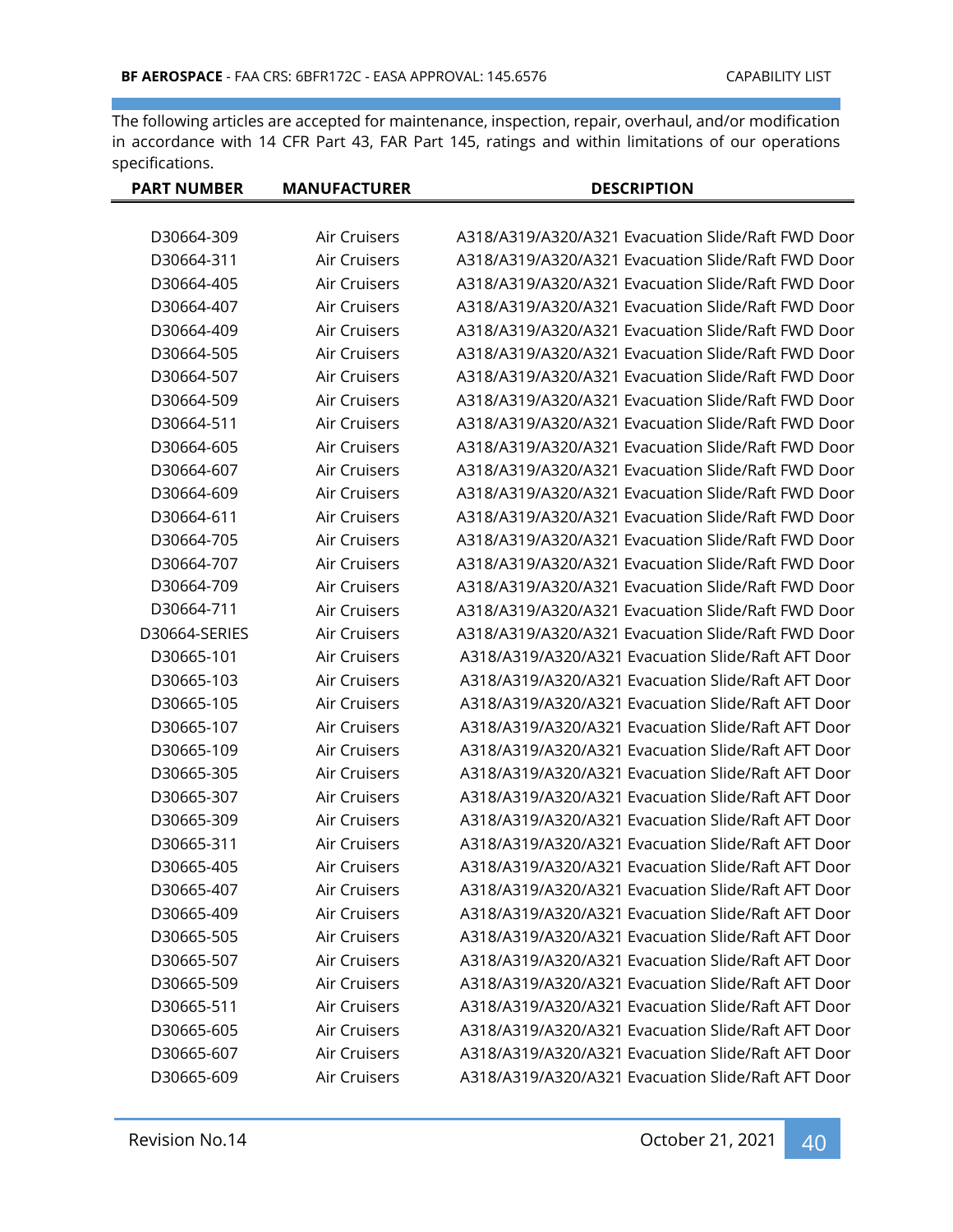| <b>PART NUMBER</b> | <b>MANUFACTURER</b> | <b>DESCRIPTION</b>                                 |
|--------------------|---------------------|----------------------------------------------------|
|                    |                     |                                                    |
| D30665-611         | Air Cruisers        | A318/A319/A320/A321 Evacuation Slide/Raft AFT Door |
| D30665-705         | Air Cruisers        | A318/A319/A320/A321 Evacuation Slide/Raft AFT Door |
| D30665-707         | Air Cruisers        | A318/A319/A320/A321 Evacuation Slide/Raft AFT Door |
| D30665-709         | Air Cruisers        | A318/A319/A320/A321 Evacuation Slide/Raft AFT Door |
| D30665-SERIES      | Air Cruisers        | A318/A319/A320/A321 Evacuation Slide/Raft AFT Door |
| D31020-101         | Air Cruisers        | A300/A310 Evacuation Slide Assembly, FWD & AFT     |
| D31021-101         | Air Cruisers        | A300 Slide System, Emergency Exit                  |
| D31021-103         | Air Cruisers        | A300 Slide System, Emergency Exit                  |
| D31021-105         | Air Cruisers        | A300 Slide System, Emergency Exit                  |
| D31021-107         | Air Cruisers        | A300 Slide System, Emergency Exit                  |
| D31021-SERIES      | Air Cruisers        | A300 Slide System, Emergency Exit                  |
| D31022-101         | Air Cruisers        | A310 Evacuation Over Wing Slide System L.H.        |
| D31022-102         | Air Cruisers        | A310 Evacuation Over Wing Slide System R.H.        |
| D31022-SERIES      | Air Cruisers        | A310 Evacuation Over Wing Slide System             |
| D31023-101         | Air Cruisers        | A300/A310 Evacuation Slide Assembly, FWD & AFT     |
| D31038-112         | Air Cruisers        | B757 Evacuation Slide Door 1                       |
| D31038-120         | Air Cruisers        | B757 Evacuation Slide Door 1                       |
| D31038-126         | Air Cruisers        | B757 Evacuation Slide Door 1                       |
| D31038-135         | Air Cruisers        | B757 Evacuation Slide Door 1                       |
| D31038-142         | Air Cruisers        | B757 Evacuation Slide Door 1                       |
| D31038-149         | Air Cruisers        | B757 Evacuation Slide Door 1                       |
| D31038-154         | Air Cruisers        | B757 Evacuation Slide Door 1                       |
| D31038-161         | Air Cruisers        | B757 Evacuation Slide Door 1                       |
| D31038-167         | Air Cruisers        | B757 Evacuation Slide Door 1                       |
| D31038-174         | Air Cruisers        | B757 Evacuation Slide Door 1                       |
| D31038-179         | Air Cruisers        | B757 Evacuation Slide Door 1                       |
| D31038-186         | Air Cruisers        | B757 Evacuation Slide Door 1                       |
| D31038-192         | Air Cruisers        | B757 Evacuation Slide Door 1                       |
| D31038-201         | Air Cruisers        | B757 Evacuation Slide Door 1                       |
| D31038-SERIES      | Air Cruisers        | B757 Evacuation Slide Door 1                       |
| D31039-113         | Air Cruisers        | B757 Evacuation Slide Door 2                       |
| D31039-121         | Air Cruisers        | B757 Evacuation Slide Door 2                       |
| D31039-127         | Air Cruisers        | B757 Evacuation Slide Door 2                       |
| D31039-128         | Air Cruisers        | B757 Evacuation Slide Door 2                       |
| D31039-136         | Air Cruisers        | B757 Evacuation Slide Door 2                       |
| D31039-143         | Air Cruisers        | B757 Evacuation Slide Door 2                       |
| D31039-150         | Air Cruisers        | B757 Evacuation Slide Door 2                       |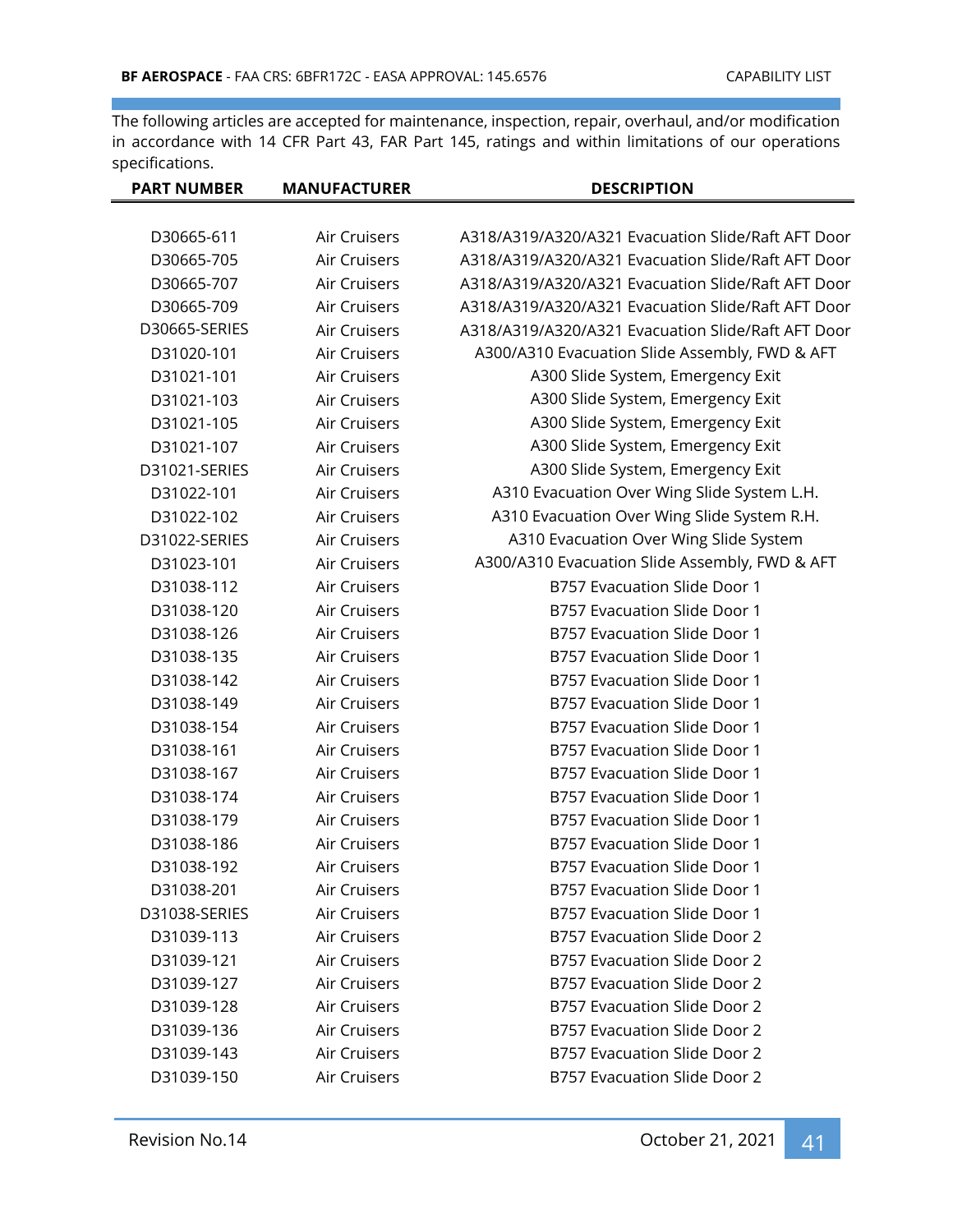| <b>PART NUMBER</b> | <b>MANUFACTURER</b> | <b>DESCRIPTION</b>                     |
|--------------------|---------------------|----------------------------------------|
|                    |                     |                                        |
| D31039-155         | Air Cruisers        | B757 Evacuation Slide Door 2           |
| D31039-162         | Air Cruisers        | B757 Evacuation Slide Door 2           |
| D31039-168         | Air Cruisers        | B757 Evacuation Slide Door 2           |
| D31039-169         | Air Cruisers        | B757 Evacuation Slide Door 2           |
| D31039-175         | Air Cruisers        | B757 Evacuation Slide Door 2           |
| D31039-180         | Air Cruisers        | B757 Evacuation Slide Door 2           |
| D31039-187         | Air Cruisers        | B757 Evacuation Slide Door 2           |
| D31039-193         | Air Cruisers        | B757 Evacuation Slide Door 2           |
| D31039-194         | Air Cruisers        | B757 Evacuation Slide Door 2           |
| D31039-202         | Air Cruisers        | B757 Evacuation Slide Door 2           |
| D31039-SERIES      | Air Cruisers        | B757 Evacuation Slide Door 2           |
| D31040-144         | Air Cruisers        | B757 Evacuation Slide Door 2 Dual Lane |
| D31040-145         | Air Cruisers        | B757 Evacuation Slide Door 2 Dual Lane |
| D31040-151         | Air Cruisers        | B757 Evacuation Slide Door 2 Dual Lane |
| D31040-152         | Air Cruisers        | B757 Evacuation Slide Door 2 Dual Lane |
| D31040-156         | Air Cruisers        | B757 Evacuation Slide Door 2 Dual Lane |
| D31040-157         | Air Cruisers        | B757 Evacuation Slide Door 2 Dual Lane |
| D31040-159         | Air Cruisers        | B757 Evacuation Slide Door 2 Dual Lane |
| D31040-160         | Air Cruisers        | B757 Evacuation Slide Door 2 Dual Lane |
| D31040-163         | Air Cruisers        | B757 Evacuation Slide Door 2 Dual Lane |
| D31040-164         | Air Cruisers        | B757 Evacuation Slide Door 2 Dual Lane |
| D31040-170         | Air Cruisers        | B757 Evacuation Slide Door 2 Dual Lane |
| D31040-171         | Air Cruisers        | B757 Evacuation Slide Door 2 Dual Lane |
| D31040-176         | Air Cruisers        | B757 Evacuation Slide Door 2 Dual Lane |
| D31040-177         | Air Cruisers        | B757 Evacuation Slide Door 2 Dual Lane |
| D31040-181         | Air Cruisers        | B757 Evacuation Slide Door 2 Dual Lane |
| D31040-182         | Air Cruisers        | B757 Evacuation Slide Door 2 Dual Lane |
| D31040-184         | Air Cruisers        | B757 Evacuation Slide Door 2 Dual Lane |
| D31040-185         | Air Cruisers        | B757 Evacuation Slide Door 2 Dual Lane |
| D31040-188         | Air Cruisers        | B757 Evacuation Slide Door 2 Dual Lane |
| D31040-189         | Air Cruisers        | B757 Evacuation Slide Door 2 Dual Lane |
| D31040-195         | Air Cruisers        | B757 Evacuation Slide Door 2 Dual Lane |
| D31040-196         | Air Cruisers        | B757 Evacuation Slide Door 2 Dual Lane |
| D31040-203         | Air Cruisers        | B757 Evacuation Slide Door 2 Dual Lane |
| D31040-204         | Air Cruisers        | B757 Evacuation Slide Door 2 Dual Lane |
| D31040-206         | Air Cruisers        | B757 Evacuation Slide Door 2 Dual Lane |
| D31040-SERIES      | Air Cruisers        | B757 Evacuation Slide Door 2 Dual Lane |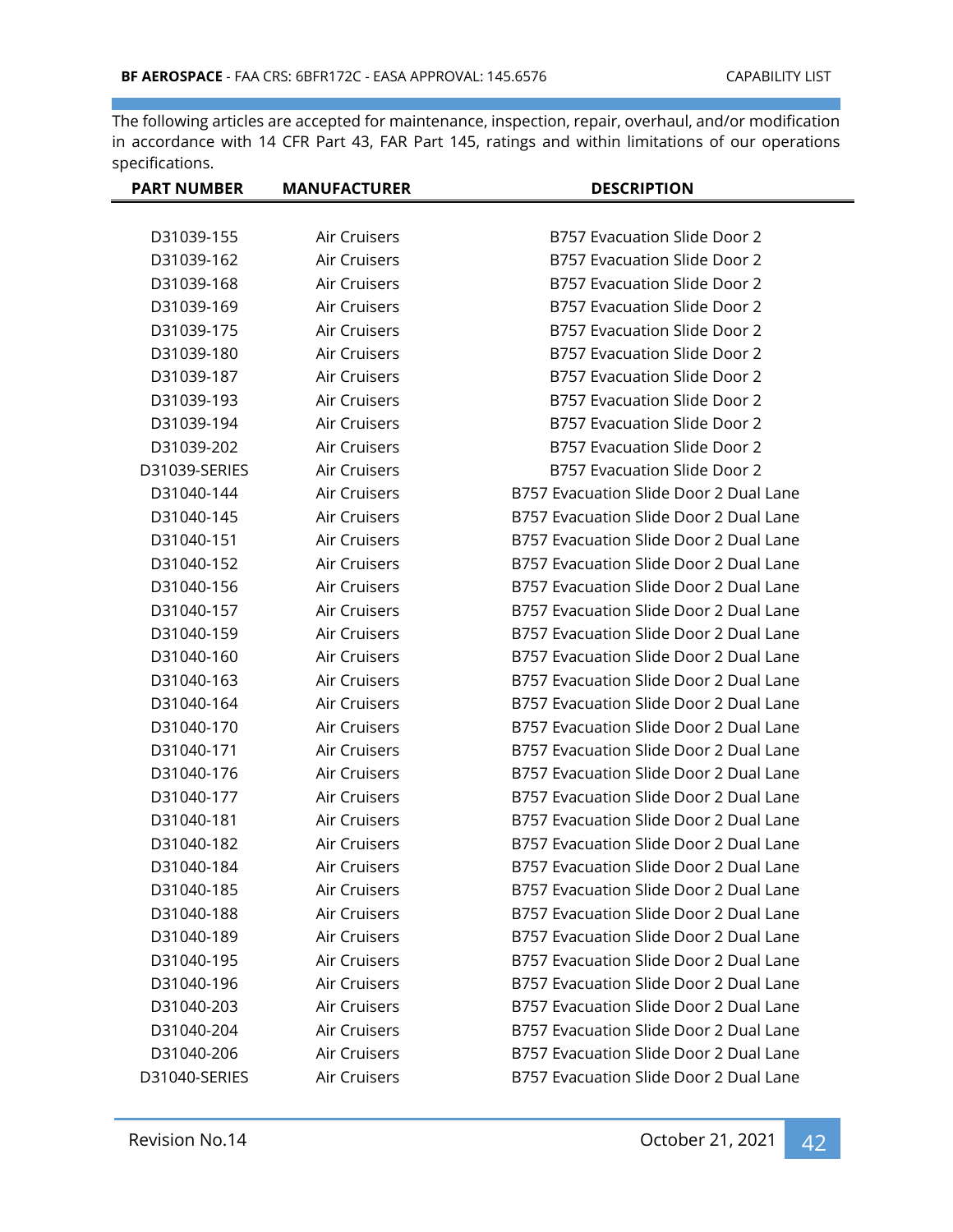| <b>PART NUMBER</b> | <b>MANUFACTURER</b> | <b>DESCRIPTION</b>                             |
|--------------------|---------------------|------------------------------------------------|
|                    |                     |                                                |
| D31041-101         | Air Cruisers        | B757 Evacuation Slide Door 3                   |
| D31041-102         | Air Cruisers        | B757 Evacuation Slide Door 3                   |
| D31041-116         | Air Cruisers        | <b>B757 Evacuation Slide Door 3</b>            |
| D31041-117         | Air Cruisers        | B757 Evacuation Slide Door 3                   |
| D31041-139         | Air Cruisers        | B757 Evacuation Slide Door 3                   |
| D31041-140         | Air Cruisers        | B757 Evacuation Slide Door 3                   |
| D31041-146         | Air Cruisers        | B757 Evacuation Slide Door 3                   |
| D31041-147         | Air Cruisers        | B757 Evacuation Slide Door 3                   |
| D31041-SERIES      | Air Cruisers        | B757 Evacuation Slide Door 3                   |
| D31042-118         | Air Cruisers        | B757 Evacuation Slide Door 4                   |
| D31042-124         | Air Cruisers        | B757 Evacuation Slide Door 4                   |
| D31042-131         | Air Cruisers        | B757 Evacuation Slide Door 4                   |
| D31042-132         | Air Cruisers        | B757 Evacuation Slide Door 4                   |
| D31042-141         | Air Cruisers        | B757 Evacuation Slide Door 4                   |
| D31042-148         | Air Cruisers        | B757 Evacuation Slide Door 4                   |
| D31042-153         | Air Cruisers        | B757 Evacuation Slide Door 4                   |
| D31042-158         | Air Cruisers        | B757 Evacuation Slide Door 4                   |
| D31042-165         | Air Cruisers        | B757 Evacuation Slide Door 4                   |
| D31042-172         | Air Cruisers        | B757 Evacuation Slide Door 4                   |
| D31042-173         | Air Cruisers        | B757 Evacuation Slide Door 4                   |
| D31042-178         | Air Cruisers        | B757 Evacuation Slide Door 4                   |
| D31042-183         | Air Cruisers        | B757 Evacuation Slide Door 4                   |
| D31042-190         | Air Cruisers        | B757 Evacuation Slide Door 4                   |
| D31042-197         | Air Cruisers        | B757 Evacuation Slide Door 4                   |
| D31042-198         | Air Cruisers        | B757 Evacuation Slide Door 4                   |
| D31042-205         | Air Cruisers        | B757 Evacuation Slide Door 4                   |
| D31042-SERIES      | Air Cruisers        | B757 Evacuation Slide Door 4                   |
| D31073-101         | Air Cruisers        | 727 Evacuation Slide                           |
| D31073-103         | Air Cruisers        | 727 Evacuation Slide                           |
| D31073-105         | Air Cruisers        | 727 Evacuation Slide                           |
| D31073-107         | Air Cruisers        | 727 Evacuation Slide                           |
| D31073-SERIES      | Air Cruisers        | 727 Evacuation Slide                           |
| D31157-101         | Air Cruisers        | A300/A310 Evacuation Slide Assembly, FWD & AFT |
| D31165-101         | Air Cruisers        | A300 Slide Assembly                            |
| D31165-103         | Air Cruisers        | A300 Slide Assembly                            |
| D31165-SERIES      | Air Cruisers        | A300 Slide Assembly                            |
| D31166-101         | Air Cruisers        | A300/A310 Evacuation Slide Assembly            |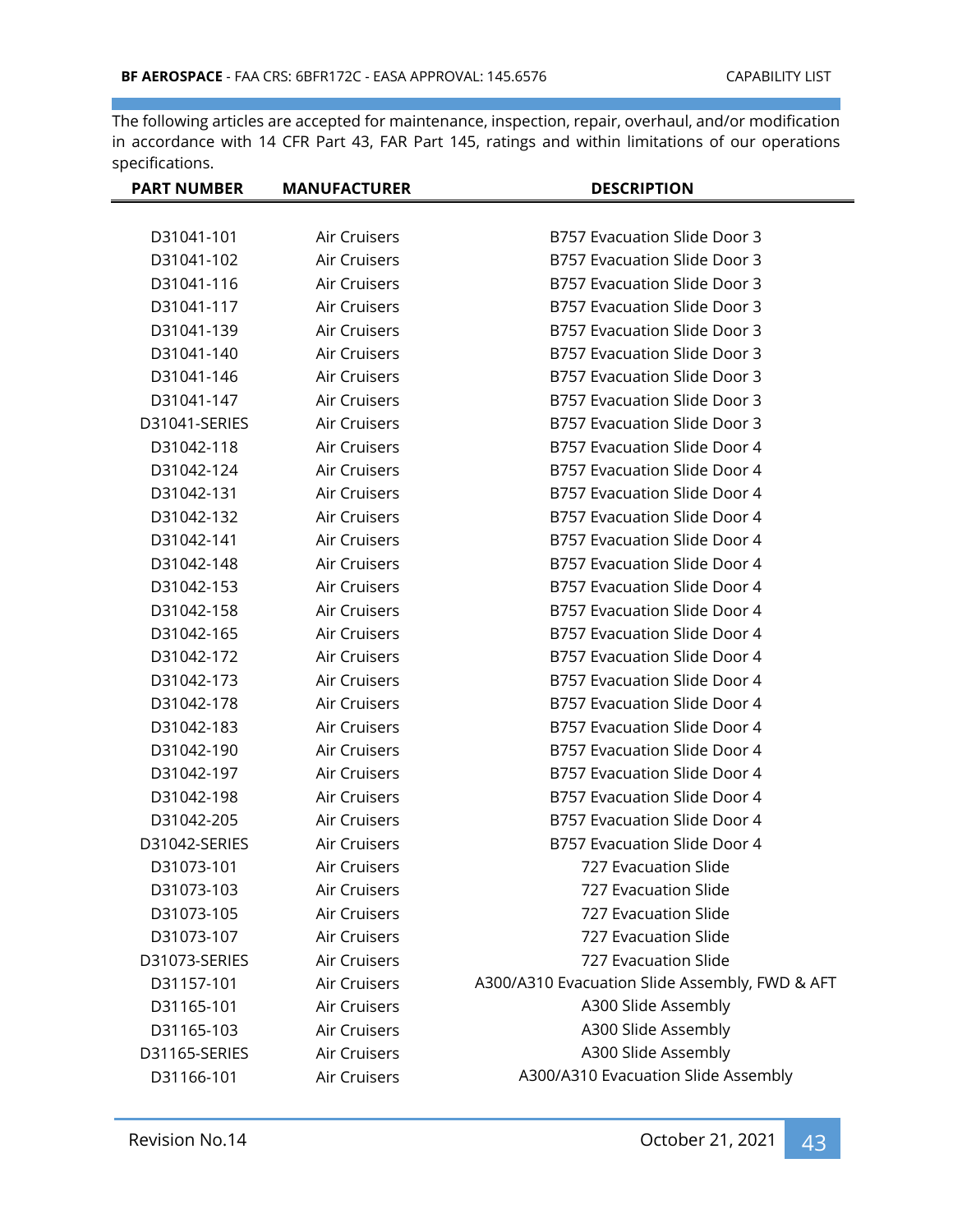| <b>PART NUMBER</b> | <b>MANUFACTURER</b> | <b>DESCRIPTION</b>                     |
|--------------------|---------------------|----------------------------------------|
|                    |                     |                                        |
| D31167-101         | Air Cruisers        | A310 Ramp/Slide Assembly L.H.          |
| D31167-102         | Air Cruisers        | A310 Ramp/Slide Assembly R.H.          |
| D31167-SERIES      | <b>Air Cruisers</b> | A310 Ramp/Slide Assembly               |
| D31354-105         | Air Cruisers        | B737-200/300 Evacuation Slide AFT Door |
| D31354-107         | Air Cruisers        | B737-200/300 Evacuation Slide AFT Door |
| D31354-113         | Air Cruisers        | B737-200/300 Evacuation Slide AFT Door |
| D31354-115         | Air Cruisers        | B737-200/300 Evacuation Slide AFT Door |
| D31354-117         | <b>Air Cruisers</b> | B737-200/300 Evacuation Slide AFT Door |
| D31354-119         | Air Cruisers        | B737-200/300 Evacuation Slide AFT Door |
| D31354-121         | Air Cruisers        | B737-200/300 Evacuation Slide AFT Door |
| D31354-123         | Air Cruisers        | B737-200/300 Evacuation Slide AFT Door |
| D31354-401         | Air Cruisers        | B737-200/300 Evacuation Slide AFT Door |
| D31354-402         | Air Cruisers        | B737-200/300 Evacuation Slide AFT Door |
| D31354-405         | Air Cruisers        | B737-200/300 Evacuation Slide AFT Door |
| D31354-406         | Air Cruisers        | B737-200/300 Evacuation Slide AFT Door |
| D31354-409         | Air Cruisers        | B737-200/300 Evacuation Slide AFT Door |
| D31354-410         | Air Cruisers        | B737-200/300 Evacuation Slide AFT Door |
| D31354-413         | Air Cruisers        | B737-200/300 Evacuation Slide AFT Door |
| D31354-414         | Air Cruisers        | B737-200/300 Evacuation Slide AFT Door |
| D31354-418         | Air Cruisers        | B737-200/300 Evacuation Slide AFT Door |
| D31354-419         | Air Cruisers        | B737-200/300 Evacuation Slide AFT Door |
| D31354-420         | Air Cruisers        | B737-200/300 Evacuation Slide AFT Door |
| D31354-422         | Air Cruisers        | B737-200/300 Evacuation Slide AFT Door |
| D31354-424         | Air Cruisers        | B737-200/300 Evacuation Slide AFT Door |
| D31354-425         | Air Cruisers        | B737-200/300 Evacuation Slide AFT Door |
| D31354-426         | Air Cruisers        | B737-200/300 Evacuation Slide AFT Door |
| D31354-429         | Air Cruisers        | B737-200/300 Evacuation Slide AFT Door |
| D31354-433         | Air Cruisers        | B737-200/300 Evacuation Slide AFT Door |
| D31354-434         | Air Cruisers        | B737-200/300 Evacuation Slide AFT Door |
| D31354-435         | Air Cruisers        | B737-200/300 Evacuation Slide AFT Door |
| D31354-437         | Air Cruisers        | B737-200/300 Evacuation Slide AFT Door |
| D31354-438         | Air Cruisers        | B737-200/300 Evacuation Slide AFT Door |
| D31354-439         | Air Cruisers        | B737-200/300 Evacuation Slide AFT Door |
| D31354-442         | Air Cruisers        | B737-200/300 Evacuation Slide AFT Door |
| D31354-443         | Air Cruisers        | B737-200/300 Evacuation Slide AFT Door |
| D31354-447         | Air Cruisers        | B737-200/300 Evacuation Slide AFT Door |
| D31354-SERIES      | Air Cruisers        | B737-200/300 Evacuation Slide AFT Door |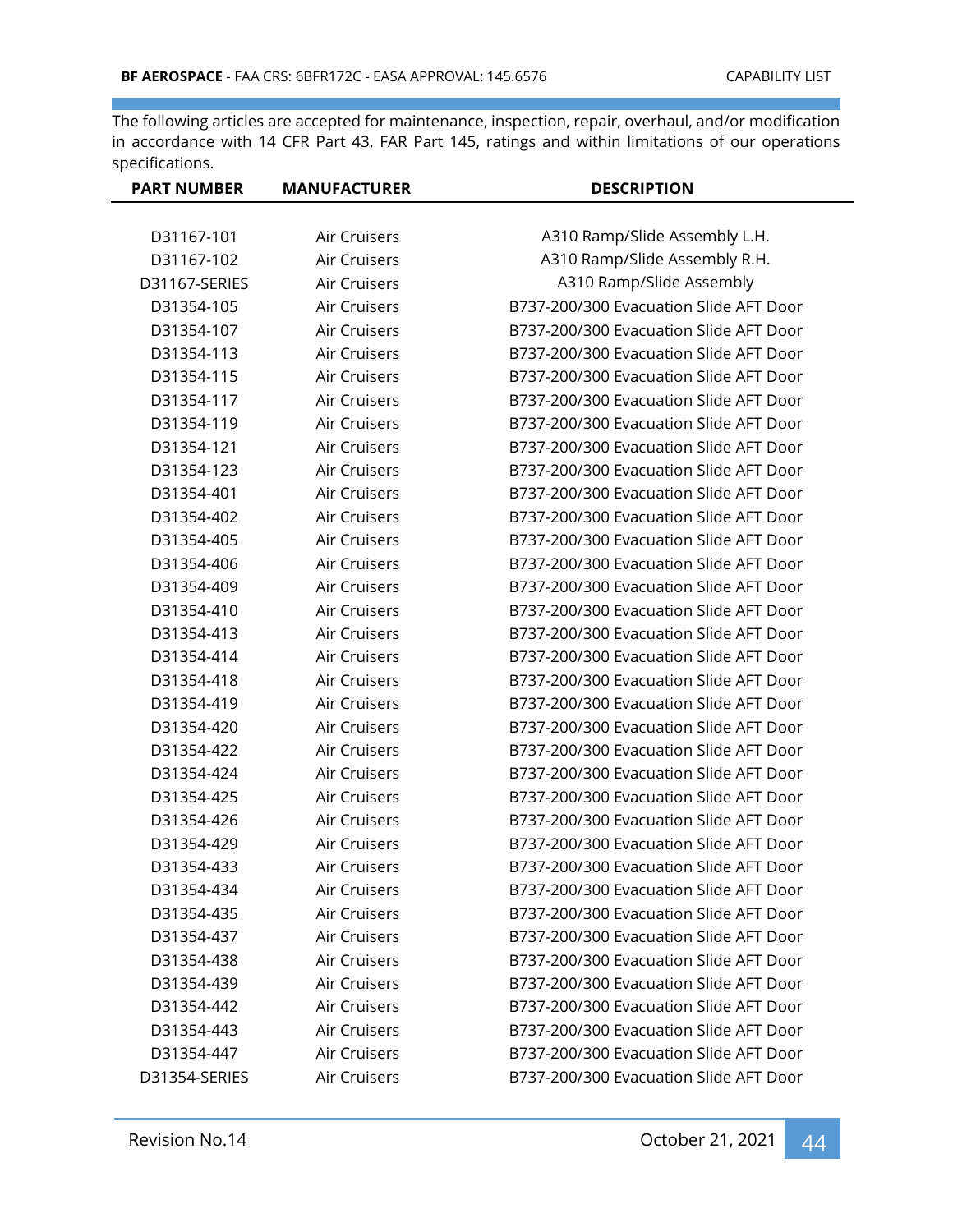| <b>PART NUMBER</b> | <b>MANUFACTURER</b> | <b>DESCRIPTION</b>                            |
|--------------------|---------------------|-----------------------------------------------|
|                    |                     |                                               |
| D31355-105         | Air Cruisers        | B737-200/300 Evacuation Slide FWD Door        |
| D31355-107         | <b>Air Cruisers</b> | B737-200/300 Evacuation Slide FWD Door        |
| D31355-113         | Air Cruisers        | B737-200/300 Evacuation Slide FWD Door        |
| D31355-115         | Air Cruisers        | B737-200/300 Evacuation Slide FWD Door        |
| D31355-117         | Air Cruisers        | B737-200/300 Evacuation Slide FWD Door        |
| D31355-119         | Air Cruisers        | B737-200/300 Evacuation Slide FWD Door        |
| D31355-121         | Air Cruisers        | B737-200/300 Evacuation Slide FWD Door        |
| D31355-123         | Air Cruisers        | B737-200/300 Evacuation Slide FWD Door        |
| D31355-403         | Air Cruisers        | B737-200/300 Evacuation Slide FWD Door        |
| D31355-404         | Air Cruisers        | B737-200/300 Evacuation Slide FWD Door        |
| D31355-407         | Air Cruisers        | B737-200/300 Evacuation Slide FWD Door        |
| D31355-408         | Air Cruisers        | B737-200/300 Evacuation Slide FWD Door        |
| D31355-411         | Air Cruisers        | B737-200/300 Evacuation Slide FWD Door        |
| D31355-412         | Air Cruisers        | B737-200/300 Evacuation Slide FWD Door        |
| D31355-415         | Air Cruisers        | B737-200/300 Evacuation Slide FWD Door        |
| D31355-416         | Air Cruisers        | B737-200/300 Evacuation Slide FWD Door        |
| D31355-427         | Air Cruisers        | B737-200/300 Evacuation Slide FWD Door        |
| D31355-428         | Air Cruisers        | B737-200/300 Evacuation Slide FWD Door        |
| D31355-430         | Air Cruisers        | B737-200/300 Evacuation Slide FWD Door        |
| D31355-431         | Air Cruisers        | B737-200/300 Evacuation Slide FWD Door        |
| D31355-440         | Air Cruisers        | B737-200/300 Evacuation Slide FWD Door        |
| D31355-441         | Air Cruisers        | B737-200/300 Evacuation Slide FWD Door        |
| D31355-444         | Air Cruisers        | B737-200/300 Evacuation Slide FWD Door        |
| D31355-445         | Air Cruisers        | B737-200/300 Evacuation Slide FWD Door        |
| D31355-SERIES      | Air Cruisers        | B737-200/300 Evacuation Slide FWD Door        |
| D31393-101         | Air Cruisers        | B757 Off-Wing Evacuation Slide                |
| D31393-102         | Air Cruisers        | B757 Off-Wing Evacuation Slide                |
| D31393-103         | Air Cruisers        | B757 Off-Wing Evacuation Slide                |
| D31393-104         | Air Cruisers        | B757 Off-Wing Evacuation Slide                |
| D31393-105         | Air Cruisers        | B757 Off-Wing Evacuation Slide                |
| D31393-106         | Air Cruisers        | B757 Off-Wing Evacuation Slide                |
| D31393-107         | Air Cruisers        | B757 Off-Wing Evacuation Slide                |
| D31393-108         | Air Cruisers        | B757 Off-Wing Evacuation Slide                |
| D31393-109         | Air Cruisers        | B757 Off-Wing Evacuation Slide                |
| D31393-110         | Air Cruisers        | B757 Off-Wing Evacuation Slide                |
| D31393-SERIES      | Air Cruisers        | B757 Off-Wing Evacuation Slide                |
| D31516-101         | Air Cruisers        | A318/A319/A320/A321 Evacuation Slide FWD Door |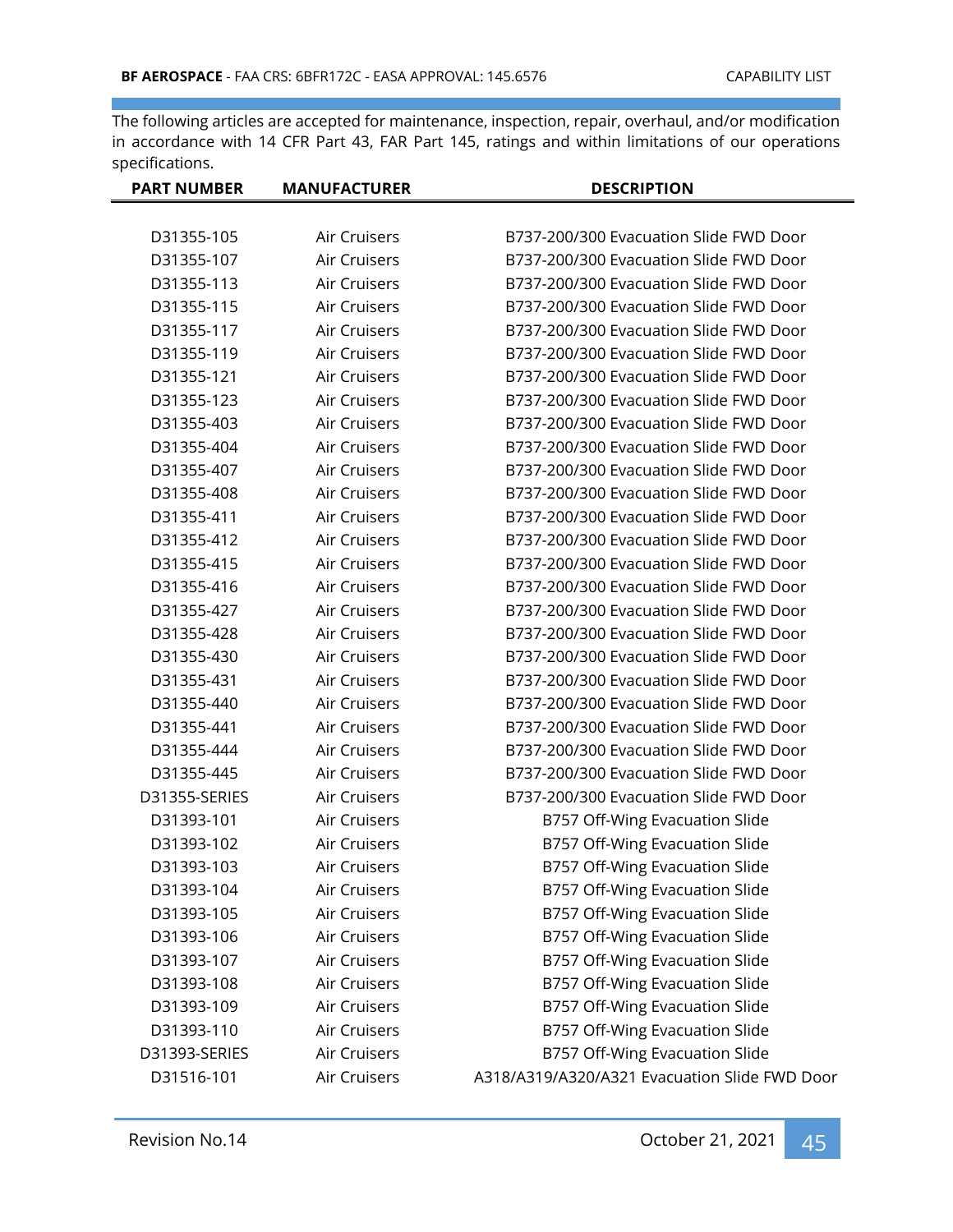| <b>PART NUMBER</b> | <b>MANUFACTURER</b> | <b>DESCRIPTION</b>                            |
|--------------------|---------------------|-----------------------------------------------|
|                    |                     |                                               |
| D31516-103         | Air Cruisers        | A318/A319/A320/A321 Evacuation Slide FWD Door |
| D31516-105         | Air Cruisers        | A318/A319/A320/A321 Evacuation Slide FWD Door |
| D31516-107         | Air Cruisers        | A318/A319/A320/A321 Evacuation Slide FWD Door |
| D31516-109         | Air Cruisers        | A318/A319/A320/A321 Evacuation Slide FWD Door |
| D31516-111         | Air Cruisers        | A318/A319/A320/A321 Evacuation Slide FWD Door |
| D31516-113         | Air Cruisers        | A318/A319/A320/A321 Evacuation Slide FWD Door |
| D31516-115         | Air Cruisers        | A318/A319/A320/A321 Evacuation Slide FWD Door |
| D31516-117         | Air Cruisers        | A318/A319/A320/A321 Evacuation Slide FWD Door |
| D31516-119         | Air Cruisers        | A318/A319/A320/A321 Evacuation Slide FWD Door |
| D31516-121         | Air Cruisers        | A318/A319/A320/A321 Evacuation Slide FWD Door |
| D31516-123         | Air Cruisers        | A318/A319/A320/A321 Evacuation Slide FWD Door |
| D31516-125         | Air Cruisers        | A318/A319/A320/A321 Evacuation Slide FWD Door |
| D31516-311         | Air Cruisers        | A318/A319/A320/A321 Evacuation Slide FWD Door |
| D31516-313         | Air Cruisers        | A318/A319/A320/A321 Evacuation Slide FWD Door |
| D31516-315         | Air Cruisers        | A318/A319/A320/A321 Evacuation Slide FWD Door |
| D31516-317         | Air Cruisers        | A318/A319/A320/A321 Evacuation Slide FWD Door |
| D31516-415         | Air Cruisers        | A318/A319/A320/A321 Evacuation Slide FWD Door |
| D31516-417         | Air Cruisers        | A318/A319/A320/A321 Evacuation Slide FWD Door |
| D31516-519         | Air Cruisers        | A318/A319/A320/A321 Evacuation Slide FWD Door |
| D31516-521         | Air Cruisers        | A318/A319/A320/A321 Evacuation Slide FWD Door |
| D31516-523         | Air Cruisers        | A318/A319/A320/A321 Evacuation Slide FWD Door |
| D31516-525         | Air Cruisers        | A318/A319/A320/A321 Evacuation Slide FWD Door |
| D31516-SERIES      | Air Cruisers        | A318/A319/A320/A321 Evacuation Slide FWD Door |
| D31517-101         | Air Cruisers        | A318/A319/A320/A321 Evacuation Slide AFT Door |
| D31517-103         | Air Cruisers        | A318/A319/A320/A321 Evacuation Slide AFT Door |
| D31517-105         | Air Cruisers        | A318/A319/A320/A321 Evacuation Slide AFT Door |
| D31517-107         | Air Cruisers        | A318/A319/A320/A321 Evacuation Slide AFT Door |
| D31517-109         | Air Cruisers        | A318/A319/A320/A321 Evacuation Slide AFT Door |
| D31517-111         | Air Cruisers        | A318/A319/A320/A321 Evacuation Slide AFT Door |
| D31517-113         | Air Cruisers        | A318/A319/A320/A321 Evacuation Slide AFT Door |
| D31517-115         | Air Cruisers        | A318/A319/A320/A321 Evacuation Slide AFT Door |
| D31517-117         | Air Cruisers        | A318/A319/A320/A321 Evacuation Slide AFT Door |
| D31517-119         | Air Cruisers        | A318/A319/A320/A321 Evacuation Slide AFT Door |
| D31517-121         | Air Cruisers        | A318/A319/A320/A321 Evacuation Slide AFT Door |
| D31517-123         | Air Cruisers        | A318/A319/A320/A321 Evacuation Slide AFT Door |
| D31517-125         | Air Cruisers        | A318/A319/A320/A321 Evacuation Slide AFT Door |
| D31517-311         | Air Cruisers        | A318/A319/A320/A321 Evacuation Slide AFT Door |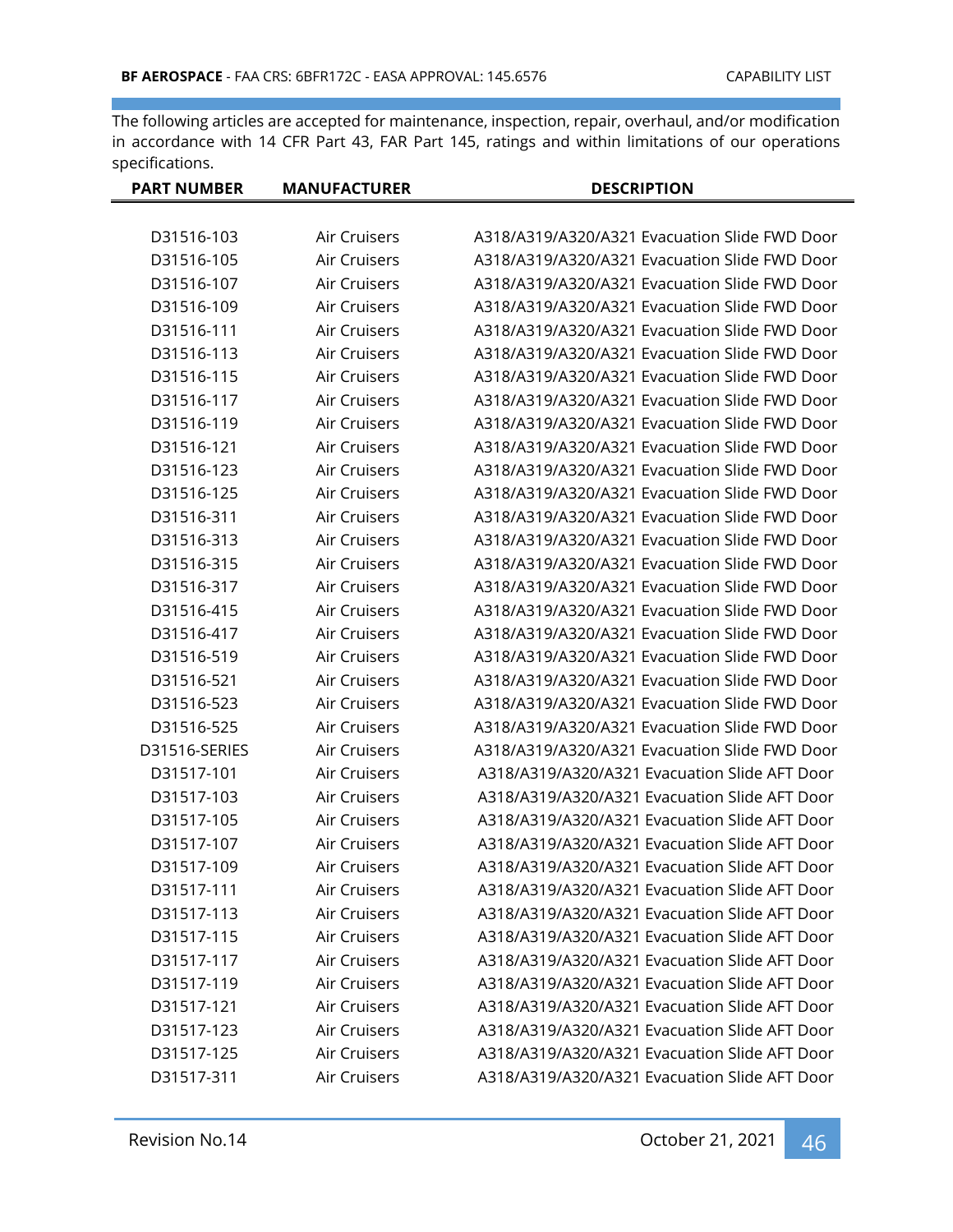| <b>MANUFACTURER</b> | <b>DESCRIPTION</b>                            |
|---------------------|-----------------------------------------------|
|                     |                                               |
| Air Cruisers        | A318/A319/A320/A321 Evacuation Slide AFT Door |
| Air Cruisers        | A318/A319/A320/A321 Evacuation Slide AFT Door |
| Air Cruisers        | A318/A319/A320/A321 Evacuation Slide AFT Door |
| Air Cruisers        | A318/A319/A320/A321 Evacuation Slide AFT Door |
| Air Cruisers        | A318/A319/A320/A321 Evacuation Slide AFT Door |
| Air Cruisers        | A318/A319/A320/A321 Evacuation Slide AFT Door |
| Air Cruisers        | A318/A319/A320/A321 Evacuation Slide AFT Door |
| Air Cruisers        | A318/A319/A320/A321 Evacuation Slide AFT Door |
| Air Cruisers        | A318/A319/A320/A321 Evacuation Slide AFT Door |
| Air Cruisers        | A318/A319/A320/A321 Evacuation Slide AFT Door |
| Air Cruisers        | B737-300/400/500 Evacuation Slide FWD Door    |
| Air Cruisers        | B737-300/400/500 Evacuation Slide FWD Door    |
| Air Cruisers        | B737-300/400/500 Evacuation Slide FWD Door    |
| Air Cruisers        | B737-300/400/500 Evacuation Slide FWD Door    |
| Air Cruisers        | B737-300/400/500 Evacuation Slide FWD Door    |
| Air Cruisers        | B737-300/400/500 Evacuation Slide FWD Door    |
| Air Cruisers        | B737-300/400/500 Evacuation Slide FWD Door    |
| Air Cruisers        | B737-300/400 Evacuation Slide FWD Door        |
| Air Cruisers        | B737-300/400 Evacuation Slide FWD Door        |
| Air Cruisers        | B737-300/400 Evacuation Slide FWD Door        |
| Air Cruisers        | B737-300/400/500 Evacuation Slide FWD Door    |
| Air Cruisers        | B737-300/400/500 Evacuation Slide FWD Door    |
| Air Cruisers        | B737-300/400/500 Evacuation Slide FWD Door    |
| Air Cruisers        | B737-300/400/500 Evacuation Slide FWD Door    |
| Air Cruisers        | B737-300/400/500 Evacuation Slide FWD Door    |
| Air Cruisers        | B737-300/400/500 Evacuation Slide FWD Door    |
| Air Cruisers        | B737-300/400/500 Evacuation Slide FWD Door    |
| Air Cruisers        | B737-300/400 Evacuation Slide FWD Door        |
| Air Cruisers        | B737-300/400 Evacuation Slide FWD Door        |
| Air Cruisers        | B737-300/400 Evacuation Slide FWD Door        |
| Air Cruisers        | B737-300/400/500 Evacuation Slide FWD Door    |
| Air Cruisers        | B737-300/400/500 Evacuation Slide FWD Door    |
| Air Cruisers        | B737-300/400/500 Evacuation Slide FWD Door    |
| Air Cruisers        | B737-300/400/500 Evacuation Slide FWD Door    |
| Air Cruisers        | B737-300/400/500 Evacuation Slide FWD Door    |
| Air Cruisers        | B737-300/400/500 Evacuation Slide FWD Door    |
| Air Cruisers        | B737-300/400/500 Evacuation Slide FWD Door    |
|                     |                                               |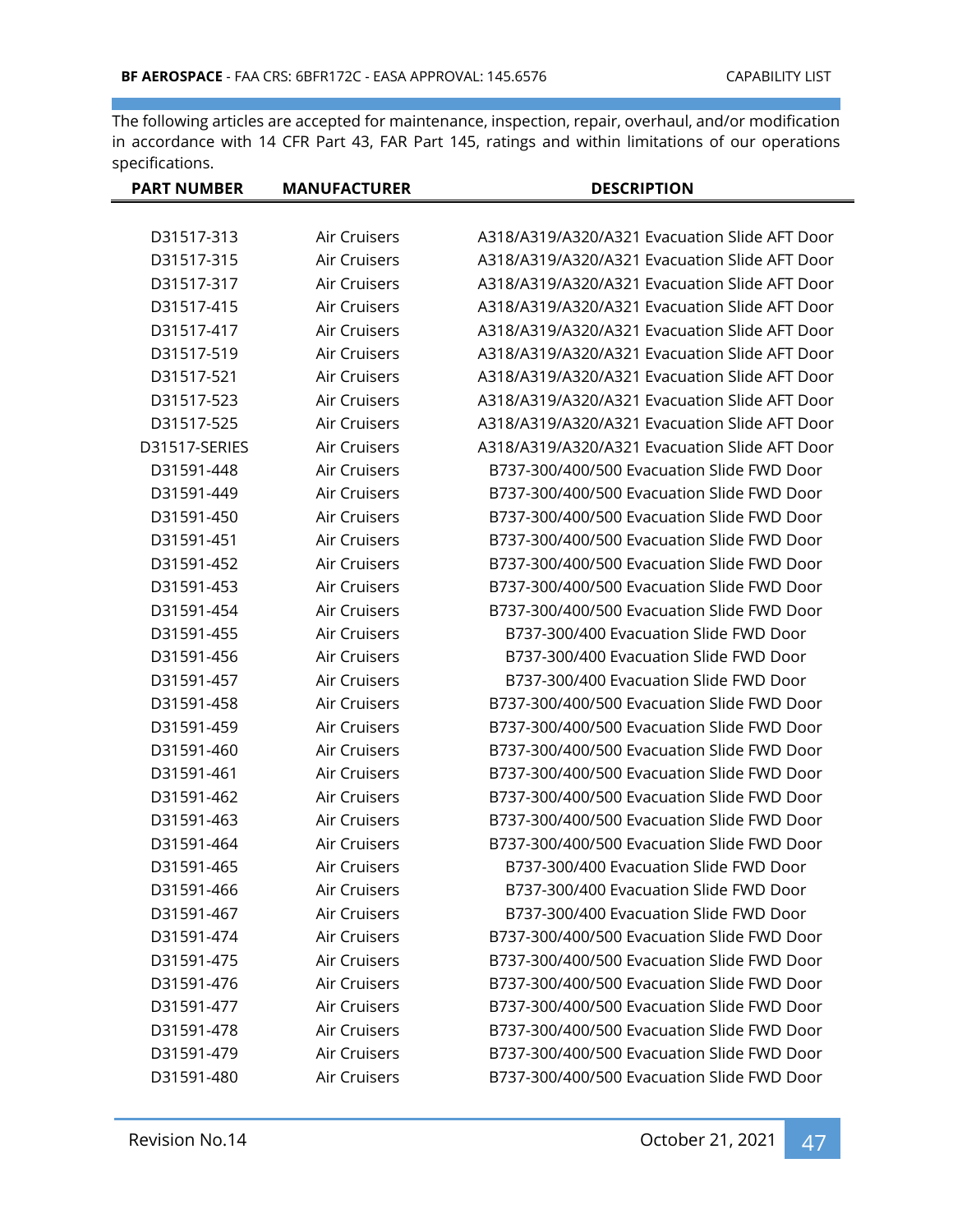| <b>PART NUMBER</b> | <b>MANUFACTURER</b> | <b>DESCRIPTION</b>                           |
|--------------------|---------------------|----------------------------------------------|
|                    |                     |                                              |
| D31591-481         | Air Cruisers        | B737-300/400 Evacuation Slide FWD Door       |
| D31591-482         | Air Cruisers        | B737-300/400 Evacuation Slide FWD Door       |
| D31591-483         | Air Cruisers        | B737-300/400 Evacuation Slide FWD Door       |
| D31591-484         | Air Cruisers        | B737-300/400 Evacuation Slide FWD Door       |
| D31591-485         | Air Cruisers        | B737-300/400 Evacuation Slide FWD Door       |
| D31591-486         | Air Cruisers        | B737-300/400 Evacuation Slide FWD Door       |
| D31591-487         | Air Cruisers        | B737-300/400/500 Evacuation Slide FWD Door   |
| D31591-488         | <b>Air Cruisers</b> | B737-300/400/500 Evacuation Slide FWD Door   |
| D31591-489         | Air Cruisers        | B737-300/400/500 Evacuation Slide FWD Door   |
| D31591-SERIES      | Air Cruisers        | B737-300/400/500 Evacuation Slide FWD Door   |
| D31865-101         | Air Cruisers        | A318/A319/A320 Dual Lane Off-Wing Ramp/Slide |
| D31865-102         | Air Cruisers        | A318/A319/A320 Dual Lane Off-Wing Ramp/Slide |
| D31865-103         | Air Cruisers        | A318/A319/A320 Dual Lane Off-Wing Ramp/Slide |
| D31865-104         | Air Cruisers        | A318/A319/A320 Dual Lane Off-Wing Ramp/Slide |
| D31865-105         | <b>Air Cruisers</b> | A318/A319/A320 Dual Lane Off-Wing Ramp/Slide |
| D31865-106         | Air Cruisers        | A318/A319/A320 Dual Lane Off-Wing Ramp/Slide |
| D31865-107         | Air Cruisers        | A318/A319/A320 Dual Lane Off-Wing Ramp/Slide |
| D31865-108         | Air Cruisers        | A318/A319/A320 Dual Lane Off-Wing Ramp/Slide |
| D31865-109         | Air Cruisers        | A318/A319/A320 Dual Lane Off-Wing Ramp/Slide |
| D31865-110         | Air Cruisers        | A318/A319/A320 Dual Lane Off-Wing Ramp/Slide |
| D31865-111         | Air Cruisers        | A318/A319/A320 Dual Lane Off-Wing Ramp/Slide |
| D31865-112         | Air Cruisers        | A318/A319/A320 Dual Lane Off-Wing Ramp/Slide |
| D31865-209         | Air Cruisers        | A318/A319/A320 Dual Lane Off-Wing Ramp/Slide |
| D31865-210         | Air Cruisers        | A318/A319/A320 Dual Lane Off-Wing Ramp/Slide |
| D31865-309         | Air Cruisers        | A318/A319/A320 Dual Lane Off-Wing Ramp/Slide |
| D31865-310         | Air Cruisers        | A318/A319/A320 Dual Lane Off-Wing Ramp/Slide |
| D31865-311         | Air Cruisers        | A318/A319/A320 Dual Lane Off-Wing Ramp/Slide |
| D31865-312         | Air Cruisers        | A318/A319/A320 Dual Lane Off-Wing Ramp/Slide |
| D31865-SERIES      | Air Cruisers        | A318/A319/A320 Dual Lane Off-Wing Ramp/Slide |
| <b>HS3701-AEA</b>  | Hoover              | <b>SCV-37 SERIES Flotation Vest</b>          |
| <b>HS3701-AER</b>  | Hoover              | <b>SCV-37 SERIES Flotation Vest</b>          |
| HS3701CAABW        | Hoover              | <b>SCV-37 SERIES Flotation Vest</b>          |
| HS3701CAACW-KLM    | Hoover              | <b>SCV-37 SERIES Flotation Vest</b>          |
| HS3701CAAW         | Hoover              | <b>SCV-37 SERIES Flotation Vest</b>          |
| HS3701CAAW-EZY     | Hoover              | <b>SCV-37 SERIES Flotation Vest</b>          |
| HS3701CAAW-KLM     | Hoover              | <b>SCV-37 SERIES Flotation Vest</b>          |
| HS3701C-KLM        | Hoover              | <b>SCV-37 SERIES Flotation Vest</b>          |
|                    |                     |                                              |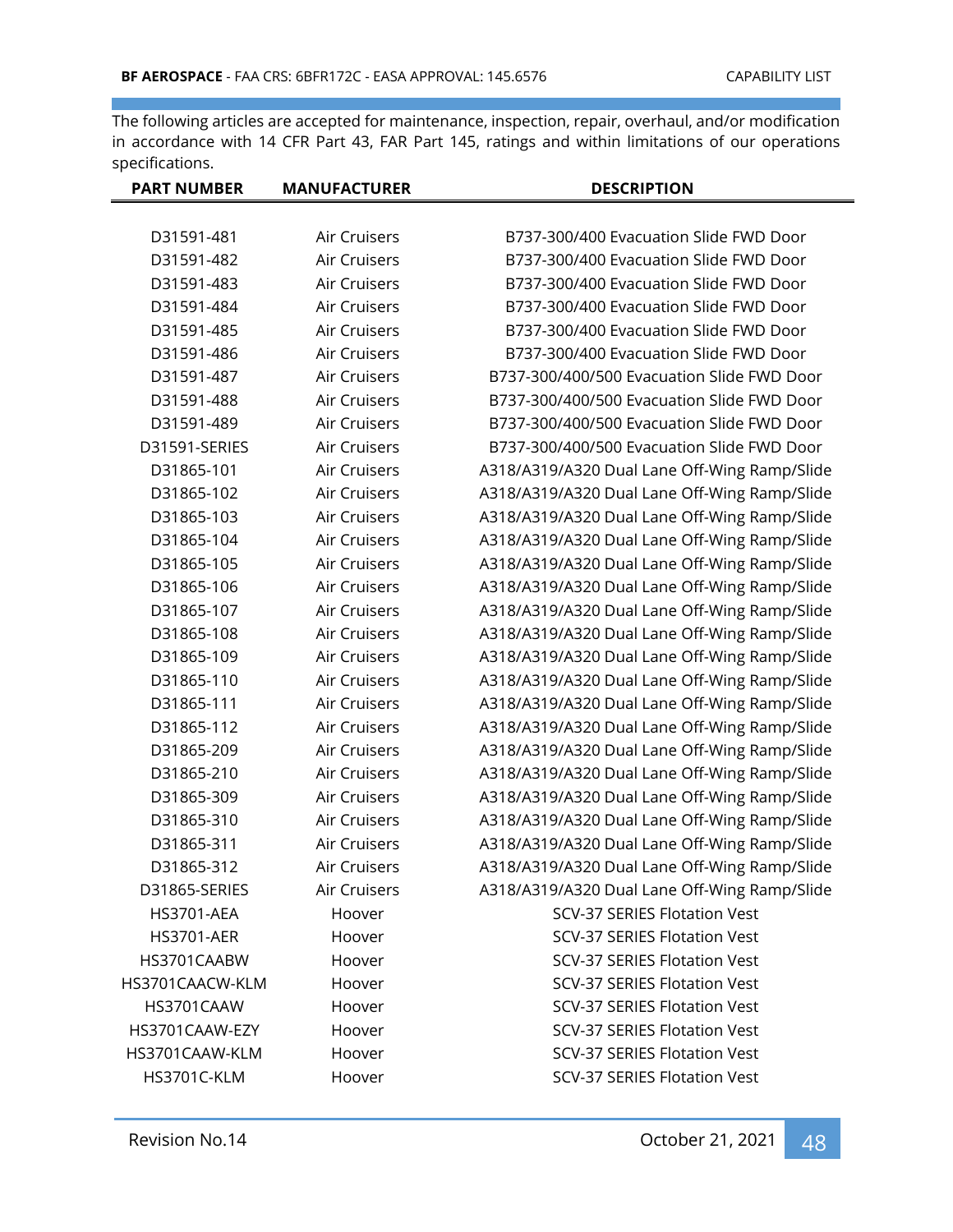| <b>PART NUMBER</b> | <b>MANUFACTURER</b> | <b>DESCRIPTION</b>                  |
|--------------------|---------------------|-------------------------------------|
|                    |                     |                                     |
| HS3701C-MPH        | Hoover              | <b>SCV-37 SERIES Flotation Vest</b> |
| <b>HS3701-HII</b>  | Hoover              | <b>SCV-37 SERIES Flotation Vest</b> |
| <b>HS3701-IBA</b>  | Hoover              | <b>SCV-37 SERIES Flotation Vest</b> |
| <b>HS3701--KLM</b> | Hoover              | <b>SCV-37 SERIES Flotation Vest</b> |
| <b>HS3701-LAN</b>  | Hoover              | SCV-37 SERIES Flotation Vest        |
| <b>HS3701-MPH</b>  | Hoover              | <b>SCV-37 SERIES Flotation Vest</b> |
| <b>HS3701-PIA</b>  | Hoover              | SCV-37 SERIES Flotation Vest        |
| HS3701P-MPH        | Hoover              | <b>SCV-37 SERIES Flotation Vest</b> |
| HS3701PS-MPH       | Hoover              | SCV-37 SERIES Flotation Vest        |
| HS3701-SERIES      | Hoover              | <b>SCV-37 SERIES Flotation Vest</b> |
| <b>HS3701-SWA</b>  | Hoover              | SCV-37 SERIES Flotation Vest        |
| <b>HS3701-TAV</b>  | Hoover              | <b>SCV-37 SERIES Flotation Vest</b> |
| <b>HS3701-TRV</b>  | Hoover              | <b>SCV-37 SERIES Flotation Vest</b> |
| HS3701W-ALI        | Hoover              | <b>SCV-37 SERIES Flotation Vest</b> |
| HS3701W-EUR        | Hoover              | <b>SCV-37 SERIES Flotation Vest</b> |
| HS3701-YW          | Hoover              | <b>SCV-37 SERIES Flotation Vest</b> |
| HS3713             | Hoover              | <b>SCV-37 SERIES Flotation Vest</b> |
| HS3725             | Hoover              | <b>SCV-37 SERIES Flotation Vest</b> |
| P01074-101         | EAM                 | XF-35 Adult/Child Life Preserver    |
| P01074-101C        | EAM                 | XF-35 Adult/Child Life Preserver    |
| P01074-101CD       | EAM                 | XF-35 Adult/Child Life Preserver    |
| P01074-101D        | EAM                 | XF-35 Adult/Child Life Preserver    |
| P01074-101W        | EAM                 | XF-35 Adult/Child Life Preserver    |
| P01074-101WC       | EAM                 | XF-35 Adult/Child Life Preserver    |
| P01074-101WCD      | EAM                 | XF-35 Adult/Child Life Preserver    |
| P01074-101WD       | EAM                 | XF-35 Adult/Child Life Preserver    |
| P01074-103         | EAM                 | XF-35 Adult/Child Life Preserver    |
| P01074-103C        | EAM                 | XF-35 Adult/Child Life Preserver    |
| P01074-103W        | EAM                 | XF-35 Adult/Child Life Preserver    |
| P01074-103WC       | EAM                 | XF-35 Adult/Child Life Preserver    |
| P01074-105W        | EAM                 | XF-35 Adult/Child Life Preserver    |
| P01074-105WC       | EAM                 | XF-35 Adult/Child Life Preserver    |
| P01074-105WD       | EAM                 | XF-35 Adult/Child Life Preserver    |
| P01074-107         | EAM                 | XF-35 Adult/Child Life Preserver    |
| P01074-107C        | EAM                 | XF-35 Adult/Child Life Preserver    |
| P01074-107D        | EAM                 | XF-35 Adult/Child Life Preserver    |
| P01074-1121W       | EAM                 | XF-35 Adult/Child Life Preserver    |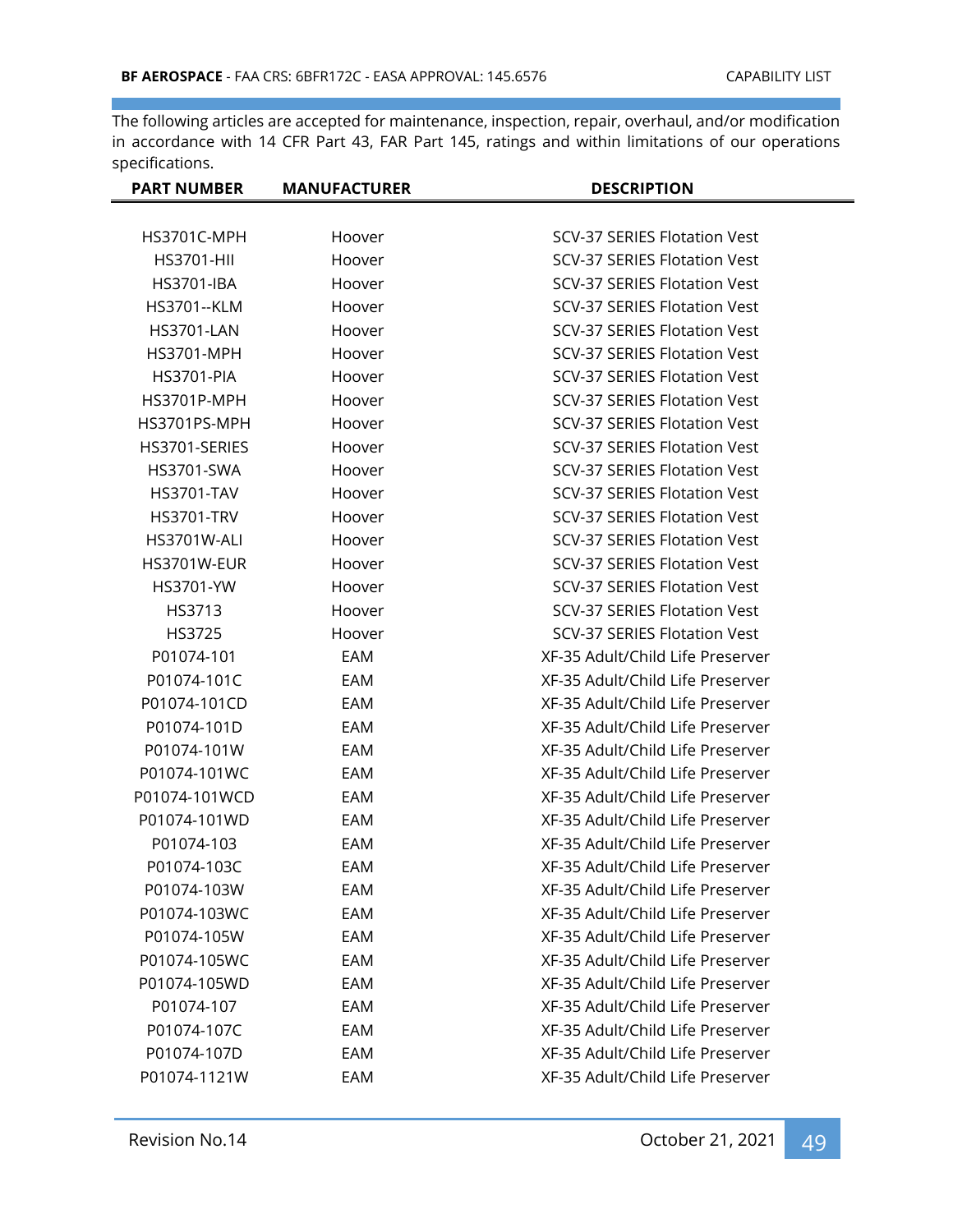| <b>PART NUMBER</b> | <b>MANUFACTURER</b> | <b>DESCRIPTION</b>               |
|--------------------|---------------------|----------------------------------|
|                    |                     |                                  |
| P01074-113         | EAM                 | XF-35 Adult/Child Life Preserver |
| P01074-113C        | EAM                 | XF-35 Adult/Child Life Preserver |
| P01074-113CD       | EAM                 | XF-35 Adult/Child Life Preserver |
| P01074-113D        | EAM                 | XF-35 Adult/Child Life Preserver |
| P01074-113W        | EAM                 | XF-35 Adult/Child Life Preserver |
| P01074-113WC       | EAM                 | XF-35 Adult/Child Life Preserver |
| P01074-113WCD      | EAM                 | XF-35 Adult/Child Life Preserver |
| P01074-113WD       | EAM                 | XF-35 Adult/Child Life Preserver |
| P01074-117         | EAM                 | XF-35 Adult/Child Life Preserver |
| P01074-117C        | EAM                 | XF-35 Adult/Child Life Preserver |
| P01074-117D        | EAM                 | XF-35 Adult/Child Life Preserver |
| P01074-119W        | EAM                 | XF-35 Adult/Child Life Preserver |
| P01074-119WC       | EAM                 | XF-35 Adult/Child Life Preserver |
| P01074-119WD       | EAM                 | XF-35 Adult/Child Life Preserver |
| P01074-121WC       | EAM                 | XF-35 Adult/Child Life Preserver |
| P01074-121WD       | EAM                 | XF-35 Adult/Child Life Preserver |
| P01074-123         | EAM                 | XF-35 Adult/Child Life Preserver |
| P01074-123C        | EAM                 | XF-35 Adult/Child Life Preserver |
| P01074-123D        | EAM                 | XF-35 Adult/Child Life Preserver |
| P01074-125         | EAM                 | XF-35 Adult/Child Life Preserver |
| P01074-125C        | EAM                 | XF-35 Adult/Child Life Preserver |
| P01074-125D        | EAM                 | XF-35 Adult/Child Life Preserver |
| P01074-127         | EAM                 | XF-35 Adult/Child Life Preserver |
| P01074-127D        | EAM                 | XF-35 Adult/Child Life Preserver |
| P01074-131C        | EAM                 | XF-35 Adult/Child Life Preserver |
| P01074-131D        | EAM                 | XF-35 Adult/Child Life Preserver |
| P01074-133         | EAM                 | XF-35 Adult/Child Life Preserver |
| P01074-133C        | EAM                 | XF-35 Adult/Child Life Preserver |
| P01074-133D        | EAM                 | XF-35 Adult/Child Life Preserver |
| P01074-137         | EAM                 | XF-35 Adult/Child Life Preserver |
| P01074-137C        | EAM                 | XF-35 Adult/Child Life Preserver |
| P01074-137CD       | EAM                 | XF-35 Adult/Child Life Preserver |
| P01074-137D        | EAM                 | XF-35 Adult/Child Life Preserver |
| P01074-137W        | EAM                 | XF-35 Adult/Child Life Preserver |
| P01074-137WC       | EAM                 | XF-35 Adult/Child Life Preserver |
| P01074-137WCD      | EAM                 | XF-35 Adult/Child Life Preserver |
| P01074-137WD       | EAM                 | XF-35 Adult/Child Life Preserver |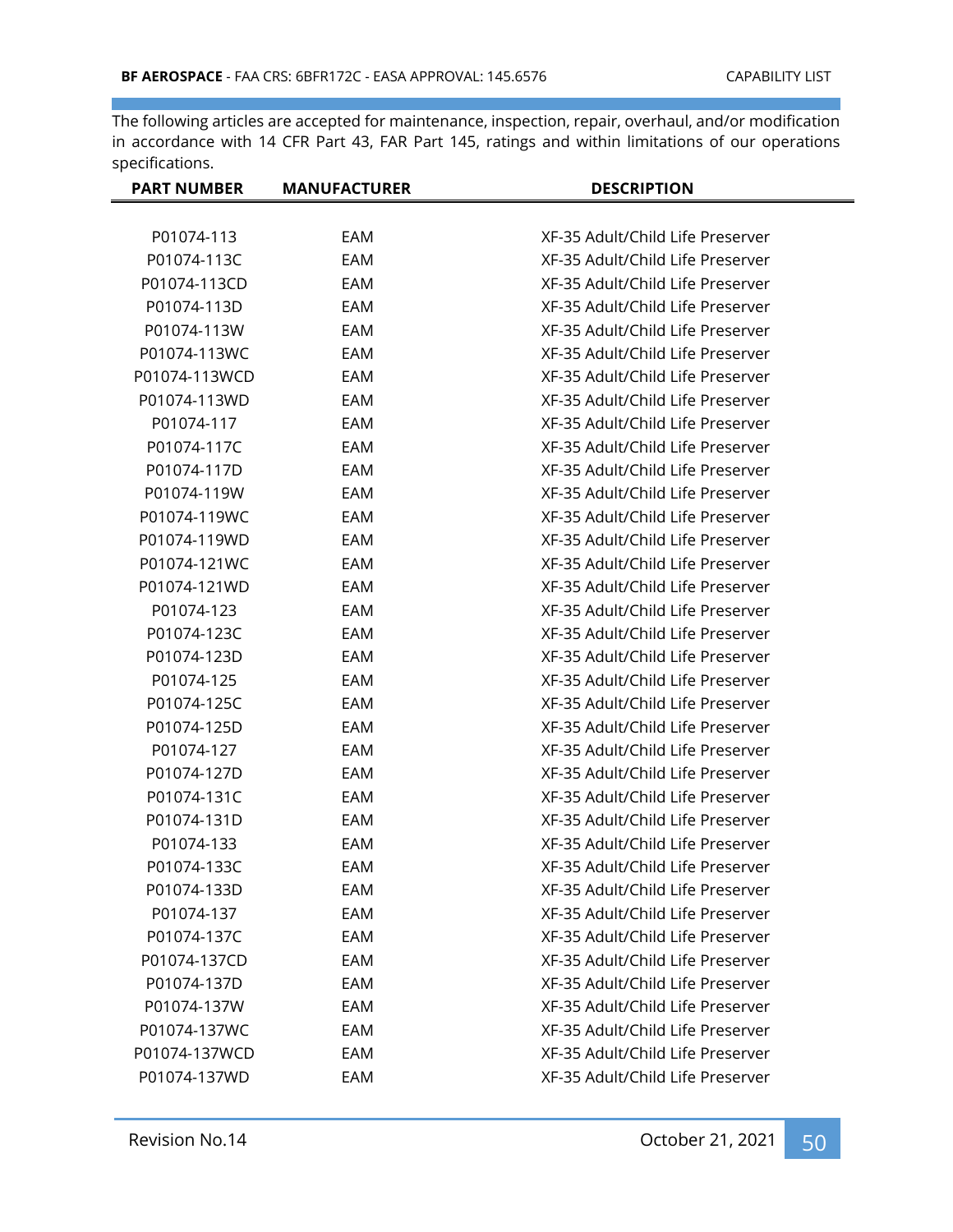| <b>PART NUMBER</b> | <b>MANUFACTURER</b> | <b>DESCRIPTION</b>               |
|--------------------|---------------------|----------------------------------|
|                    |                     |                                  |
| P01074-139         | EAM                 | XF-35 Adult/Child Life Preserver |
| P01074-139C        | EAM                 | XF-35 Adult/Child Life Preserver |
| P01074-139D        | EAM                 | XF-35 Adult/Child Life Preserver |
| P01074-141W        | EAM                 | XF-35 Adult/Child Life Preserver |
| P01074-141WC       | EAM                 | XF-35 Adult/Child Life Preserver |
| P01074-141WD       | EAM                 | XF-35 Adult/Child Life Preserver |
| P01074-149         | EAM                 | XF-35 Adult/Child Life Preserver |
| P01074-149C        | EAM                 | XF-35 Adult/Child Life Preserver |
| P01074-149D        | EAM                 | XF-35 Adult/Child Life Preserver |
| P01074-155         | EAM                 | XF-35 Adult/Child Life Preserver |
| P01074-155C        | EAM                 | XF-35 Adult/Child Life Preserver |
| P01074-155CD       | EAM                 | XF-35 Adult/Child Life Preserver |
| P01074-155D        | EAM                 | XF-35 Adult/Child Life Preserver |
| P01074-155W        | EAM                 | XF-35 Adult/Child Life Preserver |
| P01074-155WC       | EAM                 | XF-35 Adult/Child Life Preserver |
| P01074-155WCD      | EAM                 | XF-35 Adult/Child Life Preserver |
| P01074-157WCR      | EAM                 | XF-35 Adult/Child Life Preserver |
| P01074-157WR       | EAM                 | XF-35 Adult/Child Life Preserver |
| P01074-159         | EAM                 | XF-35 Adult/Child Life Preserver |
| P01074-159C        | EAM                 | XF-35 Adult/Child Life Preserver |
| P01074-159CD       | EAM                 | XF-35 Adult/Child Life Preserver |
| P01074-159D        | EAM                 | XF-35 Adult/Child Life Preserver |
| P01074-161         | EAM                 | XF-35 Adult/Child Life Preserver |
| P01074-161WC       | EAM                 | XF-35 Adult/Child Life Preserver |
| P01074-163         | EAM                 | XF-35 Adult/Child Life Preserver |
| P01074-163C        | EAM                 | XF-35 Adult/Child Life Preserver |
| P01074-163D        | EAM                 | XF-35 Adult/Child Life Preserver |
| P01074-SERIES      | EAM                 | XF-35 Adult/Child Life Preserver |
| P0620-101          | EAM                 | Child Life Preserver             |
| P0640-101          | EAM                 | IN-V20L8 Infant Life Preserver   |
| P0640-101H         | EAM                 | IN-V20L8 Infant Life Preserver   |
| P0640-101W         | EAM                 | IN-V20L8 Infant Life Preserver   |
| P0640-103          | EAM                 | IN-V20L8 Infant Life Preserver   |
| P0640-105          | EAM                 | IN-V20L8 Infant Life Preserver   |
| P0640-107          | EAM                 | IN-V20L8 Infant Life Preserver   |
| P0640-109          | EAM                 | IN-V20L8 Infant Life Preserver   |
| P0640-111H         | EAM                 | IN-V20L8 Infant Life Preserver   |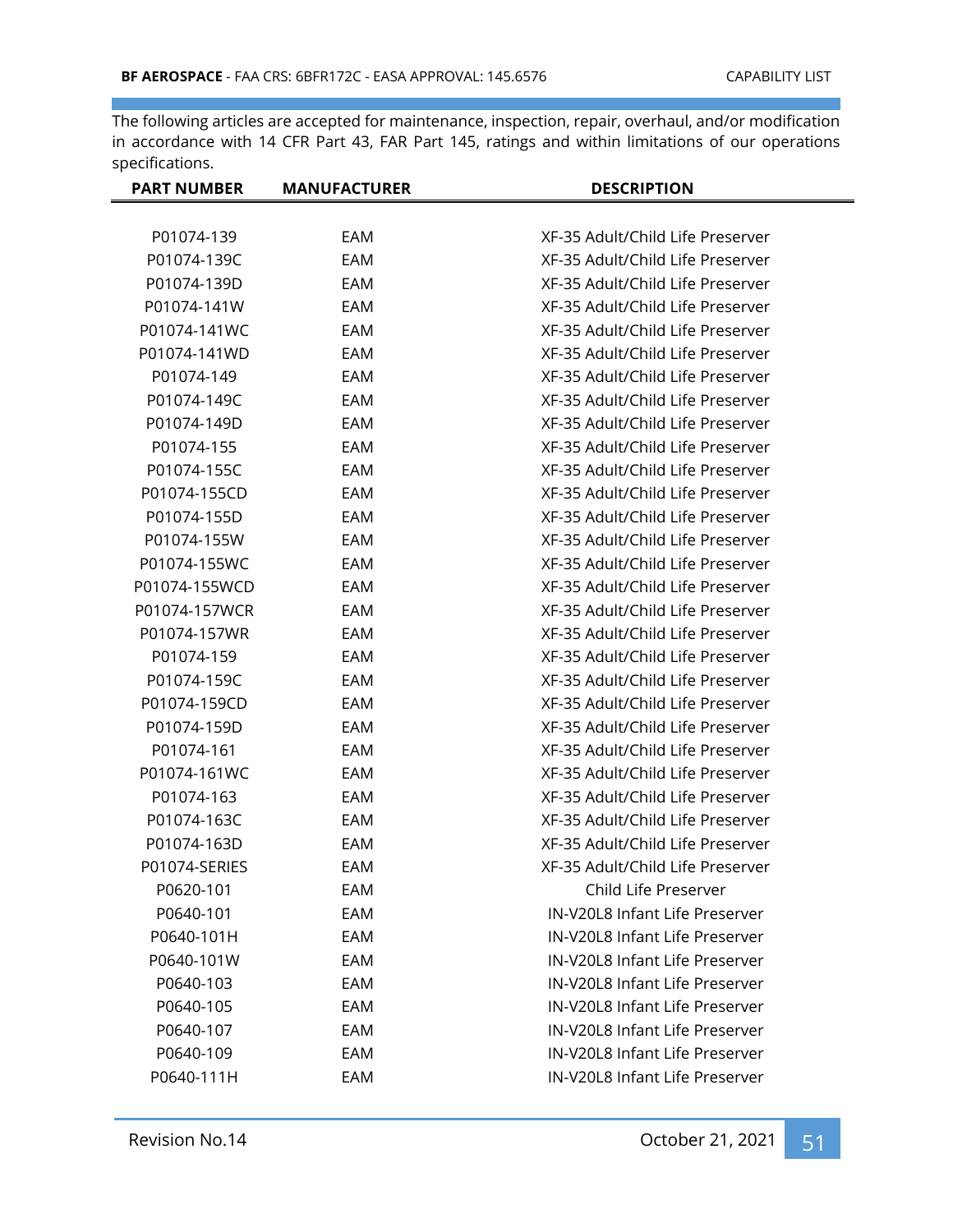| <b>PART NUMBER</b> | <b>MANUFACTURER</b> | <b>DESCRIPTION</b>                  |
|--------------------|---------------------|-------------------------------------|
| P0640-113          | EAM                 | IN-V20L8 Infant Life Preserver      |
| P0640-115H         | EAM                 | IN-V20L8 Infant Life Preserver      |
| P0640-117          | EAM                 | IN-V20L8 Infant Life Preserver      |
| P0640-119          | EAM                 | IN-V20L8 Infant Life Preserver      |
| P0640-121          | EAM                 | IN-V20L8 Infant Life Preserver      |
| P0640-123          | EAM                 | IN-V20L8 Infant Life Preserver      |
| P0640-125          | EAM                 | IN-V20L8 Infant Life Preserver      |
| P0640-127          | EAM                 | IN-V20L8 Infant Life Preserver      |
| P0640-SERIES       | EAM                 | IN-V20L8 Infant Life Preserver      |
| P0723-101          | EAM                 | KSD-35L8 Adult/Child Life Preserver |
| P0723-103          | EAM                 | KSD-35L8 Adult/Child Life Preserver |
| P0723-105          | EAM                 | KSD-35L8 Adult/Child Life Preserver |
| P0723-107          | EAM                 | KSD-35L8 Adult/Child Life Preserver |
| P0723-109          | EAM                 | KSD-35L8 Adult/Child Life Preserver |
| P0723-1-101        | EAM                 | KSD-35-1 Adult/Child Life Preserver |
| P0723-1-101C       | EAM                 | KSD-35-1 Adult/Child Life Preserver |
| P0723-1-101CD      | EAM                 | KSD-35-1 Adult/Child Life Preserver |
| P0723-1-101D       | EAM                 | KSD-35-1 Adult/Child Life Preserver |
| P0723-1-101P       | EAM                 | KSD-35-1 Adult/Child Life Preserver |
| P0723-1-101PC      | EAM                 | KSD-35-1 Adult/Child Life Preserver |
| P0723-1-101PCD     | EAM                 | KSD-35-1 Adult/Child Life Preserver |
| P0723-1-101PD      | EAM                 | KSD-35-1 Adult/Child Life Preserver |
| P0723-1-101PW      | EAM                 | KSD-35-1 Adult/Child Life Preserver |
| P0723-1-101PWC     | EAM                 | KSD-35-1 Adult/Child Life Preserver |
| P0723-1-101PWCD    | EAM                 | KSD-35-1 Adult/Child Life Preserver |
| P0723-1-101PWD     | EAM                 | KSD-35-1 Adult/Child Life Preserver |
| P0723-1-101W       | EAM                 | KSD-35-1 Adult/Child Life Preserver |
| P0723-1-101WC      | EAM                 | KSD-35-1 Adult/Child Life Preserver |
| P0723-1-101WCD     | EAM                 | KSD-35-1 Adult/Child Life Preserver |
| P0723-1-101WD      | EAM                 | KSD-35-1 Adult/Child Life Preserver |
| P0723-111          | EAM                 | KSD-35L8 Adult/Child Life Preserver |
| P0723-113          | EAM                 | KSD-35L8 Adult/Child Life Preserver |
| P0723-115          | EAM                 | KSD-35L8 Adult/Child Life Preserver |
| P0723-117          | EAM                 | KSD-35L8 Adult/Child Life Preserver |
| P0723-119          | EAM                 | KSD-35L8 Adult/Child Life Preserver |
| P0723-121          | EAM                 | KSD-35L8 Adult/Child Life Preserver |
| P0723-123          | EAM                 | KSD-35L8 Adult/Child Life Preserver |
|                    |                     |                                     |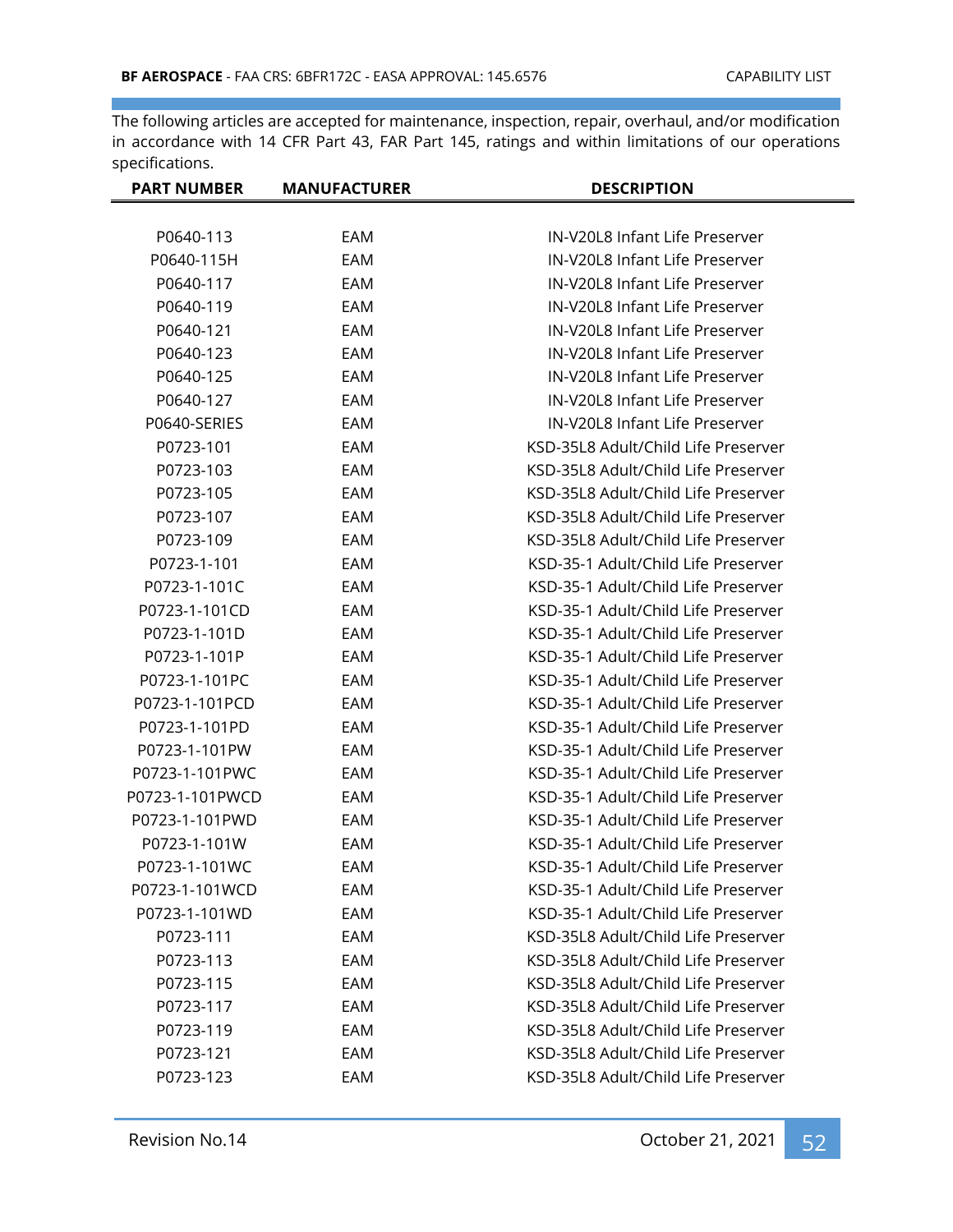| <b>PART NUMBER</b> | <b>MANUFACTURER</b> | <b>DESCRIPTION</b>                  |
|--------------------|---------------------|-------------------------------------|
|                    |                     |                                     |
| P0723-125          | EAM                 | KSD-35L8 Adult/Child Life Preserver |
| P0723-201          | EAM                 | KSD-35L8 Adult/Child Life Preserver |
| P0723-203          | EAM                 | KSD-35L8 Adult/Child Life Preserver |
| P0723-205          | EAM                 | KSD-35L8 Adult/Child Life Preserver |
| P0723-2-101        | EAM                 | KSD-35-2 Adult/Child Life Preserver |
| P0723-2-101C       | EAM                 | KSD-35-2 Adult/Child Life Preserver |
| P0723-2-101CD      | EAM                 | KSD-35-2 Adult/Child Life Preserver |
| P0723-2-101D       | EAM                 | KSD-35-2 Adult/Child Life Preserver |
| P0723-2-101P       | EAM                 | KSD-35-2 Adult/Child Life Preserver |
| P0723-2-101PC      | EAM                 | KSD-35-2 Adult/Child Life Preserver |
| P0723-2-101PCD     | EAM                 | KSD-35-2 Adult/Child Life Preserver |
| P0723-2-101PD      | EAM                 | KSD-35-2 Adult/Child Life Preserver |
| P0723-2-101PW      | EAM                 | KSD-35-2 Adult/Child Life Preserver |
| P0723-2-101PWC     | EAM                 | KSD-35-2 Adult/Child Life Preserver |
| P0723-2-101PWCD    | EAM                 | KSD-35-2 Adult/Child Life Preserver |
| P0723-2-101PWD     | EAM                 | KSD-35-2 Adult/Child Life Preserver |
| P0723-2-101W       | EAM                 | KSD-35-2 Adult/Child Life Preserver |
| P0723-2-101WC      | EAM                 | KSD-35-2 Adult/Child Life Preserver |
| P0723-2-101WCD     | EAM                 | KSD-35-2 Adult/Child Life Preserver |
| P0723-2-101WD      | EAM                 | KSD-35-2 Adult/Child Life Preserver |
| P0723-2-105        | EAM                 | KSD-35-2 Adult/Child Life Preserver |
| P0723-2-105C       | EAM                 | KSD-35-2 Adult/Child Life Preserver |
| P0723-2-105D       | EAM                 | KSD-35-2 Adult/Child Life Preserver |
| P0723-2-107W       | EAM                 | KSD-35-2 Adult/Child Life Preserver |
| P0723-2-107WC      | EAM                 | KSD-35-2 Adult/Child Life Preserver |
| P0723-2-107WD      | EAM                 | KSD-35-2 Adult/Child Life Preserver |
| P0723-2-109        | EAM                 | KSD-35-2 Adult/Child Life Preserver |
| P0723-2-109C       | EAM                 | KSD-35-2 Adult/Child Life Preserver |
| P0723-2-109CD      | EAM                 | KSD-35-2 Adult/Child Life Preserver |
| P0723-2-109D       | EAM                 | KSD-35-2 Adult/Child Life Preserver |
| P0723-301          | EAM                 | KSD-35L8 Adult/Child Life Preserver |
| P0723-303          | EAM                 | KSD-35L8 Adult/Child Life Preserver |
| P0723-3-101        | EAM                 | KSD-35-3 Adult/Child Life Preserver |
| P0723-3-101C       | EAM                 | KSD-35-3 Adult/Child Life Preserver |
| P0723-3-101CD      | EAM                 | KSD-35-3 Adult/Child Life Preserver |
| P0723-3-101D       | EAM                 | KSD-35-3 Adult/Child Life Preserver |
| P0723-3-101P       | EAM                 | KSD-35-3 Adult/Child Life Preserver |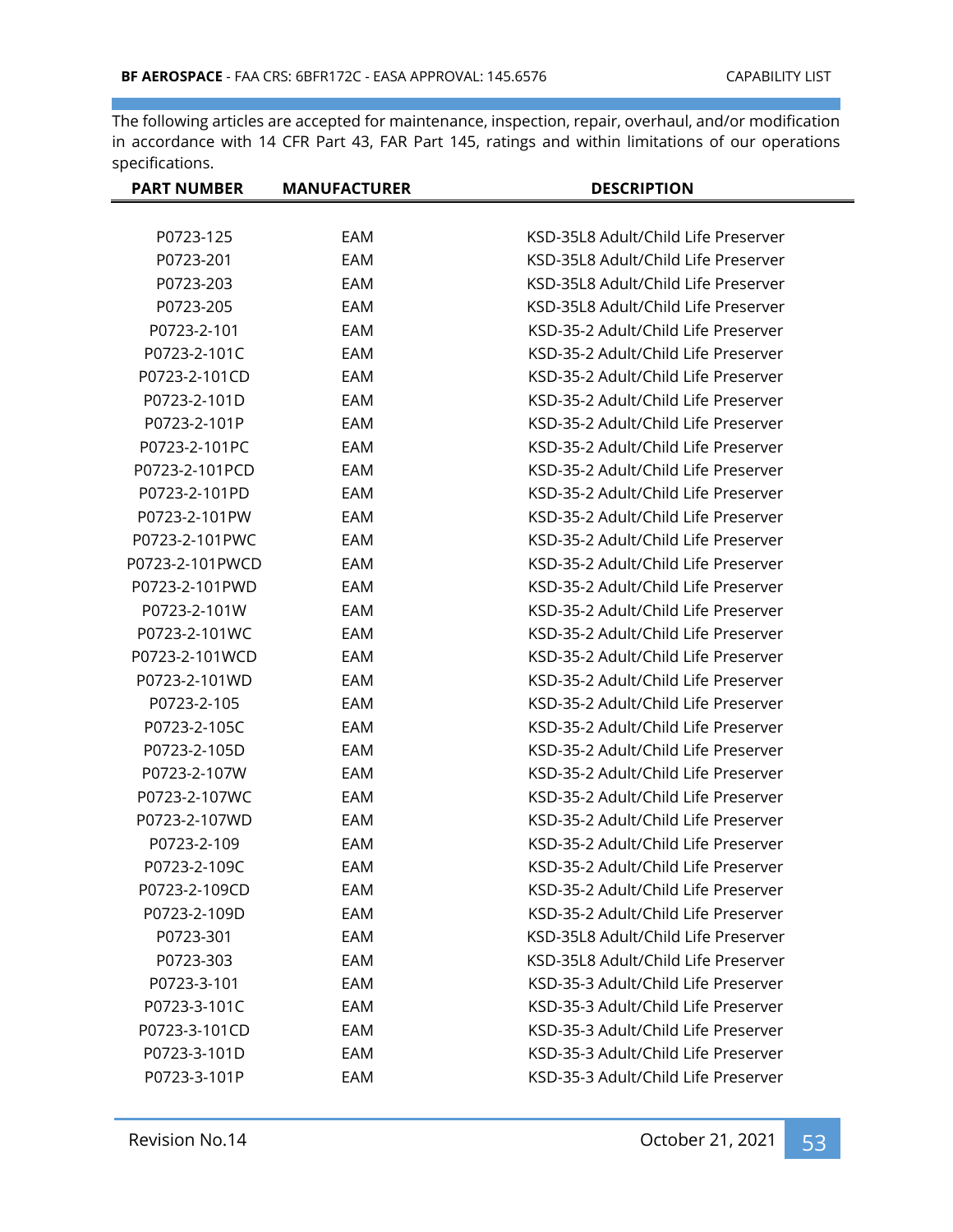| <b>PART NUMBER</b> | <b>MANUFACTURER</b> | <b>DESCRIPTION</b>                  |
|--------------------|---------------------|-------------------------------------|
|                    |                     |                                     |
| P0723-3-101PC      | EAM                 | KSD-35-3 Adult/Child Life Preserver |
| P0723-3-101PCD     | EAM                 | KSD-35-3 Adult/Child Life Preserver |
| P0723-3-101PD      | EAM                 | KSD-35-3 Adult/Child Life Preserver |
| P0723-3-101PW      | EAM                 | KSD-35-3 Adult/Child Life Preserver |
| P0723-3-101PWC     | EAM                 | KSD-35-3 Adult/Child Life Preserver |
| P0723-3-101PWCD    | EAM                 | KSD-35-3 Adult/Child Life Preserver |
| P0723-3-101PWD     | EAM                 | KSD-35-3 Adult/Child Life Preserver |
| P0723-3-101W       | EAM                 | KSD-35-3 Adult/Child Life Preserver |
| P0723-3-101WC      | EAM                 | KSD-35-3 Adult/Child Life Preserver |
| P0723-3-101WCD     | EAM                 | KSD-35-3 Adult/Child Life Preserver |
| P0723-3-101WD      | EAM                 | KSD-35-3 Adult/Child Life Preserver |
| P0723-403          | EAM                 | KSD-35L8 Adult/Child Life Preserver |
| P0723-405          | EAM                 | KSD-35L8 Adult/Child Life Preserver |
| P0723-407          | EAM                 | KSD-35L8 Adult/Child Life Preserver |
| P0723-4-101        | EAM                 | KSD-35-4 Adult/Child Life Preserver |
| P0723-4-101C       | EAM                 | KSD-35-4 Adult/Child Life Preserver |
| P0723-4-101CD      | EAM                 | KSD-35-4 Adult/Child Life Preserver |
| P0723-4-101D       | EAM                 | KSD-35-4 Adult/Child Life Preserver |
| P0723-4-101P       | EAM                 | KSD-35-4 Adult/Child Life Preserver |
| P0723-4-101PC      | EAM                 | KSD-35-4 Adult/Child Life Preserver |
| P0723-4-101PCD     | EAM                 | KSD-35-4 Adult/Child Life Preserver |
| P0723-4-101PD      | EAM                 | KSD-35-4 Adult/Child Life Preserver |
| P0723-4-101PW      | EAM                 | KSD-35-4 Adult/Child Life Preserver |
| P0723-4-101PWC     | EAM                 | KSD-35-4 Adult/Child Life Preserver |
| P0723-4-101PWCD    | EAM                 | KSD-35-4 Adult/Child Life Preserver |
| P0723-4-101PWD     | EAM                 | KSD-35-4 Adult/Child Life Preserver |
| P0723-4-101W       | EAM                 | KSD-35-4 Adult/Child Life Preserver |
| P0723-4-101WC      | EAM                 | KSD-35-4 Adult/Child Life Preserver |
| P0723-4-101WCD     | EAM                 | KSD-35-4 Adult/Child Life Preserver |
| P0723-4-101WD      | EAM                 | KSD-35-4 Adult/Child Life Preserver |
| P0723-4-109        | EAM                 | KSD-35-4 Adult/Child Life Preserver |
| P0723-4-109C       | EAM                 | KSD-35-4 Adult/Child Life Preserver |
| P0723-4-109D       | EAM                 | KSD-35-4 Adult/Child Life Preserver |
| P0723-4-111        | EAM                 | KSD-35-4 Adult/Child Life Preserver |
| P0723-4-111C       | EAM                 | KSD-35-4 Adult/Child Life Preserver |
| P0723-4-111D       | EAM                 | KSD-35-4 Adult/Child Life Preserver |
| P0723-503          | EAM                 | KSD-35L8 Adult/Child Life Preserver |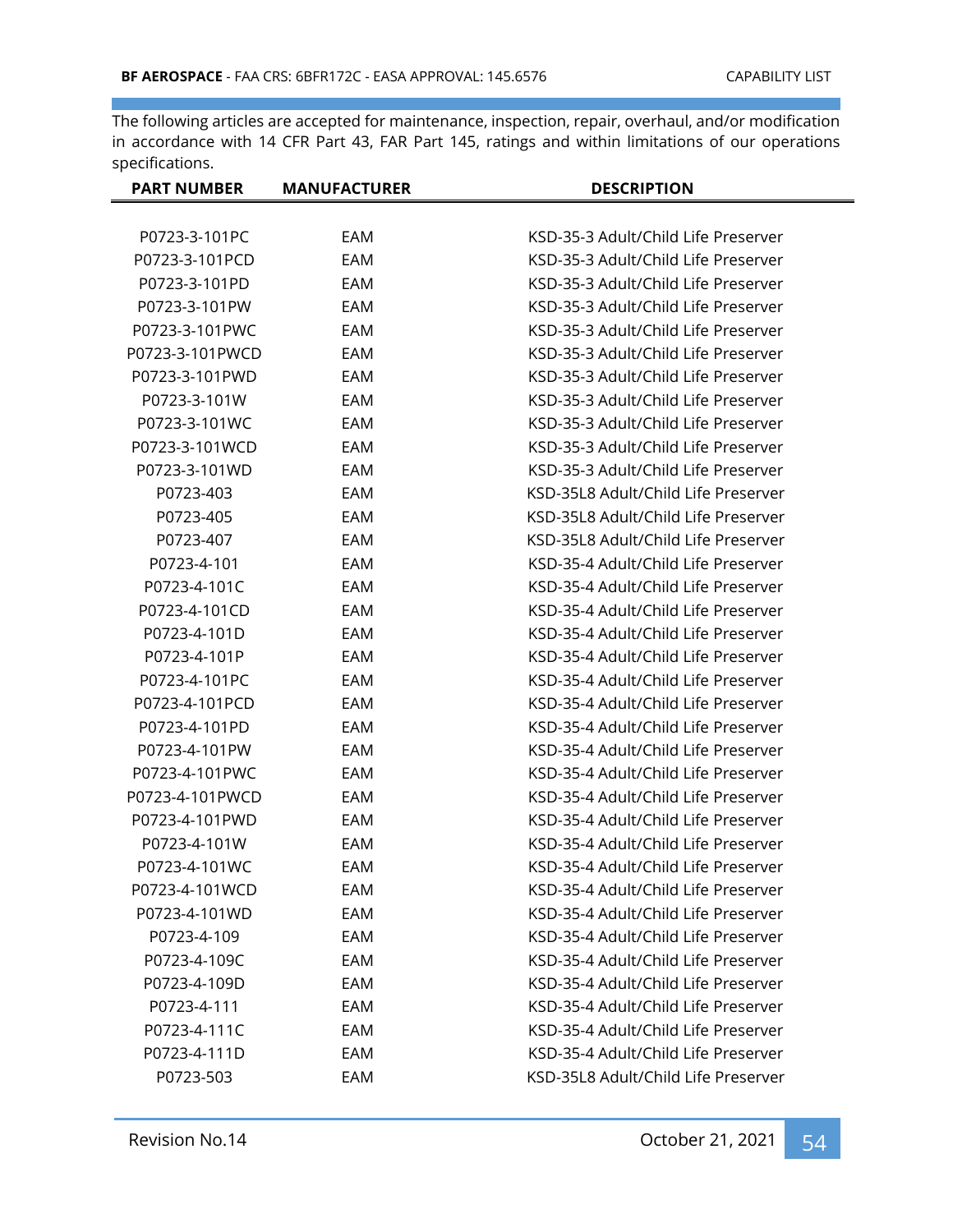| <b>PART NUMBER</b> | <b>MANUFACTURER</b> | <b>DESCRIPTION</b>                     |
|--------------------|---------------------|----------------------------------------|
|                    |                     |                                        |
| P0723-601          | EAM                 | KSD-35L8 Adult/Child Life Preserver    |
| P0723-603          | EAM                 | KSD-35L8 Adult/Child Life Preserver    |
| P0723-605          | EAM                 | KSD-35L8 Adult/Child Life Preserver    |
| P0723E105P         | EAM                 | KSE-35L8 Adult/Child Life Preserver    |
| P0723E105PA        | EAM                 | KSE-35L8 Adult/Child Life Preserver    |
| P0723E105PF        | EAM                 | KSE-35L8 Adult/Child Life Preserver    |
| P0723E105PS        | EAM                 | KSE-35L8 Adult/Child Life Preserver    |
| P0723E105PV        | EAM                 | KSE-35L8 Adult/Child Life Preserver    |
| P0723E109P         | EAM                 | KSE-35HC2L8 Adult/Child Life Preserver |
| P0723E129P         | EAM                 | KSE-35HC2L8 Adult/Child Life Preserver |
| P0723-SERIES       | EAM                 | KSD-35L8 Adult/Child Life Preserver    |
| R0070-103          | EAM                 | EAM-5 Life Raft                        |
| R0070-104          | EAM                 | EAM-5 Life Raft                        |
| R0070-105          | EAM                 | EAM-5 Life Raft                        |
| R0070-107          | EAM                 | EAM-5 Life Raft                        |
| R0070-109          | EAM                 | EAM-5 Life Raft                        |
| R0070-111          | EAM                 | EAM-5 Life Raft                        |
| R0070-SERIES       | EAM                 | EAM-5 Life Raft                        |
| R0074-103          | EAM                 | EAM-2B Life Raft                       |
| R0074-104          | EAM                 | EAM-2B Life Raft                       |
| R0074-105          | EAM                 | EAM-2B Life Raft                       |
| R0074-107          | EAM                 | EAM-2B Life Raft                       |
| R0074-109          | EAM                 | EAM-2B Life Raft                       |
| R0074-111          | EAM                 | EAM-2B Life Raft                       |
| R0074-SERIES       | EAM                 | EAM-2B Life Raft                       |
| R0097-101          | EAM                 | EAM-8 Life Raft                        |
| R0097-102          | EAM                 | EAM-8 Life Raft                        |
| R0097-103          | EAM                 | EAM-8 Life Raft                        |
| R0097-104          | EAM                 | EAM-8 Life Raft                        |
| R0097-105          | EAM                 | EAM-8 Life Raft                        |
| R0097-106          | EAM                 | EAM-8 Life Raft                        |
| R0097-SERIES       | EAM                 | EAM-8 Life Raft                        |
| R0098-101          | EAM                 | EAM-12 Life Raft                       |
| R0098-102          | EAM                 | EAM-12 Life Raft                       |
| R0098-103          | EAM                 | EAM-12 Life Raft                       |
| R0098-104          | EAM                 | EAM-12 Life Raft                       |
| R0098-105          | EAM                 | EAM-12 Life Raft                       |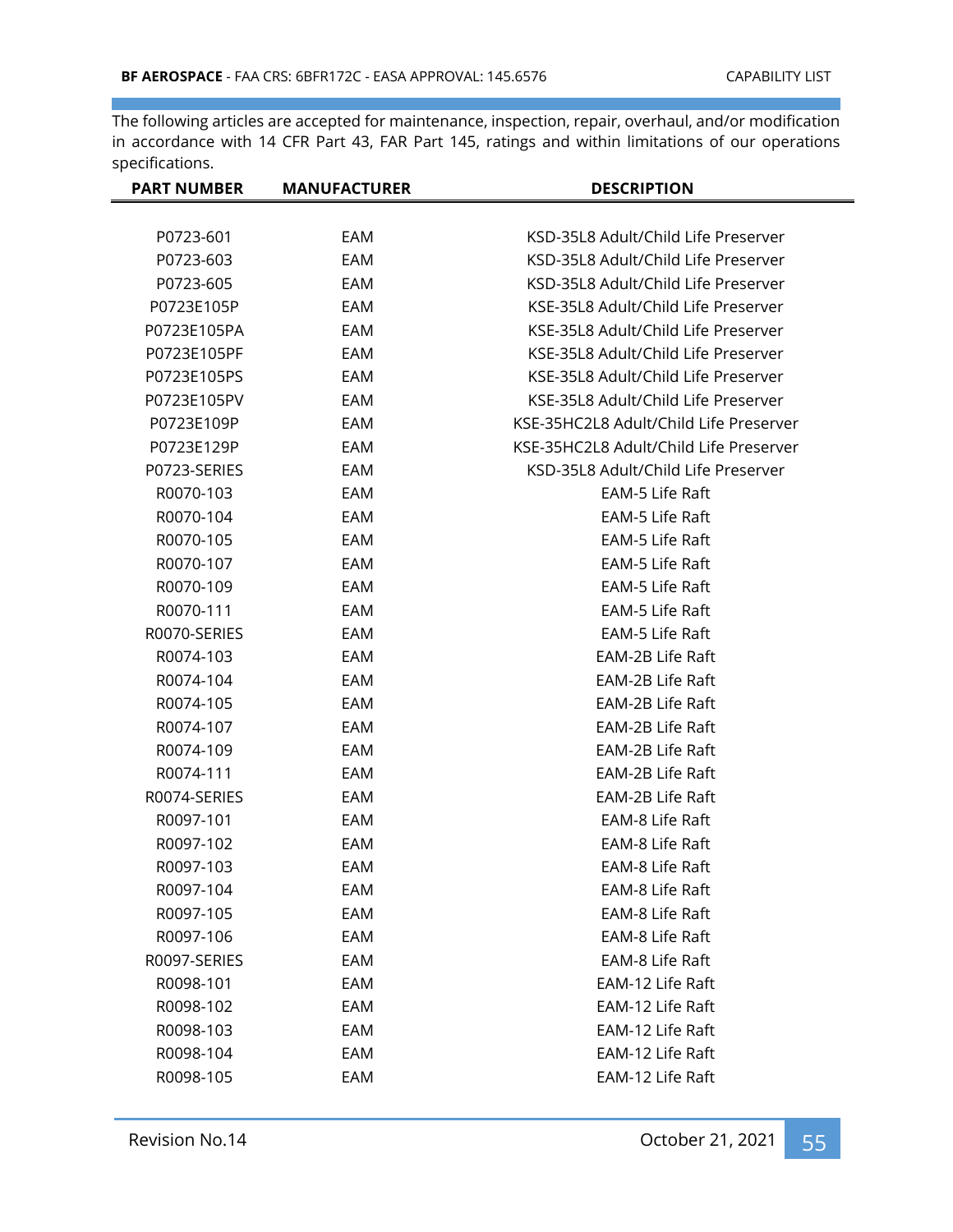| <b>PART NUMBER</b> | <b>MANUFACTURER</b> | <b>DESCRIPTION</b> |
|--------------------|---------------------|--------------------|
|                    |                     |                    |
| R0098-SERIES       | EAM                 | EAM-12 Life Raft   |
| R0100-101          | EAM                 | T2 Life Raft       |
| R0100-103          | EAM                 | T2 Life Raft       |
| R0100-105          | EAM                 | T2 Life Raft       |
| R0100A101          | EAM                 | T2 Life Raft       |
| R0100A103          | EAM                 | T2 Life Raft       |
| R0100A105          | EAM                 | T2 Life Raft       |
| R0100-SERIES       | EAM                 | T2 Life Raft       |
| R0101-101          | EAM                 | T4 Life Raft       |
| R0101-102          | EAM                 | T4 Life Raft       |
| R0101-103          | EAM                 | T4 Life Raft       |
| R0101-104          | EAM                 | T4 Life Raft       |
| R0101-105          | EAM                 | T4 Life Raft       |
| R0101-106          | EAM                 | T4 Life Raft       |
| R0101-108          | EAM                 | T4 Life Raft       |
| R0101A101RB10      | EAM                 | T4 Life Raft       |
| R0101A101RB5       | EAM                 | T4 Life Raft       |
| R0101A101RB6       | EAM                 | T4 Life Raft       |
| R0101A101RB7       | EAM                 | T4 Life Raft       |
| R0101A101RB8       | EAM                 | T4 Life Raft       |
| R0101A102          | EAM                 | T4 Life Raft       |
| R0101A102RB10      | EAM                 | T4 Life Raft       |
| R0101A102RB5       | EAM                 | T4 Life Raft       |
| R0101A102RB6       | EAM                 | T4 Life Raft       |
| R0101A102RB7       | EAM                 | T4 Life Raft       |
| R0101A102RB8       | EAM                 | T4 Life Raft       |
| R0101A103          | EAM                 | T4 Life Raft       |
| R0101A103RB10      | EAM                 | T4 Life Raft       |
| R0101A103RB5       | EAM                 | T4 Life Raft       |
| R0101A103RB6       | EAM                 | T4 Life Raft       |
| R0101A103RB7       | EAM                 | T4 Life Raft       |
| R0101A103RB8       | EAM                 | T4 Life Raft       |
| R0101A104          | EAM                 | T4 Life Raft       |
| R0101A104RB5       | EAM                 | T4 Life Raft       |
| R0101A104RB6       | EAM                 | T4 Life Raft       |
| R0101A104RB7       | EAM                 | T4 Life Raft       |
| R0101A104RB8       | EAM                 | T4 Life Raft       |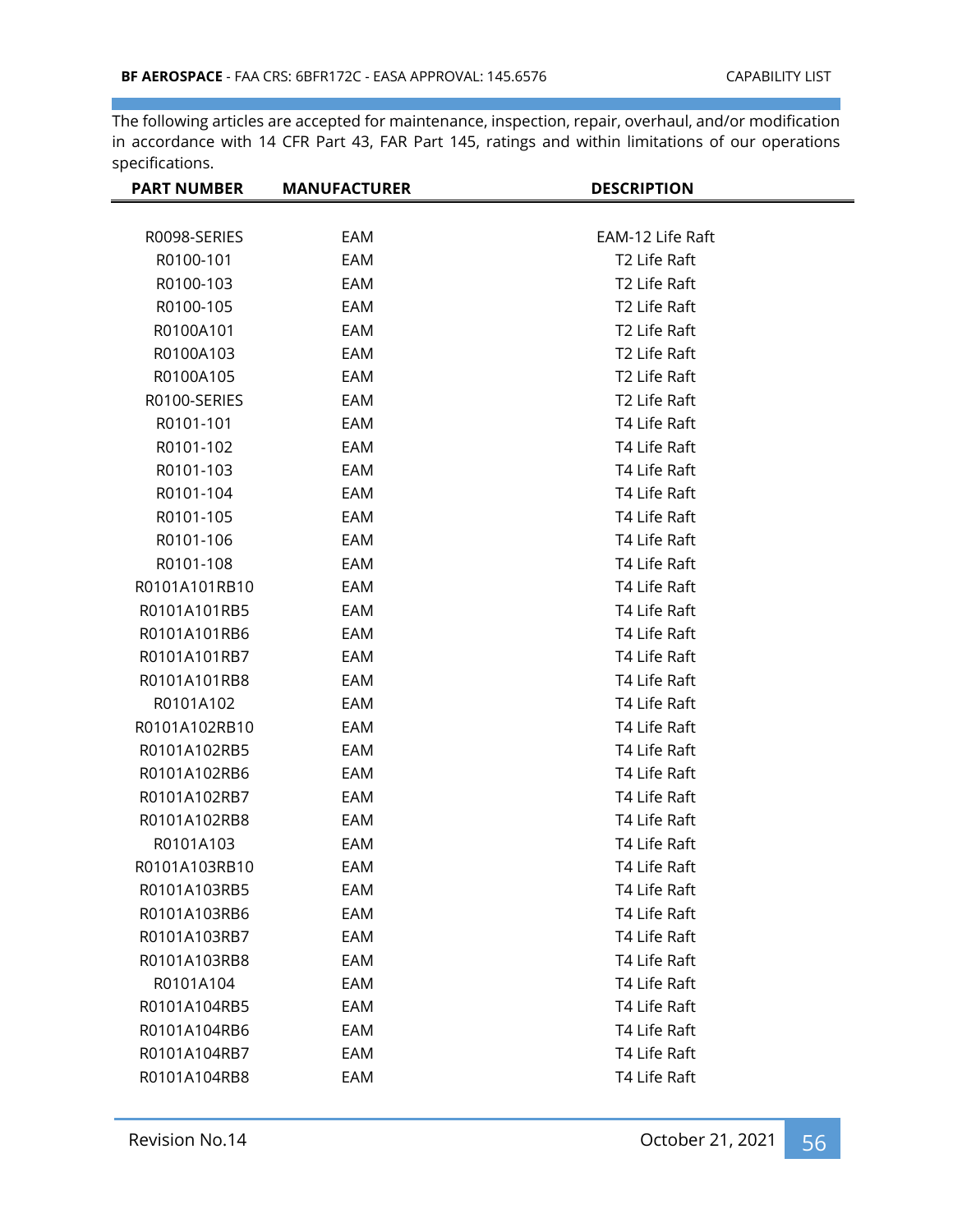| <b>PART NUMBER</b> | <b>MANUFACTURER</b> | <b>DESCRIPTION</b> |  |
|--------------------|---------------------|--------------------|--|
|                    |                     |                    |  |
| R0101A105          | EAM                 | T4 Life Raft       |  |
| R0101A105RB5       | EAM                 | T4 Life Raft       |  |
| R0101A105RB6       | EAM                 | T4 Life Raft       |  |
| R0101A105RB7       | EAM                 | T4 Life Raft       |  |
| R0101A105RB8       | EAM                 | T4 Life Raft       |  |
| R0101A106          | EAM                 | T4 Life Raft       |  |
| R0101A106RB5       | EAM                 | T4 Life Raft       |  |
| R0101A106RB6       | EAM                 | T4 Life Raft       |  |
| R0101A106RB7       | EAM                 | T4 Life Raft       |  |
| R0101A106RB8       | EAM                 | T4 Life Raft       |  |
| R0101A108          | EAM                 | T4 Life Raft       |  |
| R0101A108RB5       | EAM                 | T4 Life Raft       |  |
| R0101A108RB6       | EAM                 | T4 Life Raft       |  |
| R0101A108RB7       | EAM                 | T4 Life Raft       |  |
| R0101A108RB8       | EAM                 | T4 Life Raft       |  |
| R0101A109          | EAM                 | T4 Life Raft       |  |
| R0101A109RB5       | EAM                 | T4 Life Raft       |  |
| R0101A109RB6       | EAM                 | T4 Life Raft       |  |
| R0101A109RB7       | EAM                 | T4 Life Raft       |  |
| R0101A109RB8       | EAM                 | T4 Life Raft       |  |
| R0101A111          | EAM                 | T4 Life Raft       |  |
| R0101A111RB5       | EAM                 | T4 Life Raft       |  |
| R0101A111RB6       | EAM                 | T4 Life Raft       |  |
| R0101A111RB7       | EAM                 | T4 Life Raft       |  |
| R0101A111RB8       | EAM                 | T4 Life Raft       |  |
| R0101A113          | EAM                 | T4 Life Raft       |  |
| R0101A113RB5       | EAM                 | T4 Life Raft       |  |
| R0101A113RB6       | EAM                 | T4 Life Raft       |  |
| R0101A113RB7       | EAM                 | T4 Life Raft       |  |
| R0101A113RB8       | EAM                 | T4 Life Raft       |  |
| R0101A115          | EAM                 | T4 Life Raft       |  |
| R0101A115RB5       | EAM                 | T4 Life Raft       |  |
| R0101A115RB6       | EAM                 | T4 Life Raft       |  |
| R0101A115RB7       | EAM                 | T4 Life Raft       |  |
| R0101A115RB8       | EAM                 | T4 Life Raft       |  |
| R0101A117          | EAM                 | T4 Life Raft       |  |
| R0101A117RB5       | EAM                 | T4 Life Raft       |  |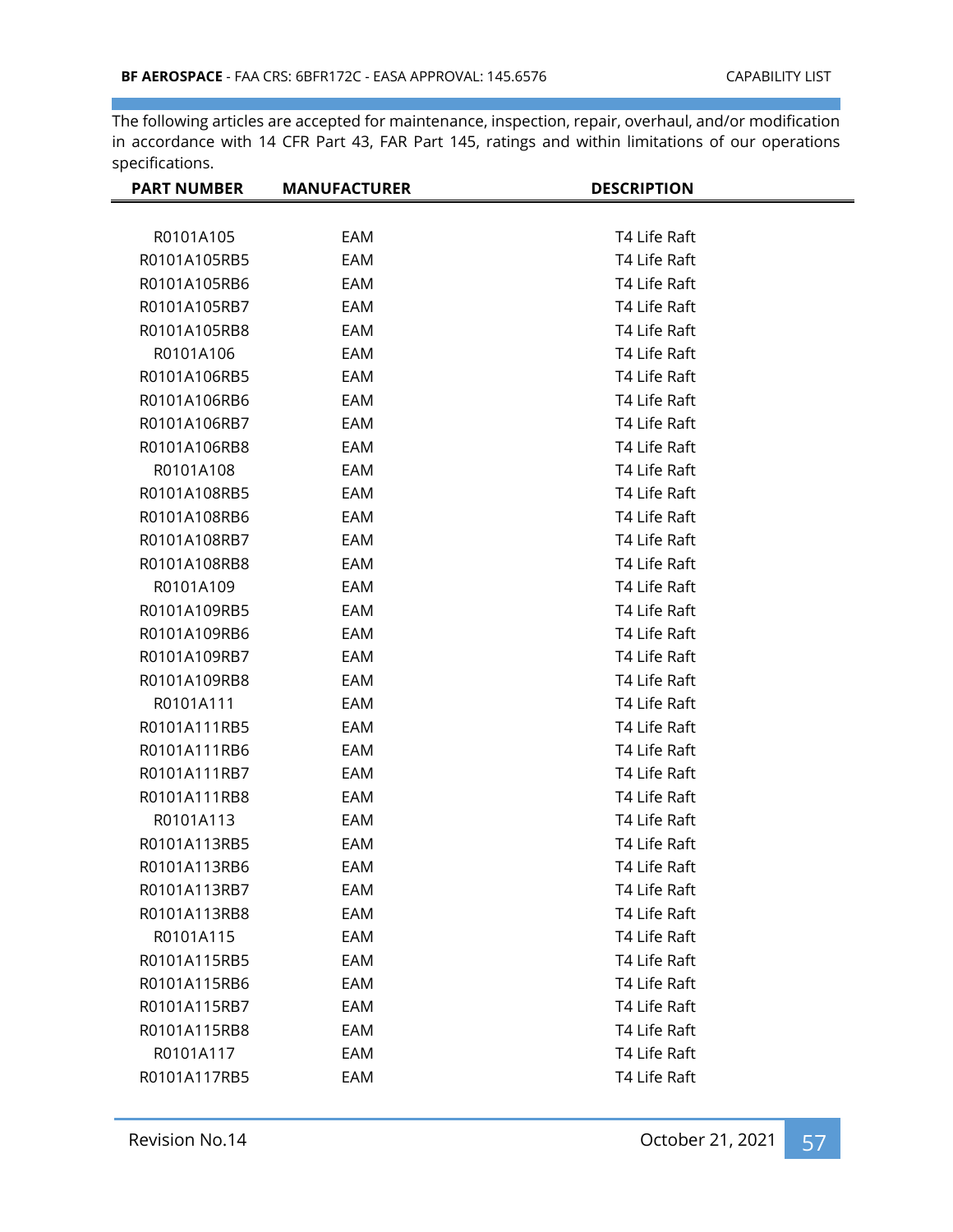| <b>PART NUMBER</b> | <b>MANUFACTURER</b> | <b>DESCRIPTION</b> |
|--------------------|---------------------|--------------------|
|                    |                     |                    |
| R0101A117RB6       | EAM                 | T4 Life Raft       |
| R0101A117RB7       | EAM                 | T4 Life Raft       |
| R0101A117RB8       | EAM                 | T4 Life Raft       |
| R0101A119          | EAM                 | T4 Life Raft       |
| R0101A119RB5       | EAM                 | T4 Life Raft       |
| R0101A119RB6       | EAM                 | T4 Life Raft       |
| R0101A119RB7       | EAM                 | T4 Life Raft       |
| R0101A119RB8       | EAM                 | T4 Life Raft       |
| R0101A121          | EAM                 | T4 Life Raft       |
| R0101A123          | EAM                 | T4 Life Raft       |
| R0101A123RB10      | EAM                 | T4 Life Raft       |
| R0101A123RB5       | EAM                 | T4 Life Raft       |
| R0101A123RB6       | EAM                 | T4 Life Raft       |
| R0101A123RB7       | EAM                 | T4 Life Raft       |
| R0101A123RB8       | EAM                 | T4 Life Raft       |
| R0101A125          | EAM                 | T4 Life Raft       |
| R0101A125RB10      | EAM                 | T4 Life Raft       |
| R0101A125RB5       | EAM                 | T4 Life Raft       |
| R0101A125RB6       | EAM                 | T4 Life Raft       |
| R0101A125RB7       | EAM                 | T4 Life Raft       |
| R0101A125RB8       | EAM                 | T4 Life Raft       |
| R0101A127          | EAM                 | T4 Life Raft       |
| R0101A127RB10      | EAM                 | T4 Life Raft       |
| R0101A127RB5       | EAM                 | T4 Life Raft       |
| R0101A127RB6       | EAM                 | T4 Life Raft       |
| R0101A127RB8       | EAM                 | T4 Life Raft       |
| R0101A129          | EAM                 | T4 Life Raft       |
| R0101A129RB5       | EAM                 | T4 Life Raft       |
| R0101A129RB6       | EAM                 | T4 Life Raft       |
| R0101A129RB8       | EAM                 | T4 Life Raft       |
| R0101-SERIES       | EAM                 | T4 Life Raft       |
| R0102-101          | EAM                 | T6 Life Raft       |
| R0102-103          | EAM                 | T6 Life Raft       |
| R0102-105          | EAM                 | T6 Life Raft       |
| R0102-107          | EAM                 | T6 Life Raft       |
| R0102A101          | EAM                 | T6 Life Raft       |
| R0102A103          | EAM                 | T6 Life Raft       |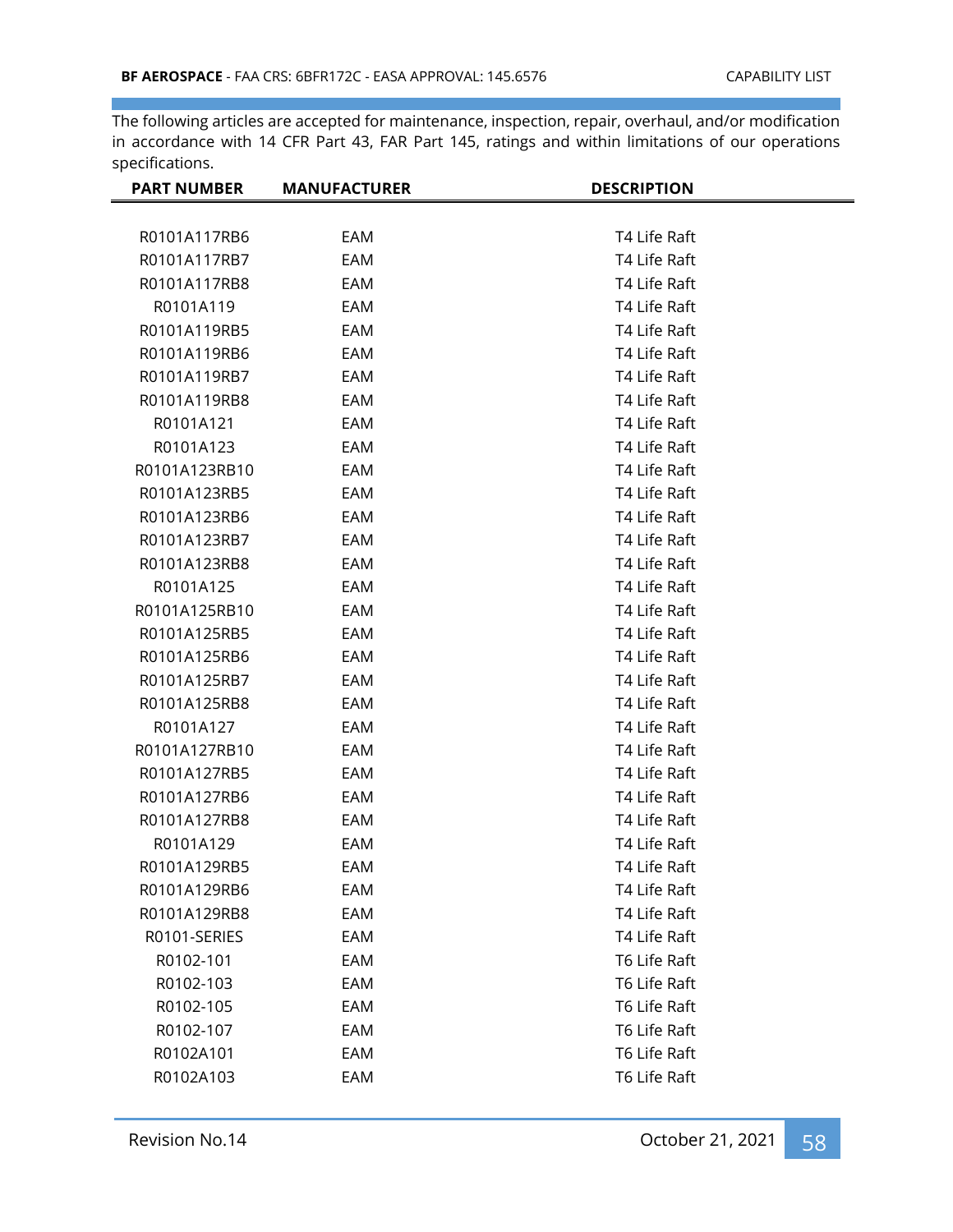| <b>PART NUMBER</b> | <b>MANUFACTURER</b> | <b>DESCRIPTION</b> |  |
|--------------------|---------------------|--------------------|--|
|                    |                     |                    |  |
| R0102A105          | EAM                 | T6 Life Raft       |  |
| R0102A107          | EAM                 | T6 Life Raft       |  |
| R0102A109          | EAM                 | T6 Life Raft       |  |
| R0102A111          | EAM                 | T6 Life Raft       |  |
| R0102A113          | EAM                 | T6 Life Raft       |  |
| R0102A115          | EAM                 | T6 Life Raft       |  |
| R0102A117          | EAM                 | T6 Life Raft       |  |
| R0102A119          | EAM                 | T6 Life Raft       |  |
| R0102A121          | EAM                 | T6 Life Raft       |  |
| R0102-SERIES       | EAM                 | T6 Life Raft       |  |
| R0103-101          | EAM                 | T6 Life Raft       |  |
| R0103-103          | EAM                 | T6 Life Raft       |  |
| R0103-105          | EAM                 | T6 Life Raft       |  |
| R0103-107          | EAM                 | T6 Life Raft       |  |
| R0103-109          | EAM                 | T6 Life Raft       |  |
| R0103A101          | EAM                 | T6 Life Raft       |  |
| R0103A103          | EAM                 | T6 Life Raft       |  |
| R0103A105          | EAM                 | T6 Life Raft       |  |
| R0103A107          | EAM                 | T6 Life Raft       |  |
| R0103A109          | EAM                 | T6 Life Raft       |  |
| R0103A111          | EAM                 | T6 Life Raft       |  |
| R0103A113          | EAM                 | T6 Life Raft       |  |
| R0103A115          | EAM                 | T6 Life Raft       |  |
| R0103A117          | EAM                 | T6 Life Raft       |  |
| R0103A119          | EAM                 | T6 Life Raft       |  |
| R0103A121          | EAM                 | T6 Life Raft       |  |
| R0103A123          | EAM                 | T6 Life Raft       |  |
| R0103A125          | EAM                 | T6 Life Raft       |  |
| R0103A127          | EAM                 | T6 Life Raft       |  |
| R0103A129          | EAM                 | T6 Life Raft       |  |
| R0103A131          | EAM                 | T6 Life Raft       |  |
| R0103-SERIES       | EAM                 | T6 Life Raft       |  |
| R0202-201          | EAM                 | T46 Life Raft      |  |
| R0202-203          | EAM                 | T46 Life Raft      |  |
| R0202-207          | EAM                 | T46 Life Raft      |  |
| R0202-209          | EAM                 | T46 Life Raft      |  |
| R0202-211          | EAM                 | T46 Life Raft      |  |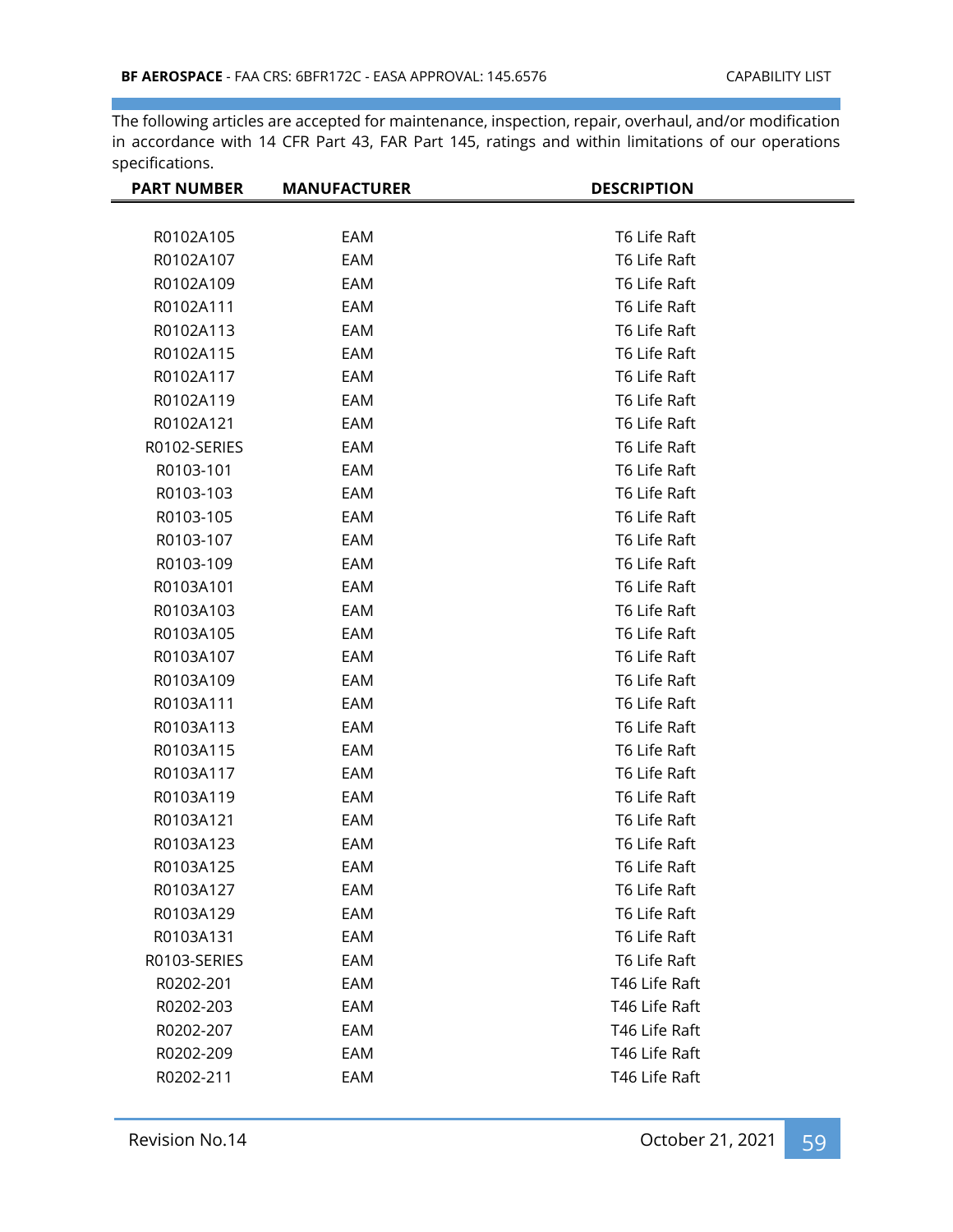| <b>PART NUMBER</b> | <b>MANUFACTURER</b> | <b>DESCRIPTION</b> |
|--------------------|---------------------|--------------------|
|                    |                     |                    |
| R0202-213          | EAM                 | T46 Life Raft      |
| R0202A201          | EAM                 | T46 Life Raft      |
| R0202A203          | EAM                 | T46 Life Raft      |
| R0202A207          | EAM                 | T46 Life Raft      |
| R0202A209          | EAM                 | T46 Life Raft      |
| R0202A211          | EAM                 | T46 Life Raft      |
| R0202A213          | EAM                 | T46 Life Raft      |
| R0202A215          | EAM                 | T46 Life Raft      |
| R0202A217          | EAM                 | T46 Life Raft      |
| R0202A219          | EAM                 | T46 Life Raft      |
| R0202A221          | EAM                 | T46 Life Raft      |
| R0202A223          | EAM                 | T46 Life Raft      |
| R0202A225          | EAM                 | T46 Life Raft      |
| R0202A301          | EAM                 | T46 Life Raft      |
| R0202A303          | EAM                 | T46 Life Raft      |
| R0202-SERIES       | EAM                 | T46 Life Raft      |
| R0297-101          | EAM                 | T12 Life Raft      |
| R0297-103          | EAM                 | T12 Life Raft      |
| R0297-105          | EAM                 | T12 Life Raft      |
| R0297-107          | EAM                 | T12 Life Raft      |
| R0297-109          | EAM                 | T12 Life Raft      |
| R0297-111          | EAM                 | T12 Life Raft      |
| R0297-113          | EAM                 | T12 Life Raft      |
| R0297-115          | EAM                 | T12 Life Raft      |
| R0297A101          | EAM                 | T12 Life Raft      |
| R0297A103          | EAM                 | T12 Life Raft      |
| R0297A105          | EAM                 | T12 Life Raft      |
| R0297A107          | EAM                 | T12 Life Raft      |
| R0297A109          | EAM                 | T12 Life Raft      |
| R0297A111          | EAM                 | T12 Life Raft      |
| R0297A113          | EAM                 | T12 Life Raft      |
| R0297A115          | EAM                 | T12 Life Raft      |
| R0297A117          | EAM                 | T12 Life Raft      |
| R0297A119          | EAM                 | T12 Life Raft      |
| R0297A121          | EAM                 | T12 Life Raft      |
| R0297A123          | EAM                 | T12 Life Raft      |
| R0297A125          | EAM                 | T12 Life Raft      |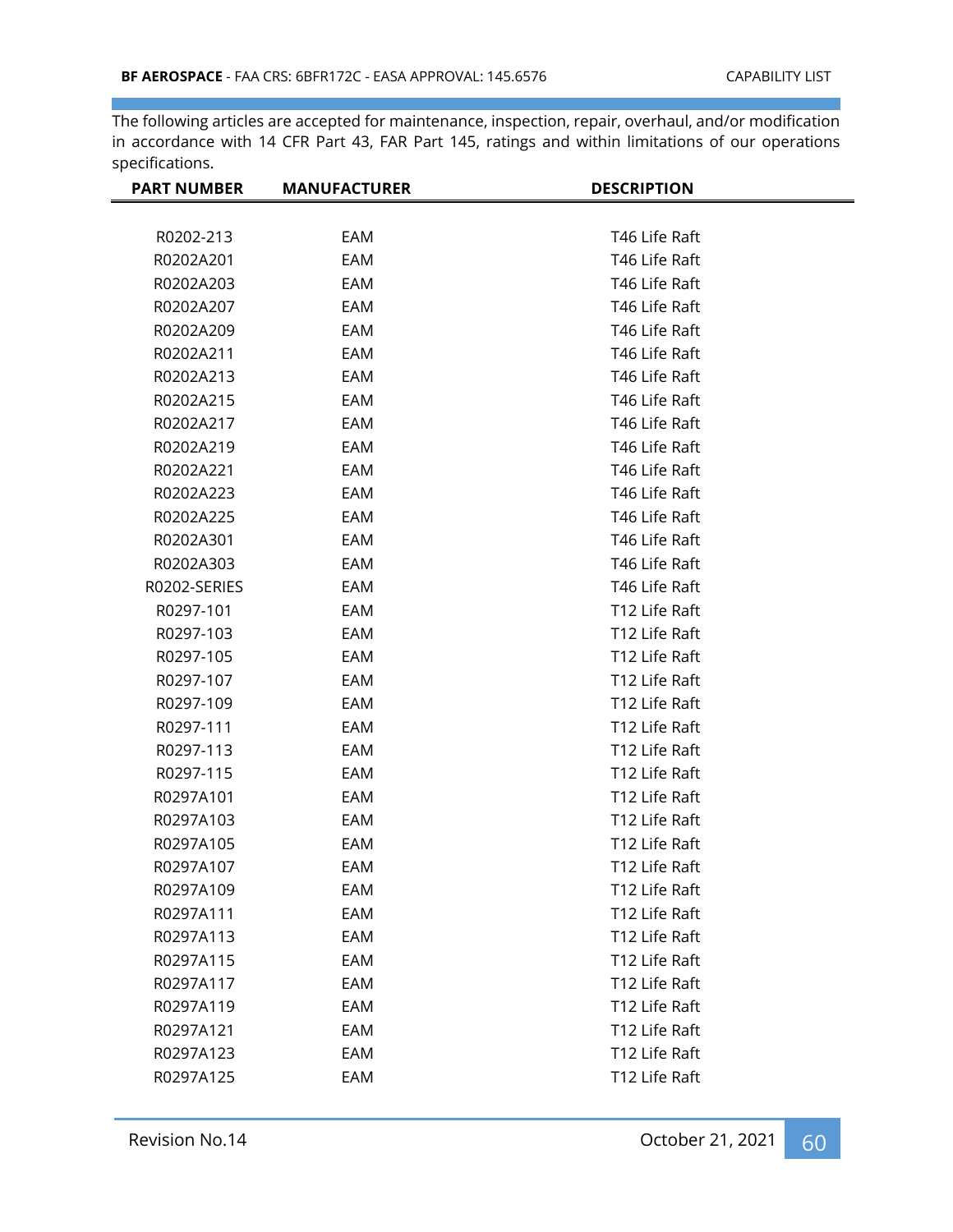| <b>PART NUMBER</b> | <b>MANUFACTURER</b> | <b>DESCRIPTION</b>        |  |
|--------------------|---------------------|---------------------------|--|
|                    |                     |                           |  |
| R0297A127          | EAM                 | T <sub>12</sub> Life Raft |  |
| R0297A129          | EAM                 | T12 Life Raft             |  |
| R0297A131          | EAM                 | T12 Life Raft             |  |
| R0297A133          | EAM                 | T12 Life Raft             |  |
| R0297-SERIES       | EAM                 | T12 Life Raft             |  |
| R0372-101          | EAM                 | T25 Life Raft             |  |
| R0372-103          | EAM                 | T25 Life Raft             |  |
| R0372-105          | EAM                 | T25 Life Raft             |  |
| R0372-201          | EAM                 | T25 Life Raft             |  |
| R0372-203          | EAM                 | T25 Life Raft             |  |
| R0372A101          | EAM                 | T25 Life Raft             |  |
| R0372A103          | EAM                 | T25 Life Raft             |  |
| R0372A105          | EAM                 | T25 Life Raft             |  |
| R0372A107          | EAM                 | T25 Life Raft             |  |
| R0372A109          | EAM                 | T25 Life Raft             |  |
| R0372A111          | EAM                 | T25 Life Raft             |  |
| R0372A113          | EAM                 | T25 Life Raft             |  |
| R0372A115          | EAM                 | T25 Life Raft             |  |
| R0372A201          | EAM                 | T25 Life Raft             |  |
| R0372A203          | EAM                 | T25 Life Raft             |  |
| R0372A301          | EAM                 | T25 Life Raft             |  |
| R0372A303          | EAM                 | T25 Life Raft             |  |
| R0372A305          | EAM                 | T25 Life Raft             |  |
| R0372-SERIES       | EAM                 | T25 Life Raft             |  |
| R0425-101          | EAM                 | T6A Life Raft             |  |
| R0425-103          | EAM                 | T6A Life Raft             |  |
| R0425-105          | EAM                 | T6A Life Raft             |  |
| R0425-107          | EAM                 | T6A Life Raft             |  |
| R0425-109          | EAM                 | T6A Life Raft             |  |
| R0425-111          | EAM                 | T6A Life Raft             |  |
| R0425-201          | EAM                 | T6A Life Raft             |  |
| R0425A101          | EAM                 | T6A Life Raft             |  |
| R0425A101RB        | EAM                 | T6A Life Raft             |  |
| R0425A101RB5       | EAM                 | T6A Life Raft             |  |
| R0425A101RB6       | EAM                 | T6A Life Raft             |  |
| R0425A101RB7       | EAM                 | T6A Life Raft             |  |
| R0425A101RB8       | EAM                 | T6A Life Raft             |  |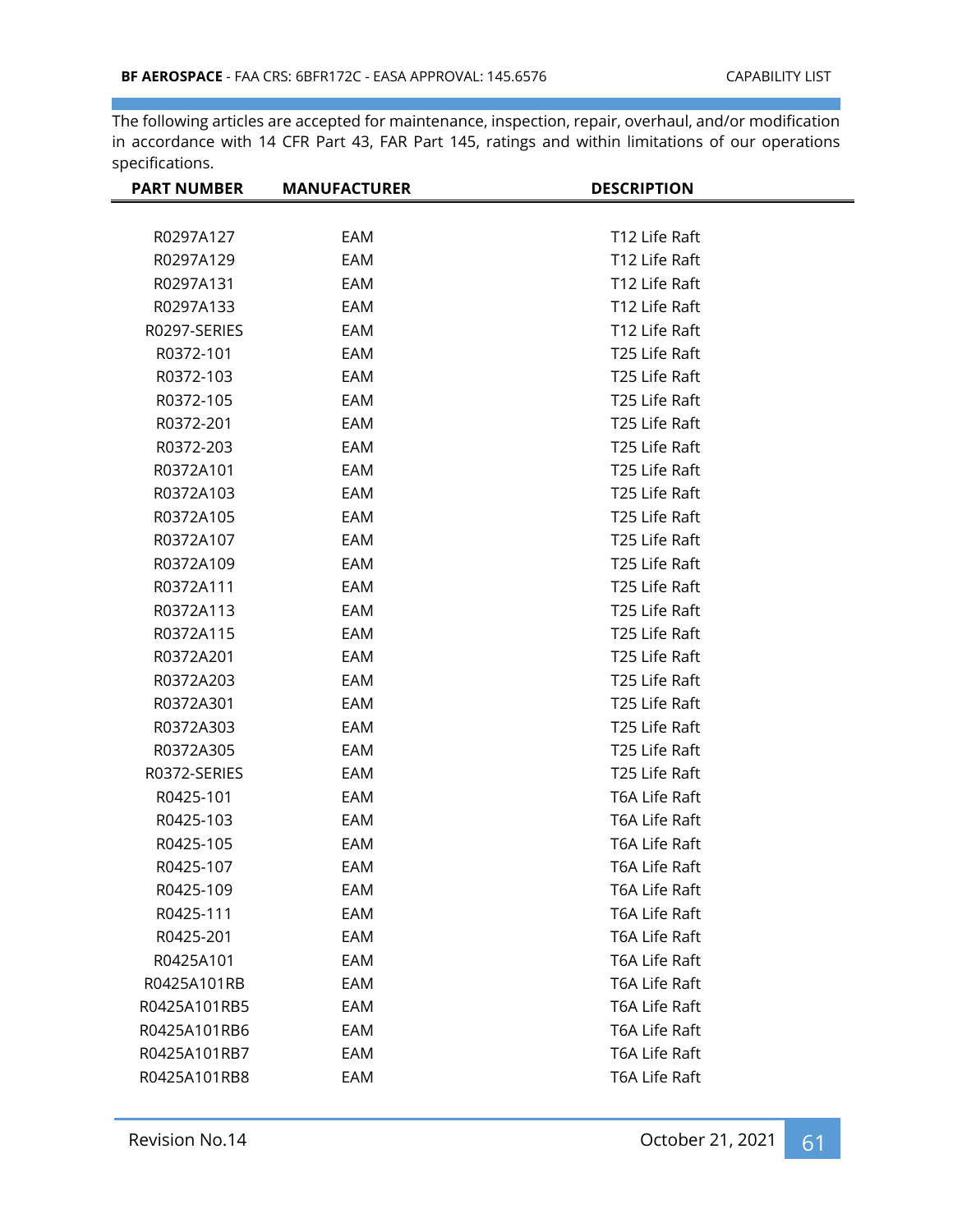| <b>PART NUMBER</b> | <b>MANUFACTURER</b> | <b>DESCRIPTION</b> |
|--------------------|---------------------|--------------------|
|                    |                     |                    |
| R0425A101RB9       | EAM                 | T6A Life Raft      |
| R0425A103          | EAM                 | T6A Life Raft      |
| R0425A103RB        | EAM                 | T6A Life Raft      |
| R0425A103RB1       | EAM                 | T6A Life Raft      |
| R0425A103RB5       | EAM                 | T6A Life Raft      |
| R0425A103RB6       | EAM                 | T6A Life Raft      |
| R0425A103RB7       | EAM                 | T6A Life Raft      |
| R0425A103RB8       | EAM                 | T6A Life Raft      |
| R0425A103RB9       | EAM                 | T6A Life Raft      |
| R0425A105          | EAM                 | T6A Life Raft      |
| R0425A105RB        | EAM                 | T6A Life Raft      |
| R0425A105RB1       | EAM                 | T6A Life Raft      |
| R0425A105RB5       | EAM                 | T6A Life Raft      |
| R0425A105RB6       | EAM                 | T6A Life Raft      |
| R0425A105RB7       | EAM                 | T6A Life Raft      |
| R0425A105RB8       | EAM                 | T6A Life Raft      |
| R0425A105RB9       | EAM                 | T6A Life Raft      |
| R0425A107          | EAM                 | T6A Life Raft      |
| R0425A107RB        | EAM                 | T6A Life Raft      |
| R0425A107RB5       | EAM                 | T6A Life Raft      |
| R0425A107RB6       | EAM                 | T6A Life Raft      |
| R0425A107RB7       | EAM                 | T6A Life Raft      |
| R0425A107RB8       | EAM                 | T6A Life Raft      |
| R0425A107RB9       | EAM                 | T6A Life Raft      |
| R0425A109          | EAM                 | T6A Life Raft      |
| R0425A109RB        | EAM                 | T6A Life Raft      |
| R0425A109RB5       | EAM                 | T6A Life Raft      |
| R0425A109RB6       | EAM                 | T6A Life Raft      |
| R0425A109RB7       | EAM                 | T6A Life Raft      |
| R0425A109RB8       | EAM                 | T6A Life Raft      |
| R0425A109RB9       | EAM                 | T6A Life Raft      |
| R0425A111          | EAM                 | T6A Life Raft      |
| R0425A111RB        | EAM                 | T6A Life Raft      |
| R0425A111RB5       | EAM                 | T6A Life Raft      |
| R0425A111RB6       | EAM                 | T6A Life Raft      |
| R0425A111RB7       | EAM                 | T6A Life Raft      |
| R0425A111RB8       | EAM                 | T6A Life Raft      |